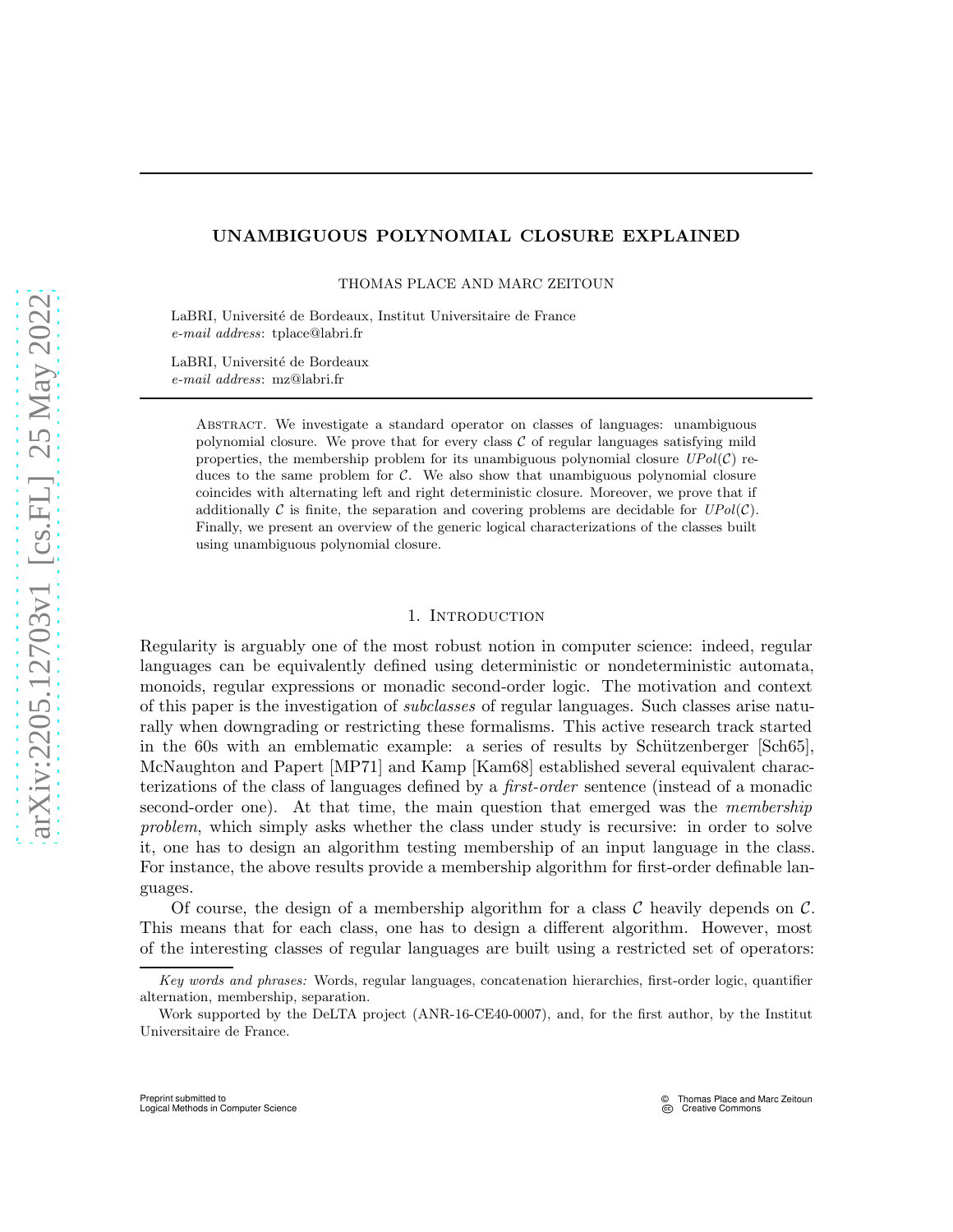given a class C, one may consider its Boolean closure  $Bool(C)$ , its polynomial closure  $Pol(C)$ , and deterministic variants thereof, which usually yield more elaborate classes than  $\mathcal{C}$ . It is therefore desirable to investigate the operators themselves rather than individual classes.

The polynomial closure  $Pol(\mathcal{C})$  of a class C is its closure under finite union and marked concatenation (a *marked concatenation* of K and L is a language of the form  $KaL$ , where a is some letter). Together with the Boolean closure, it is used to define concatenation hierarchies, which consist in a sequence of classes of languages indexed by integers and half integers. Starting from a given class (level 0 in the hierarchy), level  $n+\frac{1}{2}$  $\frac{1}{2}$  is the polynomial closure of level n, and level  $n+1$  is the Boolean closure of level  $n+\frac{1}{2}$ . The importance of these hierarchies stems from the fact that they are the combinatorial counterpart of quantifier alternation hierarchies in logic, which count the number of ∀/∃ alternations needed to define a language [\[Tho82,](#page-60-1) [PZ18b\]](#page-60-2).

As explained above, the main question when investigating a class of languages is the membership problem: can we decide whether an input regular language belongs to the class? Despite decades of research on concatenation hierarchies, we know little about it. The state of the art is that when level 0 is either finite or contains only group languages (and satisfies mild properties), membership is decidable for levels  $1/2$ ,  $1$ ,  $3/2$ , and  $5/2$  [\[PZ17,](#page-60-3) [Pla18,](#page-59-2) [PZ19a,](#page-60-4) [PZ19b\]](#page-60-5). These results encompass those that were obtained previously [\[Arf91,](#page-59-3) [Arf87,](#page-59-4) [Sim75,](#page-60-6) [PW97\]](#page-59-5) and even go beyond by investigating the separation problem, a generalization of membership. This problem for a class  $\mathcal C$  takes two arbitrary regular languages as input (unlike membership, which takes a single one). It asks whether there exists a third language from  $\mathcal{C}$ , containing the first language and disjoint from the second. Membership is the special case of separation when the input consists of a language and its complement (as the only possible separator is the first input language). Although more difficult than membership, separation is also more rewarding. This is witnessed by a transfer theorem [\[PZ18b\]](#page-60-2): membership for  $Pol(\mathcal{C})$  reduces to separation for  $\mathcal{C}$ . The above results on membership come from this theorem and the fact that separation is decidable for  $Pol(\mathcal{C})$ ,  $BPol(\mathcal{C})$  (i.e.,  $Bool(Pol(C))$  and  $Pol(BPol(C))$  when C is either finite or contains only group languages. See [\[Pin17,](#page-59-6) [PZ18b\]](#page-60-2) for detailed surveys on concatenation hierarchies.

Unambiguous closure. A natural way to weaken the polynomial closure operator is to specify *semantic conditions* restricting the situations in which using marked concatenation or union is allowed. In the paper, we investigate a prominent operator that can be defined in this way: unambiguous polynomial closure. A marked concatenation  $K a L$  is unambiguous if every word w belonging to KaL has a unique factorization  $w = u \text{av}$  with  $u \in K$  and  $v \in L$ . The unambiguous closure of a class C, denoted by  $UPol(\mathcal{C})$ , is the least class containing  $\mathcal C$  which is closed under *disjoint* union and *unambiguous* marked concatenation. Observe that it is not immediate from the definition that  $UPol(\mathcal{C})$  has robust properties (such as closure under Boolean operations) even when  $\mathcal C$  does. A prominent example of a class built using unambiguous concatenation is that of *unambiguous languages* [\[Sch76\]](#page-60-7) (UL). It is the unambiguous polynomial closure of the class  $BPol(ST)$  (*i.e.,*  $UPol(BPol(ST))$ ) where ST is the trivial class  $ST = \{\emptyset, A^*\}^1$  $ST = \{\emptyset, A^*\}^1$ . The robustness of UL makes it one of the most investigated classes: it enjoys a number of equivalent definitions (we refer the reader to [\[TT02,](#page-60-8) [DGK08\]](#page-59-7) for an overview). In particular, this class has several logical characterizations. First, UL corresponds to the intermediary level  $\Delta_2(\langle\ \rangle)$  in the quantifier alternation hierarchy of firstorder logic equipped with the linear order predicate [\[PW97\]](#page-59-5). This level consists of all

<span id="page-1-0"></span><sup>&</sup>lt;sup>1</sup>The notation ST comes from the fact that it is level 0 in the Straubing-Thérien concatenation hierarchy.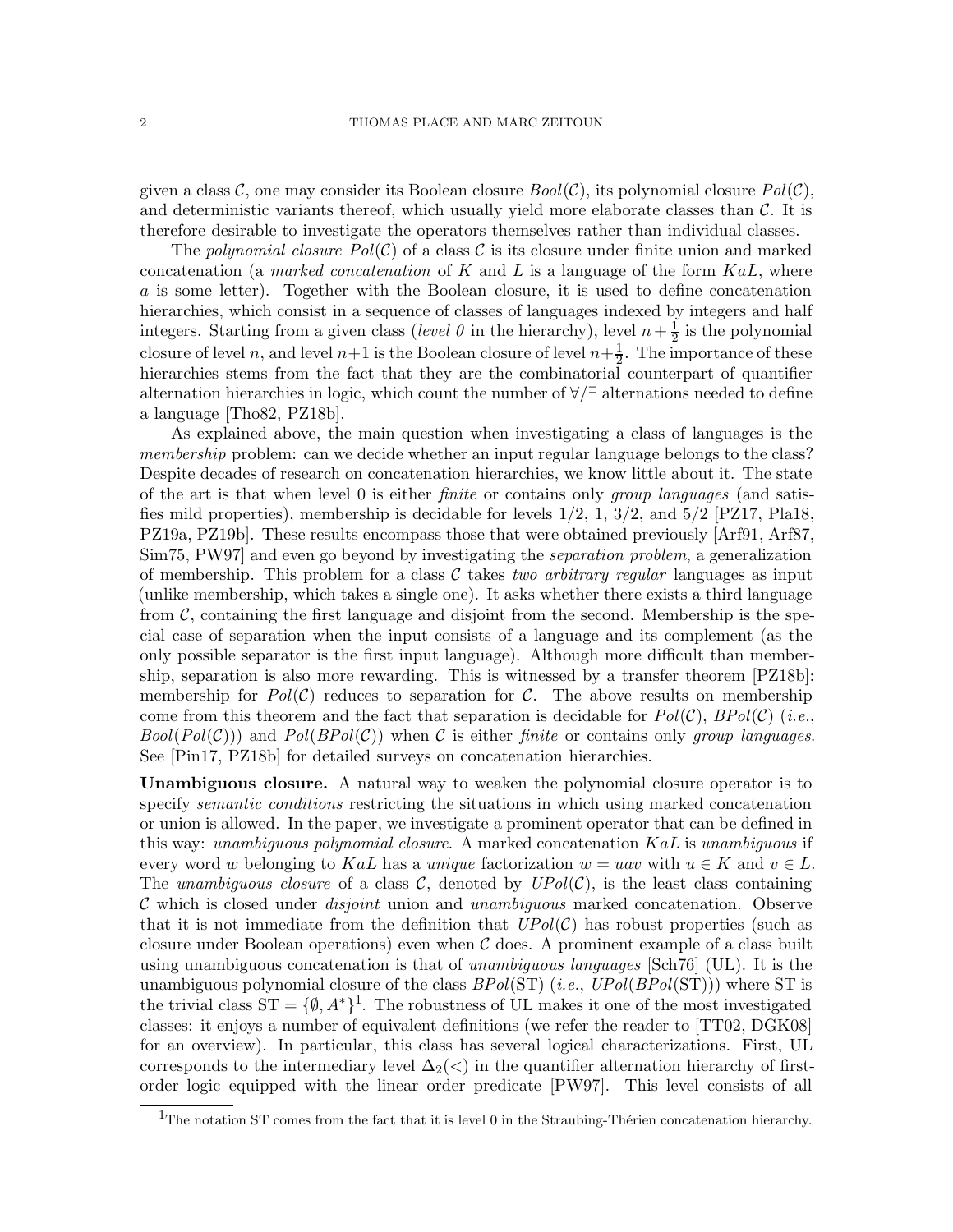languages that can be simultaneously defined by a sentence of  $\Sigma_2(\langle \rangle)$  (*i.e.*, whose prenex normal form has a quantifier prefix of the form  $\exists^*\forall^*$ ) and a sentence of  $\Pi_2(\langle)$  (*i.e.*, whose prenex normal form has a quantifier prefix of the form  $\forall^* \exists^*$ ). It is also known that UL corresponds to the two-variable fragment  $FO^2(\langle)$  of first-order logic [\[TW98\]](#page-60-9). Finally, UL is also characterized [\[EVW02\]](#page-59-8) by the variant  $F + F^{-1}$  of unary temporal logic.

Historically, the operator UPol was first investigated by Pin [\[Pin80\]](#page-59-9) who describes it in algebraic terms. Note however that [\[Pin80\]](#page-59-9) starts from an alternate definition that assumes closure under Boolean operations already. It was later shown by Pin, Straubing and Thérien [\[PST88\]](#page-59-10) that the operator  $C \mapsto UPol(\mathcal{C})$  preserves closure under Boolean operations (provided that the input class  $\mathcal C$  satisfies mild hypotheses). Let us point out that both the formulation and the proof of these results rely on elaborate mathematical tools (categories, bilateral kernel, relational morphisms,...) as well as on results by Schützenberger [\[Sch76\]](#page-60-7) and Rhodes [\[Rho67\]](#page-60-10), used as black boxes. Unambiguous polynomial closure also appears in concatenation hierarchies as *intermediate levels*: assuming suitable hypotheses on  $C$ , Pin and Weil [\[PW97\]](#page-59-5) have proved that  $UPol(\mathcal{C}) = Pol(\mathcal{C}) \cap co-Pol(\mathcal{C})$ , where  $co-Pol(\mathcal{C})$  is the class consisting of all complements of languages in  $Pol(\mathcal{C})$ . Finally, a reduction from  $UPol(\mathcal{C})$ -membership to  $\mathcal{C}$ -membership was obtained in [\[ABKK15\]](#page-58-0). This proof is indirect: it relies on the nontrivial equality  $UPol(\mathcal{C}) = Pol(\mathcal{C}) \cap co-Pol(\mathcal{C})$ , which itself depends on the algebraic characterizations of  $UPol(\mathcal{C})$  and  $Pol(\mathcal{C})$  obtained in [\[PST88,](#page-59-10) [PW97,](#page-59-5) [BP09\]](#page-59-11).

Contributions. Unambiguous polynomial closure was not yet investigated with respect to separation, aside from the particular case of unambiguous languages [\[PRZ13\]](#page-59-12). This is the starting point of this paper: we look for generic separation results applying to  $UPol(\mathcal{C}),$ similar to the ones obtained for  $Pol(\mathcal{C})$  in [\[Pla18\]](#page-59-2). We prove that when  $\mathcal C$  is a finite Boolean algebra closed under quotients, separation is decidable for  $UPol(\mathcal{C})$ . Yet, as it is usual with separation, we also obtain several extra results as a byproduct of our work, improving our understanding of the UPol operator:

- We had to rethink the way membership is classically handled for UPol in order to lift the techniques to separation. This yields self-contained, direct and elementary proofs that membership for  $UPol(\mathcal{C})$  reduces to membership for C provided that C is closed under Boolean operations and quotients. The proof is new and independent from the one of [\[ABKK15\]](#page-58-0). Actually, we strengthen the result of [\[ABKK15\]](#page-58-0) as we require less hypotheses on the input class  $C$ . Our proof also precisely pinpoints why this result holds for  $UPol(\mathcal{C})$  but not  $Pol(\mathcal{C})$ : the languages from C needed to construct an  $UPol(\mathcal{C})$ expression for a language  $L$  are all recognized by any recognizer of  $L$ .
- We prove that when  $\mathcal C$  is closed under Boolean operations and quotients, then so is  $UPol(\mathcal{C})$ . Again, this strengthen earlier results [\[PST88\]](#page-59-10) which involved stronger hypotheses on the input class  $\mathcal{C}$ .
- Using our results on  $Pol(\mathcal{C})$  [\[PZ18b\]](#page-60-2), we obtain a new proof of the theorem of [\[PW97\]](#page-59-5) and generalize it to more input classes C:  $UPol(\mathcal{C}) = Pol(\mathcal{C}) \cap co-Pol(\mathcal{C})$  when C is closed under Boolean operations and quotients.
- Finally, we obtain a previously unknown characterization of  $UPol(\mathcal{C})$  in terms of alternating left and right deterministic concatenations, which are restricted forms of unambiguous concatenation. A marked concatenation  $KaL$  is left (resp. right) deterministic when  $KaA^* \cap K = \emptyset$  (resp.  $A^*aL \cap L = \emptyset$ ). We prove that  $UPol(\mathcal{C})$  coincides with  $Apol(\mathcal{C})$ , the closure of  $\mathcal C$  under disjoint union and left and right deterministic concatenation<sup>[2](#page-2-0)</sup>.

<span id="page-2-0"></span><sup>&</sup>lt;sup>2</sup>The letter "A" in  $APol(\mathcal{C})$  stands for "alternating" (left and right) deterministic polynomial closure.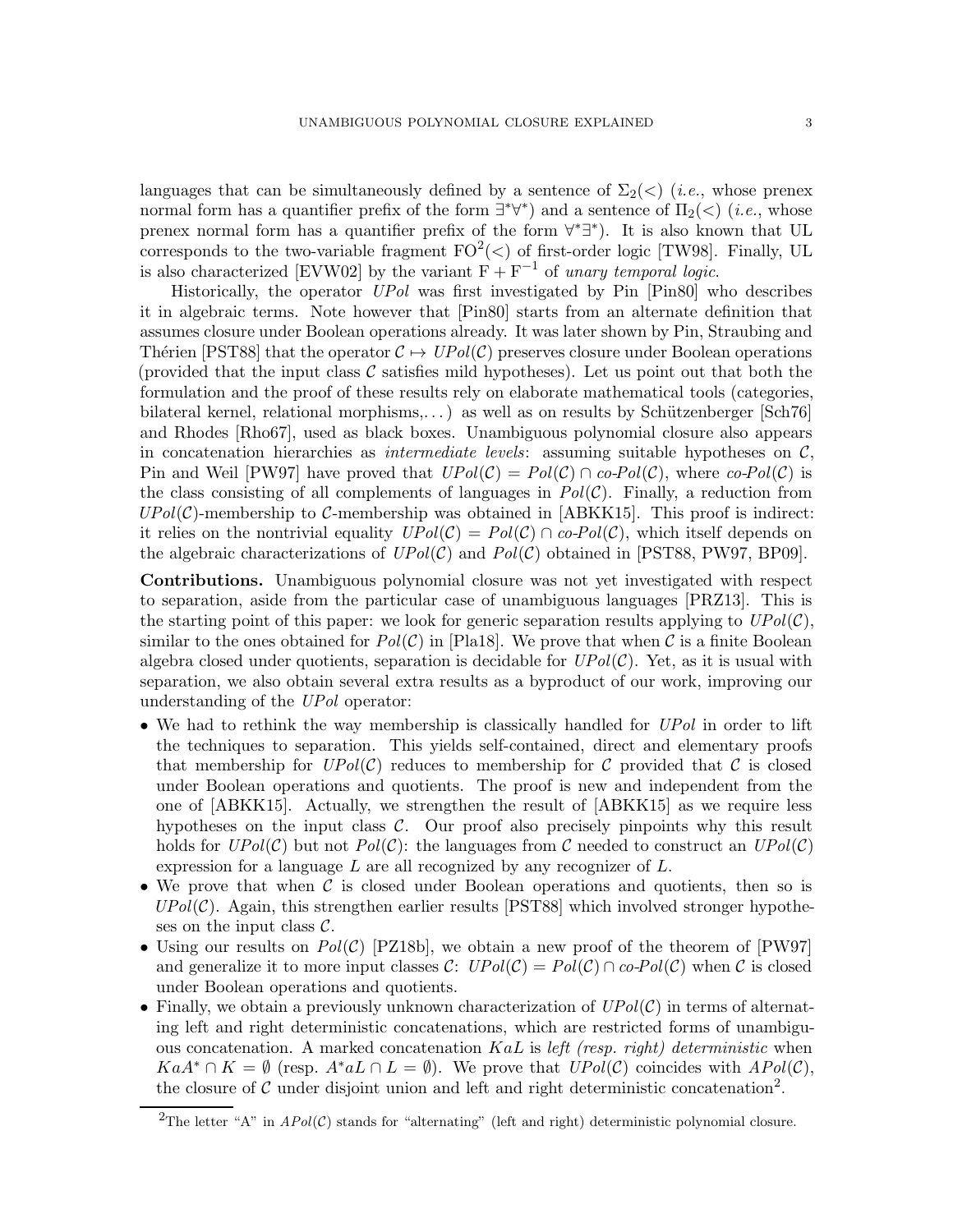Moreover, we investigate the logical characterizations of unambiguous polynomial closure. As mentioned above, it is well-known that  $UPol(BPol(ST)) = \Delta_2(\langle) = FO^2(\langle) = F + F^{-1}$ . Such correspondences also hold for variants of  $\Delta_2(\text{&})$  and  $\text{FO}^2(\text{&})$  equipped with more predicates such as the successor [\[TW98\]](#page-60-9) "+1" and the modular predicates [\[DP13,](#page-59-13) [KW15\]](#page-59-14). We use our results to generalize these connections. For each class  $\mathcal{C}$ , we define two objects:

- A set of predicates  $\mathbb{P}_{\mathcal{C}}$  that can be used in the sentences of first-order logic. Each language L in C gives rise to a predicate  $P_L(x)$ , which selects all positions x in a word w such that the prefix of w up to position x (excluded) belongs to  $L$ .
- Two variants of unary temporal logic, which we denote by  $TL(\mathcal{C})$  and  $TLX(\mathcal{C})$ .

We consider classes of group languages. The *group languages* are those recognized by a finite group, or equivalently by a permutation automaton (*i.e.*, a complete, deterministic and codeterministic automaton). Our results apply to the classes of group languages  $\mathcal G$  closed under Boolean operations and quotients, and their well-suited extensions  $\mathcal{G}^+$  (roughly,  $\mathcal{G}^+$ is the least Boolean algebra containing G and the singleton  $\{\varepsilon\}$ ). In such cases, we prove that,

$$
UPol(BPol(\mathcal{G})) = \Delta_2(\langle , \mathbb{P}_{\mathcal{G}} \rangle = \text{FO}^2(\langle , \mathbb{P}_{\mathcal{G}} \rangle = \text{TL}(\mathcal{G}).
$$
  

$$
UPol(BPol(\mathcal{G}^+)) = \Delta_2(\langle , +1, \mathbb{P}_{\mathcal{G}} \rangle = \text{FO}^2(\langle , +1, \mathbb{P}_{\mathcal{G}} \rangle = \text{TLX}(\mathcal{G}).
$$

This generalizes all aforementioned results (each of them corresponds to a particular class of group languages  $\mathcal{G}$ . Thus, we obtain a generic proof of these results.

Organization of the paper. Section [2](#page-3-0) sets up the notation and the terminology. In Section [3,](#page-10-0) we recall the definition of first-order logic over words and introduce the fragments that we shall consider. Section [4](#page-13-0) is devoted to presenting the operators that we investigate in the paper. In Section [5,](#page-20-0) we introduce notions that we shall need to present the algebraic characterizations of Pol and UPol. Section [6](#page-26-0) presents the algebraic characterization of  $Pol(\mathcal{C})$  (which is taken from [\[PZ18b\]](#page-60-2)). We use it to obtain a characterization of the classes  $Pol(\mathcal{C}) \cap co-Pol(\mathcal{C})$ . Then, in Section [7,](#page-30-0) we turn to the classes  $UPol(\mathcal{C})$  and present their generic characterization. We investigate separation and covering for the classes  $UPol(\mathcal{C})$ when  $\mathcal C$  is finite in Section [8.](#page-34-0) Finally, Sections [9](#page-43-0) and [10](#page-53-0) are devoted to the logical characterizations of UPol. In the former, we define our generalized notion of "unary temporal logic" and prove the correspondence with two-variable first-order logic. Finally, we establish the connection with unambiguous polynomial closure in Section [10.](#page-53-0)

This paper is the journal version of [\[PZ18c\]](#page-60-11). The presentation and the proof arguments have been reworked. Moreover, the logical part of the paper is new (the conference version only considered the language theoretic point of view).

#### 2. Preliminaries

<span id="page-3-0"></span>We introduce the terminology used in the paper. In particular, we present the membership, separation and covering problems, and key mathematical tools designed to handle them.

2.1. Classes of regular languages. For the whole paper, we fix a finite alphabet A. As usual,  $A^*$  denotes the set of all *finite* words over A, including the empty word  $\varepsilon$ . Moreover, we let  $A^+ = A^* \setminus \{\varepsilon\}.$  Given a word  $w \in A^*$ , we write  $|w| \in \mathbb{N}$  for its length (the number of letters in w). For example,  $|\varepsilon|=0$  and  $|abcbaa|=6$ . Moreover, for every  $a\in A$  and  $w \in A^*$ , we write  $|w|_a \in \mathbb{N}$  for the number of copies of the letter "a" in w. For example,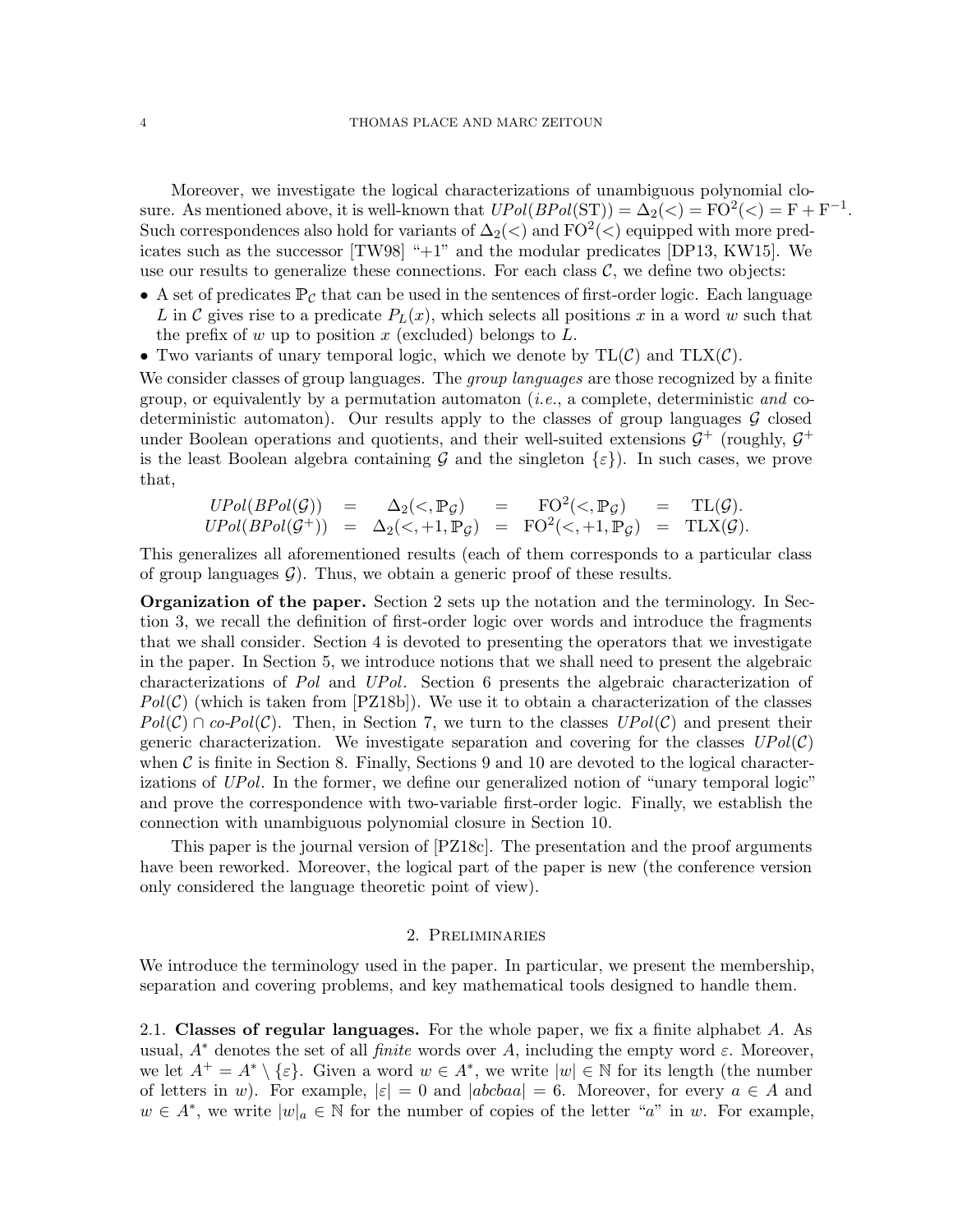$|abcbaa|_a = 3$ ,  $|abcbaa|_b = 2$  and  $|abcbaa|_c = 1$ . Given  $u, v \in A^*$ , we write uv for their concatenation.

A *language* is a subset of  $A^*$ . It is standard to extend concatenation to languages: given  $K, L \subseteq A^*$ , we write  $KL = \{uv \mid u \in K \text{ and } v \in L\}.$ 

**Classes.** A class of languages C is a set of languages. We say that C is a *lattice* when  $\emptyset \in \mathcal{C}, A^* \in \mathcal{C}$  and  $\mathcal{C}$  is closed under both union and intersection: for every  $K, L \in \mathcal{C}$ , we have  $K \cup L \in \mathcal{C}$  and  $K \cap L \in \mathcal{C}$ . Moreover, a *Boolean algebra* is a lattice  $\mathcal{C}$  which is additionally closed under complement: for every  $L \in \mathcal{C}$ , we have  $A^* \setminus L \in \mathcal{C}$ . Finally, a class C is quotient-closed if for every  $L \in \mathcal{C}$  and  $u \in A^*$ , the following properties hold:

 $u^{-1}L \stackrel{\text{def}}{=} \{w \in A^* \mid uw \in L\}$  and  $Lu^{-1} \stackrel{\text{def}}{=} \{w \in A^* \mid wu \in L\}$  both belong to C.

We call positive prevariety (resp. prevariety) a quotient-closed lattice (resp. Boolean algebra) containing only regular languages. The regular languages are those which can be equivalently defined by nondeterministic finite automata, finite monoids or monadic secondorder logic. We work with the definition by monoids, which we recall below.

In the paper, we write AT for the class of *alphabet testable languages*: the Boolean combinations of languages  $A^* a A^*$  for  $a \in A$ . It is straightforward to verify that AT is a prevariety. It will be important for providing examples.

**Finite monoids and morphisms.** A semigroup is a set S endowed with an associative multiplication  $(s, t) \mapsto s \cdot t$  (also denoted by st). A monoid is a semigroup M whose multiplication has a neutral element  $1_M$ , *i.e.*, such that  $1_M \cdot s = s \cdot 1_M = s$  for every  $s \in M$ .

An *idempotent* of a semigroup S is an element  $e \in S$  such that  $ee = e$ . We write  $E(S) \subseteq S$  for the set of all idempotents in S. It is folklore that for every *finite* semigroup S, there exists a natural number  $\omega(S)$  (denoted by  $\omega$  when S is understood) such that for every  $s \in S$ , the element  $s^{\omega}$  is an idempotent.

We also consider ordered semigroups. An *ordered semigroup* is a pair  $(S, \leq)$  where S is a semigroup and  $\leq$  is a partial order defined on S, which is compatible with multiplication: for every  $s, s', t, t' \in S$  such that  $s \leq t$  and  $s' \leq t'$ , we have  $ss' \leq tt'$ . In particular, we say that a subset  $F \subseteq S$  is an upper set (for  $\leq$ ) to indicate that it is upward closed for the ordering  $\leq$ : for every  $s, t \in M$ , if  $s \in F$  and  $s \leq t$ , then  $t \in F$ . In particular, for every  $s \in S$ , we write  $\uparrow s \subseteq S$  for the least upper set containing s. That is,  $\uparrow s = \{t \in S \mid s \le t\}.$ Finally, an *ordered monoid* is an ordered semigroup  $(M, \leq)$  such that M is a monoid.

We shall use the following convention throughout the paper: we view every *unordered* semigroup S as the ordered semigroup  $(S, =)$  whose ordering is *equality*. Observe that in this case, every subset of S is an upper set. Thanks to this convention, every definition involving ordered semigroups that we present will also make sense for unordered ones.

Finally, our proofs make use of the Green relations [\[Gre51\]](#page-59-15), which are defined on monoids. We briefly recall them. Given a monoid M and  $s, t \in M$ ,

> $s \leq \mathit{t}$  when there exist  $x, y \in M$  such that  $s = xty$ ,  $s \leqslant_{\mathcal{L}} t$  when there exists  $x \in M$  such that  $s = xt$ ,  $s \leqslant_{\mathcal{R}} t$  when there exists  $y \in M$  such that  $s = ty$ .

Clearly,  $\leq \xi$ ,  $\leq \xi$  and  $\leq \xi$  are preorders (*i.e.*, they are reflexive and transitive). We write  $\leq \xi$ ,  $\langle \xi \rangle$  and  $\langle \xi \rangle$  for their strict variants (for example,  $s \langle \xi \rangle$  t when  $s \langle \xi \rangle$  t but  $t \langle \xi \rangle$  s). Finally, we write  $\beta$ ,  $\mathcal L$  and  $\mathcal R$  for the corresponding equivalence relations (for example, s  $\mathcal J$  t when  $s \leq \{t \text{ and } t \leq \{t \text{ such that } t \leq \{t \text{ such that } t \leq \{t \text{ such that } t \leq \{t \text{ such that } t \leq \{t \text{ such that } t \leq \{t \text{ such that } t \leq \{t \text{ such that } t \leq \{t \text{ such that } t \leq \{t \text{ such that } t \leq \{t \text{ such that } t \leq \{t \text{ such that } t \leq \{t \text{ such that } t \leq \{t \text{ such that } t \leq \{t \text{ such that } t \leq \{t \text{ such that } t \leq \{t \text{ such that }$ need the following standard lemma, which applies to *finite* monoids.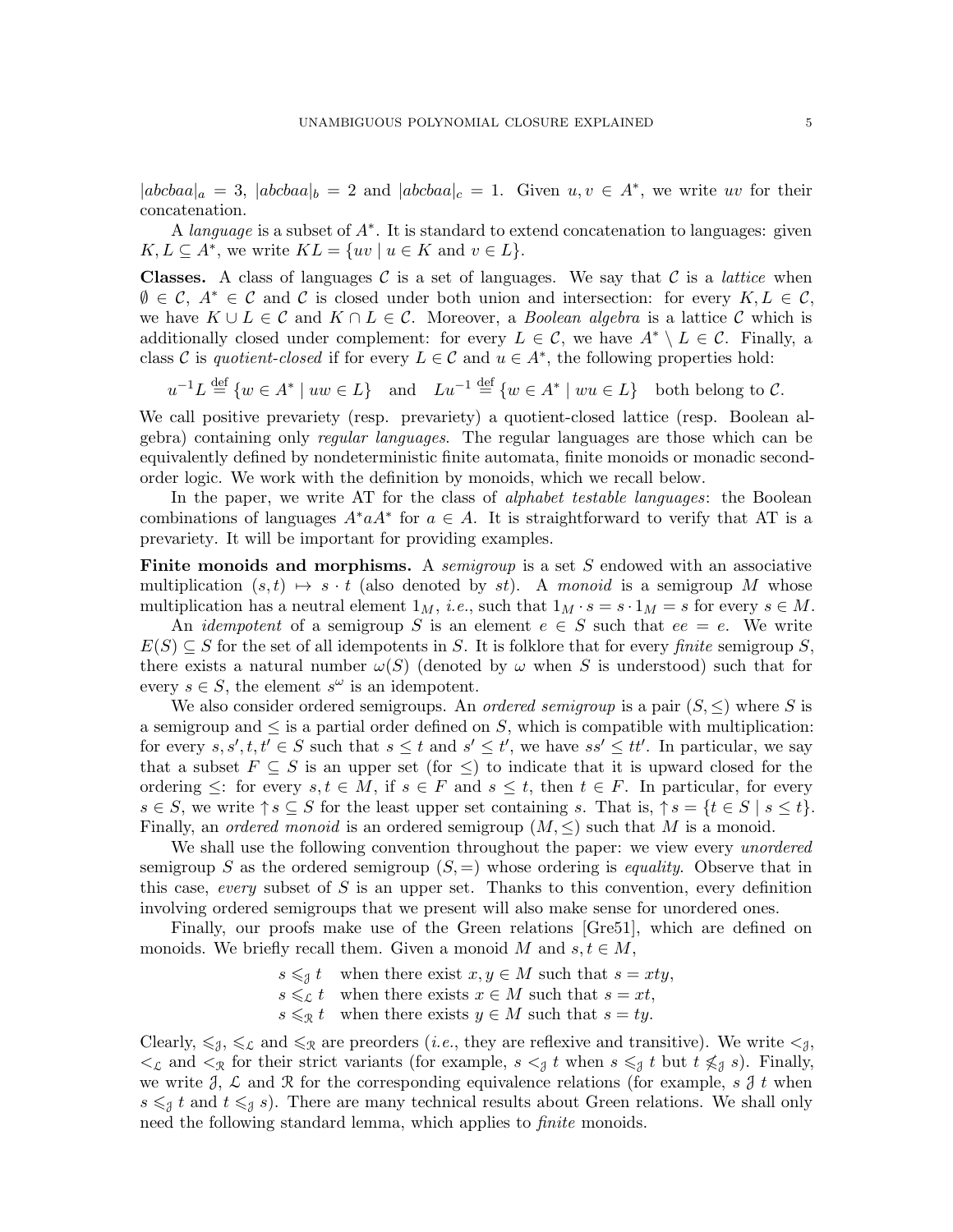<span id="page-5-0"></span>**Lemma 2.1.** Consider a finite monoid M and  $s, t \in M$  such that  $s \downarrow t$ . Then,  $s \leqslant_{\mathcal{R}} t$ implies s R t. Symmetrically,  $s \leqslant_{\mathcal{L}} t$  implies s L t.

*Proof.* By symmetry, we only prove that if  $s \leqslant_{\mathcal{R}} t$ , then  $s \mathcal{R} t$ . It suffices to prove that  $t \leqslant_{\mathcal{R}} s$ . By hypothesis, we have  $t \leqslant_{\mathcal{J}} s$ . Hence, we get  $x, y \in M$  such that  $t = xsy$ . Moreover, since  $s \leq_{\mathcal{R}} t$ , we get  $z \in M$  such that  $s = tz$ . It follows that  $s = xsyz$  which yields  $s = x^{\omega} s(yz)^{\omega} = x^{\omega} s(yz)^{\omega} (yz)^{\omega} = s(yz)^{\omega}$  (this is where we use the hypothesis that M is finite: it implies the existence of an idempotent power  $\omega(M)$ ). Since  $t = xsy$ , it follows that  $t = xs(yz)^{\omega}y = xsy(zy)^{\omega} = t(zy)^{\omega}$ . Finally, since  $s = tz$ , we get  $t = sy(zy)^{\omega-1}$  which implies that  $t \leqslant_{\mathcal{R}} s$ , as desired.  $\Box$ 

Regular languages and syntactic morphisms. Clearly,  $A^*$  is a monoid whose multiplication is concatenation (the neutral element is  $\varepsilon$ ). We shall consider monoid morphisms  $\alpha: A^* \to (M, \leq)$  where  $(M, \leq)$  is an arbitrary ordered monoid. That is,  $\alpha: A^* \to M$  is a map satisfying  $\alpha(\varepsilon) = 1_M$  and  $\alpha(uv) = \alpha(u)\alpha(v)$  for all  $u, v \in A^*$ . Given such a morphism and some language  $L \subseteq A^*$ , we say that L is *recognized* by  $\alpha$  when there exists an accepting set  $F \subseteq M$  which is an upper set for  $\leq$  and such that  $L = \alpha^{-1}(F)$ . Let us emphasize that the definition depends on the ordering  $\leq$  since accepting sets must be upper sets.

**Remark 2.2.** Recall that by convention, we view a unordered monoid  $M$  as the ordered monoid  $(M, =)$ . Hence, the definition also makes sense when  $\alpha : A^* \to M$  is a morphism into a unordered monoid. Since every subset of M is an upper set for  $=$ , a language  $L \subseteq A^*$ is recognized by  $\alpha$  if and only if there exists an arbitrary set  $F \subseteq M$  such that  $L = \alpha^{-1}(F)$ .

It is standard and well-known that the regular languages are those which can be recognized by a morphism into a *finite* monoid. Moreover, every language  $L$  is recognized by a canonical morphism. Let us briefly recall its definition. One may associate to L a preorder relation  $\preceq_L$  over L: the *syntactic precongruence of L*. Given  $u, v \in A^*$ , we let,

 $u \preceq_L v$  if and only if  $xuy \in L \Rightarrow xvy \in L$  for every  $x, y \in A^*$ .

As the name suggests, it is known and simple to verify that " $\preceq_L$ " is a precongruence on  $A^*$ : it is reflexive and transitive, and for every  $u, u', v, v' \in A^*$  such that  $u \preceq_L v$  and  $u' \preceq_L v'$ , we have  $uu' \preceq_L vv'$ . Additionally, we write  $\equiv_L$  for the equivalence generated by this preorder. For  $u, v \in A^*$ ,  $u \equiv_L v$  if and only if  $u \preceq_L v$  and  $v \preceq_L u$  (*i.e.*,  $xuy \in L \Leftrightarrow xvy \in L$  for every  $x, y \in A^*$ ). The equivalence  $\equiv_L$  is a congruence called the *syntactic congruence of L*. Thus, the set of equivalence classes  $M_L = A^*/\equiv_L$  is a monoid and the preorder  $\preceq_L$  defines an ordering  $\leq_L$  on  $M_L$  such that  $(M_L, \leq_L)$  is an ordered monoid. It is called the *syntactic* ordered monoid of L. Finally, the map  $\alpha_L : A^* \to (M_L, \leq_L)$  sending every word to its equivalence class is a morphism recognizing  $L$ , called the *syntactic morphism of*  $L$ . Another characterization of the regular languages is that L is regular if and only if  $M_L$  is finite (*i.e.*,  $\equiv_L$  has finite index): this is the Myhill-Nerode theorem. In that case, one may compute the syntactic morphism  $\alpha_L : A^* \to (M_L, \leq_L)$  from any representation of L (such as a finite automaton or an arbitrary monoid morphism).

2.2. Decision problems. We consider three decision problems. They all depend on an arbitrary class of languages C: they serve as mathematical tools for analyzing C. Intuitively, obtaining an algorithm for one of these three problems requires a solid understanding of C.

The C-membership problem is the simplest one. It takes as input a single regular language L and asks whether  $L \in \mathcal{C}$ . The second problem,  $\mathcal{C}\text{-}separation$ , is more general.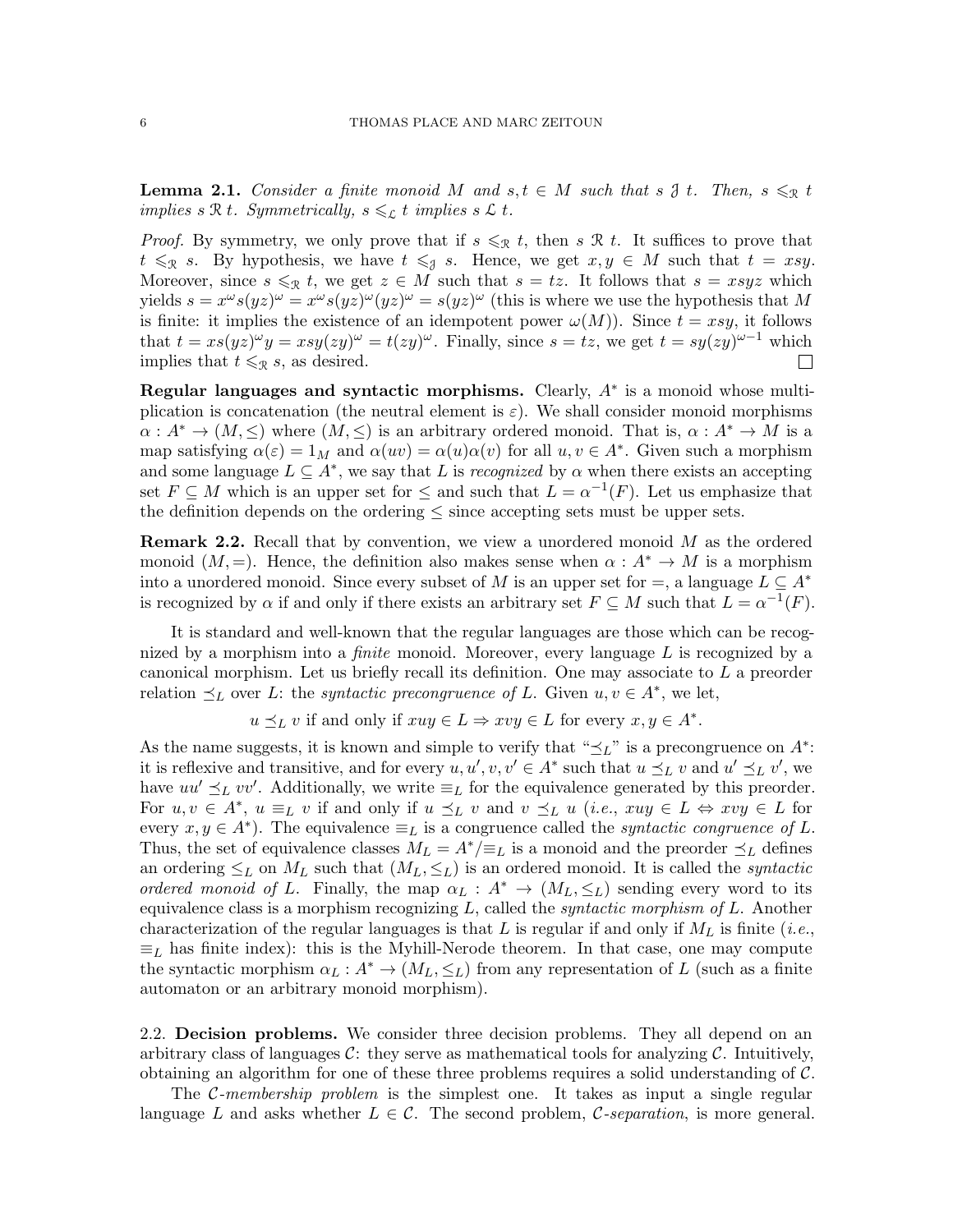Given three languages  $K, L_1, L_2$ , we say that K separates  $L_1$  from  $L_2$  if we have  $L_1 \subseteq K$ and  $L_2 \cap K = \emptyset$ . Given a class of languages C, we say that  $L_1$  is C-separable from  $L_2$  if some language in C separates  $L_1$  from  $L_2$ . Observe that when C is not closed under complement, the definition is not symmetrical: it is possible for  $L_1$  to be C-separable from  $L_2$  while  $L_2$ is not C-separable from  $L_1$ . The separation problem associated to a given class C takes two regular languages  $L_1$  and  $L_2$  as input and asks whether  $L_1$  is C-separable from  $L_2$ .

**Remark 2.3.** The C-separation problem generalizes the C-membership problem. Indeed, a regular language belongs to  $\mathcal C$  if and only if it is  $\mathcal C$ -separable from its complement, which is also regular.

In the paper, we do not consider separation directly. Instead, we work with a third, even more general problem: C-covering. It was introduced in [\[PZ18a\]](#page-60-12) and takes as input a single regular language  $L_1$  and a *finite set of regular languages*  $\mathbf{L}_2$ . It asks whether there exists a "C-cover of  $L_1$  which is separating for  $\mathbf{L}_2$ ".

Given a language L, a cover of L is a finite set of languages **K** such that  $L \subseteq \bigcup_{K \in \mathbf{K}} K$ . A cover K is a C-cover if all languages  $K \in \mathbf{K}$  belong to C. Moreover, given two finite sets of languages K and L, we say that K is *separating* for L if for every  $K \in \mathbf{K}$ , there exists  $L \in \mathbf{L}$ such that  $K \cap L = \emptyset$ . Finally, given a language  $L_1$  and a finite set of languages  $\mathbf{L}_2$ , we say that the pair  $(L_1, L_2)$  is C-coverable if there exists a C-cover of  $L_1$  which is separating for  $L_2$ .

The C-covering problem is now defined as follows. Given as input a regular language  $L_1$  and a finite set of regular languages  $\mathbf{L}_2$ , it asks whether the pair  $(L_1, L_2)$  C-coverable. It is straightforward to prove that covering generalizes separation if the class  $\mathcal C$  is a lattice, as stated in the following lemma (see [\[PZ18a,](#page-60-12) Theorem 3.5] for the proof, which is easy).

<span id="page-6-0"></span>**Lemma 2.4.** Let C be a lattice and  $L_1, L_2$  be two languages. Then  $L_1$  is C-separable from  $L_2$  if and only if  $(L_1, \{L_2\})$  is C-coverable.

2.3. Group languages. We now present an important special kind of class. As we explained in the introduction, all classes investigated in the paper are built from basic ones using generic operators. Here, we introduce the basic classes used in such constructions: the classes of group languages and their well-suited extensions.

**Definition.** A group is a monoid G such that every element  $g \in G$  has an inverse  $g^{-1} \in G$ , *i.e.*,  $gg^{-1} = g^{-1}g = 1_G$ . A group language is a language L which is recognized by a morphism into a *finite group*: there exists a morphism  $\alpha : A^* \to G$  and  $F \subseteq G$  such that G is a finite group and  $L = \alpha^{-1}(F)$ . We write GR for the class of all group languages. One can verify that GR is a prevariety.

Remark 2.5. No language theoretic definition of GR is known. There is however a definition based on automata: the group languages are those which can be recognized by a permutation automaton  $(i.e.,$  which is simultaneously deterministic, co-deterministic and complete).

More generally, a class of group languages is a class  $\mathcal G$  which only contains group languages, *i.e.*, a subclass of GR. The results that we present in the paper apply to arbitrary prevarieties of group languages. However, there are four main classes of this kind that we shall use for providing examples. One of them is GR itself. Let us present the other three.

First, we write  $ST = \{\emptyset, A^*\}$ , which is clearly a prevariety of group languages (the name comes from the fact that this class is the base level of the *Straubing-Thérien* hierarchy).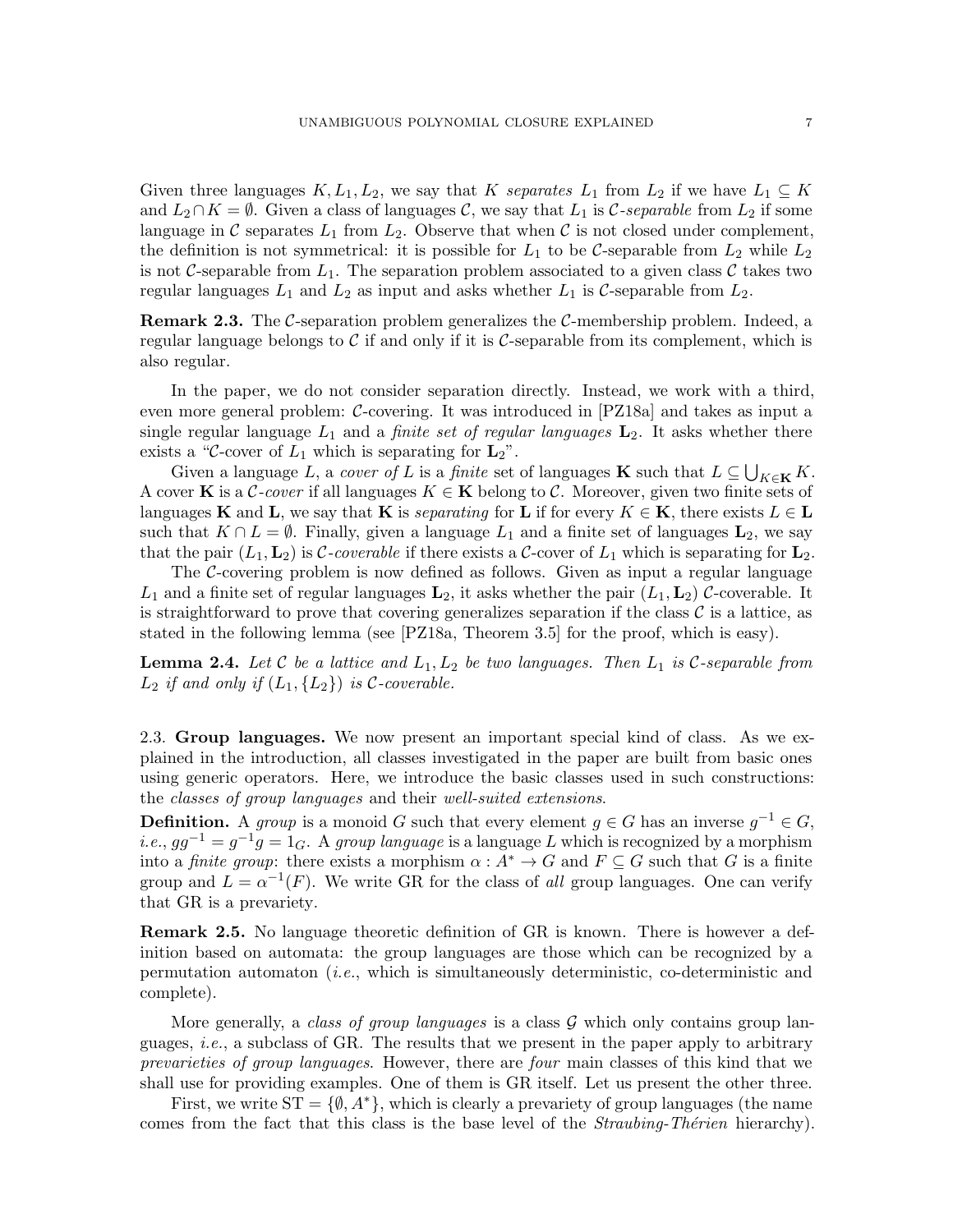While trivial, we shall see that this class has important applications. Moreover, we look at the class MOD of modulo languages. For every  $q, r \in \mathbb{N}$  with  $r < q$ , we write  $L_{q,r} = \{w \in$  $A^* \mid |w| \equiv r \mod q$ . The class MOD contains all *finite unions* of languages  $L_{q,r}$ . One may verify that MOD is a prevariety of group languages. Finally, we shall consider the class AMT of alphabet modulo testable languages. For all  $q, r \in \mathbb{N}$  with  $r < q$  and all  $a \in A$ , let  $L_{q,r}^a = \{w \in A^* \mid |w|_a \equiv r \mod q\}$ . We define AMT as the least class consisting of all languages  $L_{q,r}^a$  and closed under union and intersection. It is again straightforward to verify that AMT is a prevariety of group languages.

We do not investigate classes of group languages themselves in the paper: we only use them as input classes for our operators. In particular, we shall use ST, MOD, AMT and GR in order to illustrate our results. In this context, it will be important that *separation* is decidable for these four classes. The techniques involved in proving this are independent from what we do in the paper. Actually, this can be difficult. On one hand, the decidability of ST-separation is immediate (two languages are ST-separable if and only if one of them is empty). On the other hand, the decidability of GR-separation is equivalent to a difficult algebraic question, which remained open for several years before it was solved by Ash [\[Ash91\]](#page-59-16). Recent automata-based proofs that separation is decidable for MOD, AMT and GR are available in [\[PZ22\]](#page-60-13).

Well-suited extensions. It can be verified from the definition that  $\{\varepsilon\}$  and  $A^+$  are not group languages. This motivates the next definition: for a class  $\mathcal{C}$ , the well-suited extension of C, denoted by  $\mathcal{C}^+$ , consists of all languages of the form  $L \cap A^+$  or  $L \cup \{\varepsilon\}$  where  $L \in \mathcal{C}$ . The following lemma follows immediately from the definition.

**Lemma 2.6.** Let C be a prevariety. Then,  $C^+$  is a prevariety containing  $\{\varepsilon\}$  and  $A^+$ .

While the definition of well-suited extensions makes sense for arbitrary classes, it will only be useful when applied to a prevariety of group languages. Indeed, the well-suited extensions  $\mathcal{G}^+$  where  $\mathcal G$  is a prevariety of group languages are also important input classes for our operators. Finally, we shall need the following lemma.

<span id="page-7-0"></span>**Lemma 2.7.** Let G be a prevariety of group languages. For every group language  $L \in \mathcal{G}^+$ , we have  $L \in \mathcal{G}$ .

*Proof.* By definition of  $\mathcal{G}^+$ , there exists a group language  $K \in \mathcal{G}$  such that either  $L = \{\varepsilon\} \cup K$ or  $L = A^+ \cap K$ . In particular, this implies that for every  $w \in A^+$ , we have  $w \in K \Leftrightarrow w \in L$ . We prove that the fact that K and L are both group languages implies  $K = L$ , which yields  $L \in \mathcal{G}$ , as desired. Since we already know that  $w \in K \Leftrightarrow w \in L$  for every  $w \in A^+$ , it suffices to prove that  $\varepsilon \in K \Leftrightarrow \varepsilon \in L$ . Since K and L are group languages, there exist two morphisms  $\alpha_K : A^* \to G_K$  and  $\alpha_L : A^* \to G_L$  into finite groups recognizing K and L respectively. Let  $p = \omega(G_K) \times \omega(G_L)$  and consider an arbitrary letter  $a \in A$ . By definition of p, we have  $\alpha_K(a^p) = 1_{G_K}$  and  $\alpha_L(a^p) = 1_{G_L}$ . Hence, since  $\alpha_K$  and  $\alpha_L$  recognize both K and L, we have  $\varepsilon \in K \Leftrightarrow a^{\overline{p}} \in K$  and  $a^{\overline{p}} \in L \Leftrightarrow \varepsilon \in L$ . Finally, since  $a^{\overline{p}} \in A^+$ , we know that  $a^p \in K \Leftrightarrow a^p \in L$  by definition. Altogether, it follows that  $\varepsilon \in K \Leftrightarrow \varepsilon \in L$ , as desired.  $\Box$ 

2.4. C-morphisms. We now present an important mathematical tool. Consider an arbitrary positive prevariety C. A C-morphism is a surjective morphism  $\eta: A^* \to (N, \leq)$  into a finite ordered monoid  $(N, \leq)$  such that every language recognized by  $\eta$  belongs to C. We complete the definition with a key remark when  $\mathcal C$  is a prevariety (*i.e.*,  $\mathcal C$  is additionally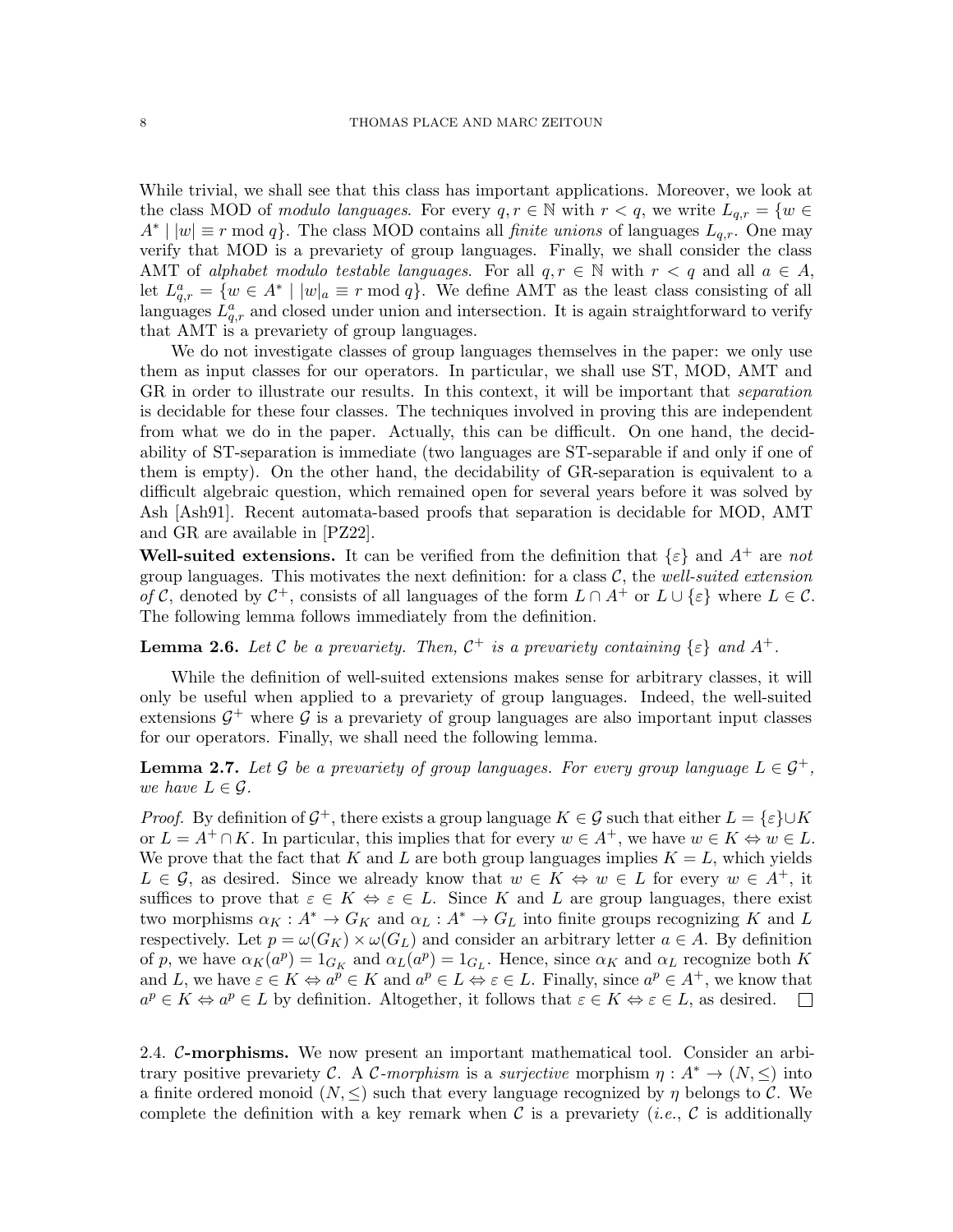closed under complement): in that case, it suffices to consider unordered monoids (recall that by convention, we view them as monoids ordered by equality).

<span id="page-8-0"></span>**Lemma 2.8.** Let C be a prevariety and  $\eta: A^* \to (N, \leq)$  a morphism into a finite ordered monoid. The two following conditions are equivalent:

(1)  $\eta: A^* \to (N, \leq)$  is a C-morphism.

(2)  $\eta: A^* \to (N, =)$  is a C-morphism.

*Proof.* The implication  $2 \rightarrow 1$ ) is trivial since all languages recognized by  $\eta : A^* \rightarrow (N, \leq)$ are also recognized by  $\eta: A^* \to (N, =)$ . We prove that  $1) \Rightarrow 2$ . Assume that  $\eta: A^* \to$  $(N, \leq)$  is a C-morphism. We have to prove that  $\eta : A^* \to (N, =)$  is a C-morphism, that is, that for all  $F \subseteq N$ , we have  $\eta^{-1}(F) \in \mathcal{C}$ . Since  $\eta^{-1}(F) = \bigcup_{s \in F} \eta^{-1}(s)$  and  $\mathcal{C}$  is closed under union, it suffices to prove that for all  $\eta^{-1}(s) \in \mathcal{C}$  for all  $s \in N$ . Therefore, we fix an arbitrary element  $s \in N$ . Let  $T \subseteq M$  be the set of all elements  $t \in M$  such that  $s \leq t$  and  $s \neq t$ . One may verify that we have  $\{s\} = (\uparrow s) \setminus (\bigcup_{t \in T} \uparrow t)$ . Consequently, we obtain  $\eta^{-1}(s) = \eta^{-1}(\uparrow s) \setminus (\bigcup_{t \in T} \eta^{-1}(\uparrow t))$ . By hypothesis, this implies that  $\eta^{-1}(s)$  is a Boolean combination of languages in C. We conclude that  $\eta^{-1}(s) \in \mathcal{C}$  since C is a Boolean algebra.  $\Box$ 

<span id="page-8-2"></span>**Remark 2.9.** Another formulation of Lemma [2.8](#page-8-0) is that when  $\mathcal{C}$  is a prevariety, whether a morphism  $\eta: A^* \to (N, \leq)$  is a C-morphism does not depend on the ordering  $\leq$  on M. This will be important as most classes that we consider in the paper are prevarieties.

This notion serves as a key tool in the paper. First, it is connected to the membership problem via the following proposition.

<span id="page-8-1"></span>**Proposition 2.10.** Let C be a positive prevariety. A regular language L belongs to C if and only if its syntactic morphism  $\alpha_L : A^* \to (M_L, \leq_L)$  is a C-morphism.

*Proof.* The "if" implication is immediate since L is recognized by its syntactic morphism. We prove the converse one: assuming that  $L \in \mathcal{C}$ , we prove that every language recognized by  $\alpha_L : A^* \to (M_L, \leq_L)$  belongs to C (syntactic morphisms are surjective by definition). Hence, we fix an upper set  $F \subseteq M_L$  and prove that  $\alpha_L^{-1}(F) \in \mathcal{C}$ . For every  $s \in M_L$ , we fix a word  $u_s \in A^*$  such that  $\alpha_L(u_s) = s$ . Moreover, we write  $P_s \subseteq M_L^2$  for the set,

$$
P_s = \{(q, r) \in M_L^2 \mid qsr \in \alpha_L(L)\}.
$$

We now prove that,

$$
\alpha_L^{-1}(F) = \bigcup_{s \in F} \bigcap_{(q,r) \in P_s} \left( u_q^{-1} L u_r^{-1} \right).
$$

Since  $L \in \mathcal{C}$  and  $\mathcal{C}$  is a positive prevariety, this yields  $\alpha_L^{-1}(F) \in \mathcal{C}$  as desired. We start with the left to right inclusion. Consider  $w \in \alpha^{-1}(F)$  and let  $s = \alpha(w) \in F$ . We prove that  $w \in u_q^{-1}Lu_r^{-1}$  for every  $(q,r) \in P_s$ . Clearly,  $\alpha(u_qwu_r) = qsr$  and by definition of  $P_s$ , we have  $qsr \in \alpha_L(L)$ . Hence, since L is recognized by  $\alpha_L$ , we get  $u_qwu_r \in L$  which exactly says that  $w \in u_q^{-1} L u_r^{-1}$  as desired. We turn to the converse inclusion. We fix  $s \in F$  and consider  $w \in \bigcap_{(q,r)\in P_s} (u_q^{-1}Lu_r^{-1})$ . We show that  $w \in \alpha_L^{-1}(F)$ , *i.e.*  $\alpha_L(w) \in F$ . Since  $s \in F$  and F is an upper set, it suffices to prove that  $s \leq \alpha_L(w)$ . Consider the word  $u_s \in A^*$  and the syntactic precongruence  $\preceq_L$  of L. Observe that  $u_s \preceq_L w$ . Indeed, consider  $x, y \in A^*$  such that  $xu_s y \in L$ . We show that  $xwy \in L$ . Let  $q = \alpha_L(x)$  and  $r = \alpha_L(y)$ . By hypothesis, we have  $qsr = \alpha(xu_s y) \in \alpha_L(L)$  which yields  $(q, r) \in P_s$ . Hence,  $w \in u_q^{-1} L u_r^{-1}$  by hypothesis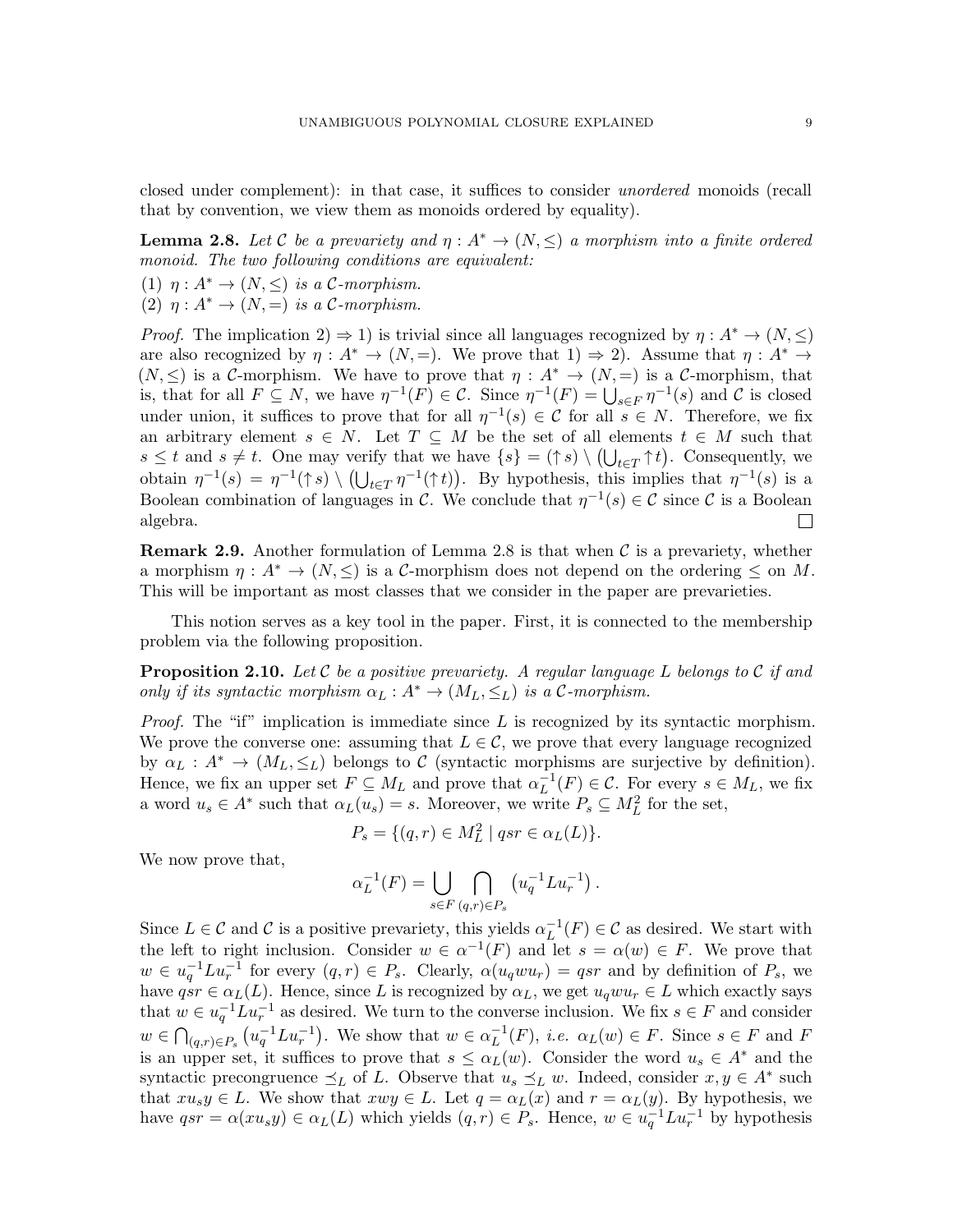which yields  $u_q w u_r \in L$ . Clearly, we have  $\alpha(u_q w u_r) = q \alpha(w) r = \alpha(xw y)$  and since L is recognized by  $\alpha$ , we get  $xwy \in L$  as desired. We obtain  $u_s \preceq_L w$  which implies that  $s = \alpha(u_s) \leq_L \alpha(w)$  by definition ot the syntactic morphism. This completes the proof.  $\square$ 

In view of Proposition [2.10,](#page-8-1) getting an algorithm for C-membership boils down to finding a procedure to decide whether an input morphism  $\alpha : A^* \to (M, \leq)$  is a C-morphism. This is how we approach the question in the paper.

Additionally, we shall use  $C$ -morphisms as mathematical tools in proof arguments. They are convenient when manipulating arbitrary classes. We present a few properties that we shall need in this context. First, we have the following simple corollary of Proposition [2.10.](#page-8-1)

<span id="page-9-0"></span>**Proposition 2.11.** Let  $C$  be a positive prevariety and consider finitely many languages  $L_1, \ldots, L_k \in \mathcal{C}$ . There exists a C-morphism  $\eta : A^* \to (N, \leq)$  such that  $L_1, \ldots, L_k$  are recognized by η.

*Proof.* For every  $i \leq k$ , we let  $\alpha_i : A^* \to (M_i, \leq_i)$  as the syntactic morphism of  $L_i$ . We know from Proposition [2.10](#page-8-1) that  $\alpha_i$  is a C-morphism. Let  $M = M_1 \times \cdots \times M_k$  be the monoid equipped with the componentwise multiplication and  $\leq$  the ordering on M defined by  $(s_1, \ldots, s_k) \leq (t_1, \ldots, t_k)$  if and only if  $s_i \leq_i t_i$  for every  $i \leq k$ . Clearly,  $(M, \leq)$  is an ordered monoid. Moreover, we let  $\alpha : A^* \to (M, \leq)$  as the morphism defined by  $\alpha(w)$  $(\alpha_1(w_1), \ldots, \alpha_k(w))$  for every  $w \in A^*$ . One may verify from the definition that all languages recognized by  $\alpha$  are finite intersections of languages recognized by  $\alpha_1, \ldots, \alpha_k$ . Hence, all languages recognized by  $\alpha$  belong to C. It now suffices to defined  $\eta: A^* \to (N, \leq)$  as the surjective restriction of  $\alpha$  to complete the proof.  $\Box$ 

We now consider the case of  $\mathcal{G}$ -morphisms when  $\mathcal{G}$  is a prevariety of group languages. We have the following useful lemma.

<span id="page-9-1"></span>**Lemma 2.12.** Let G be a prevariety of group languages and  $\eta : A^* \to G$  a G-morphism. Then, G is a group.

*Proof.* Let  $p = \omega(G)$ . We prove that for every  $g \in G$ , the element  $g^{p-1}$  is an inverse of g, *i.e.* that  $g^p = 1_G$ . By hypothesis, we have a morphism  $\beta : A^* \to H$  into a finite group H recognizing  $\eta^{-1}(1_G)$ . Since  $\varepsilon \in \eta^{-1}(1_G)$ , it follows that  $\beta^{-1}(1_H) \subseteq \eta^{-1}(1_G)$ . let  $w \in \alpha^{-1}(g)$ and  $k = \omega(H)$ . Since H is a group, we have  $(\beta(w))^{kp} = 1_H$  (the unique idempotent in H). Therefore,  $\beta(w^{kp}) = 1_H$  which implies that  $w^{kp} \in \eta^{-1}(1_G)$ . Hence,  $\eta(w^{kp}) = 1_G$  which exactly says that  $g^p = 1_G$  by definition of p.  $\Box$ 

We now look at  $\mathcal{G}^+$ -morphisms when  $\mathcal{G}$  is a prevariety of group languages.

<span id="page-9-2"></span>**Lemma 2.13.** Let G be a prevariety of group languages and  $\eta : A^* \to N$  a  $G^+$ -morphism. Then, the set  $G = \eta(A^+)$  is a group and the map  $\beta : A^* \to G$  defined by  $\beta(\varepsilon) = 1_G$  and  $\beta(w) = \eta(w)$  for  $w \in A^+$  is a  $\mathcal{G}\text{-}morphism.$ 

*Proof.* We first prove that  $G = \eta(A^+)$  is a group. Let  $p = \omega(N)$ . It suffices to show that for every  $g \in G$ , the element  $g^p$  is neutral. That is, we prove that for every  $g, h \in G$ , we have  $g^p h = h g^p = h$ . By definition of G, there exist  $u, v \in A^+$  such that  $\eta(u) = g$  and  $\eta(v) = h$ . By definition of  $\mathcal{G}^+$ , since  $\eta: A^* \to N$  is a  $\mathcal{G}^+$ -morphism, we know that there exists a language  $L_h \in \mathcal{G}$  such that either  $\eta^{-1}(h) = \{\varepsilon\} \cup L_h$  or  $\eta^{-1}(h) = A^+ \cap L_h$ . Since  $v \in A^+$  and  $\eta(v) = h$ , we have  $v \in L_h$ . Since  $L_h \in \mathcal{G}$  is a group language, one may verify that there exists a number  $n \geq 1$  such that  $u^{np}v \in L_h$  and  $vu^{np} \in L_h$  (it suffices to choose n as the idempotent power of a finite group recognizing  $L_h$ ). Since  $u^{np}v, vu^{np} \in A^+$ , it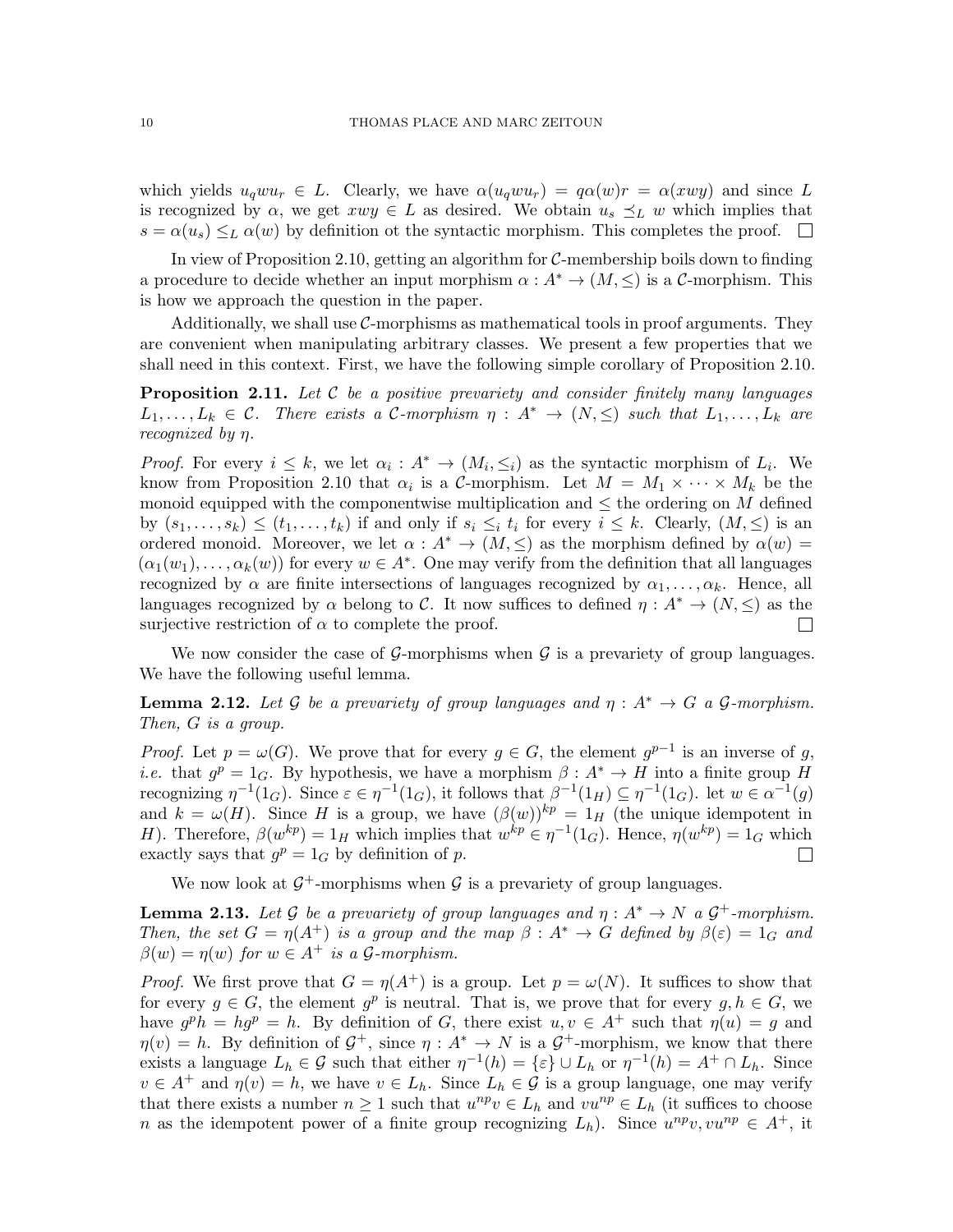follows that  $\eta(u^{np}v) = \eta(vu^{np}) = h$ . Since  $p = \omega(N)$ , this exactly says that  $g^ph = hg^p = h$ , concluding the proof that G is a group. Finally, consider the morphism  $\beta: A^* \to G$  defined by  $\beta(w) = \eta(w)$  for every  $w \in A^+$ . Let L be a language recognized by  $\beta$ . By definition L is a group language and it is also recognized by  $\eta$  which implies that  $L \in \mathcal{G}^+$  by hypothesis on  $\eta$ . Hence, it follows from Lemma [2.7](#page-7-0) that  $L \in \mathcal{G}$  and we conclude that  $\beta$  is a  $\mathcal{G}$ -morphism.

Finally, we consider the special case when  $\mathcal C$  is a *finite* prevariety *(i.e., C* contains finitely many languages). First, observe that in this case, it suffices to consider morphisms into unordered monoids by Lemma [2.8.](#page-8-0) Moreover, since  $\mathcal C$  is finite, Proposition [2.11](#page-9-0) implies that there exists a C-morphism recognizing all languages in  $\mathcal{C}$ . The following lemma implies that it is unique (up to renaming).

<span id="page-10-1"></span>**Lemma 2.14.** Let C be a a finite prevariety. Moreover, let  $\alpha: A^* \to M$  and  $\eta: A^* \to N$ be two C-morphisms. If  $\alpha$  recognizes all languages in C, then there exists a morphism  $\gamma: M \to N$  such that  $\eta = \gamma \circ \alpha$ .

*Proof.* We assume that  $\alpha$  recognizes all languages in C and define  $\gamma : M \to N$ . For every  $s \in M$ , we fix a word  $w_s \in \alpha^{-1}(s)$  (recall that C-morphisms are surjective by definition) and define  $\gamma(s) = \eta(w_s)$ . It remains to prove that  $\gamma$  is a morphism and that  $\eta = \gamma \circ \alpha$ . It suffices to prove the latter: since  $\alpha$  is surjective, the former is an immediate consequence. Let  $v \in A^*$ . We show that  $\eta(v) = \gamma(\alpha(v))$ . Let  $s = \alpha(v)$ . By definition,  $\gamma(s) = \eta(w_s)$ . Hence, we need to prove that  $\eta(v) = \eta(w_s)$ . Since  $\eta$  is a C-morphism, we have  $\eta^{-1}(\eta(w_s)) \in \mathcal{C}$ . Hence, our hypothesis implies that  $\eta^{-1}(\eta(w_s))$  is recognized by  $\alpha$ . Since it is clear that  $w_s \in \eta^{-1}(\eta(w_s))$  and  $\alpha(v) = \alpha(w_s) = s$ , it follows that  $v \in \eta^{-1}(\eta(w_s))$  which exactly says that  $\eta(w_s) = \eta(v)$ , completing the proof.  $\mathbf{L}$ 

By Lemma [2.14,](#page-10-1) if C is a finite prevariety and  $\alpha : A^* \to M$  and  $\eta : A^* \to N$  are two Cmorphisms which both recognize all languages in C, there exist two morphisms  $\gamma : M \to N$ and  $\beta : N \to M$  such that  $\eta = \gamma \circ \alpha$  and  $\alpha = \beta \circ \eta$ . Since  $\alpha$  and  $\eta$  are surjective, it follows that  $\beta \circ \gamma : M \to M$  is the identity morphism. Hence,  $\beta$  and  $\gamma$  are both isomorphisms which means that  $\alpha$  and  $\eta$  are the same object up to renaming. We call it the *canonical* C-morphism and denote it by  $\eta_c : A^* \to N_c$ . Let us emphasize that this object is only defined when  $\mathcal C$  is a *finite prevariety*.

Example 2.15. An important example of finite prevariety is the class AT of alphabet testable languages defined above: the Boolean combinations of languages  $A^* a A^*$  for  $a \in A$ . It can be verified that  $N_{\text{AT}}$  is the monoid  $2^A$  of sub-alphabets whose multiplication is union (up to isomorphism). Moreover,  $\eta_{AT}: A^* \to 2^A$  is the morphism such that for every  $w \in A^*$ ,  $\eta_{\text{AT}}(w) \in 2^A$  is the set of letters occurring in w (*i.e.*, the least  $B \subseteq A$  such that  $w \in B^*$ ).

## 3. Fragments of first-order logic

<span id="page-10-0"></span>We recall the definition of first-order logic overs words and its fragments. In the paper, we are interested in two particular fragments which we define here: two-variable first-order logic (FO<sup>2</sup>) and the level  $\Delta_2$  in the quantifier alternation hierarchy of first-order logic.

**Positions.** We view a word  $w \in A^*$  as a logical structure whose domain is a set of positions. More precisely, a word  $w = a_1 \cdots a_{|w|} \in A^*$  for the letters  $a_1, \ldots, a_{|w|} \in A$ , is viewed as an ordered set of  $|w| + 2$  positions  $P(w) = \{0, 1, \ldots, |w|, |w| + 1\}$ . Each position i such that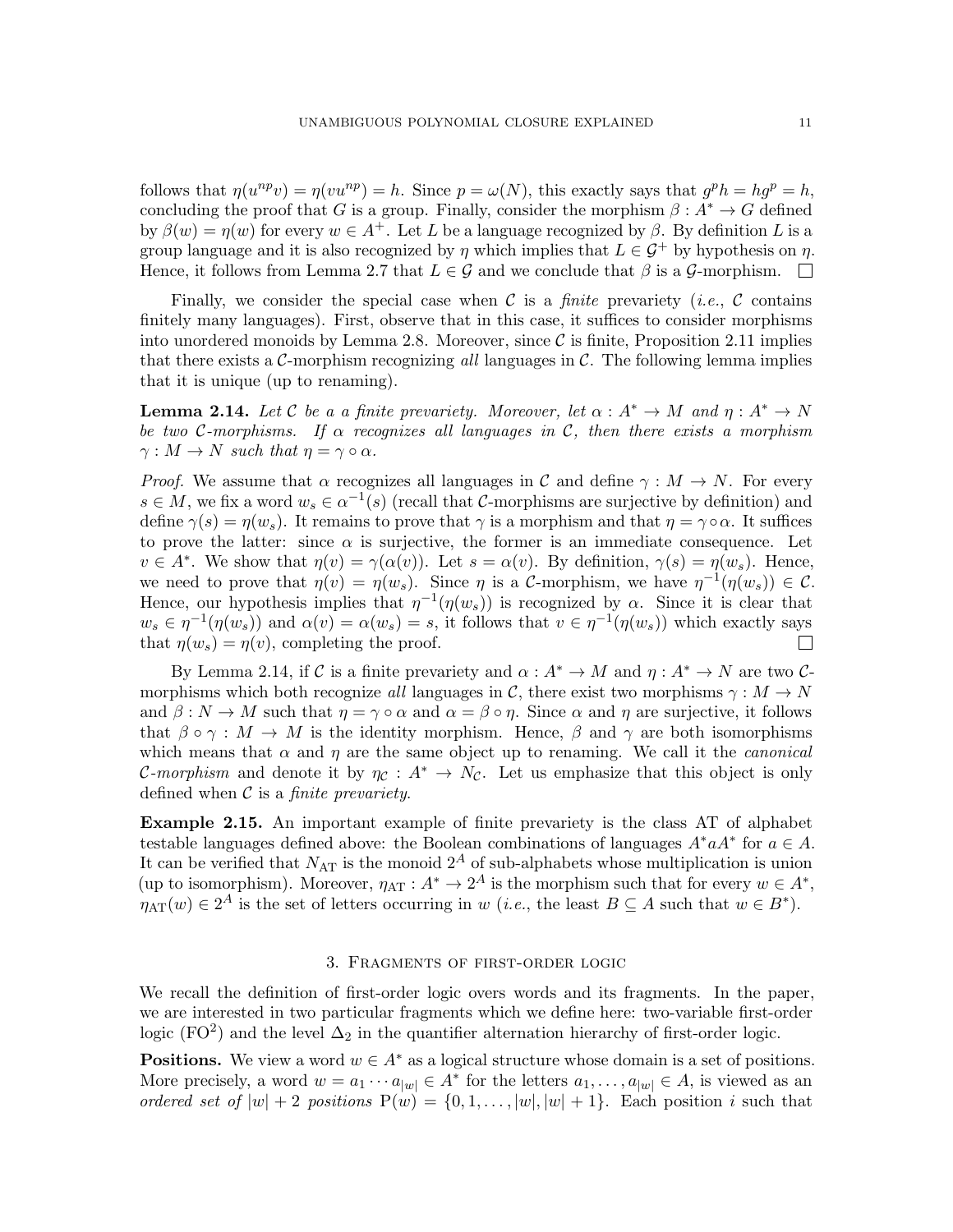$1 \leq i \leq |w|$  carries the label  $a_i \in A$ . On the other hand, the positions 0 and  $|w| + 1$  are artificial leftmost and rightmost positions which carry no label.

**Remark 3.1.** With this convention, every word has at least two positions. In particular, the empty word  $\varepsilon$  contains only the two unlabeled positions: we have  $P(\varepsilon) = \{0, 1\}$ .

Given a word  $w = a_1 \cdots a_{|w|} \in A^*$  and a position  $i \in P(w)$ , we associate an element  $w[i] \in A \cup \{min, max\}.$  If  $i = 0$ , then  $w[i] = min$  and if  $i = |w| + 1$ , then  $w[i] = max$ . Otherwise,  $1 \leq i \leq |w|$  and we let  $w[i] = a_i$ . Additionally, if  $i, j \in P(w)$  are two positions such that  $i < j$ , we write  $w(i, j) = a_{i+1} \cdots a_{j-1} \in A^*$  (*i.e.*, the infix obtained by keeping the letters carried by positions that are *strictly* between i and j). Note that  $w(0, |w| + 1) = w$ .

First-order logic. We use first-order logic (FO) to express properties of words  $w \in A^*$ . A particular formula can quantify over the positions in  $w$  and use a predetermined set of predicates to test properties of these positions. We also allow two constants "min" and "max" interpreted as the artificial unlabeled positions 0 and  $|w| + 1$ . For a formula  $\varphi(x_1,\ldots,x_n)$  with free variables  $x_1,\ldots,x_n, w \in A^*$  and  $i_1,\ldots,i_n \in P(w)$ , we write  $w \models$  $\varphi(i_1,\ldots,i_n)$  to indicate that w satisfies  $\varphi$  when  $x_1,\ldots,x_n$  are interpreted as the positions  $i_1, \ldots, i_n$ . A sentence  $\varphi$  is a formula without free variables. It defines the language  $L(\varphi)$  =  $\{w \in A^* \mid w \models \varphi\}.$ 

We use two kinds of predicates. The first kind is standard. For each  $a \in A$ , we have a unary predicate (also denoted by  $\alpha$ ) selecting all positions labeled by " $\alpha$ ". We also use three binary predicates: equality "=", the (strict) linear order " $\lt$ " and the successor "+1".

Example 3.2. The language  $A^*abA^*cA^*d$  is defined by the following FO sentence:

 $\exists x_1 \exists x_2 \exists x_3 \exists x_4 \ (x_1 + 1 = x_2) \land (x_2 < x_3) \land (x_4 + 1 = \max) \land a(x_1) \land b(x_2) \land c(x_3) \land d(x_4).$ 

A fragment of first-order logic consists in the specification of a (possibly finite) set  $V$ of variables and a set F of first-order formulas using only the variables in V. This set F must contain all quantifier-free formulas and must be closed under disjunction, conjunction and quantifier-free substitution (if  $\varphi \in \mathcal{F}$ , replacing a quantifier-free sub-formula in  $\varphi$  by another quantifier-free formula in  $\mathcal F$  produces a new formula in  $\mathcal F$ ). If S is a set of predicates and  $\mathcal F$  is a fragment of first-order logic, we write  $\mathcal F(\mathbb S)$  for the class containing all languages  $L(\varphi)$  where  $\varphi$  is a sentence of F using only predicates that belong to  $\mathcal{S} \cup A \cup \{=\}$  (the label predicates and the equality predicate are always allowed).

In the paper, we consider generic (possibly infinite) sets of predicates which are built from an arbitrary input class  $C$ . There are two kinds:

- First, we consider the set  $\mathbb{I}_{\mathcal{C}}$  which contains a binary "infix" predicate  $I_L(x, y)$  for every language  $L \in \mathcal{C}$ . Given a word  $w \in A^*$  and two positions  $i, j \in P(w)$ , we have  $w \models I_L(i, j)$ if and only if  $i < j$  and  $w(i, j) \in L$ .
- Second, we consider the set  $\mathbb{P}_{\mathcal{C}}$  which contains a unary "prefix" predicate language  $P_L(x)$ for every  $L \in \mathcal{C}$ . Given a word  $w \in A^*$  and a position  $i \in P(w)$ , we have  $w \models P_L(i)$  if and only if  $0 < i$  and  $w(0, i) \in L$ .

Observe that the predicates available in  $\mathbb{P}_{\mathcal{C}}$  are easily expressed from those in  $\mathbb{I}_{\mathcal{C}}$ : clearly, the formula  $P_L(x)$  is equivalent to  $I_L(min, x)$ .

The sets of predicates  $\mathbb{P}_{\mathcal{C}}$  and  $\mathbb{I}_{\mathcal{C}}$  are defined for every class  $\mathcal{C}$ . Yet, we shall mostly be interested the cases when  $\mathcal C$  is either a prevariety of group languages  $\mathcal G$  or its well-suited extension  $\mathcal{G}^+$ . This is motivated by the following lemma.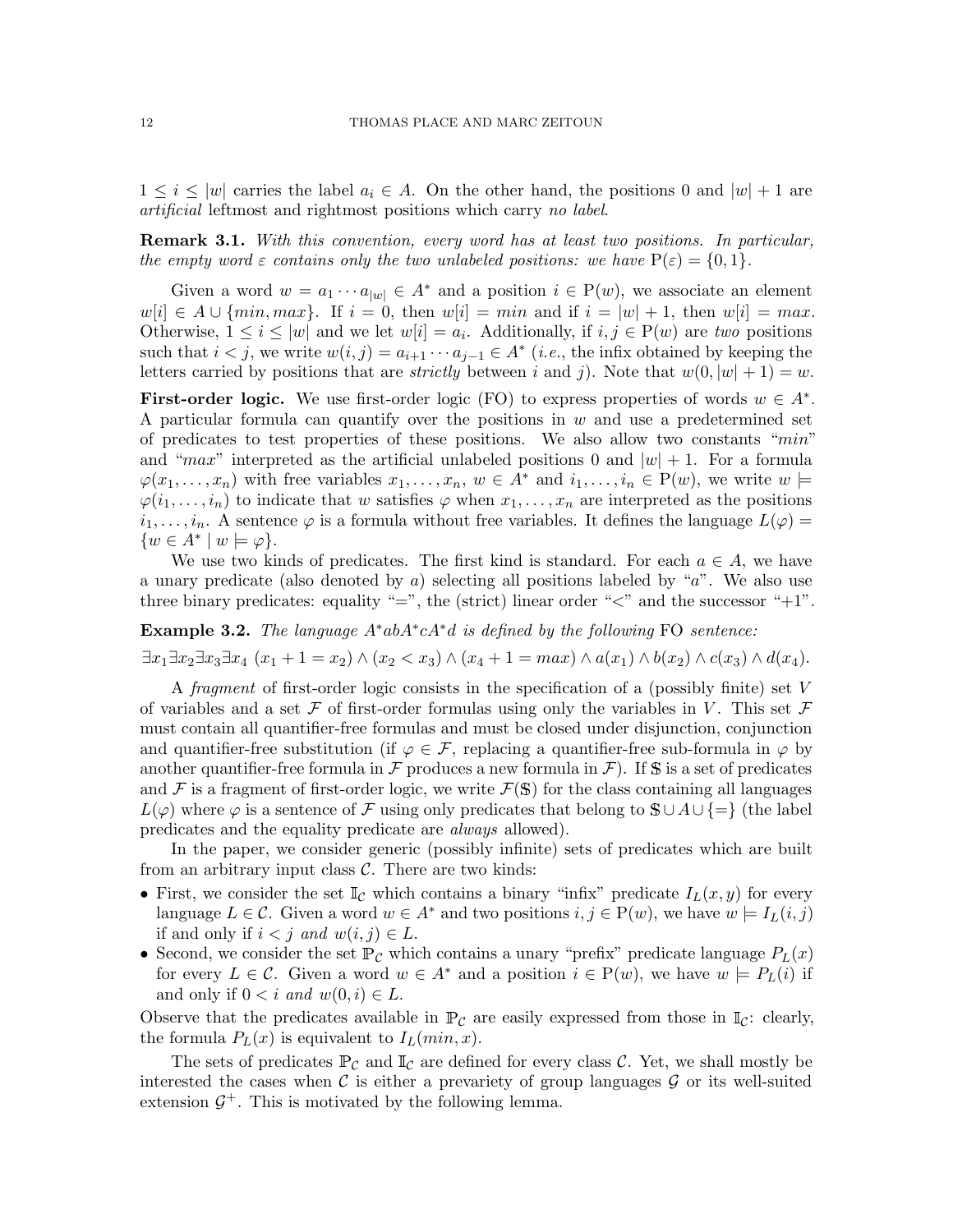<span id="page-12-0"></span>**Lemma 3.3.** Let G be a prevariety of group languages and  $\mathcal F$  a fragment of first-order logic. Then,  $\mathcal{F}(\mathbb{I}_{\mathcal{G}}) = \mathcal{F}(\langle \mathbb{I}_{\mathcal{G}})$  and  $\mathcal{F}(\mathbb{I}_{\mathcal{G}^+}) = \mathcal{F}(\langle \mathbb{I}_{\mathcal{G}}^+, \mathbb{I}, \mathbb{P}_{\mathcal{G}})$ .

*Proof.* We first prove that  $\mathcal{F}(\langle, \mathbb{P}_{\mathcal{G}}) \subseteq \mathcal{F}(\mathbb{I}_{\mathcal{G}})$  and  $\mathcal{F}(\langle, +1, \mathbb{P}_{\mathcal{G}}) \subseteq \mathcal{F}(\mathbb{I}_{\mathcal{G}})$ . It suffices to prove that we may express all atomic formulas of  $\mathcal{F}(\langle,\mathbb{P}_{\mathcal{G}})$  and  $\mathcal{F}(\langle,\mathbb{P}_{\mathcal{G}})$  using atomic formulas of  $\mathcal{F}(\mathbb{I}_G)$  and  $\mathcal{F}(\mathbb{I}_{G+})$  respectively. The linear order  $x < y$  is expressed by  $I_{A^*}(x, y)$ . For every  $L \in \mathcal{G}$ ,  $P_L(x)$  is expressed by  $I_L(min, x)$ . Finally, the successor relation  $x + 1 = y$ is expressed by  $I_{\{\varepsilon\}}(x,y)$  (by definition of  $\mathcal{G}^+$ , we know that  $I_{\{\varepsilon\}}$  is a predicate of  $\mathbb{I}_{\mathcal{G}^+}$ ).

We now prove that  $\mathcal{F}(\mathbb{I}_G) \subseteq \mathcal{F}(. By definition of fragments, it suffices to prove$ that for every  $L \in \mathcal{G}$ , the atomic formula  $I_L(x, y)$  is equivalent to a quantifier-free formula of  $\mathcal{F}(\leq, \mathbb{P}_G)$ . Proposition [2.11](#page-9-0) yields a G-morphism  $\eta : A^* \to G$  recognizing L. Since G is a prevariety of group languages, G is a group by Lemma [2.12.](#page-9-1) For every  $g \in G$ , the language  $\alpha^{-1}(g)$  belongs to G, whence  $P_{\alpha^{-1}(g)}$  is a predicate in  $\mathbb{P}_{\mathcal{G}}$ . Let  $F \subseteq G$  be the set such that  $\alpha^{-1}(F) = L$ . Since G is a group, we have  $\alpha(v) = (\alpha(ua))^{-1}\alpha(uav)$  for all  $u, v \in A^*$  and  $a \in A$ . We define  $T = \{(q, a, h) \in G \times A \times G \mid (q\alpha(a))^{-1}h \in F\}$ . Consider the following quantifier-free formula of  $\mathcal{F}(<, \mathbb{P}_{G})$ :

$$
\varphi(x,y) = (x < y) \land \Big( \bigvee_{(g,a,h) \in T} \big( P_{\alpha^{-1}(g)}(x) \land a(x) \land P_{\alpha^{-1}(h)}(y) \big) \Big)
$$

One may verify that  $I_L(x, y)$  is equivalent to the following quantifier-free formula of  $\mathcal{F}(\leq$  $, \mathbb{P}_G$ :

$$
(x = min \land P_L(y)) \lor \varphi(x, y).
$$

This concludes the proof for  $\mathcal{F}(\mathbb{I}_G) \subseteq \mathcal{F}(<, \mathbb{P}_G)$ .

Finally, we prove that  $\mathcal{F}(\mathbb{I}_{\mathcal{G}^+}) \subseteq \mathcal{F}(<, +1, \mathbb{P}_{\mathcal{G}})$ . By definition, it suffices to show that for every language  $K \in \mathcal{G}^+$ , the atomic formula  $I_K(x, y)$  is equivalent to a quantifierfree formula of  $\mathcal{F}(\leq, +1, \mathbb{P}_{\mathcal{G}})$ . By definition of  $\mathcal{G}^+$ , there exists  $L \in \mathcal{G}$  such that either  $L = \{\varepsilon\} \cup K$  or  $L = A^+ \cap K$ . Consequently,  $I_K(x, y)$  is equivalent to either  $I_{\{\varepsilon\}}(x, y) \vee I_L(x, y)$ or  $I_{A^+}(x, y) \wedge I_L(x, y)$ . Since,  $L \in \mathcal{G}$ , we already proved above that  $I_L(x, y)$  is equivalent to a quantifier-free formula of  $\mathcal{F}( $,\mathbb{P}_{\mathcal{G}}) \subseteq \mathcal{F}( $,+1,\mathbb{P}_{\mathcal{G}})$ . Moreover,  $I_{\{\varepsilon\}}(x,y)$  is equivalent to$$  $x + 1 = y$  and  $I_{A^+}$  is equivalent to  $x < y \land \neg(x + 1 = y)$ . This concludes the proof.  $\Box$ 

Lemma [3.3](#page-12-0) covers many important sets of predicates. We present three important cases. If G is the trivial prevariety  $ST = \{\emptyset, A^*\}$ , all predicates in  $\mathbb{P}_{ST}$  are trivial. Hence, we get the classes  $\mathcal{F}(<)$  and  $\mathcal{F}(<, +1)$ . For the class MOD of modulo languages, one may verify that in this case, we obtain the classes  $\mathcal{F}(<, MOD)$  and  $\mathcal{F}(<, +1, MOD)$  where "MOD" is the set of modular predicates. For all  $k, m \in \mathbb{N}$  such that  $k < m$ , the set MOD contains a unary predicate  $M_{k,m}$  selecting the positions i such that  $i \equiv k \mod m$ . Finally, we may consider the class AMT of *alphabet modulo testable languages*. In this case, we get the classes  $\mathcal{F}(\leq, AMOD)$  and  $\mathcal{F}(\leq, +1, AMOD)$  where "AMOD" is the set of alphabetic modular predicates. For all  $a \in A$  and  $k, m \in \mathbb{N}$  such that  $k < m$ , the set AMOD contains a unary predicate  $M_{k,m}^a$  selecting the positions i such  $|w(0,i)|_a \equiv k \mod m$ .

**Particular fragments.** In the paper, we consider two special fragments. The first one is two-variable first-order logic  $(FO^2)$ . It contains all first-order formulas which use at most two distinct variables (which can be reused). For example, the sentence

 $\exists x \exists y \ x \leq y \land M_{0,2}(x) \land a(x) \land b(y) \land (\exists x \ y \leq x \land c(x)).$ 

is an  $FO<sup>2</sup>$  sentence using the label predicates, the linear order predicate and the modular predicate " $M_{0,2}$ ". It defines the language  $(AA)^* a A^* b A^* c A^*$  (which therefore belongs to

.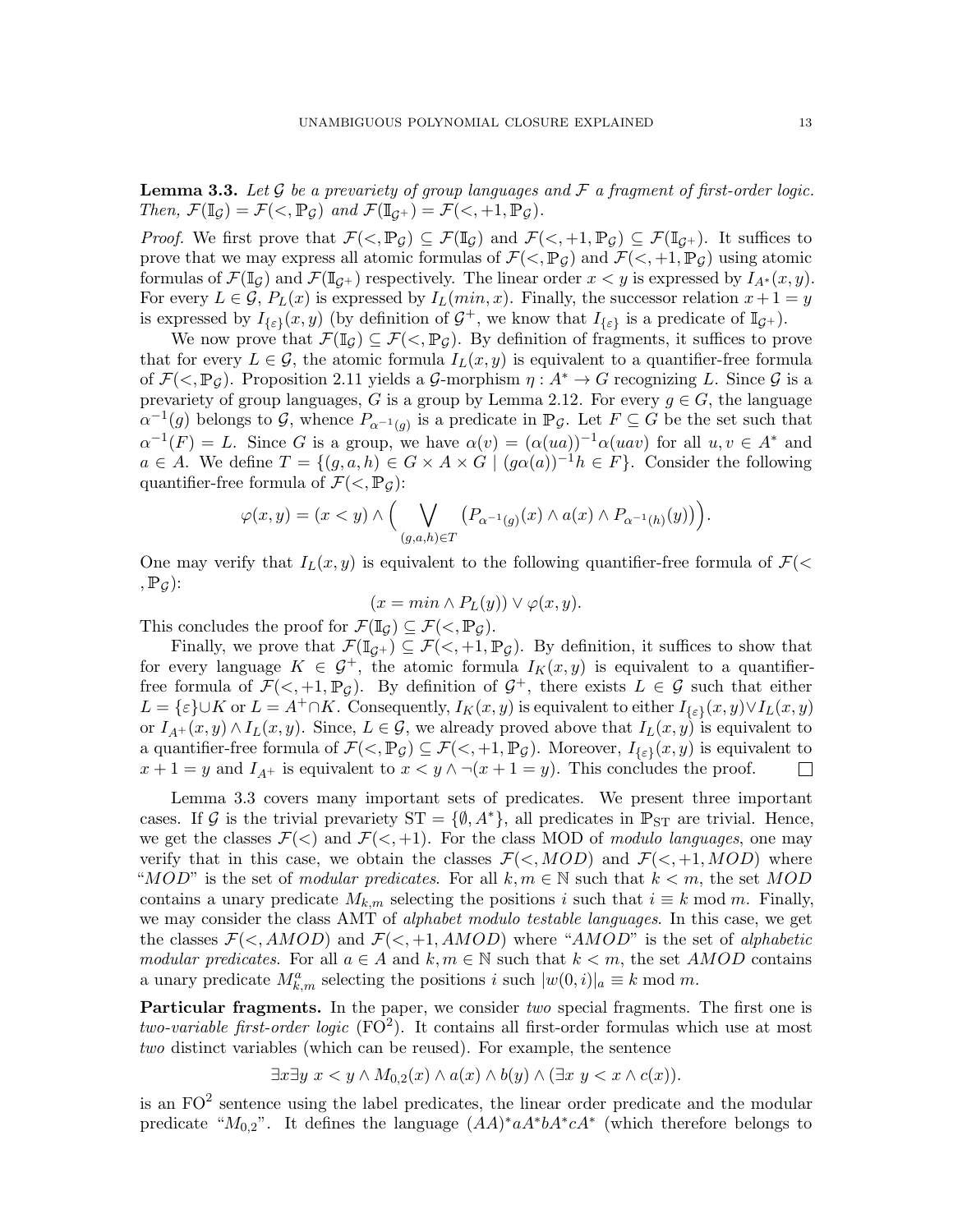$FO^2(\langle, MOD)$ ). In the formal definition, introducing the fragment  $FO^2$  boils down to using a set V of variables which has size two.

We also consider a particular level in the quantifier alternation of full first-order logic. One may classify first-order sentences by counting the alternations between ∃ and ∀ quantifiers in their prenex normal form. For  $n \geq 1$ , an FO sentence is  $\Sigma_n$  (resp.  $\Pi_n$ ) when its prenex normal form has  $(n-1)$  quantifier alternations (that is, n blocks of quantifiers) and starts with an ∃ (resp. a ∀) quantifier. For example, a sentence whose prenex normal form is

 $\exists x_1 \exists x_2 \forall x_3 \exists x_4 \varphi(x_1, x_2, x_3, x_4)$  (with  $\varphi$  quantifier-free)

is  $\Sigma_3$ . Observe that the sets of  $\Sigma_n$  and  $\Pi_n$  sentences are not closed under negation: negating a  $\Sigma_n$  sentence yields a  $\Pi_n$  sentence and vice versa. Thus, one also considers  $\mathcal{B}\Sigma_n$  sentences: Boolean combinations of  $\Sigma_n$  sentences.

We are interested in intermediary levels that are not defined directly by a set of formulas. If S is a set of predicates and  $n \geq 1$ , we may consider the classes  $\Sigma_n(\mathbb{S})$  and  $\Pi_n(\mathbb{S})$ . It is also standard to consider a third class denoted by  $\Delta_n(\mathbb{S})$ : it contains exactly the languages that can be defined by both a  $\Sigma_n$  formula and a  $\Pi_n$  formula (using the predicates in  $\mathbb{S}\cup A\cup\{=\}\$ ). In other words,  $\Delta_n(\mathbb{S}) = \Sigma_n(\mathbb{S}) \cap \Pi_n(\mathbb{S})$ . In the paper, we look at the classes  $\Delta_2(\mathbb{I}_\mathcal{C})$ .

# 4. Operators

<span id="page-13-0"></span>In this section, we introduce the operators investigated in the paper. They are all variants of polynomial closure (Pol) which we first define. Let us point out that the paper is not about Pol itself: all results about Pol that we use are taken from previous work. Then, we introduce unambiguous polynomial closure  $(UPol)$  which is defined as a semantic restriction of Pol. This is the main operator of the paper. Finally, we present another variant of Pol: alternated polynomial closure  $(APol)$ . We use it as a tool for investigating UPol. In particular, we shall prove that  $UPol(\mathcal{C}) = APol(\mathcal{C})$  when  $\mathcal C$  is a prevariety.

4.1. Polynomial closure. The definition is based on *marked* concatenation. Abusing terminology, given a word  $u \in A^*$ , we denote by u the singleton language  $\{u\}$ . Given two languages  $K, L \subseteq A^*$ , a marked concatenation of K with L is a language of the form  $KaL$ , for some letter  $a \in A$ .

**Definition.** Consider a class C. The polynomial closure of C, denoted by  $Pol(C)$  is the least class containing  $\mathcal C$  which is closed under union and marked concatenation. That is, for every  $K, L \in Pol(C)$  and  $a \in A$ , we have  $K \cup L \in Pol(C)$  and  $K aL \in Pol(C)$ .

<span id="page-13-1"></span>Example 4.1. Consider the class  $ST = \{\emptyset, A^*\}$ . Then, Pol(ST) contains all finite unions of languages  $A^*a_1A^* \cdots a_nA^*$  with  $a_1, \ldots, a_n \in A$ .

It is not clear from the definition whether the class  $Pol(\mathcal{C})$  has robust properties, even when C does. It was shown by Arfi [\[Arf87,](#page-59-4) [Arf91\]](#page-59-3) that if C is a prevariety, then  $Pol(\mathcal{C})$  is a positive prevariety (the key result is closure under intersection which is not required by the definition). This result was later strengthened by Pin [\[Pin13\]](#page-59-17): if  $\mathcal C$  is a positive prevariety, then so is  $Pol(\mathcal{C})$  (see also [\[PZ18b\]](#page-60-2) for a more recent proof).

<span id="page-13-2"></span>**Theorem 4.1** Arfi [\[Arf87,](#page-59-4) [Arf91\]](#page-59-3), Pin [\[Pin13\]](#page-59-17). Let C be a positive prevariety. Then,  $Pol(\mathcal{C})$ is a positive prevariety as well.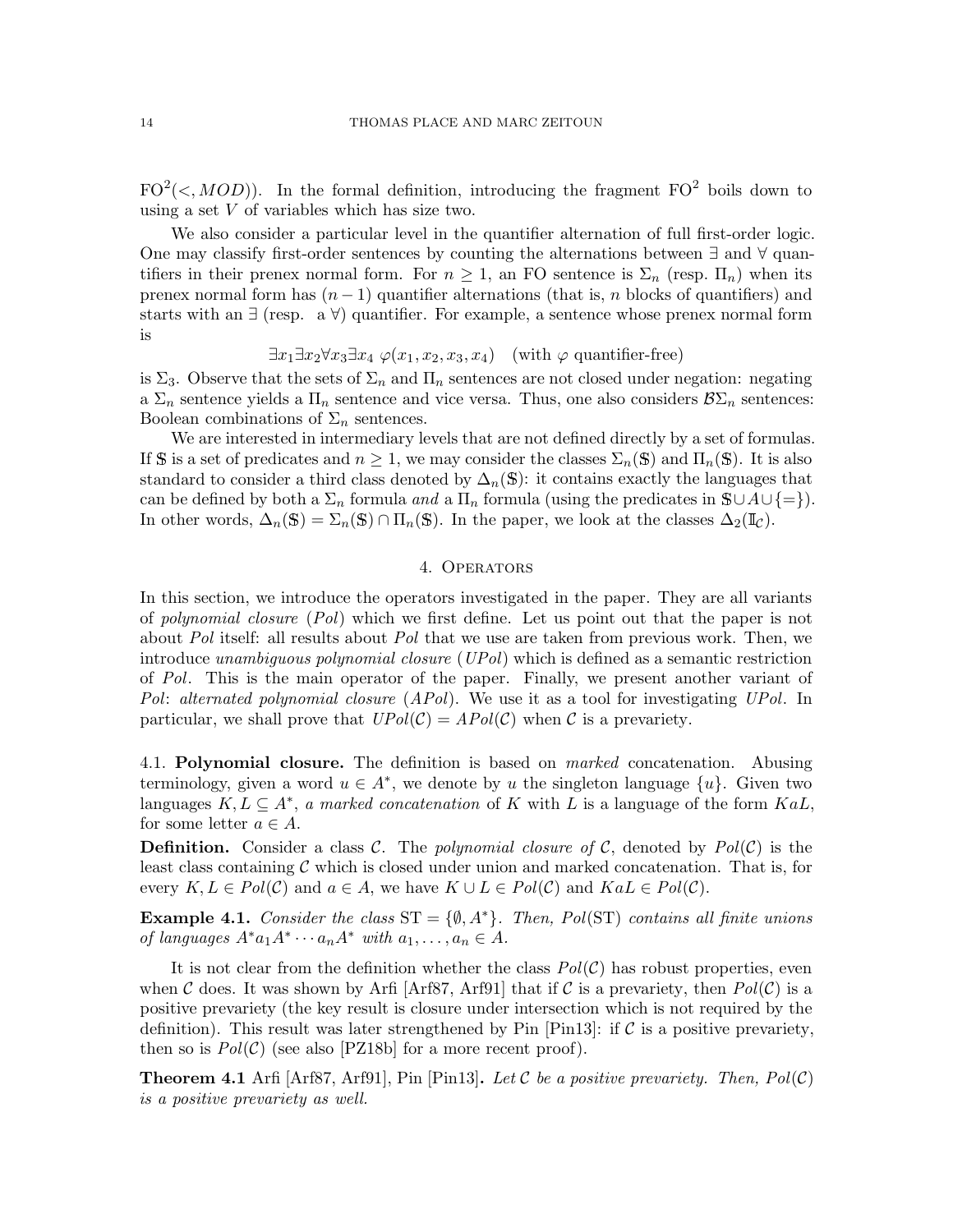In general, the classes  $Pol(\mathcal{C})$  built with polynomial closure are not closed under complement, even when this is the case  $\mathcal{C}$  (see Pol(ST) in Example [4.1\)](#page-13-1). Consequently, it is natural to combine polynomial closure with two other independent operators. The first one is Boolean closure. Given an input class  $\mathcal{D}$ , we write  $Bool(\mathcal{D})$  for the least Boolean algebra containing D. Moreover, given an input class C, we write  $BPol(\mathcal{C})$  for  $Bool(Pol(\mathcal{C}))$ .

Example 4.2. In view of Example [4.1,](#page-13-1) BPol(ST) contains all Boolean combinations of languages  $A^*a_1A^*\cdots a_nA^*$  with  $a_1,\ldots,a_n\in A$ . This is the class of piecewise testable languages [\[Sim75\]](#page-60-6) which is quite prominent in the literature.

**Example 4.3.** It can be verified that  $BPol(AT)$  contains exactly the Boolean combinations of marked products  $B_0^*a_1B_1^*\cdots a_nB_n^*$  with  $a_1,\ldots,a_n\in A$  and  $B_0,\ldots,B_n\subseteq A$ . It is known [\[PS85\]](#page-59-18), that this is exactly the class  $BPol(BPol(ST))$ .

Since one may verify that quotients commute with Boolean operations, the following statement is an immediate corollary of Theorem [4.1.](#page-13-2)

<span id="page-14-2"></span>**Corollary 4.4.** Let C be a positive prevariety. Then,  $BPol(\mathcal{C})$  is a prevariety.

The second operator is defined as follows. Given a class  $\mathcal{C}$ , we write  $co-Pol(\mathcal{C})$  for the class containing all complements of languages in  $Pol(\mathcal{C})$ . That is,

$$
co\text{-}Pol(\mathcal{C}) = \{A^* \setminus L \mid L \in Pol(\mathcal{C})\}.
$$

We shall consider the class  $Pol(\mathcal{C}) \cap co-Pol(\mathcal{C})$  containing the languages which belong to both  $Pol(\mathcal{C})$  and co- $Pol(\mathcal{C})$ . Consequently,

$$
Pol(\mathcal{C}) \cap co\text{-}Pol(\mathcal{C}) = \{L \mid L \in Pol(\mathcal{C}) \text{ and } A^* \setminus L \in Pol(\mathcal{C})\}.
$$

In other words,  $Pol(\mathcal{C}) \cap co-Pol(\mathcal{C})$  is the greatest Boolean algebra contained in  $Pol(\mathcal{C})$ . We have the following immediate corollary of Theorem [4.1.](#page-13-2)

<span id="page-14-0"></span>**Corollary 4.5.** Let C be a positive prevariety. Then, co-Pol(C) is a positive prevariety and  $Pol(\mathcal{C}) \cap co-Pol(\mathcal{C})$  is a prevariety.

Finally, we have the following useful result about classes of the form  $Pol(BPol(\mathcal{C}))$ which is taken from [\[PZ18b\]](#page-60-2). We recall the proof since this is straightforward.

<span id="page-14-1"></span>**Lemma 4.6.** Let C be a prevariety. Then,  $Pol(BPol(\mathcal{C})) = Pol(\mathcal{co}Pol(\mathcal{C}))$ .

*Proof.* It is clear that  $co-Pol(\mathcal{C}) \subseteq BPol(\mathcal{C})$ , whence  $Pol(co-Pol(\mathcal{C})) \subseteq Pol(BPol(\mathcal{C}))$ . We show that  $BPol(\mathcal{C}) \subseteq Pol(co-Pol(\mathcal{C}))$ . It will follow that,

$$
Pol(BPol(C)) \subseteq Pol(Pol(co-Pol(C))) = Pol(co-Pol(C)).
$$

Let  $L \in BPol(\mathcal{C})$ . By definition, L is a Boolean combination of languages in  $Pol(\mathcal{C})$ . Hence, De Morgan's laws show that  $L$  is built by applying unions and intersections to languages that are elements of either  $Pol(\mathcal{C})$  or  $co-Pol(\mathcal{C})$ . Clearly,  $Pol(co-Pol(\mathcal{C}))$  contains both  $Pol(\mathcal{C})$ and  $co-Pol(\mathcal{C})$ . Moreover, it follows from Theorem [4.1](#page-13-2) and Corollary [4.5](#page-14-0) that  $Pol(\mathcal{C})$ is a prevariety. Altogether, we obtain  $L \in Pol(co-Pol(\mathcal{C}))$  as desired.  $\Box$ 

Logical characterizations. It is well-known that the quantifier alternation hierarchies of first-order logic can be characterized using the operators Pol and Bool. Historically, this was first proved by Thomas [\[Tho82\]](#page-60-1).

Given a single input class  $\mathcal{C}$ , the *concatenation hierarchy of basis*  $\mathcal{C}$  is built from by applying Pol and Bool to C in alternation. More precisely, the hierarchy is made of two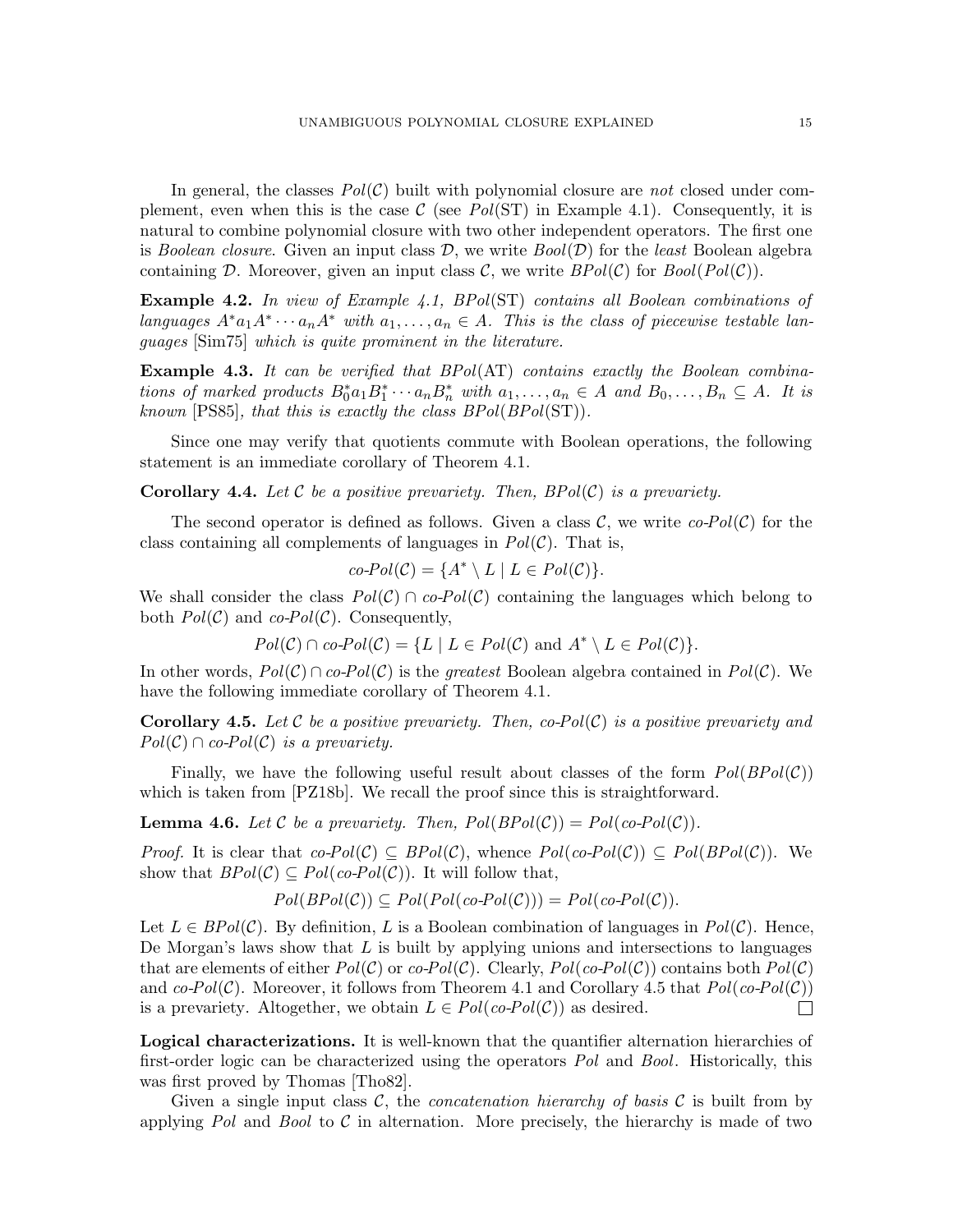kinds of levels. The *full levels* are denoted by natural numbers  $0, 1, 2, 3, \ldots$  The half levels are denoted by  $1/2, 3/2, 5/2, \ldots$  The level 0 is the basis C. Then, for every number  $n \in \mathbb{N}$ : • the half level  $n + 1/2$  is the polynomial closure  $(Pol)$  of the level n.

• the full level  $n + 1$  is the Boolean closure (*Bool*) of the level  $n + 1/2$ .

It is known [\[PZ18b\]](#page-60-2) that when  $\mathcal C$  is a prevariety, this hierarchy exactly characterizes the quantifier alternation hierarchy of first-order logic associated to the set of predicates  $\mathbb{I}_{\mathcal{C}}$ . More precisely, for every  $n \geq 1$ , the level  $n - 1/2$  is exactly the class  $\Sigma_n(\mathbb{I}_\mathcal{C})$  and the level *n* is exactly the class  $\mathcal{B}\Sigma_n(\mathbb{I}_{\mathcal{C}})$ .

We are mainly interested in the intermediary levels  $\Delta_n(\mathbb{I}_{\mathcal{C}}) = \Sigma_n(\mathbb{I}_{\mathcal{C}}) \cap \Pi_n(\mathbb{I}_{\mathcal{C}})$  and more precisely in the special case when  $n = 2$ . As explained above,  $\Sigma_n(\mathbb{I}_C) = Pol(BPol(\mathcal{C}))$  and one may verify that this implies  $\Pi_n(\mathbb{I}_{\mathcal{C}}) = co\text{-}Pol(BPol(\mathcal{C}))$ . We get the following theorem.

<span id="page-15-0"></span>**Theorem 4.7.** For every prevariety C, we have  $\Delta_2(\mathbb{I}_{\mathcal{C}}) = Pol(BPol(\mathcal{C})) \cap co-Pol(BPol(\mathcal{C}))$ .

4.2. Unambiguous polynomial closure. We turn to the main operator of the paper. It is defined as a variant of polynomial closure obtained by restricting marked concatenations to *unambiguous* ones and unions to *disjoint ones*. We first define what it means for some marked concatenation to be unambiguous. In fact, we introduce three particular kinds of marked concatenations.

Deterministic marked concatenations. We define three properties. Let  $K, L \subseteq A^*$  and  $a \in A$ . Consider the marked concatenation KaL. We say that,

- KaL is left deterministic when  $K \cap K a A^* = \emptyset$ .
- KaL is right deterministic when  $L \cap A^* aL = \emptyset$ .
- KaL is unambiguous when for every  $w \in KaL$ , there exists a unique decomposition of w witnessing this membership. In other words, KaL is unambiguous if for every  $u, u' \in K$ and  $v, v' \in L$  such that  $u \circ u = u' \circ u$ , we have  $u = u'$  and  $v = v'$ .

**Example 4.8.** Let  $A = \{a, b, c\}$ . Then  $b^* a A^*$  is left deterministic and  $A^* a b^*$  is right deterministic. Moreover, they are both unambiguous. On the other hand,  $(ab)^{+}a(ca)^{+}$  is unambiguous but not left or right deterministic. Finally,  $A^* a A^*$  is a not unambiguous:  $aa \in A^* a A^*$  and there are two decompositions of aa witnessing this membership.

**Remark 4.9.** Being deterministic or unambiguous is a semantic property: whether  $KaL$ satisfies it may not be apparent on the definitions of K and L. Moreover, this depends on  $K, L$  and a, not just on the concatenated language  $K a L$ . There may exist two marked concatenations representing the same language and such that one is unambiguous while the other is not. For example, if  $A = \{a, b\}$ , it is clear that  $b^* a A^* = A^* a A^*$ . However,  $b^* a A^*$ is left deterministic and unambiguous while A∗aA<sup>∗</sup> is neither.

**Remark 4.10.** By definition, it is immediate that if the marked concatenation KaL is unambiguous (resp. left deterministic, right deterministic), then for every  $K' \subseteq K$  and  $L' \subseteq L$ , the marked concatenation  $K' a L'$  is also unambiguous (resp. left deterministic, right deterministic). We shall often use this simple fact implicitly.

An alternate way to introduce left/right deterministic marked concatenations is to present them as special kinds of unambiguous marked concatenations. We detail this point in the following lemma.

<span id="page-15-1"></span>**Lemma 4.11.** Let  $K, L \subseteq A^*$  and  $a \in A$ . The two following properties hold: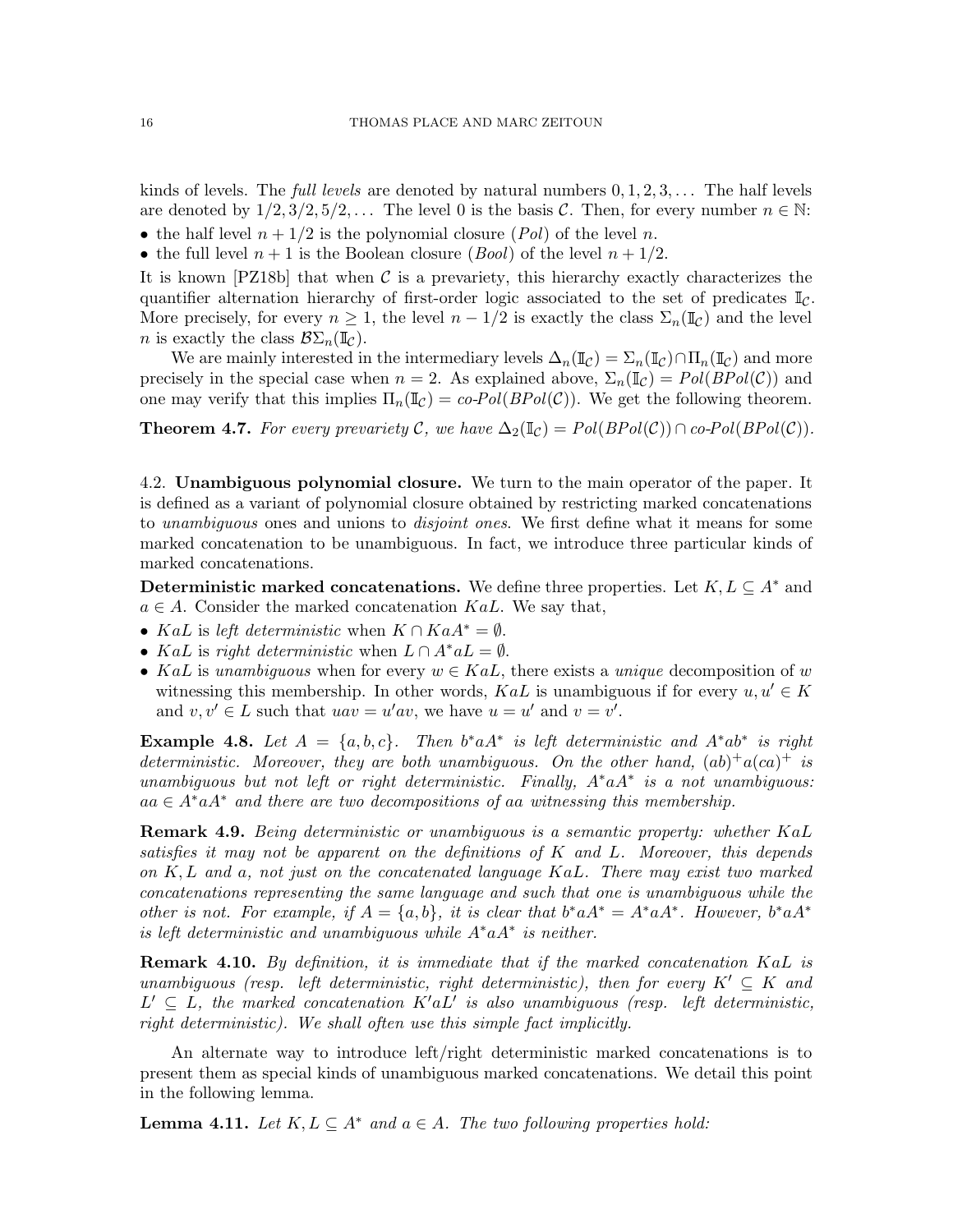- KaL is left deterministic if and only if KaA<sup>∗</sup> is unambiguous.
- KaL is right deterministic if and only if  $A^*aL$  is unambiguous

*Proof.* By symmetry, we only prove the first assertion. We prove its contrapositive:  $KaL$ is not left deterministic if and only if  $KaA^*$  is not unambiguous. Assume first that  $KaL$  is not left deterministic. This yields  $u \in K \cap KaA^*$ . Hence, we get  $u' \in K$  and  $v' \in A^*$  such that  $u = u'av$ . Hence,  $ua = u'ava \in KaA^*$  and there are two decompositions witnessing this fact:  $(u)a(\varepsilon)$  and  $(u')a(va)$ . We conclude that  $KaA^*$  is not unambiguous. Conversely, assume that  $KaA^*$  is not unambiguous. We get  $u, u' \in K$  and  $v, v' \in A^*$  such that  $u \neq u'$ and  $uav = u'av'$ . By hypothesis, either ua is a prefix of u' or u'a is a prefix of u. By symmetry, we consider the case when ua is a prefix of u'. This yields  $x \in A^*$  such that  $u' = uax$ . Hence,  $u' \in K \cap KaA^*$  and we conclude that  $KaL$  is not left deterministic as desired.  $\Box$ 

**Remark 4.12.** There are unambiguous marked concatenations which are neither left nor right deterministic. For example, let  $A = \{a, b, c\}$ . The marked concatenation  $(ab)^*a(ca)^*$ is unambiguous but not left or right deterministic.

We complete the definition with a lemma which connects left (resp. right) deterministic marked concatenations to the Green relation  $\mathcal R$  (resp.  $\mathcal L$ ) defined on monoids. We shall use it in order to prove that marked concatenations are left or right deterministic.

<span id="page-16-2"></span>**Lemma 4.13.** Let  $\eta: A^* \to N$  be a morphism into a finite monoid. Let  $s \in N$ ,  $a \in A$  and  $L \subseteq \eta^{-1}(s)$ . The two following properties hold:

- if  $s\alpha(a) <_{\mathcal{R}} s$ , then  $LaA^*$  is left deterministic.
- if  $\alpha(a)s <_{\mathcal{L}} s$ , then  $A^*aL$  is right deterministic.

*Proof.* By symmetry, we only prove the first assertion. We assume that  $s\alpha(a) <sub>R</sub> s$  and show that  $LaA^*$  is left deterministic. By contradiction assume that there exists a word  $w \in L \cap LaA^*$ . Since  $w \in LaA^*$ , we get  $u \in L$  and  $v \in A^*$  such that  $w = uav$ . Since  $u, w \in L$  and  $L \subseteq \alpha^{-1}(s)$ , we have  $\alpha(u) = \alpha(w) = s$ . Thus, we get  $s = s\alpha(a)\alpha(v)$  which yields  $s \leq_R s\alpha(a)$ , contradicting the hypothesis that  $s\alpha(a) <sub>R</sub> s$ .  $\Box$ 

**Definition.** Consider a class C. Its unambiguous polynomial closure, denoted by  $UPol(\mathcal{C})$ is the least class containing  $\mathcal C$  which is closed under both *disjoint* union and unambiguous marked concatenation. That is given  $K, L \in UPol(\mathcal{C})$  and  $a \in A$ , if  $K \cap L = \emptyset$ , then  $K \oplus L \in UPol(\mathcal{C})$  and if KaL is unambiguous, then  $K aL \in UPol(\mathcal{C})$ . Note that here, we choose to use the symbol "⊎" for union in order to emphasize disjointedness.

<span id="page-16-0"></span>**Remark 4.14.** It is clear from the definition  $UPol(\mathcal{C}) \subseteq Pol(\mathcal{C})$  for every input class  $\mathcal{C}$ . In general, this inclusion is strict. This will be the case for all examples that we consider in the chapter. For example, consider the class  $ST = \{\emptyset, A^*\}$ . We have  $UPol(ST) = ST$  (this is because marked concatenations  $A^*aA^*$  are not unambiguous). Hence,  $UPo l(ST) \subsetneq Pol(ST)$ .

<span id="page-16-1"></span>**Example 4.15.** As seen in Remark [4.14,](#page-16-0) we have  $UPol(ST) = ST$ . This actually a generic properties of prevarieties of group languages: for every such class G, we have  $UPol(\mathcal{G}) = \mathcal{G}$ (this is because the marked concatenation of two group languages can never be unambiguous). This illustrates a particularity of UPol: it is meant to be applied to "complex" classes. An important example is  $UPol(AT)$ . It is simple to verify that this class contains exactly the finite disjoint unions of unambiguous marked products  $B_0^* a_1 B_1^* \cdots a_n B_n^*$  where  $a_1, \ldots, a_n \in$ A and  $B_0, \ldots, B_n \subseteq A$  (unambiguous marked products are defined in the natural way by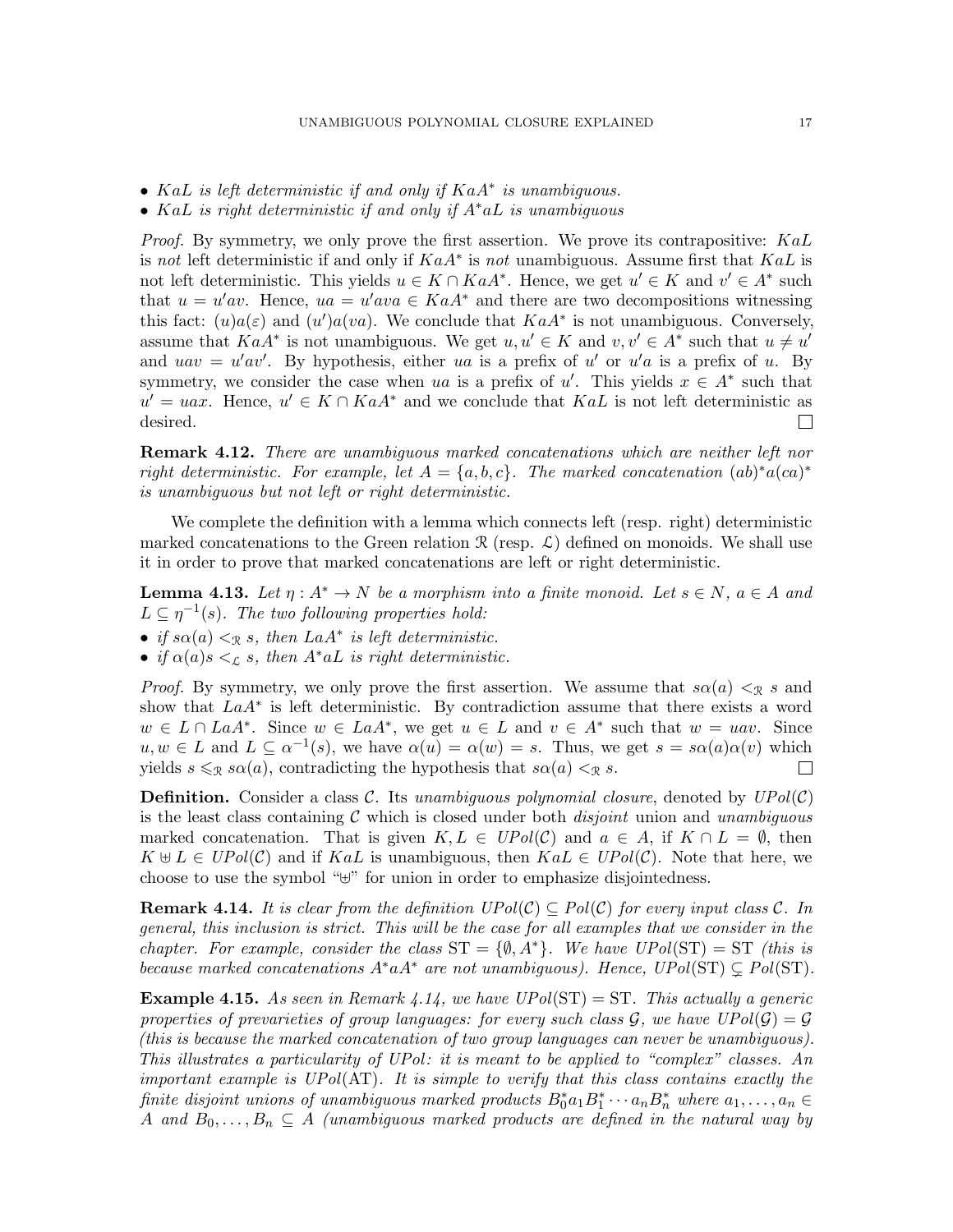generalizing the definition to products of arbitrarily many languages). It is known as the class of unambiguous languages [\[Sch76\]](#page-60-7). We prove below that  $UPol(\text{AT}) = UPol(BPol(\text{ST}))$ .

Remark 4.16. In the literature, a less restrictive definition which allows arbitrary unions is sometimes used (see [\[Pin13\]](#page-59-17) for example). It turns out that this is equivalent when the input class  $\mathcal C$  is a prevariety. This is the only case that we consider in the paper. Yet, allowing arbitrary unions is important when the input class  $\mathcal C$  is not closed under complement.

We now present properties of unambiguous polynomial closure that we shall prove in the paper. We start with an important theorem which generalizes a result by Pin and Weil [\[PW97\]](#page-59-5). It turns out that when the input class C is a prevariety<sup>[3](#page-17-0)</sup>, the classes  $UPol(\mathcal{C})$ and  $Pol(\mathcal{C}) \cap co-Pol(\mathcal{C})$  coincide.

<span id="page-17-1"></span>**Theorem 4.17.** For every prevariety C, we have  $UPol(\mathcal{C}) = Pol(\mathcal{C}) \cap co-Pol(\mathcal{C})$ .

We postpone the proof of Theorem [4.17](#page-17-1) to Section [7.](#page-30-0) It is based on algebraic characterizations: we prove independently that for every prevariety  $\mathcal{C}$ , the classes  $UPol(\mathcal{C})$  and  $Pol(\mathcal{C}) \cap co-Pol(\mathcal{C})$  have the same algebraic characterization. Hence, they are equal.

<span id="page-17-4"></span>**Remark 4.18.** Theorem [4.17](#page-17-1) fails if C is only a positive prevariety (i.e., C is not closed under complement). For example, let  $C = Pol(ST)$ . Clearly, we have  $UPol(C) = C$ . On the other hand, one may verify that  $Pol(\mathcal{C}) \cap co-Pol(\mathcal{C}) = Pol(ST) \cap co-Pol(ST) = ST$ . Hence,  $Pol(\mathcal{C}) \cap co-Pol(\mathcal{C}) \subset \mathcal{U}Pol(\mathcal{C})$  in this case.

**Remark 4.19.** In view of Theorem [4.7,](#page-15-0) a consequence of Theorem [4.17](#page-17-1) is that for every prevariety C, we have  $UPol(BPol(\mathcal{C})) = \Delta_2(\mathbb{I}_{\mathcal{C}})$ . Hence, we get a first logical character-ization of UPol. We come back to this point in Section [10](#page-53-0) where we present a second characterization of UPol in terms of two-variable first-order logic (note however that in this case, we need stronger hypotheses on the input class  $\mathcal{C}$ ).

With Theorem [4.17](#page-17-1) in hand, it is simple to describe the closure properties of  $UPol(\mathcal{C})$ . By Corollary [4.5,](#page-14-0) we know that when C is a prevariety, then so is  $Pol(\mathcal{C}) \cap co-Pol(\mathcal{C})$ . In view of Theorem [4.17,](#page-17-1) we obtain the same result for  $UPol(\mathcal{C})$ . This is surprising since closure under Boolean operations is not apparent on the definition of  $UPol(\mathcal{C})$ . This generalizes a result<sup>[4](#page-17-2)</sup> by Pin, Straubing and Thérien [\[PST88\]](#page-59-10).

<span id="page-17-3"></span>**Theorem 4.20.** For every prevariety C, the class  $UPol(\mathcal{C})$  is a prevariety as well.

We may use Theorem [4.20](#page-17-3) to prove a property for a particular input class  $\mathcal C$  that will be important for the applications of our results. As mentioned in Example [4.15,](#page-16-1) we have the equality  $UPol(BPol(ST)) = UPol(AT)$ .

<span id="page-17-5"></span>**Lemma 4.21.** We have  $UPol(BPol(ST)) = UPol(AT)$ .

*Proof.* It is immediate from the definitions that AT  $\subseteq BPol(ST)$ . Consequently, we have  $UPol(\text{AT}) \subseteq UPol(BPol(\text{ST}))$ . We prove the converse inclusion. Actually, we show that  $Pol(ST) \subseteq UPol(AT)$ . Since  $UPol(AT)$  is a Boolean algebra by Theorem [4.20,](#page-17-3) this yields  $BPol(ST) \subseteq UPol(AT)$  and therefore  $UPol(BPol(ST)) \subseteq UPol(UPol(AT)) = UPol(AT)$ . We now concentrate on proving that  $Pol(ST) \subseteq UPolAT$ . One may verify from the

<span id="page-17-0"></span><sup>&</sup>lt;sup>3</sup>The original result of Pin and Weil only applies to input classes satisfying stronger properties involving closure under inverse images of morphisms.

<span id="page-17-2"></span> ${}^{4}$ The original result of Pin, Straubing and Thérien only applies to input classes satisfying stronger properties involving closure under inverse images of morphisms..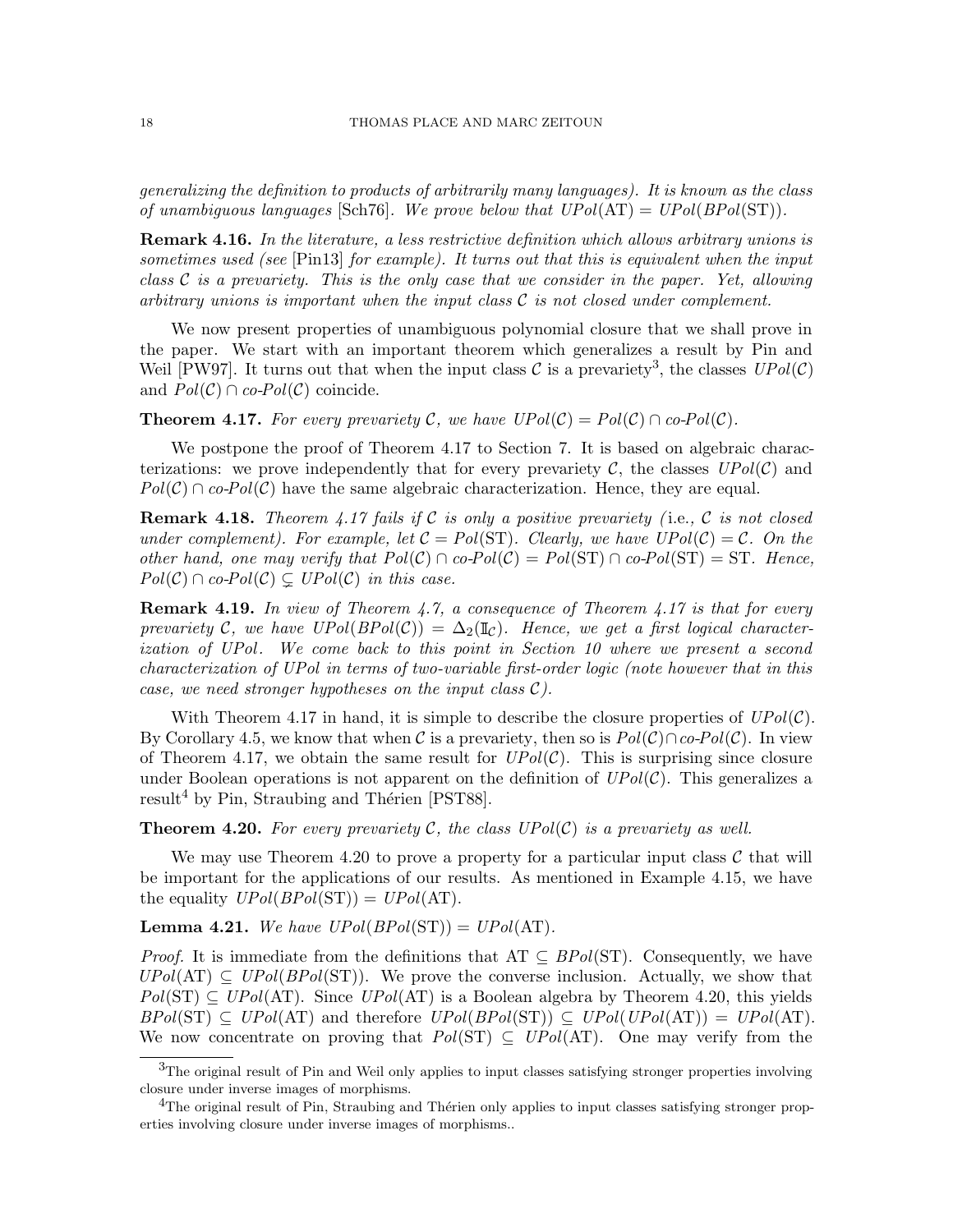definition that Pol(ST) contains exactly the finite unions of languages  $A^*a_1 \cdots A^*a_n A^*$ with  $a_1, \ldots, a_n \in A$ . Hence, since  $UPol(AT)$  is a prevariety by Theorem [4.20,](#page-17-3) it suffices to prove that  $A^*a_1 \cdots A^*a_n A^* \in UPol(\mathrm{AT})$  for every  $a_1, \ldots, a_n \in A$ . For  $0 \leq i \leq n$ , we let  $B_i = A \setminus \{a_{i+1}\}.$  Clearly,  $B_i^* \in AT$  for every  $i < n$ . Moreover, one may verify that,

$$
A^* a_1 \cdots A^* a_n A^* = B_0^* a_1 \cdots B_{n-1}^* b_n A^*.
$$

It can be verified the marked concatenations  $B_i^* a_{i+1}(B_{i+1}^* a_{i+2} \cdots B_{n-1}^* a_n A^*)$  are all unambiguous for  $0 \leq i < n$  (they are actually left deterministic). Hence, an immediate induction yields  $B_0^* a_1 \cdots B_{n-1}^* b_n A^* \in UPol(\mathbf{AT})$  and we get  $A^* a_1 \cdots A^* a_n A^* \in UPol(\mathbf{AT})$ , completing the proof.  $\Box$ 

We conclude the presentation with a characteristic property of the classes  $UPol(\mathcal{C})$  when  $\mathcal C$  is an arbitrary prevariety. We use it Section [7](#page-30-0) to prove the algebraic characterization of unambiguous polynomial closure.

<span id="page-18-2"></span>**Proposition 4.22.** Let C be a prevariety and  $L \in UPol(\mathcal{C})$ . There exists a C-morphism  $\eta: A^* \to N$  and  $k \in \mathbb{N}$  satisfying the following property:

<span id="page-18-0"></span>for all 
$$
u, v, v', x, y \in A^*
$$
, if  $\eta(u) = \eta(v) = \eta(v')$ , then  $xu^k vu^k y \in L \Leftrightarrow xu^k v'u^k y \in L$ . (4.1)

*Proof.* By definition, there exists a *finite* set of languages  $H \subseteq C$  such L is built from the languages in H using only unambiguous marked concatenations and disjoint unions. Proposition [2.11](#page-9-0) yields a C-morphism  $\eta : A^* \to N$  recognizing every  $H \in \mathbf{H}$ . We now use induction on the construction of L from the languages in **H** to prove that there exists  $k \in \mathbb{N}$ such that [\(4.1\)](#page-18-0) holds. Assume first that  $L \in \mathbf{H}$  (which means that L is recognized by  $\eta$ ). We show that [\(4.1\)](#page-18-0) holds for  $k = 0$ . Indeed, let  $u, v, v', x, y \in A^*$  such that  $\eta(u) = \eta(v)$  $\eta(v')$ . It follows that  $\eta(xu^0vu^0y) = \eta(xu^0v'u^0y)$ . Since L is recognized by  $\eta$ , this yields  $xu^0vu^0y \in L \Leftrightarrow xu^0v'u^0y \in L$  as desired.

We now assume that  $L \notin \mathbf{H}$ . In that case, there exist  $L_1, L_2$  which are built from the languages in H using unambiguous marked concatenations and disjoint unions such that either  $L = L_1 \oplus L_2$ , or  $L = L_1 a L_2$  for some  $a \in A$  and  $L_1 a L_2$  is unambiguous. Using induction, for  $i = 1, 2$ , we get  $k_i \in \mathbb{N}$  such that  $L_i$  satisfies [\(4.1\)](#page-18-0) for  $k = k_i$ . If  $L = L_1 \oplus L_2$ , it is now immediate that L satisfies [\(4.1\)](#page-18-0) for  $k = max(k_1, k_2)$ . We concentrate on the case when  $L = L_1 a L_2$ . Since  $L_1$  and  $L_2$  are regular (they belong to  $UPol(\mathcal{C})$ ), there exists a morphism  $\alpha : A^* \to M$  into a finite monoid M recognizing them both. We let  $p \geq 1$  as the idempotent power of this monoid  $(p = \omega(M))$ . Moreover, we let  $h = max(k_1, k_2)$  and  $k = p + h$ . We prove that  $L = L_1 a L_2$  satisfies [\(4.1\)](#page-18-0) for this number k. Let  $u, v, v', x, y \in A^*$ such that  $\eta(u) = \eta(v) = \eta(v')$ . Assuming that  $xu^kvu^ky \in L$ , we prove that  $xu^kv'u^ky \in L$ (the converse implication is obtained symmetrically).

Since  $L = L_1 a L_2$ , we have  $w_1 \in L_1$  and  $w_2 \in L_2$  such that  $x u^k v u^k y = w_1 a w_2$ . Using the hypothesis that  $L_1 a L_2$  is unambiguous, we prove the following fact.

# <span id="page-18-1"></span>**Lemma 4.23.** Either  $xu^kvu^h$  is a prefix of  $w_1$  or  $u^hvu^ky$  is a suffix of  $w_2$ .

*Proof.* By contradiction, we assume that  $xu^kvu^h$  is not a prefix of  $w_1$  and  $u^hv^ky$  is not suffix of  $w_2$ . Since  $k = p + h$ , we have  $w_1 a w_2 = x u^k v u^k y = x u^p u^h v u^h u^p y$ . Therefore, our hypothesis yields that  $u^p y$  is a suffix of  $w_2$  and  $x u^p$  is a prefix of  $w_1$ . We get  $z_1, z_2 \in A^*$ such that  $w_1 = xu^p z_1$  and  $w_2 = z_2 u^p y$ . Since  $w_1 a w_2 = xu^p u^h v u^h u^p y$ , this also implies  $u^h v u^h = z_1 a z_2$ . Let  $\ell = (p-1)(2h+1)$ . We prove that  $w_1 a z_2 u^{\ell} z_1 \in L_1$  and  $z_2 u^{\ell} z_1 a w_2 \in L_2$ . Since we have  $w_1 \in L_1$  and  $w_2 \in L_2$ , this yields that  $w_1 a z_2 u^{\ell} z_1 a w_2 \in L_1 a L_2$  and that this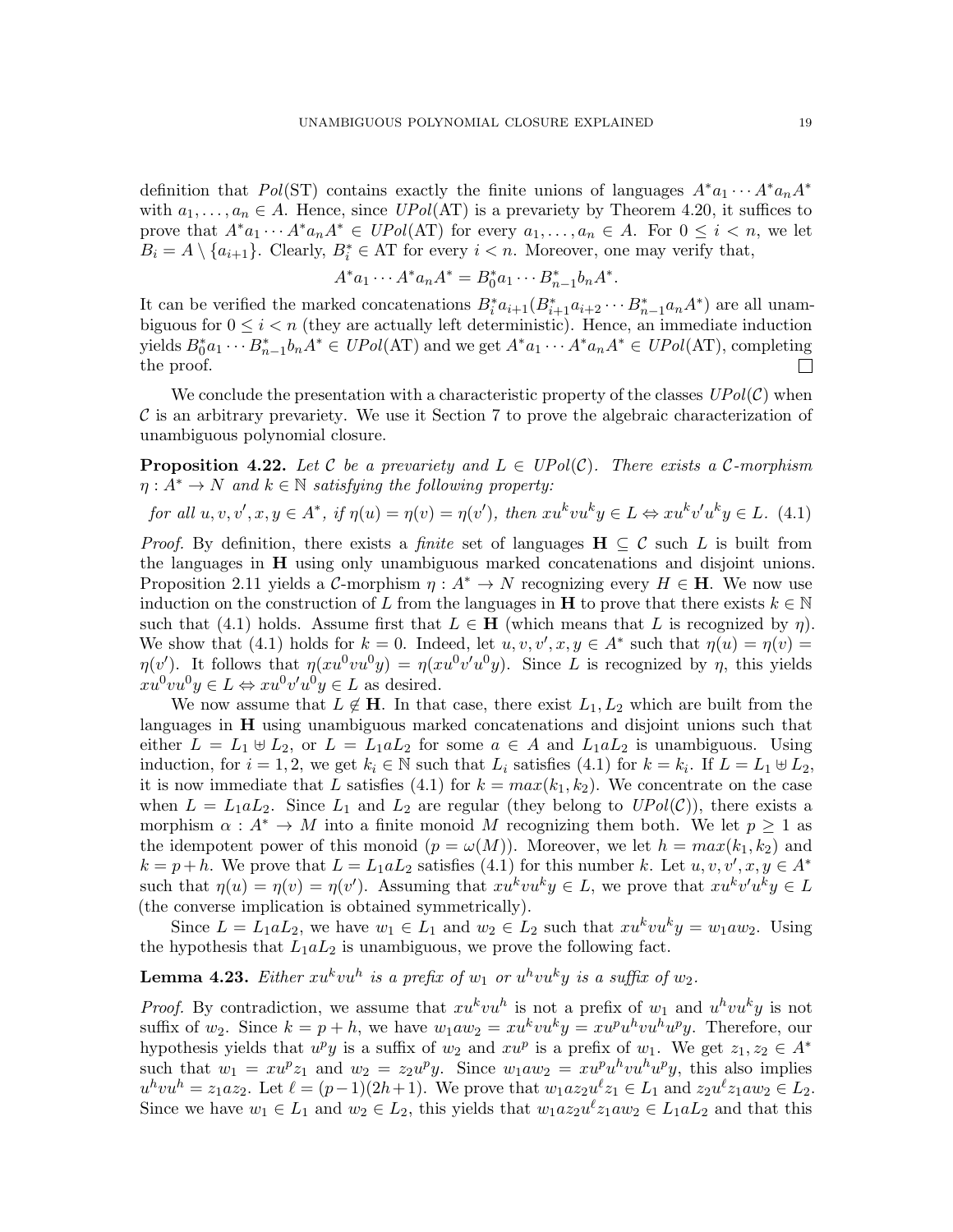is witnessed by two decompositions. Hence, this contradicts the hypothesis that  $L_1 a L_2$  is unambiguous, finishing the proof.

We only prove that  $w_1 a z_2 u^{\ell} z_1 \in L_1$  (that  $z_2 u^{\ell} z_1 a w_2 \in L_2$  is symmetrical and left to the reader). Since  $w_1 = xu^p z_1$  and  $u^h vu^h = z_1 a z_2$ , we have,

$$
w_1 a z_2 u^{\ell} z_1 = x u^p u^h v u^h u^{\ell} z_1
$$

Thus, it suffices to show that  $xu^pu^hv^u^lz_1 \in L_1$ . By definition,  $xu^pz_1 = w_1 \in L_1$ . Since p is the idempotent power of a finite monoid recognizing  $L_1$ , this yields  $x u^p u^{p(2h+1)} z_1 \in L_1$ . This can be reformulated as  $xu^pu^h u^v z_1 \in L_1$ . By definition,  $\eta(v) = \eta(u)$  and  $L_1$  satisfies [\(4.1\)](#page-18-0) for  $k_1 \leq h$ . Hence, we obtain  $xu^pu^hv^{\ell}z_1 \in L_1$  as desired.  $\Box$ 

We may now prove that  $xu^k v'u^k y \in L$ . In view of Lemma [4.23,](#page-18-1) there are two cases. First, assume that  $xu^kvu^h$  is a prefix of  $w_1$ . This yields  $z \in A^*$  such that  $w_1 = xu^kvu^hz$ and  $u^{k-h}y = zaw_2$ . Since  $w_1 \in L_1$ ,  $\eta(u) = \eta(v) = \eta(v')$  and  $L_1$  satisfies[\(4.1\)](#page-18-0) for  $k_1 \leq h$ , it follows that,  $xu^kv'u^hz \in L_1$ . Thus,  $xu^Kv'u^ky = xu^kv'u^hzaw_2 \in L_1aL_2$  as desired. In the second case,  $u^h v u^K y$  is a suffix of  $w_2$ . This yields  $z \in A^*$  such that  $w_2 = z u^h v u^k y$  and  $xu^{k-h} = w_1az$ . Since  $w_2 \in L_2$ ,  $\eta(u) = \eta(v) = \eta(v')$  and  $L_2$  satisfies [\(4.1\)](#page-18-0) for  $k_2 \leq h$ , it follows that,  $zu^hv'u^ky \in L_2$ . We obtain  $xu^kv'u^ky = w_1azu^hv'u^ky \in L_1aL_2$  as desired.

4.3. Alternated polynomial closure. We present a third and final operator. For every input class C, we define  $APol(\mathcal{C})$  as the least class containing C closed under *disjoint union*, left deterministic marked concatenation and right deterministic marked concatenation.

We shall also consider a technical restriction of *APol* which we define by further restricting the situations in which using marked concatenation is allowed. While less natural, it will be useful in proof arguments. Let  $\mathcal C$  be a class of languages and A an alphabet. Given two languages  $K, L \subseteq A^*$  and a letter  $a \in A$ , we say that the marked concatenation  $KaL$ is left (resp. right) C-deterministic if and only if there exist  $K', L' \in \mathcal{C}$  such that  $K \subseteq K'$ ,  $L \subseteq L'$  and  $K'aL'$  is left (resp. right) deterministic.

**Remark 4.24.** Clearly, KaL being left (resp. right) C-deterministic implies that it is also left (resp. right) deterministic. The converse need not be true. For example, when  $\mathcal{C} = \text{ST}$  (recall that  $\text{ST}(A) = \{ \emptyset, A^* \}$ ), no marked concatenation can be left or right STdeterministic.

The weak alternated polynomial closure of a class C, which we denote by  $WAPol(\mathcal{C})$  is defined as the least class containing  $\mathcal C$  and closed under *disjoint union, left C-deterministic* marked concatenation and right  $C$ -deterministic marked concatenation. Clearly, we have  $WAPol(\mathcal{C}) \subseteq APol(\mathcal{C})$ . Moreover, we shall prove in Section [7](#page-30-0) that when C is a prevariety, the converse inclusion holds as well:  $WAPol(\mathcal{C}) = APol(\mathcal{C})$ . In practice, this will be useful when we need to prove that  $APol(\mathcal{C})$  is included in another class: it suffices to prove that  $WAPol(\mathcal{C})$  is included in this class which is often simpler.

While *APol* and *WAPol* are less prominent than *UPol*, they are key tools in the paper. This is because of the following theorem that we shall prove in Section [7.](#page-30-0)

<span id="page-19-0"></span>**Theorem 4.25.** Let C be a prevariety. Then,  $UPol(C) = APol(C) = WAPol(C)$ .

The inclusions  $WAPol(\mathcal{C}) \subseteq APol(\mathcal{C}) \subseteq UPol(\mathcal{C})$  in Theorem [4.25](#page-19-0) are immediate from the definitions since left/right deterministic marked concatenations are unambiguous by Lemma [4.11.](#page-15-1) On the other hand, the proof argument for the inclusion  $UPol(\mathcal{C}) \subseteq WAPol(\mathcal{C})$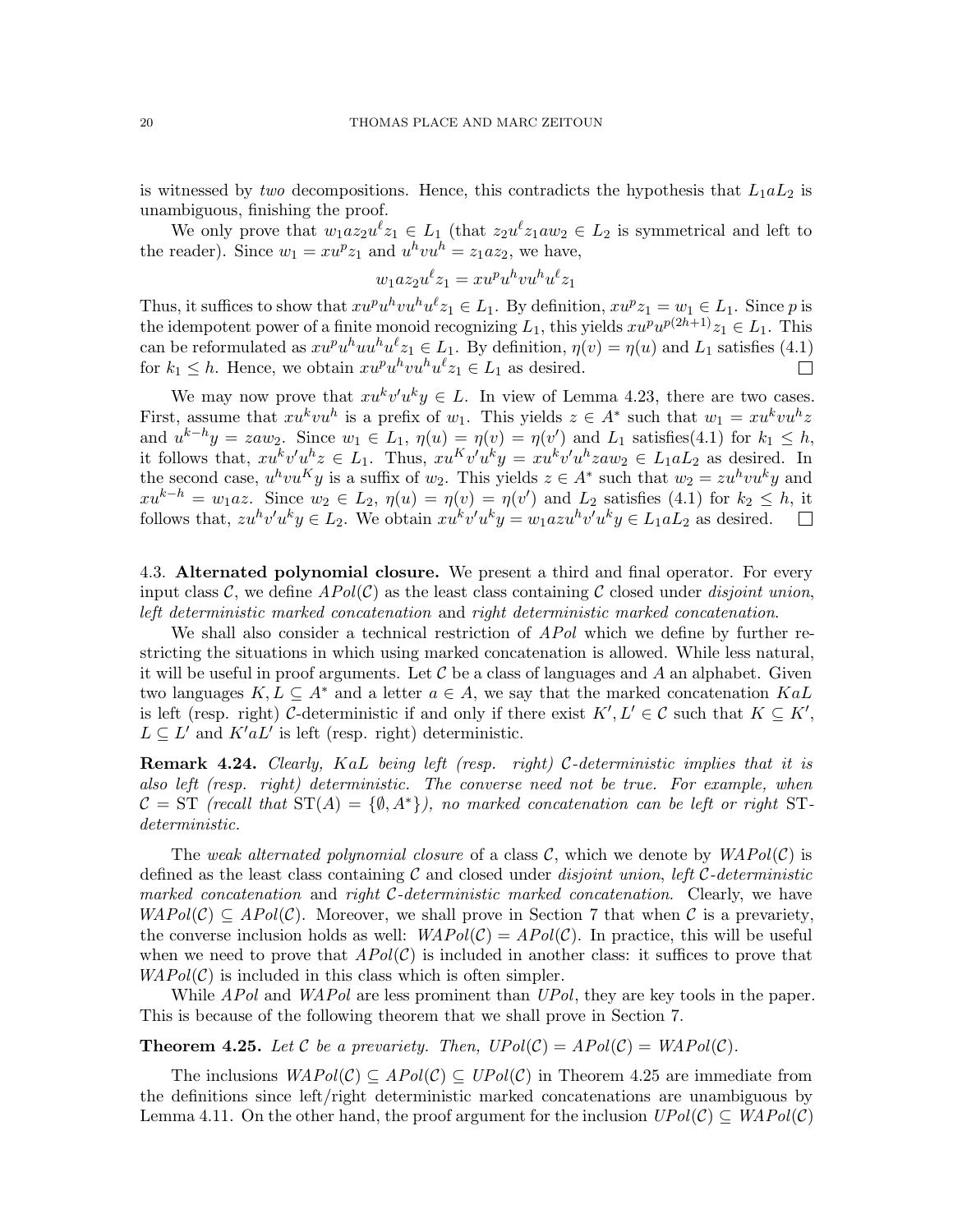is intertwined with that of the generic algebraic characterization of  $UPol(\mathcal{C})$ . More precisely, we prove that every language which satisfies the characterization belongs to  $WAPol(\mathcal{C})$ (which also implies membership in  $UPol(\mathcal{C})$ ). This explains why  $APol(\mathcal{C})$  and  $WAPol(\mathcal{C})$ are important. In practice, left/right deterministic marked concatenations are simpler to handle than unambiguous ones. By Theorem [4.25,](#page-19-0) they suffice to build *all* languages in  $UPol(\mathcal{C})$ .

# 5. Canonical relations associated to morphisms

<span id="page-20-0"></span>Given a class C an a morphism  $\alpha: A^* \to M$  into a finite monoid, we associate three distinct objects: a submonoid of  $M$  and two relations. They are key ingredients for formulating the algebraic characterizations of  $Pol(C)$  and  $UPol(C)$  that we shall present in Sections [6,](#page-26-0) [7](#page-30-0) and [10.](#page-53-0) These notions are how the characterizations depend on the input class C.

5.1. G-kernels. Consider a class G and a morphism  $\alpha : A^* \to M$  into a finite monoid M, we associate a subset  $N \subseteq M$  that we call the G-kernel of  $\alpha$ . It consists of all elements  $s \in M$  such that  $\{\varepsilon\}$  is not G-separable from  $\alpha^{-1}(s)$ . Additionally, we shall consider a slightly more restrictive notion: the *strict* G-kernel of  $\alpha$  is the set  $S = N \cap \alpha(A^+)$ .

**Remark 5.1.** While the definition makes sense for an arbitrary class  $\mathcal{G}$ , it is meant to be used in the special case when  $\mathcal G$  is a prevariety of group languages (hence the notation).

**Remark 5.2.** When  $\mathcal G$  is the class MOD of modulo languages, it can be shown that the MOD-kernel of a morphism corresponds to a standard notion: the stable monoid (this notion is defined in [\[Str02\]](#page-60-14)). Given a morphism  $\alpha : A^* \to M$  into a finite monoid, it can be verified that there exists a number  $d \geq 1$  such that  $\alpha(A^{2d}) = \alpha(A^d)$ . The least such number  $d \geq 1$  is called the stability index of  $\alpha$ . The stable semigroup of  $\alpha$  is  $S = \alpha(A^d)$  and the stable monoid of  $\alpha$  is  $N = \{1_M\} \cup S$ . One may verify that S and N are respectively the strict MOD-kernel and the MOD-kernel of  $\alpha$  (this follows from a simple analysis of MOD-separation).

Clearly, having a  $\mathcal G$ -separation algorithm in hand suffices to compute the  $\mathcal G$ -kernel of an input morphism  $\alpha$ . This yields the following lemma.

<span id="page-20-2"></span>**Lemma 5.3.** Let G a class with decidable separation. Given a morphism  $\alpha: A^* \to M$  into a finite monoid as input, one may compute both the G-kernel and the strict G-kernel of  $\alpha$ .

We now present a useful lemma. It characterizes  $G$ -kernels in terms of  $G$ -morphisms in the special case when  $\mathcal G$  is a prevariety (this is the only case that we consider).

<span id="page-20-1"></span>**Lemma 5.4.** Let G be a prevariety,  $\alpha : A^* \to M$  be a morphism into a finite monoid, N be the  $G$ -kernel of  $\alpha$ . The following properties are satisfied:

- For every G-morphism  $\eta : A^* \to G$  and every  $s \in N$ , there exists  $w \in A^*$  such that  $\alpha(w) = s$  and  $\eta(w) = 1_G$ .
- There exists a G-morphism  $\eta: A^* \to G$  such that for every  $w \in A^*$ , if  $\eta(w) = 1_G$ , then  $\alpha(w) \in N$ .

*Proof.* For the first assertion, let  $\eta: A^* \to G$  be a G-morphism and consider  $s \in N$ . By hypothesis,  $\eta^{-1}(1_G) \in \mathcal{G}$  and  $\{\varepsilon\} \subseteq \eta^{-1}(1_G)$ . Hence, as  $s \in N$ , we have  $\alpha^{-1}(s) \cap \eta^{-1}(1_G) \neq \emptyset$ . This yields  $w \in A^*$  such that  $\alpha(w) = s$  and  $\eta(w) = 1_G$ . We turn to the second assertion. By definition, we know that for every  $t \in M \setminus N$ , there exists  $K_t \in \mathcal{G}$  such that  $\varepsilon \in K_t$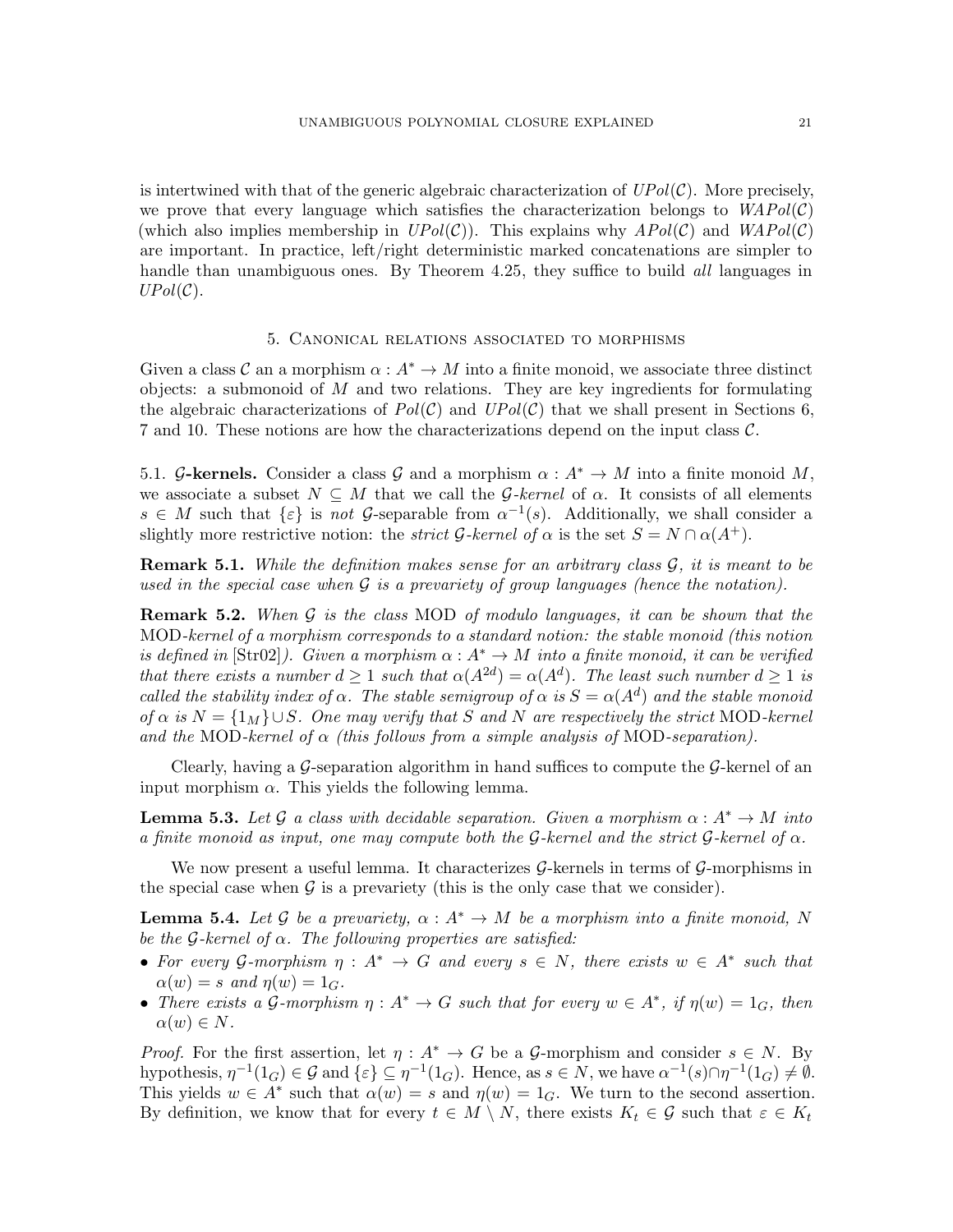and  $\alpha^{-1}(t) \cap K_t = \emptyset$ . Proposition [2.11](#page-9-0) yields a G-morphism  $\eta : A^* \to G$  recognizing all languages  $K_t$  for  $t \in M \setminus N$ . It remains to prove that given  $w \in A^*$  such that  $\eta(w) = 1_G$ , we have  $\alpha(w) \in N$ . By hypothesis, we have  $\eta(w) = 1_G = \eta(\varepsilon)$ . Hence, since  $\eta$  recognizes  $K_t$  for every  $t \in M \setminus N$  and  $\varepsilon \in K_t$  by definition, we have  $w \in K_t$  for every  $t \in M \setminus N$ . Thus, since  $\alpha^{-1}(t) \cap K_t = \emptyset$ , we have  $\alpha(w) \neq t$  for every  $t \in M \setminus N$ . This exactly says that  $\alpha(w) \in N$ , which completes the proof.  $\Box$ 

An important property is that the G-kernel N of a morphism  $\alpha : A^* \to M$  is a submonoid of M. Observe that since the *strict* G-kernel of  $\alpha$  is  $S = N \cap \alpha(A^+)$  by definition, this also implies that S is a subsemigroup of M. We state these properties in the following fact, which we shall use implicitly from now on.

**Fact 5.5.** Let G be a prevariety and  $\alpha : A^* \to M$  a morphism into a finite monoid. The G-kernel of  $\alpha$  is a submonoid of M. Its strict G-kernel is a subsemigroup of M.

*Proof.* We write N for the G-kernel of  $\alpha$ . Lemma [5.4](#page-20-1) yields a G-morphism  $\eta : A^* \to G$ such that for every  $w \in A^*$ , if  $\eta(w) = 1_G$ , then  $\alpha(w) \in N$ . Since  $\eta(\varepsilon) = 1_G$ , it follows that  $1_M = \alpha(w) \in N$ . Moreover, is  $s, t \in N$ , then Lemma [5.4](#page-20-1) yields  $u, v \in A^*$  such that  $\eta(u) = \eta(v) = 1_G$ ,  $\alpha(u) = s$  and  $\alpha(v) = t$ . Hence,  $\eta(uv) = 1_G$  and we get  $st = \alpha(uv) \in N$ by definition of  $\eta$ .  $\Box$ 

We conclude the presentation with a useful lemma which is specific to the case when  $\mathcal G$ is a prevariety of group languages (this is the only case that we consider in practice).

<span id="page-21-1"></span>**Fact 5.6.** Let G be a prevariety of group languages and  $\alpha : A^* \rightarrow M$  be a surjective morphism into a finite monoid. Then, all idempotents in  $E(M)$  belongs to the G-kernel of α.

*Proof.* By Lemma [5.4,](#page-20-1) there exists a G-morphism  $\eta : A^* \to G$  such that for every  $w \in A^*$ , if  $\eta(w) = 1_G$ , then  $\alpha(w) \in N$ . We know that G is a group by Lemma [2.12.](#page-9-1) We let  $k = \omega(G)$ . Since  $\alpha$  is surjective, there exists  $w \in A^*$  such that  $\alpha(w) = e$ . Since G is a group, we have  $\eta(w^k) = 1_G$  by definition of k. Moreover, since e is idempotent, we have  $\alpha(w^k) = e$ . Hence,  $e \in N$  by definition of  $\alpha$ .  $\Box$ 

5.2. C-pairs. Consider a class C and a morphism  $\alpha : A^* \to M$  into a finite monoid. We define a relation on M: the C-pairs (for  $\alpha$ ). Let  $(s, t) \in M^2$ . We say that,

 $(s, t)$  is a C-pair (for  $\alpha$ ) if and only if  $\alpha^{-1}(s)$  is not C-separable from  $\alpha^{-1}$  $(5.1)$ 

**Remark 5.7.** While we often make this implicit, being a C-pair depends on  $\alpha$ .

By definition, the set of C-pairs for  $\alpha$  is finite: it is a subset of  $M^2$ . Moreover, having a C-separation algorithm in hand is clearly enough to compute all  $C$ -pairs associated to an input morphism  $\alpha$ . While simple, this property is crucial, we state it in the following lemma.

<span id="page-21-0"></span>**Lemma 5.8.** Let C a class of languages with decidable separation. Then, given a morphism  $\alpha: A^* \to M$  into a finite monoid as input, one may compute all C-pairs for  $\alpha$ .

We complete the definition with a few properties of  $C$ -pairs. A simple and useful one is that the C-pair relation is reflexive provided that the morphism  $\alpha$  is surjective (this is always the case in practice). Moreover, it is symmetric when  $\mathcal C$  is closed under complement. Note that on the other hand, the  $\mathcal{C}\text{-pair}$  relation is not transitive in general.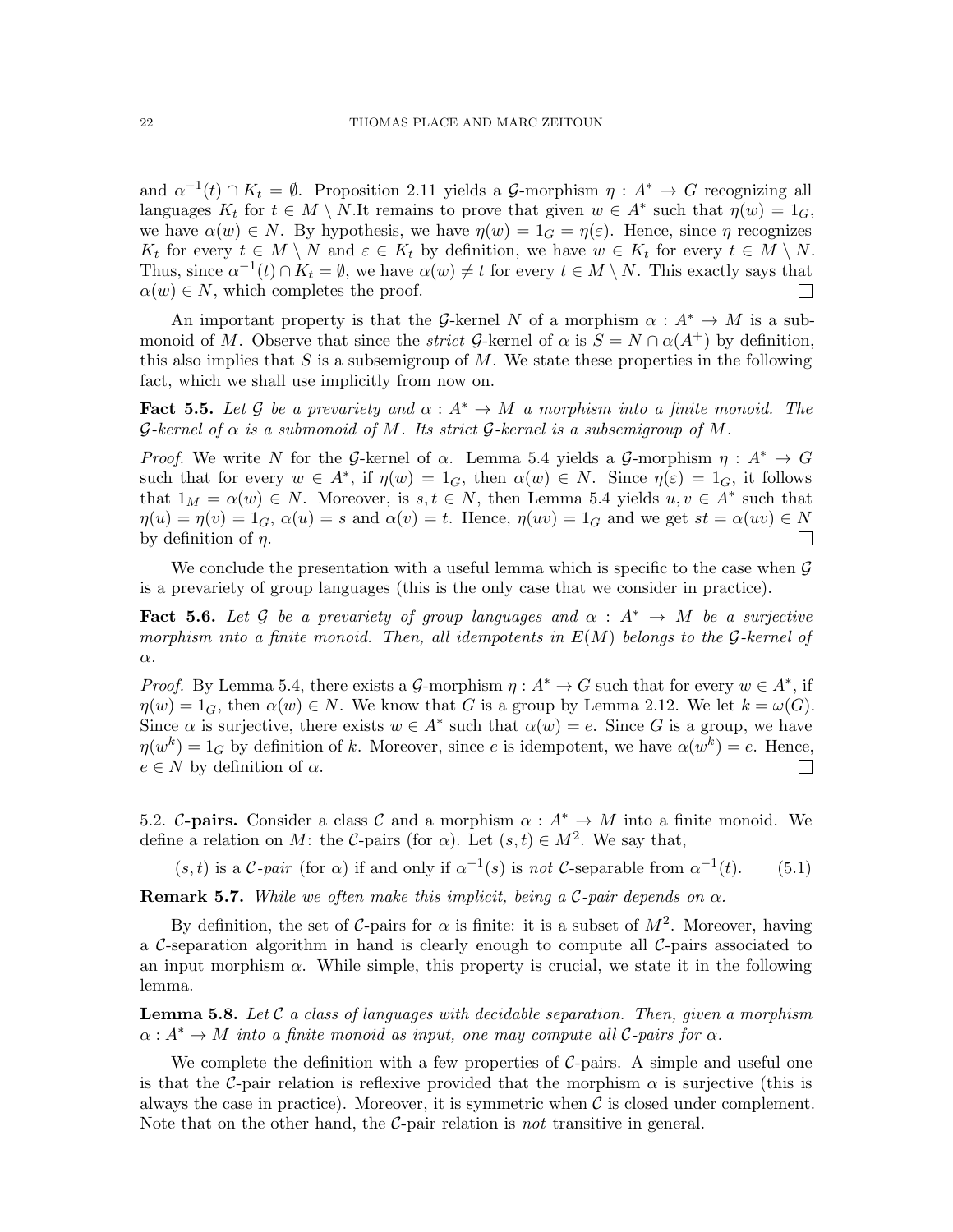**Lemma 5.9.** Consider a class C and a morphism  $\alpha : A^* \to M$  into a finite monoid. The following properties hold:

- If  $\alpha$  is surjective, the C-pair relation is reflexive: for every  $s \in M$ ,  $(s, s)$  is a C-pair.
- If C is closed under complement, the C-pair relation is symmetric: for every C-pair  $(s,t) \in$  $M^2$ ,  $(t, s)$  is a C-pair as well.

*Proof.* For first assertion, assume that  $\alpha$  is surjective. Given  $s \in M$ , we have  $\alpha^{-1}(s) \neq \emptyset$ since  $\alpha$  is surjective. Hence,  $\alpha^{-1}(s) \cap \alpha^{-1}(s) \neq \emptyset$  which implies that  $\alpha^{-1}(s)$  is not C-separable from  $\alpha^{-1}(s)$ . This exactly says that  $(s, s)$  is a C-pair. For the second assertion, assume that C is closed under complement and consider a C-pair  $(s,t) \in M^2$ . It follows that  $\alpha^{-1}(s)$  is not C-separable from  $\alpha^{-1}(t)$ . Since C is closed under complement, this implies that  $\alpha^{-1}(t)$ is not C-separable from  $\alpha^{-1}(s)$ . Thus,  $(t, s)$  is a C-pair.

We now use C-morphisms to characterize the C-pairs in the special case when  $\mathcal C$  is a positive prevariety (this is the only case that we consider in practice). This will often be useful when manipulating this notion in proof arguments.

<span id="page-22-0"></span>**Lemma 5.10.** Let C be a positive prevariety and  $\alpha : A^* \to M$  a morphism into a finite monoid. The two following properties hold:

- for every C-morphism  $\eta: A^* \to (N, \leq)$  and every C-pair  $(s,t) \in M^2$  for  $\alpha$ , there exist  $u, v \in A^*$  such that  $\eta(u) \leq \eta(v)$ ,  $\alpha(u) = s$  and  $\alpha(v) = t$ .
- there exists a C-morphism  $\eta: A^* \to (N, \leq)$  such that for all  $u, v \in A^*$ , if  $\eta(u) \leq \eta(v)$ , then  $(\alpha(u), \alpha(v))$  is a C-pair for  $\alpha$ .

*Proof.* Let us start with the first assertion. Let  $\eta : A^* \to (N, \leq)$  be a C-morphism and let  $(s, t) \in M^2$  be a C-pair for  $\alpha$ . Let  $F \subset N$  be the set of all elements  $r \in N$  such that  $\eta(u) \leq r$ for some  $u \in \alpha^{-1}(s)$ . By definition, F is an upper set for the ordering  $\leq$  on N. Hence, we have  $\eta^{-1}(F) \in \mathcal{C}(A)$  since  $\eta$  is a C-morphism. Moreover, it is immediate from the definition of F that  $\alpha^{-1}(s) \subseteq \eta^{-1}(F)$ . Therefore, since  $(s, t)$  is a C-pair (which means that  $\alpha^{-1}(s)$ cannot be separated from  $\alpha^{-1}(t)$  using a language in C, it follows that  $\eta^{-1}(F) \cap \alpha^{-1}(t) \neq \emptyset$ . This yields  $v \in A^*$  such that  $\eta(v) \in F$  and  $\alpha(v) = t$ . Finally, the definition of F yields  $u \in A^*$  such that  $\eta(u) \leq \eta(v)$  and  $\alpha(u) = s$ , concluding the proof for the first assertion.

We turn to the second assertion. Let  $P \subseteq M^2$  be the set of all pairs  $(s, t) \in M^2$  which are not C-pairs. For every  $(s,t) \in P$ , there exists  $K_{s,t} \in C(A)$  which separates  $\alpha^{-1}(s)$  from  $\alpha^{-1}(t)$ . Proposition [2.11](#page-9-0) yields a C-morphism  $\eta: A^* \to (N, \leq)$  such that every language  $K_{s,t}$  for  $(s,t) \in P$  is recognized by  $\eta$ . It remains to prove that for every  $u, v \in A^*$ , if  $\eta(u) \leq \eta(v)$ , then  $(\alpha(u), \alpha(v))$  is a C-pair. We prove the contrapositive. Assuming that  $(\alpha(u), \alpha(v))$  is a not a C-pair, we show that  $\eta(u) \nleq \eta(v)$ . By hypothesis,  $(\alpha(u), \alpha(v)) \notin P$ which means that  $K_{\alpha(u),\alpha(v)} \in \mathcal{C}(A)$  is defined and separates  $\alpha^{-1}(\alpha(u))$  from  $\alpha^{-1}(\alpha(v))$ . Thus,  $u \in K_{\alpha(u),\alpha(v)}$  and  $v \notin K_{\alpha(u),\alpha(v)}$ . Since  $K_{\alpha(u),\alpha(v)}$  is recognized by  $\eta$ , this implies  $\eta(u) \nless \eta(v)$ .  $\Box$ 

We now prove that when  $\mathcal C$  is a positive prevariety of regular languages (which is the only case that we shall consider), the  $\mathcal{C}\text{-pair}$  relation is compatible with multiplication.

<span id="page-22-1"></span>**Lemma 5.11.** Let C a positive prevariety and  $\alpha : A^* \to M$  a morphism into a finite monoid. For every two C-pairs  $(s_1,t_1), (s_2,t_2) \in M^2$ ,  $(s_1s_2,t_1t_2)$  is a C-pair as well.

*Proof.* Lemma [5.10](#page-22-0) yields a C-morphism  $\eta : A^* \to (N, \leq)$  such that for all  $u, v \in A^*$ , if  $\eta(u) \leq \eta(v)$ , then  $(\alpha(u), \alpha(v))$  is a C-pair. Let  $(s_1, t_1), (s_2, t_2) \in M^2$  be C-pairs. Since  $\eta$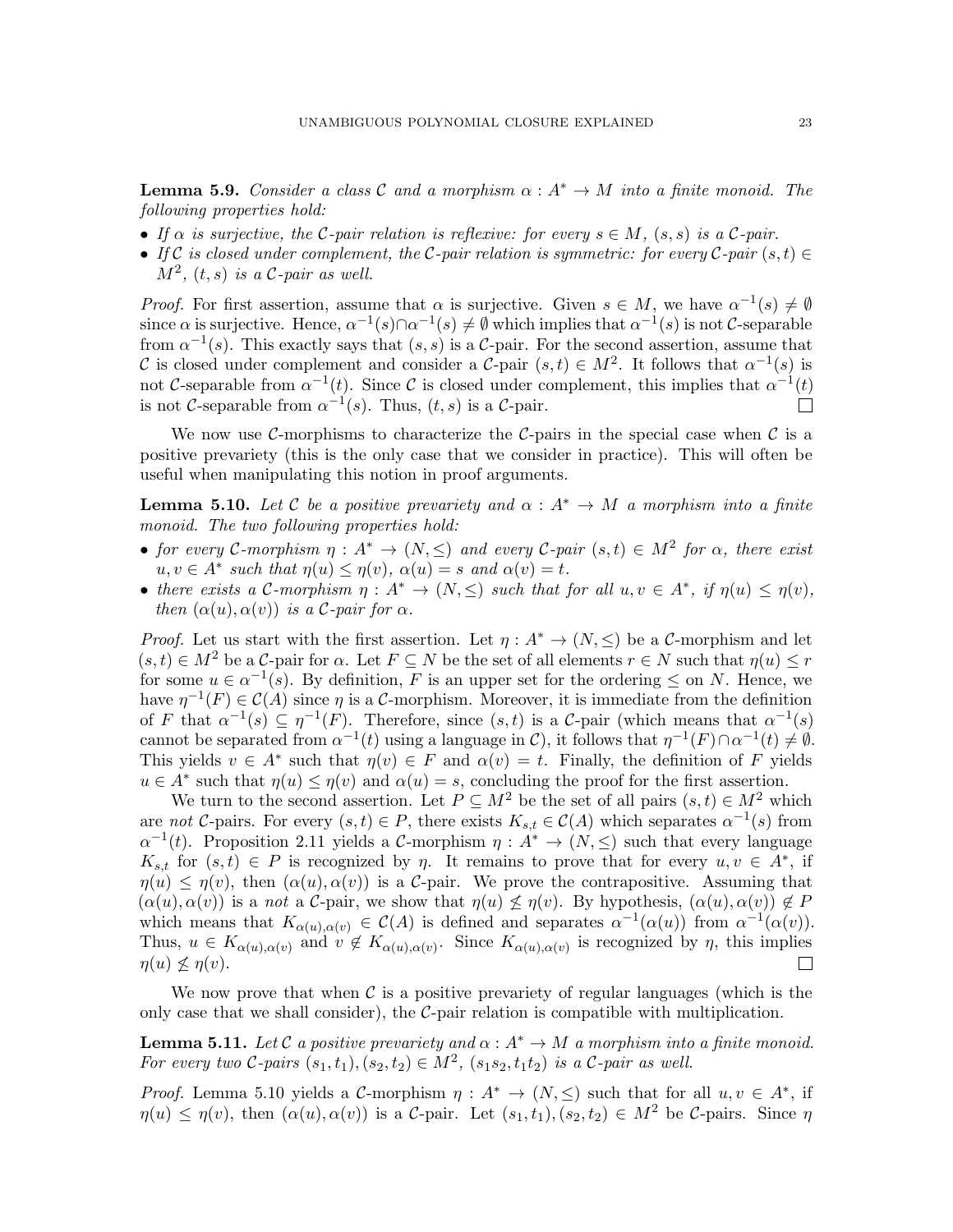is a C-morphism, it follows from Lemma [5.10](#page-22-0) that there exist  $u_i, v_i \in A^*$  for  $i = 1, 2$  such that  $\eta(u_i) \leq \eta(v_i)$ ,  $\alpha(u_i) = s_i$  and  $\alpha(v_i) = t_i$ . Clearly, it follows that  $\eta(u_1u_2) \leq \eta(v_1v_2)$ ,  $\alpha(u_1u_2) = s_1s_2$  and  $\alpha(v_1v_2) = t_1t_2$ . Hence,  $(s_1s_2, t_1t_2)$  is a C-pair by definition of  $\eta$ .  $\Box$ 

We conclude the presentation with an important lemma which connects  $\mathcal{G}$ -pairs with the G-kernel when  $\mathcal G$  is a prevariety of group languages.

<span id="page-23-1"></span>**Lemma 5.12.** Let G be a prevariety of group languages and  $\alpha : A^* \to M$  a surjective morphism into a finite monoid. Let  $e \in E(M)$  and  $s,t \in M$  such that  $(e,s)$  is a  $\mathcal{G}$ -pair. Then, es and  $et(eset)^{2\omega-1}$  belong to the G-kernel of  $\alpha$ .

*Proof.* We write  $N \subseteq M$  for the G-kernel of  $\alpha$ . Lemma [5.4](#page-20-1) yields a G-morphism  $\eta : A^* \to G$ such that for every  $w \in A^*$ , if  $\eta(w) = 1_G$ , then  $\alpha(w) \in N$ . It follows from Lemma [2.12](#page-9-1) that G is a group. We first show that  $es \in N$ . Since  $(e, s)$  is a  $\mathcal{G}$ -pair, Lemma [5.10](#page-22-0) yields  $u, v \in A^*$  such that  $\eta(u) = \eta(v)$ ,  $\alpha(u) = e$  and  $\alpha(v) = s$ . Let  $p = \omega(G) \times \omega(M)$ . Since  $\eta(u) = \eta(v)$ , we have  $\eta(u^{p-1}v) = \eta(u^p) = 1_G$  (recall that G is a group). Hence, by definition of  $\eta$ , we have  $\alpha(u^{p-1}v) \in N$ . Since e is an idempotent, this yields  $es \in N$  as desired.

We now prove that  $et(eset)^{2\omega-1} \in N$ . Let  $w = u^{p-1}v$ . We have  $\eta(w) = 1_G$  and  $\alpha(w) = es$  by definition. Moreover, since  $\alpha$  is surjective, we get  $x \in A^*$  such that  $\alpha(x) =$ t. Since  $\eta(w) = 1_G$  and p is a multiple of  $\omega(G)$  we have  $\eta(x(wx)^{2p-1}) = \eta(w^{2p}) = 1_G$ . Moreover, since p is a multiple of  $\omega(M)$ , we have  $\alpha(x(wx)^{2p-1}) = et(eset)^{2\omega-1}$ . Hence, we get  $et(eset)^{2\omega-1} \in N$  by definition of  $\eta$ .  $\Box$ 

5.3. Canonical C-preorder and C-equivalence. Consider a *lattice C*. Moreover, let  $\alpha: A^* \to M$  be a morphism into a finite monoid. We define two relations on M: a preorder " $\preceq_{\mathcal{C},\alpha}$ " which we call the *canonical* C-preorder of  $\alpha$  and an equivalence "∼ $_{\mathcal{C},\alpha}$ " which we call the canonical C-equivalence of  $\alpha$ . Consider a pair  $(s, t) \in M^2$ . We define,

 $s \preceq_{\mathcal{C}, \alpha} t$  if and only if  $s \in F \Rightarrow t \in F$  for all  $F \subseteq M$  such that  $\alpha^{-1}(F) \in \mathcal{C}$ . (5.2)

 $s \sim_{\mathcal{C}, \alpha} t$  if and only if  $s \in F \Leftrightarrow t \in F$  for all  $F \subseteq M$  such that  $\alpha^{-1}(F) \in \mathcal{C}$ . (5.3)

It is immediate by definition that  $\preceq_{\mathcal{C},\alpha}$  is indeed a preorder on M. Moreover,  $\sim_{\mathcal{C},\alpha}$  is exactly the equivalence induced by  $\preceq_{\mathcal{C},\alpha}$ : for every  $s,t \in M$ , we have  $s \sim_{\mathcal{C},\alpha} t$  if and only if  $s \preceq_{\mathcal{C},\alpha} t$ and  $t \preceq_{\mathcal{C},\alpha} s$ . From now on, for the sake of avoiding clutter, we shall abuse terminology when the morphism  $\alpha$  is understood and we write  $\preceq_{\mathcal{C}}$  for  $\preceq_{\mathcal{C},\alpha}$  and  $\sim_{\mathcal{C}}$  for  $\sim_{\mathcal{C},\alpha}$ . Additionally, for every element  $s \in M$ , we write  $[s]_C \in M/\sim_C$  for the  $\sim_C$ -class of s. Finally, note that since  $\sim_{\mathcal{C}}$  is the equivalence induced by  $\preceq_{\mathcal{C}}$ , the preorder  $\preceq_{\mathcal{C}}$  also induces an order on the quotient set  $M/\sim_{\mathcal{C}}$  which we write  $\leq_{\mathcal{C}}$ : for every  $s, t \in M$  we have  $[s]_{\mathcal{C}} \leq_{\mathcal{C}} [t]_{\mathcal{C}}$  if and only if  $s \preceq_{\mathcal{C}} t$ .

Observe that an immediate key property of these relations is that having an algorithm for C-membership suffices to compute both  $\preceq_{\mathcal{C}}$  and  $\sim_{\mathcal{C}}$ . Indeed, with such a procedure in hand, it is possible to compute all subsets  $F \subseteq M$  such that  $\alpha^{-1}(F) \in \mathcal{C}$ . One may then decide whether  $s \preceq_{\mathcal{C}} t$  for some  $s, t \in M$  by checking whether the implication  $s \in F \Rightarrow t \in F$ holds for every such subset  $F$ . We state this in the following lemma.

<span id="page-23-0"></span>**Lemma 5.13.** Let  $\mathcal{C}$  a class of languages with decidable membership. Given a morphism  $\alpha: A^* \to M$  into a finite monoid as input, one may compute the relations  $\preceq_{\mathcal{C}}$  and  $\sim_{\mathcal{C}}$  on  $M$  .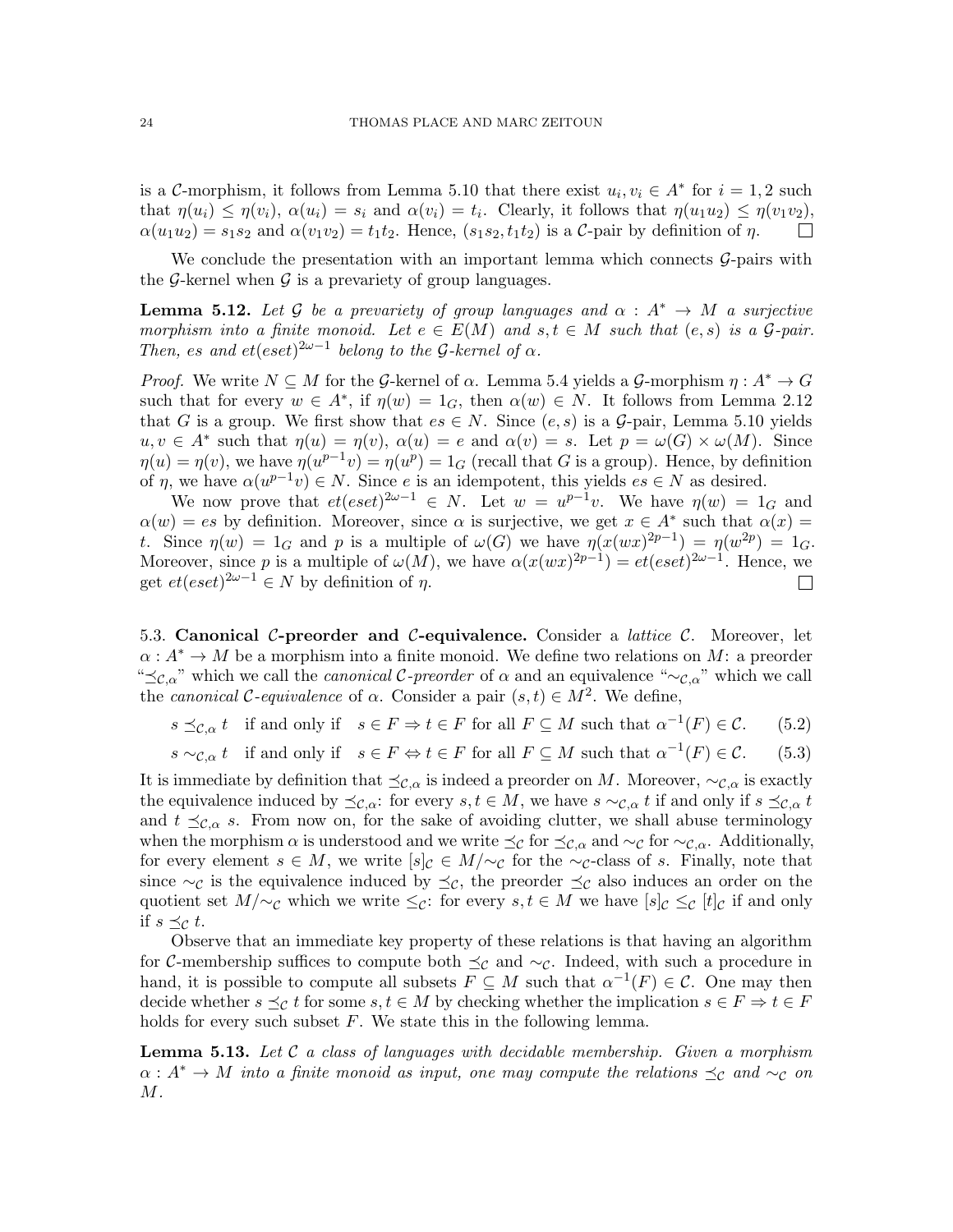**Properties.** First, we show given a morphism  $\alpha : A^* \to M$ , we may characterize the languages recognized by  $\alpha$  which belong to C as those which are the inverse image of an upper set for the preorder  $\preceq_{\mathcal{C}}$ . Recall that by definition,  $F \subseteq M$  is an upper set for  $\preceq_{\mathcal{C}}$  if and only if for every  $s \in F$  and  $t \in M$  such that  $s \preceq_{\mathcal{C}} t$ , we have  $t \in F$ .

<span id="page-24-0"></span>**Lemma 5.14.** Consider a lattice C and a morphism  $\alpha : A^* \to M$  into a finite monoid. For every  $F \subseteq M$ , we have  $\alpha^{-1}(F) \in \mathcal{C}$  if and only if F is an upper set for  $\preceq_{\mathcal{C}}$ .

*Proof.* We fix  $F \subseteq M$  for the proof. Assume first that  $\alpha^{-1}(F) \in \mathcal{C}$  we prove that F is an upper set for  $\preceq_{\mathcal{C}}$ . Let  $s \in F$  and  $t \in M$  such that  $s \preceq_{\mathcal{C}} t$ . By definition of  $\preceq_{\mathcal{C}}$  and since  $\alpha^{-1}(F) \in \mathcal{C}$ , this implies that  $t \in F$  as desired. Conversely assume that F is an upper set for  $\preceq_{\mathcal{C}}$ . We prove that  $\alpha^{-1}(F) \in \mathcal{C}$ . Consider  $s \in F$ . By definition, we know that for every element  $r \notin F$ , we have  $s \npreceq_{\mathcal{C}} r$ . Hence, there exists a set  $F_{s,r} \subseteq M$  such that  $\alpha^{-1}(F_{s,r}) \in \mathcal{C}$ ,  $s \in F_{s,r}$  and  $r \notin F_{s,r}$ . It is now immediate that,

$$
F = \bigcup_{s \in F} \left( \bigcap_{r \notin F} F_{s,r} \right).
$$

Hence, since inverse image commutes with Boolean operation, we obtain,

$$
\alpha^{-1}(F) = \bigcup_{s \in F} \left( \bigcap_{r \notin F} \alpha^{-1}(F_{s,r}) \right).
$$

We conclude that  $\alpha^{-1}(F) \in \mathcal{C}$  since  $\mathcal{C}$  is a lattice.

We turn to a key property of the preorder  $\preceq_{\mathcal{C}}$ . We connect it to the C-pair relation associated to every morphism  $\alpha : A^* \to M$ . Specifically, we show that  $\preceq_{\mathcal{C}}$  is the reflexive transitive closure of the  $C$ -pair relation.

<span id="page-24-1"></span>**Lemma 5.15.** Consider a lattice C and a morphism  $\alpha : A^* \to M$  into a finite monoid. Then, the relation  $\preceq_{\mathcal{C}}$  on M is reflexive transitive closure of the C-pair relation.

*Proof.* We first prove that  $\preceq_{\mathcal{C},\alpha}$  contains the reflexive transitive closure of the C-pair relation. Since  $\preceq_{\mathcal{C}}$  is a preorder, it suffices to show that for every  $\mathcal{C}\text{-pair } (q,r) \in M^2$ , we have  $q \preceq_{\mathcal{C}} r$ . Hence, we fix  $F \subseteq M$  such that  $\alpha^{-1}(F) \in \mathcal{C}$  and  $q \in F$ . We have to show that  $r \in F$ . Clearly,  $q \in F$  implies that  $\alpha^{-1}(q) \subseteq \alpha^{-1}(F)$ . Hence, since  $(q, r)$  is a C-pair and  $\alpha^{-1}(F) \in \mathcal{C}$ , we know that  $\alpha^{-1}(r) \cap \alpha^{-1}(F) \neq \emptyset$ . Thus, we have  $r \in F$  as desired. We turn to the converse implication. Let  $s, t \in M$  such that  $s \preceq_{\mathcal{C}} t$ . Moreover, let  $F \subseteq M$  be the least subset of M containing s and such that for every C-pair  $(u, v) \in M^2$ , if  $u \in F$ , then  $v \in F$  as well. We show that  $t \in F$  which completes the proof. Since  $s \preceq_{\mathcal{C}} t$ , it suffices to show that  $\alpha^{-1}(F) \in \mathcal{C}$  by definition of  $\preceq_{\mathcal{C}}$ . For every  $u \in F$ , we may build a language  $H_u \in \mathcal{C}$  such that  $\alpha^{-1}(u) \subseteq H_u \subseteq \alpha^{-1}(F)$ . Indeed, for any  $v \notin F$ , we know that  $(u, v)$  is not a C-pair by definition of F. Thus, we have  $H_{u,v} \in \mathcal{C}$  which separates  $\alpha^{-1}(u)$  from  $\alpha^{-1}(v)$ . We let,

$$
H_u = \bigcap_{v \notin F} H_{u,v}.
$$

Clearly  $H_u \in \mathcal{C}$  since  $\mathcal{C}$  is a lattice. It now suffices to observe that,

$$
\alpha^{-1}(F) = \bigcup_{u \in F} \alpha^{-1}(u) \subseteq \bigcup_{u \in F} H_u \subseteq \alpha^{-1}(F).
$$

Thus,  $\alpha^{-1}(F) = \bigcup_{u \in F} H_u$  belong to C since C is lattice. This concludes the proof.

 $\Box$ 

 $\Box$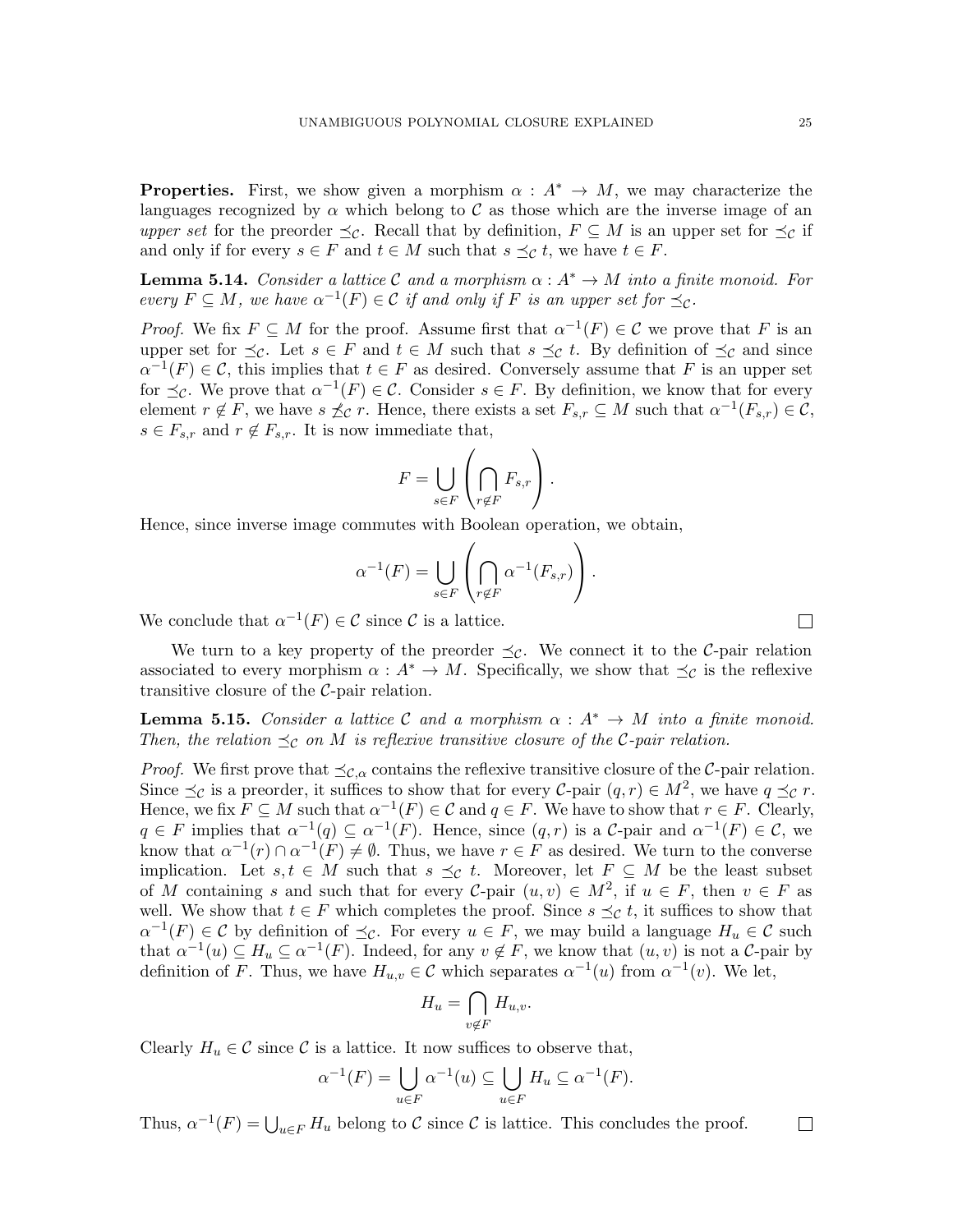We now consider the case when  $\mathcal C$  is a *Boolean algebra*. We show that in this case the preorder  $\preceq_{\mathcal{C}}$  coincides with the equivalence  $\sim_{\mathcal{C}}$  for every morphism  $\alpha : A^* \to M$ .

<span id="page-25-2"></span>**Lemma 5.16.** Consider a Boolean algebra C and a morphism  $\alpha : A^* \to M$  into a finite monoid. For every  $s, t \in M$ , we have  $s \preceq_{\mathcal{C}} t$  if and only if  $s \sim_{\mathcal{C}} t$ .

*Proof.* We fix  $s, t \in M$  for the proof. It is immediate by definition that if  $s \sim_{\mathcal{C}} t$ , then we have  $s \preceq_{\mathcal{C}} t$ . We prove the converse implication. Assume that  $s \preceq_{\mathcal{C}} t$ . For  $F \subseteq M$  such that  $\alpha^{-1}(F) \in \mathcal{C}$ , we need to show that  $s \in F \Leftrightarrow t \in F$ . The implication  $s \in F \Rightarrow t \in F$  is immediate from  $s \preceq_{\mathcal{C}} t$ . For the converse one, since  $\alpha^{-1}(F) \in \mathcal{C}$  and  $\mathcal{C}$  is a Boolean algebra, we have  $\alpha^{-1}(M \setminus F) = A^* \setminus \alpha^{-1}(F) \in \mathcal{C}$ . Hence,  $s \preceq_{\mathcal{C}} t$  yields  $s \in M \setminus F \Rightarrow t \in M \setminus F$ . The contrapositive exactly says that  $t \in F \Rightarrow s \in F$  which concludes the proof.  $\Box$ 

Finally, we consider the special case when  $\mathcal C$  is additionally closed under quotients (*i.e.* C is a positive prevariety). We show that in this case  $\preceq_{\mathcal{C}}$  and  $\sim_{\mathcal{C}}$  are compatible with the multiplication of M provided that the morphism  $\alpha : A^* \to M$  is surjective.

<span id="page-25-0"></span>**Lemma 5.17.** Let C be a positive prevariety and  $\alpha : A^* \to M$  a surjective morphism into a finite monoid. The two following properties hold for every  $s_1, t_1, s_2, t_2 \in M$ :

- if  $s_1 \preceq_{\mathcal{C}} t_1$  and  $s_2 \preceq_{\mathcal{C}} t_2$ , then  $s_1 s_2 \preceq_{\mathcal{C}} t_1 t_2$ .
- if  $s_1 \sim_c t_1$  and  $s_2 \sim_c t_2$ , then  $s_1 s_2 \sim_c t_1 t_2$ .

*Proof.* Recall that by definition,  $s \sim_{\mathcal{C}} t$  if and only if  $s \preceq_{\mathcal{C}} t$  and  $t \preceq_{\mathcal{C}} s$  for every  $s, t \in M$ . Hence, it suffices to prove the first assertion as the second is an immediate consequence. We fix  $s_1, t_1, s_2, t_2 \in M$  such that  $s_1 \preceq_{\mathcal{C}} t_1$  and  $s_2 \preceq_{\mathcal{C}} t_2$ . We prove that  $s_1s_2 \preceq_{\mathcal{C}} t_1t_2$ . Let  $F \subseteq M$  such that  $\alpha^{-1}(F) \in \mathcal{C}$  and  $s_1 s_2 \in F$ . We show that  $t_1 t_2 \in F$ . Let  $u, v \in A^*$  be two words such that  $\alpha(u) = s_1$  and  $\alpha(v) = t_2$  (this is where we use the hypothesis that  $\alpha$  is surjective). Since  $s_1 s_2 \in F$ , we have  $s_2 \in s_1^{-1}F$ . Moreover,  $\alpha^{-1}(s_1^{-1}F) = u^{-1}\alpha^{-1}(F)$  which belongs to C by closure under quotients. Thus,  $t_2 \in s_1^{-1}F$  since  $s_2 \preceq_c t_2$ . It follows that  $s_1t_2 \in F$  which means that  $s_1 \in F t_2^{-1}$ . Moreover,  $\alpha^{-1}(F t_2^{-1}) = \alpha^{-1}(F)v^{-1}$  which belongs to C by closure under quotients. Thus, we get  $t_1 \in F t_2^{-1}$  since  $s_1 \preceq_{\mathcal{C}} t_1$ . Altogether, we obtain  $t_1t_2 \in F$  which concludes the proof.  $\mathbf{L}$ 

**Connection with C-morphisms.** When C is a positive prevariety, it follows from Lemma [5.17](#page-25-0) that the canonical C-preorder  $\preceq_{\mathcal{C}}$  of a surjective morphism  $\alpha: A^* \to M$  is a precongruence of the monoid M and the induced equivalence  $\sim_{\mathcal{C}}$  is a *congruence*. Consequently, the pair  $(M/\sim_{\mathcal{C}}, \leq_{\mathcal{C}})$  is an ordered monoid (recall that  $\leq_{\mathcal{C}}$  denotes the order induced by  $\preceq_{\mathcal{C}}$  on the quotient set  $M/\sim_{\mathcal{C}}$ ). Moreover, the map  $[\cdot]_{\mathcal{C}} : M \to M/\sim_{\mathcal{C}}$  which associates its ∼c-class to every element in  $M$  is a morphism. In the following lemma, we prove that the morphism  $[\cdot]_{\mathcal{C}} \circ \alpha : A^* \to (M/\sim_{\mathcal{C}}, \leq_{\mathcal{C}})$  is a  $\mathcal{C}$ -morphism.

<span id="page-25-1"></span>**Lemma 5.18.** Let C be a positive prevariety,  $\alpha : A^* \to M$  a surjective morphism into a finite monoid. The languages recognized by  $[\cdot]_C \circ \alpha$  are exactly those in C which are recognized by  $\alpha$ . In particular,  $[\cdot]_{\mathcal{C}} \circ \alpha : A^* \to (M/\sim_{\mathcal{C}}, \leq_{\mathcal{C}})$  is a C-morphism.

*Proof.* By definition, it immediate that the languages recognized by  $[\cdot]_C \circ \alpha$  are exactly those of the form  $\alpha^{-1}(F)$  where  $F \subseteq M$  is an upper set for  $\preceq_{\mathcal{C}}$ . Hence, Lemma [5.14](#page-24-0) implies that these are exactly the languages in C which are recognized by  $\alpha$ . This concludes the proof. $\Box$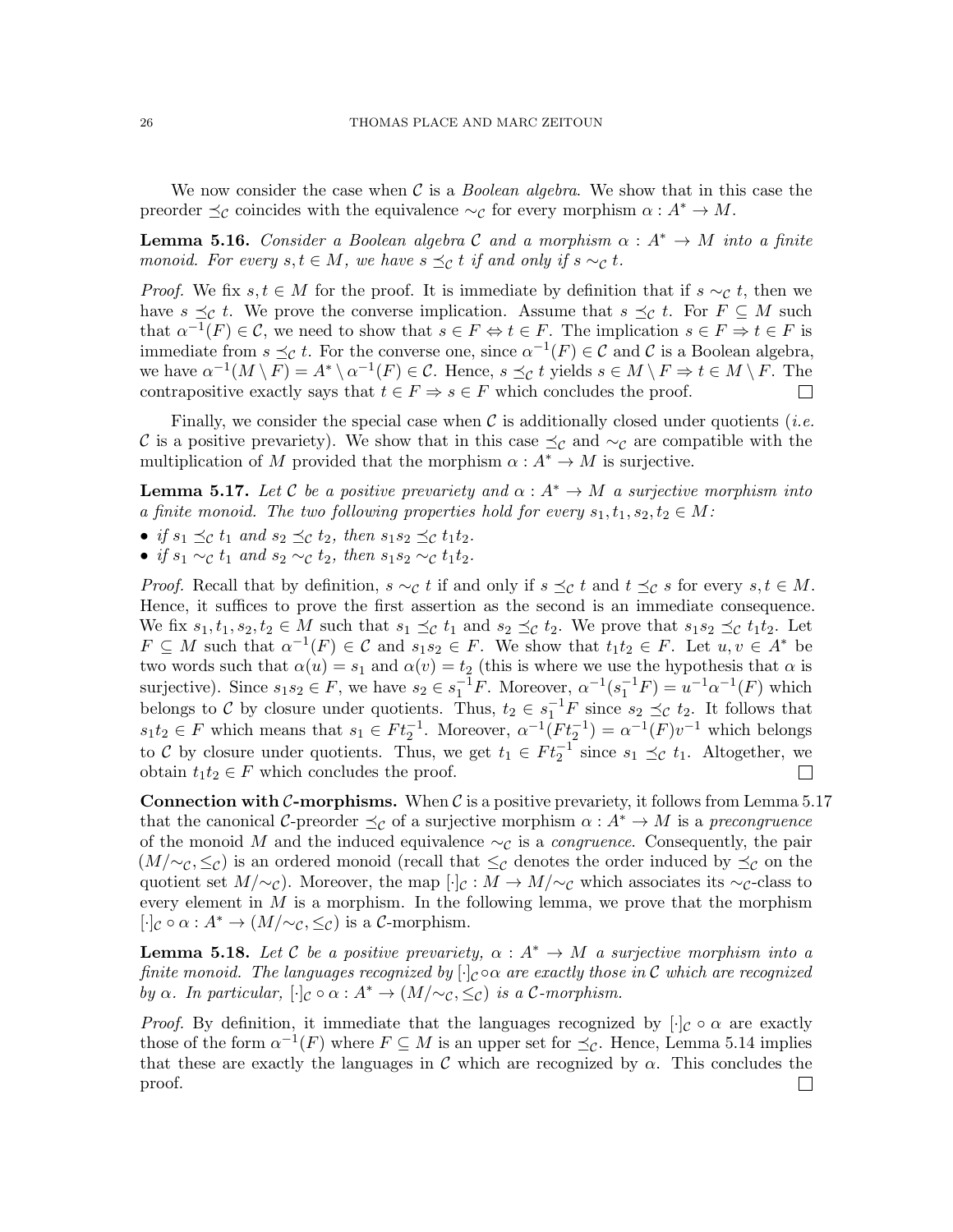## 6. Algebraic characterizations for polynomial closure

<span id="page-26-0"></span>We now present algebraic characterization for the classes built with polynomial closure. The statements are based on Proposition [2.10:](#page-8-1) given a class  $\mathcal{D}$ , rather than directly characterizing the languages in  $\mathcal{D}$ , we characterize the  $\mathcal{D}$ -morphisms. Presenting the results in this form is more convenient for reusing them later. We first consider the classes  $Pol(\mathcal{C})$  when  $\mathcal{C}$ is a positive prevariety. We recall their generic algebraic characterization proved in [\[PZ18b\]](#page-60-2). Then, we use it to prove generic characterizations of the classes  $Pol(C) \cap co-Pol(C)$  and  $Pol(BPol(\mathcal{C})) \cap co-Pol(BPol(\mathcal{C}))$  when C is a positive prevariety.

6.1. Polynomial closure. We first present the generic characterization of the  $Pol(\mathcal{C})$ morphisms which is proved in  $[PZ18b]$ . The statement is based on the C-pair relation defined in Section [5.](#page-20-0) Since classes of the form  $Pol(\mathcal{C})$  are not closed under complement in general, it is important to consider morphisms into finite ordered monoids here (see Remark [2.9\)](#page-8-2).

<span id="page-26-1"></span>**Theorem 6.1** ([\[PZ18b\]](#page-60-2)). Let C be a positive prevariety and  $\alpha : A^* \to (M, \leq)$  a surjective morphism into a finite ordered monoid. The following properties are equivalent:

- (1)  $\alpha$  is a Pol(C)-morphism.
- (2)  $\alpha$  satisfies the following property:

$$
s^{\omega+1} \le s^{\omega} t s^{\omega} \quad \text{for every } \mathcal{C} \text{-pair } (s, t) \in M^2. \tag{6.1}
$$

Given a positive prevariety  $\mathcal C$ , it follows from Lemma [5.8,](#page-21-0) the  $\mathcal C$ -pairs associated to a morphism can be computed provided that  $\mathcal{C}$ -separation is decidable. Hence, Theorem [6.1](#page-26-1) implies that in this case one may decide whether an input morphism  $\alpha : A^* \to (M, \leq)$  is a  $Pol(\mathcal{C})$ -morphism. In view of Proposition [2.10,](#page-8-1) this implies that  $Pol(\mathcal{C})$ -membership is decidable in that case. Indeed, given as input a regular language  $L$ , one may compute its syntactic morphism and since  $Pol(\mathcal{C})$  is a positive prevariety by Theorem [4.1,](#page-13-2) the proposition yields that  $L \in Pol(C)$  if and only if this syntactic morphism is a  $Pol(C)$ -morphism. Altogether, we obtain the following corollary.

<span id="page-26-2"></span>**Corollary 6.2.** Let C be a positive prevariety with decidable separation. Then  $Pol(C)$ membership is decidable.

**Remark 6.3.** It is also known that  $Pol(\mathcal{C})$ -covering and  $Pol(\mathcal{C})$ -separation are decidable when C is a finite prevariety  $[Pla18]$ . We do not detail this result as we shall not need it.

6.2. Intersected polynomial closure. With the generic characterization of  $Pol(\mathcal{C})$  in hand, it is straightforward to deduce another generic characterization for  $Pol(\mathcal{C}) \cap co-Pol(\mathcal{C})$ . In particular, one may show that membership for  $Pol(\mathcal{C}) \cap co-Pol(\mathcal{C})$  boils down to separation for C (provided that C is a positive prevariety). However, it turns out that this result can be strengthened: if  $\mathcal C$  is positive prevariety with decidable membership, then membership is also decidable for  $Pol(\mathcal{C}) \cap co-Pol(\mathcal{C})$ . This is a simple consequence of Theorem [6.1](#page-26-1) which was first observed by Almeida, Bartonová, Klíma and Kunc [\[ABKK15\]](#page-58-0). Indeed, we have the following theorem which is based on the canonical preorder  $\preceq_{\mathcal{C}}$  associated to a morphism  $\alpha$ (note that since classes of the form  $Pol(\mathcal{C}) \cap co-Pol(\mathcal{C})$  are prevarieties, it suffices to consider morphisms into unordered monoids here, see Remark [2.9\)](#page-8-2).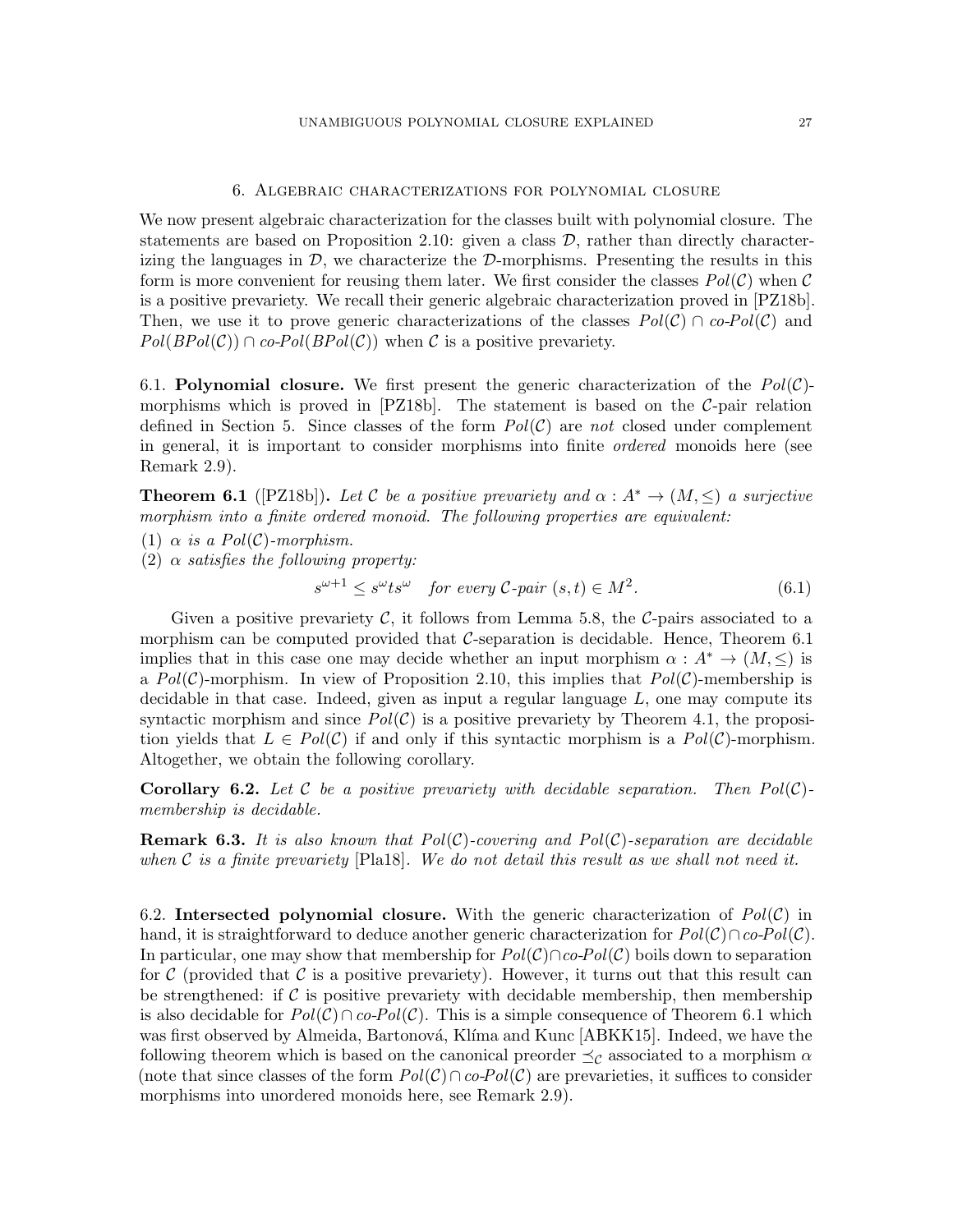<span id="page-27-2"></span>**Theorem 6.4.** Let C be a positive prevariety and  $\alpha: A^* \to M$  a surjective morphism into a finite monoid. The following properties are equivalent:

- (1)  $\alpha$  is a (Pol(C)  $\cap$  co-Pol(C))-morphism.
- (2)  $\alpha$  satisfies the following property:

<span id="page-27-0"></span>
$$
s^{\omega+1} = s^{\omega} t s^{\omega} \quad \text{for every } \mathcal{C} \text{-pair } (s, t) \in M^2. \tag{6.2}
$$

(3)  $\alpha$  satisfies the following property:

<span id="page-27-1"></span>
$$
s^{\omega+1} = s^{\omega} t s^{\omega} \quad \text{for every } s, t \in M \text{ such that } s \preceq_{\mathcal{C}} t. \tag{6.3}
$$

*Proof.* We first prove (1)  $\Leftrightarrow$  (2). Recall that we view  $\alpha$  as the morphism  $\alpha : A^* \to (M, =)$ into the ordered monoid  $(M, =)$ . Thus, we get from Theorem [6.1](#page-26-1) that  $\alpha$  is a  $Pol(\mathcal{C})$ -morphism if and only if [\(6.2\)](#page-27-0) is satisfied. Thus, it remains to prove that  $\alpha$  is a  $(Pol(\mathcal{C}) \cap$  $co\text{-}Pol(\mathcal{C})$ -morphism if and only if it is a  $Pol(\mathcal{C})$ -morphism. The left to right implication is immediate. For the converse one assume that  $\alpha$  is a  $Pol(\mathcal{C})$ -morphism and let  $F \subseteq M$ . We show that  $\alpha^{-1}(F) \in Pol(C) \cap co-Pol(C)$ . By hypothesis, we know that  $\alpha^{-1}(F) \in Pol(C)$ and  $A^* \setminus \alpha^{-1}(F) = \alpha^{-1}(M \setminus F) \in Pol(\mathcal{C})$ . Hence,  $\alpha^{-1}(F) \in Pol(\mathcal{C}) \cap co-Pol(\mathcal{C})$  as desired.

The implication  $(3) \Rightarrow (2)$  is immediate from Lemma [5.15](#page-24-1) which implies that for every C-pair  $(s,t) \in M^2$ , we have  $s \preceq_{\mathcal{C}} t$ . Hence, it remains to show the implication  $(2) \Rightarrow (3)$ . Assuming that  $\alpha$  satisfies [\(6.2\)](#page-27-0), we show it satisfies [\(6.3\)](#page-27-1) as well. Let  $s, t \in M^2$  such that  $s \preceq_{\mathcal{C}} t$ . We show that  $s^{\omega+1} = s^{\omega} t s^{\omega}$ . Lemma [5.15](#page-24-1) yields  $k \in \mathbb{N}$  and  $r_0, \ldots, r_k \in M$  such that  $r_0 = s$ ,  $r_k = t$  and  $(r_i, r_{i+1})$  is a C-pair for all  $i < k$ . Using induction, we show that for all  $i \geq 1$ ,  $s^{\omega+1} = s^{\omega} r_i s^{\omega}$ . The case  $i = k$  then yields the desired result as  $t = r_k$ . When  $i = 0$ , it is immediate that  $s^{\omega+1} = s^{\omega} r_0 s^{\omega}$  since  $r_0 = s$ . We now assume that  $i \ge 1$ . Using induction, we get that  $s^{\omega+1} = s^{\omega} r_{i-1} s^{\omega}$ . Therefore, we obtain  $s^{\omega} = (s^{\omega+1})^{\omega} = (s^{\omega} r_{i-1} s^{\omega})^{\omega}$ . Since  $(r_{i-1}, r_i)$  is a C-pair, it follows from Lemma [5.11](#page-22-1) that,  $(s^{\omega}r_{i-1}s^{\omega}, s^{\omega}r_is^{\omega})$  is a C-pair as well. Thus, it follows from [\(6.2\)](#page-27-0) that,

$$
(s^{\omega}r_{i-1}s^{\omega})^{\omega+1} = (s^{\omega}r_{i-1}s^{\omega})^{\omega}s^{\omega}r_{i}s^{\omega}(s^{\omega}r_{i-1}s^{\omega})^{\omega}.
$$
  
Since  $s^{\omega+1} = s^{\omega}r_{i-1}s^{\omega}$  and  $s^{\omega} = (s^{\omega}r_{i-1}s^{\omega})^{\omega}$ , this yields,  

$$
s^{\omega+1} = (s^{\omega+1})^{\omega+1} = s^{\omega}s^{\omega}r_{i}s^{\omega}s^{\omega} = s^{\omega}r_{i}s^{\omega}.
$$

This concludes the proof.

Theorem [6.4](#page-27-2) has the announced consequence: if  $\mathcal C$  is a positive prevariety with decidable membership, then  $(Pol(C) \cap co-Pol(C))$ -membership is decidable as well. Indeed, given as input a regular language L, we may compute its syntactic morphism  $\alpha : A^* \to M$  together with the relation  $\preceq_{\mathcal{C}}$  on M (this is possible by Lemma [5.13](#page-23-0) since C-membership is decidable). Moreover, we get from Proposition [2.10](#page-8-1) that  $L \in Pol(C) \cap co-Pol(C)$  if and only if  $\alpha$  is a  $(Pol(\mathcal{C}) \cap co-Pol(\mathcal{C}))$ -morphism since  $Pol(\mathcal{C}) \cap co-Pol(\mathcal{C})$  is a prevariety by Corollary [4.5.](#page-14-0) This property can be decided using [\(6.3\)](#page-27-1) in Theorem [6.4](#page-27-2) since we have  $\preceq_{\mathcal{C}}$  in hand.

<span id="page-27-3"></span>**Corollary 6.5.** Let  $\mathcal{C}$  be a positive prevariety with decidable membership. Then, membership is decidable for  $Pol(\mathcal{C}) \cap co-Pol(\mathcal{C})$  as well.

This is surprising: C-membership suffices to handle  $(Pol(C) \cap co-Pol(C))$ -membership while we are only able to handle  $Pol(\mathcal{C})$ -membership when C-separation is decidable. Intuitively, this means that when a regular language L belongs to  $Pol(\mathcal{C}) \cap co-Pol(\mathcal{C})$ , the basic languages in  $\mathcal C$  which are required to construct  $L$  are all recognized by its syntactic morphism. On the other hand, this is not the case for  $Pol(\mathcal{C})$ .

 $\Box$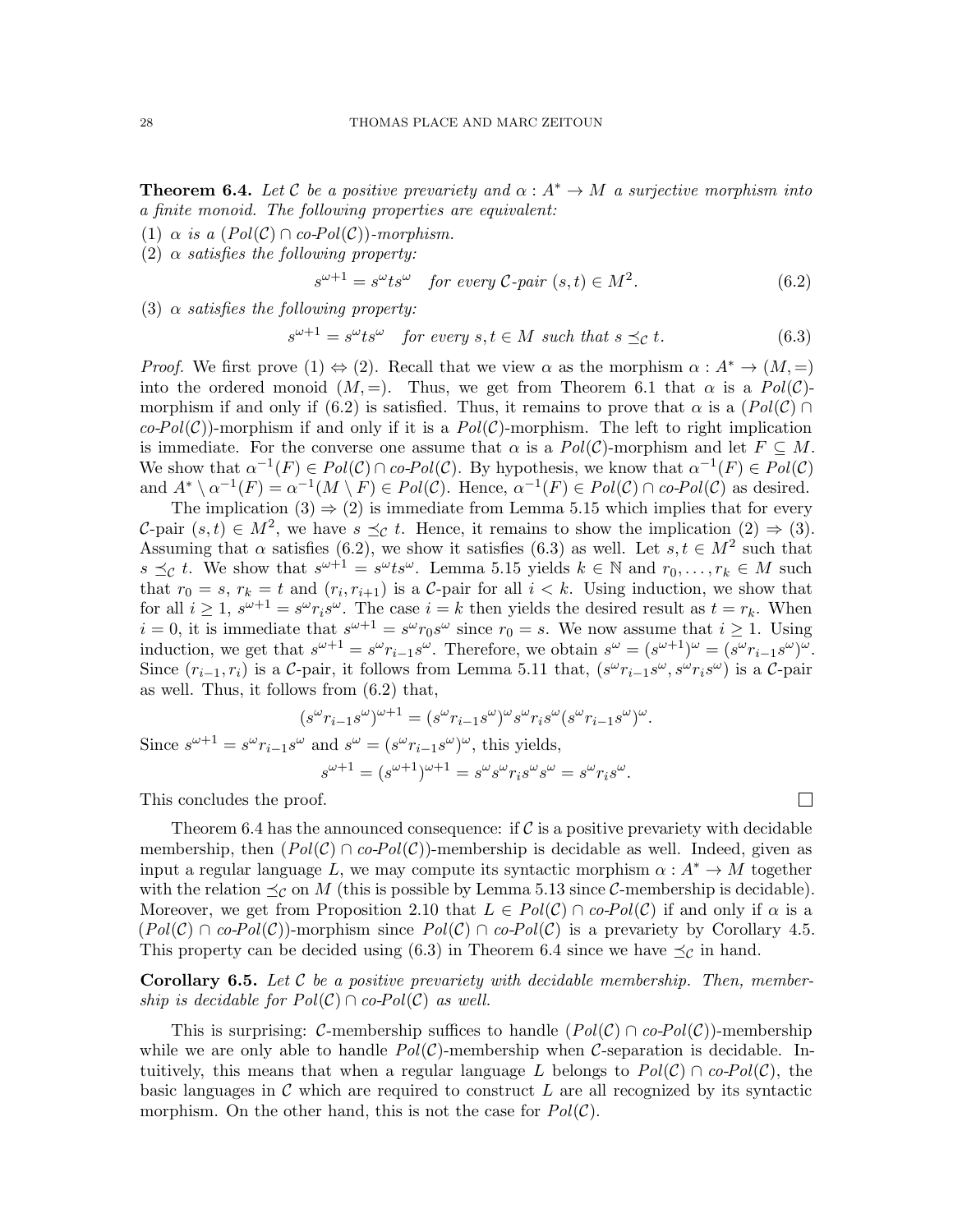We turn to  $Pol(BPol(\mathcal{C})) \cap co-Pol(BPol(\mathcal{C}))$ . As seen in Theorem [4.7,](#page-15-0) these classes are interesting because they correspond to the levels  $\Delta_2(\mathbb{I}_\mathcal{C})$  in quantifier alternation hierarchies. We present a specialized characterization of these classes which we prove as a corollary of Theorem [6.1](#page-26-1) and Theorem [6.4.](#page-27-2) We start with a preliminary result. A key point is that we do not consider  $BPol$  in the proof: we bypass it using Lemma [4.6](#page-14-1) which implies that  $Pol(BPol(\mathcal{C})) \cap co-Pol(BPol(\mathcal{C})) = Pol(co-Pol(\mathcal{C})) \cap co-Pol(co-Pol(\mathcal{C}))$ . Consequently, in order to apply Theorem [6.4,](#page-27-2) we shall require a description of the canonical preorder  $\preceq_{co\text{-}Pol(C)}$  associated to a morphism. We use Theorem [6.1](#page-26-1) to obtain one.

<span id="page-28-0"></span>**Lemma 6.6.** Let C be a positive prevariety and  $\alpha : A^* \to M$  be a surjective morphism into a finite monoid. The relation  $\preceq_{co-Pol(\mathcal{C})}$  on M is the least preorder such that for every  $x, y, s \in M$  and  $e \in E(M)$ , if  $(e, s) \in M^2$  is a C-pair, then  $xesey \preceq_{co-Pol(C)} xey$ .

*Proof.* One may verify from the definition that  $\preceq_{co-Pol(C)}$  is the reverse of the canonical preorder  $\leq_{Pol(C)}$  associated to  $\alpha$ . Hence, it suffices prove that  $\leq_{Pol(C)}$  is the least preorder such that for every  $x, y, s \in M$  and  $e \in E(M)$ , if  $(e, s) \in M^2$  is a C-pair, then  $xey \preceq_{Pol(C)}$ xesey.

By hypothesis on C, Theorem [4.1](#page-13-2) implies that  $Pol(\mathcal{C})$  is a positive prevariety of regular languages. We first prove that for all  $x, y, s \in M$  and  $e \in E(M)$ , if  $(e, s) \in M^2$  is a C-pair, then  $xey \preceq_{Pol(C)} xesey$ . Let  $f = [e]_{Pol(C)}$  and  $t = [s]_{Pol(C)}$ . Since  $\alpha$  is surjective (it is a syntactic morphism), Lemma [5.18](#page-25-1) yields that the map  $[\cdot]_{Pol(C)} \circ \alpha : A^* \to (M/\sim_{Pol(C)}, \leq_{Pol(C)})$ ) is an ordered  $Pol(\mathcal{C})$ -morphism. Moreover, since e is an idempotent of M, it is immediate that f is an idempotent of  $M/\sim_{Pol(C)}$ . Finally, since  $(e, s)$  is a C-pair for  $\alpha$ , one may verify that  $(f, t) = ([e]_{Pol(C)}, [s]_{Pol(C)})$  is a C-pair for  $[\cdot]_{Pol(C)} \circ \alpha$ . Consequently, Theorem [6.1](#page-26-1) yields  $f^{\omega+1} \leq_{Pol(C)} f^{\omega} t f^{\omega}$ , *i.e.*  $f \leq_{Pol(C)} f t f$  since f is idempotent. This exactly says that  $[e]_{Pol(C)} \leq_{Pol(C)} [ese]_{Pol(C)}$ . Therefore, we also have  $[xey]_{Pol(C)} \leq_{Pol(C)} [xesey]_{Pol(C)}$  and we conclude that  $xey \preceq_{Pol(C)} xesey$  as desired.

Conversely, we let  $\preccurlyeq$  as the least preorder on M such that for every  $x, y, s \in M$  and  $e \in E(M)$ , if  $(e, s) \in M^2$  is a C-pair, then  $xey \preccurlyeq xesey$ . We show that  $\preceq_{Pol(\mathcal{C})} \subseteq \preccurlyeq$ . We start with preliminary definitions. Let  $\cong$  be equivalence on M induced by  $\preccurlyeq$ . Moreover, we write  $\leq$  for the ordering on the quotient set  $M/\cong$  induced by  $\preceq$ . It is straightforward to verify that  $\preccurlyeq$  is a compatible with multiplication (this is where the elements  $x, y \in M$ in the definition are important). Hence, the pair  $(M/\cong, \leqslant)$  is an ordered monoid and the map  $s \mapsto [s]_{\cong}$  which associates its ≃-class to every element  $s \in M$  is a morphism. We use Theorem [6.1](#page-26-1) to prove that  $\lceil \cdot \rceil \leq \circ \alpha : A^* \to (M/\cong, \leq \circ)$  is a  $Pol(\mathcal{C})$ -morphism. We have to show that given  $r, t \in M/\cong$  such that  $(r, t)$  is a C-pair for  $[\cdot]_{\cong} \circ \alpha$ , we have  $r^{\omega+1} \leqslant r^{\omega} t r^{\omega}$ . Since  $(r, t)$  is a C-pair for  $\lceil \cdot \rceil \leq \circ \alpha$ , one may verify that there exists a C-pair  $(q, s) \in M^2$ for  $\alpha$  such that  $[q]_{{\cong}} = r$  and  $[s]_{{\cong}} = t$ . Let  $k = \omega(M)$ . We know from Lemma [5.11](#page-22-1) that  $(q^k, s(q)^{k-1})$  remains a C-pair for  $\alpha$ . Hence, since  $q^k \in E(M)$  by definition of k, we have  $q^k \preccurlyeq q^k s q^{k-1} q^k$  by definition of  $\preccurlyeq$  which yields  $q^{\omega+1} \preccurlyeq q^{\omega} s q^{\omega}$  since  $k = \omega(M)$ . It follows that  $[q^{\omega+1}] \leq \leq [q^{\omega} s q^{\omega}] \leq Y$ . Hence, since  $[q] \leq Y$  and  $[s] \leq Y$  are obtain  $r^{\omega+1} \leq r^{\omega} t r^{\omega}$  as desired and we conclude that  $\lceil \cdot \rceil \leq \circ \alpha : A^* \to (M/\cong, \leq \circ)$  is a  $Pol(\mathcal{C})$ -morphism. We are ready to prove that  $\preceq_{Pol(C)} \subseteq \preceq$ . Let  $(q, r) \in M$  such that  $q \preceq_{Pol(C)} r$ . We show that  $q \preceq r$ . Let  $F = \{p \in M \mid q \preccurlyeq r\}$ . By definition,  $\alpha^{-1}(F)$  is recognized by the  $Pol(\mathcal{C})$ -morphism  $[\cdot] \cong \circ \alpha : A^* \to (M/\cong, \leqslant)$ . Hence, we have  $\alpha^{-1}(F) \in Pol(\mathcal{C})$  and since we have  $q \in \alpha^{-1}(F)$ and  $q \leq_{Pol(C)} r$ , we obtain  $r \in F$  by definition of  $\leq_{Pol(C)}$ . This exactly says that  $q \preccurlyeq r$  by definition of F which concludes the proof. $\Box$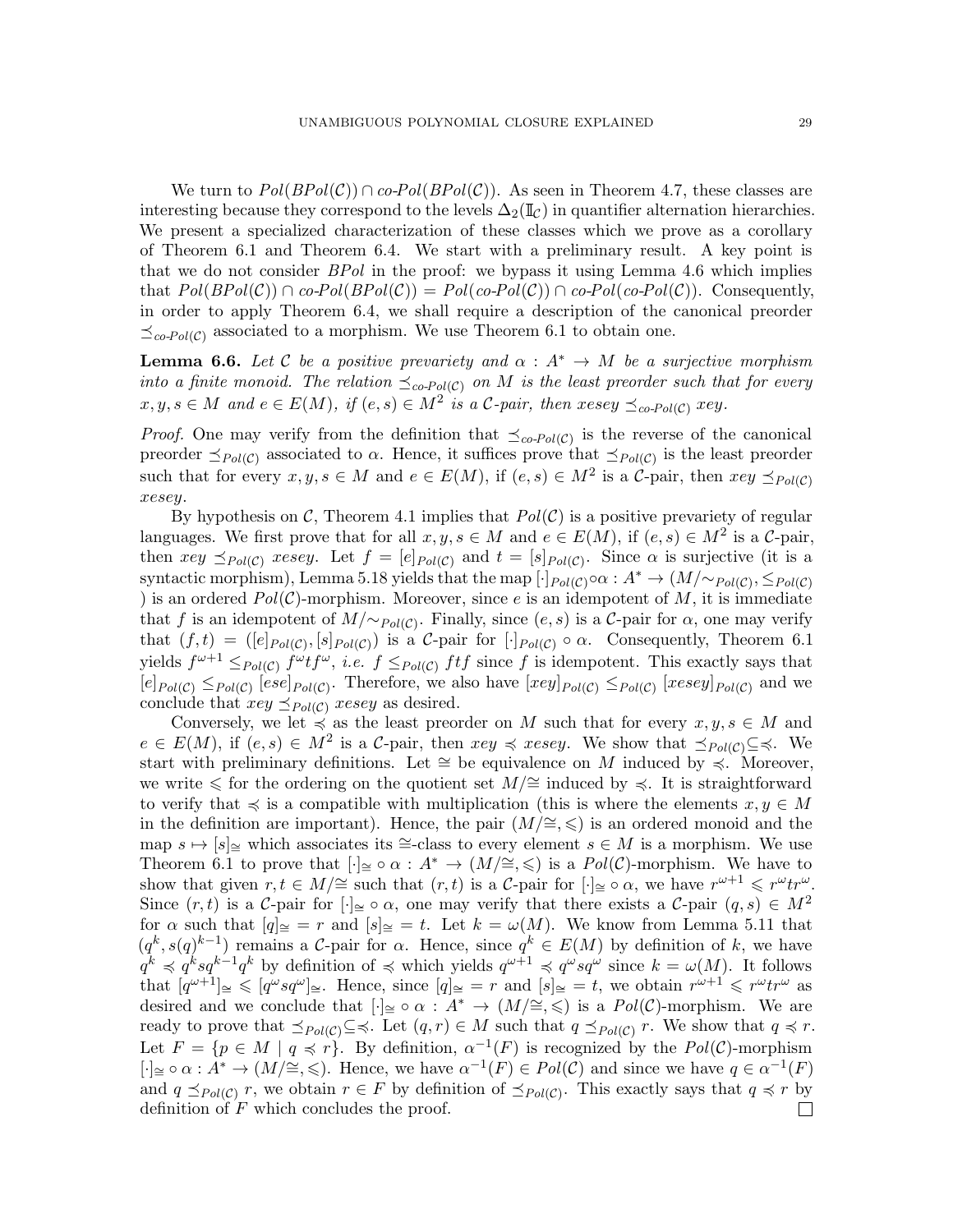We are ready to present and prove the generic algebraic characterization of the classes  $Pol(BPol(\mathcal{C})) \cap co-Pol(BPol(\mathcal{C}))$ . It is as follows.

<span id="page-29-2"></span>**Theorem 6.7.** Let C be a positive prevariety and  $\alpha : A^* \to M$  a morphism into a finite monoid. The two following properties are equivalent:

- (1)  $\alpha$  is a (Pol(BPol(C))  $\cap$  co-Pol(BPol(C)))-morphism.
- (2)  $\alpha$  satisfies the following property:

<span id="page-29-1"></span>
$$
(eset)^{\omega+1} = (eset)^{\omega}et(eset)^{\omega}
$$
  
for every  $s, t \in M$  and  $e \in E(M)$  such that  $(e, s) \in M^2$  is a C-pair. (6.4)

*Proof.* First, recall that by Lemma [4.6,](#page-14-1) we have the equality  $Pol(BDol(\mathcal{C})) = Pol(co-Pol(\mathcal{C}))$ . Thus, the first assertion in the theorem states that  $\alpha$  is a  $(Pol(co-Pol(\mathcal{C}))\cap co-Pol(co-Pol(\mathcal{C})))-$ morphism. As co-Pol(C) is a positive prevariety by Corollary [4.5,](#page-14-0) it follows from Theo-rem [6.4](#page-27-2) that this property holds if and only if  $\alpha$  satisfies the following condition:

<span id="page-29-0"></span>
$$
q^{\omega+1} = q^{\omega} r q^{\omega} \quad \text{for every } q, r \in M \text{ such that } q \preceq_{co\text{-}Pol(\mathcal{C})} r. \tag{6.5}
$$

Consequently, it suffices to prove that  $\alpha$  satisfies [\(6.5\)](#page-29-0) if and only if it satisfies [\(6.4\)](#page-29-1) are equivalent. We first assume that  $\alpha$  satisfies [\(6.5\)](#page-29-0). We prove that it satisfies [\(6.4\)](#page-29-1) as well. Given  $s, t \in M$  and  $e \in E(M)$  such that  $(e, s) \in M^2$  is a C-pair, we have to prove that  $(eset)^{\omega+1} = (eset)^{\omega}et (eset)^{\omega}$ . It is immediate from Lemma [6.6](#page-28-0) that  $ese \preceq_{co-Pol(C)} e$  which yields  $\text{eset } \preceq_{\text{co-Pol}(\mathcal{C})} \text{et. Hence, (6.5) implies that } (\text{eset})^{\omega+1} = (\text{eset})^{\omega} \text{et}(\text{eset})^{\omega}$  $\text{eset } \preceq_{\text{co-Pol}(\mathcal{C})} \text{et. Hence, (6.5) implies that } (\text{eset})^{\omega+1} = (\text{eset})^{\omega} \text{et}(\text{eset})^{\omega}$  $\text{eset } \preceq_{\text{co-Pol}(\mathcal{C})} \text{et. Hence, (6.5) implies that } (\text{eset})^{\omega+1} = (\text{eset})^{\omega} \text{et}(\text{eset})^{\omega}$  as desired.

Conversely, we assume that  $\alpha$  satisfies [\(6.4\)](#page-29-1) and prove that it satisfies [\(6.5\)](#page-29-0) as well. Given  $q, r \in M$  such that  $q \preceq_{co-Pol(C)} r$ , we have to prove that  $q^{\omega+1} = q^{\omega} r q^{\omega}$ . By Lemma [6.6,](#page-28-0) there exists  $q_0, \ldots, q_n \in M$  such that  $q = q_0, r = q_n$  and, for every  $i \leq n$ , there exist  $x, y, s \in M$  and  $e \in E(M)$  such that  $(e, s) \in M^2$  is a C-pair,  $q_{i-1} = xesey$  and  $q_i = xey$ . We use induction on i to prove that  $q^{\omega+1} = q^{\omega} q_i q^{\omega}$  for every  $i \leq n$ . Since  $q_i = r$ , the case  $i = n$ yields the desired result. When  $i = 0$ , it is immediate that  $q^{\omega+1} = q^{\omega} q_0 q^{\omega}$  since  $q_0 = q$ . Assume now that  $i \geq 1$ . By induction hypothesis, we have  $q^{\omega+1} = q^{\omega} q_{i-1} q^{\omega}$  which implies that  $q^{\omega+2} = (q^{\omega}q_{i-1}q^{\omega})^{\omega+2}$ . Moreover, by definition, we have  $x, y, s \in M$  and  $e \in E(M)$ such that  $(e, s) \in M^2$  is a C-pair,  $q_{i-1} = xesey$  and  $q_i = xey$ . It follows that,

$$
\begin{array}{rcl} q^{\omega+2} & = & (q^{\omega}xeseyq^{\omega})^{\omega+2} \\ & = & q^{\omega}x(eseyq^{\omega}q^{\omega}x)^{\omega+1}eseyq^{\omega}. \end{array}
$$

Since  $(e, s) \in M^2$  is a C-pair, it now follows from  $(6.4)$  that,

$$
\begin{array}{rcl} q^{\omega+2} & = & q^\omega x (eseyq^\omega q^\omega x)^\omega eyq^\omega q^\omega x (eseyq^\omega q^\omega x)^\omega eseyq^\omega \\ & = & (q^\omega x eseyq^\omega)^\omega q^\omega x eyq^\omega (q^\omega x eseyq^\omega)^{\omega+1} \\ & = & (q^\omega q_{i-1}q^\omega)^\omega q^\omega q_{i}q^\omega (q^\omega q_{i-1}q^\omega)^{\omega+1} \\ & = & q^\omega q_{i}q^{\omega+1}. \end{array}
$$

It now suffices to multiply by  $q^{\omega-1}$  on the right to obtain  $q^{\omega+1} = q^{\omega} q_i q^{\omega}$  as desired which completes the proof.  $\Box$ 

Theorem [6.7](#page-29-2) implies that membership is decidable for  $Pol(BPol(\mathcal{C})) \cap co-Pol(BPol(\mathcal{C}))$ as soon as  $\mathcal C$  is a positive prevariety with decidable separation. The argument is based on Proposition [2.10](#page-8-1) (see the discussion after Theorem [6.1](#page-26-1) for the details). Let us point out that we already had this result. Indeed, since the class  $Pol(BPol(\mathcal{C})) \cap co-Pol(BPol(\mathcal{C}))$  is exactly  $Pol(co-Pol(C)) \cap co-Pol(co-Pol(C))$  by Lemma [4.6,](#page-14-1) it can be obtained by combining Corollary [6.2](#page-26-2) and Corollary [6.5](#page-27-3) (it is clear that membership for  $Pol(\mathcal{C})$  reduces to the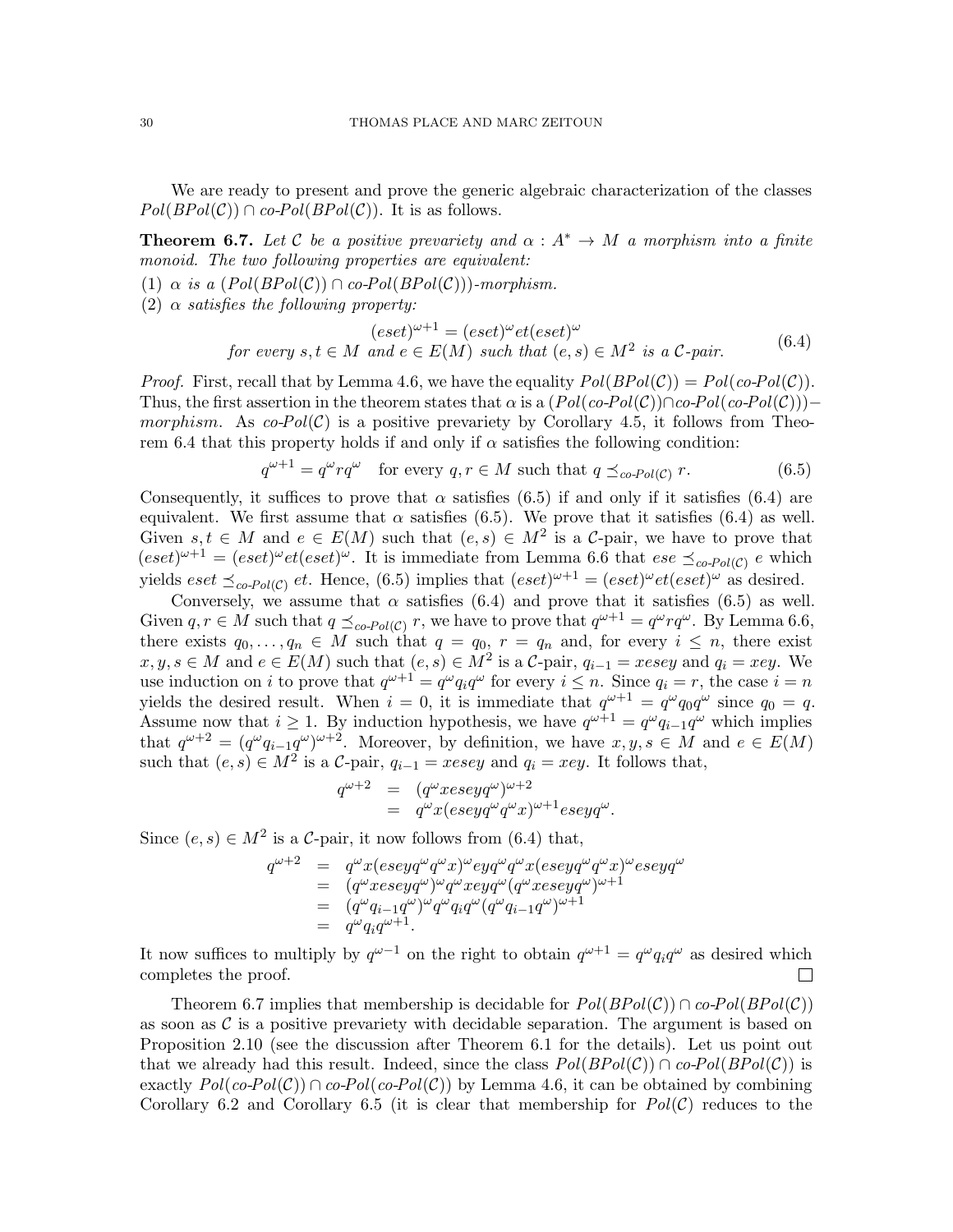same problem for  $Pol(\mathcal{C})$ ). However, we shall need Theorem [6.7](#page-29-2) when proving the logical characterizations of UPol in Section [10.](#page-53-0)

**Corollary 6.8.** Let C be a positive prevariety with decidable separation. Then, membership is decidable for  $Pol(BPol(\mathcal{C})) \cap co-Pol(BPol(\mathcal{C}))$ .

<span id="page-30-0"></span>7. Algebraic characterizations for unambiguous polynomial closure

In this section, we present the generic algebraic characterization of unambiguous polynomial closure. It holds for every input class  $\mathcal C$  which is a *prevariety*. We also use this characterization to present the missing proofs of Section [4.](#page-13-0) Namely, we prove Theorem [4.17](#page-17-1) and Theorem [4.25:](#page-19-0) when C is a prevariety, we have  $UPol(\mathcal{C}) = Apol(\mathcal{C}) = Pol(\mathcal{C}) \cap co-Pol(\mathcal{C})$ . Additionally, this characterization implies that  $UPol(\mathcal{C})$ -membership reduces to the same problem for  $\mathcal{C}$ .

**Remark 7.1.** Historically, the first characterization of  $UPol(\mathcal{C})$  was obtained by Pin [\[Pin80\]](#page-59-9). This is not the one presented below. The characterization of Pin involves algebraic notions that we have not introduced and does not yield the reduction to C-membership.

The characterization is based on the canonical equivalence  $\sim_c$  that we associate to morphisms into finite monoids (see Section [5](#page-20-0) for the definition). It is as follows.

<span id="page-30-1"></span>**Theorem 7.2.** Let C be a prevariety and  $\alpha : A^* \to M$  a surjective morphism into a finite monoid. The following properties are equivalent:

(1)  $\alpha$  is a UPol(C)-morphism.

(2)  $\alpha$  is a APol(C)-morphism.

(3)  $\alpha$  is a WAPol(C)-morphism.

(4)  $\alpha$  satisfies the following property:

$$
s^{\omega+1} = s^{\omega} t s^{\omega} \quad \text{for every } \mathcal{C} \text{-pair } (s, t) \in M^2. \tag{6.2}
$$

(5)  $\alpha$  satisfies the following property:

<span id="page-30-3"></span>
$$
s^{\omega+1} = s^{\omega} t s^{\omega} \quad \text{for every } s, t \in M \text{ such that } s \sim_{\mathcal{C}} t. \tag{7.1}
$$

Before we prove Theorem [7.2,](#page-30-1) let us discuss its consequences. In this case, we cannot directly apply the theorem to  $UPol(\mathcal{C})$ -membership. Indeed, given an arbitrary class  $\mathcal{D}$ , the connection between  $\mathcal{D}$ -membership and  $\mathcal{D}$ -morphisms is based on Proposition [2.10](#page-8-1) which requires D to be a (positive) prevariety. Hence, we need Theorem [4.20:](#page-17-3)  $UPol(\mathcal{C})$  is a prevariety when  $\mathcal C$  is one. Yet, we cannot use Theorem [4.20](#page-17-3) at this point since we obtained it as the corollary of a result that we have not proved yet: Theorem [4.17](#page-17-1) (which states that  $UPol(\mathcal{C}) = Pol(\mathcal{C}) \cap co-Pol(\mathcal{C})$  when C is a prevariety). Therefore, we first use Theorem [7.2](#page-30-1) to provide a proof of Theorem [4.17.](#page-17-1) In fact, we present a more general statement which involving  $WAPol(\mathcal{C})$  and  $APol(\mathcal{C})$ . It combines Theorem [4.17](#page-17-1) and Theorem [4.25.](#page-19-0)

<span id="page-30-2"></span>**Corollary 7.3.** Consider a prevariety C. Then, the following correspondences hold:  $WAPol(\mathcal{C}) =$  $APol(\mathcal{C}) = UPol(\mathcal{C}) = Pol(\mathcal{C}) \cap co-Pol(\mathcal{C}).$ 

*Proof.* The inclusions  $WAPol(\mathcal{C}) \subseteq APol(\mathcal{C}) \subseteq UPol(\mathcal{C})$  are immediate from Lemma [4.11:](#page-15-1) left/right deterministic marked concatenations are unambiguous. Hence, we need to prove that  $UPol(\mathcal{C}) \subseteq WAPol(\mathcal{C}), UPol(\mathcal{C}) \subseteq Pol(\mathcal{C}) \cap co-Pol(\mathcal{C})$  and  $Pol(\mathcal{C}) \cap co-Pol(\mathcal{C}) \subseteq UPol(\mathcal{C}).$ We start with the latter. Consider a language  $L \in Pol(C) \cap co-Pol(C)$  and let  $\alpha: A^* \to M$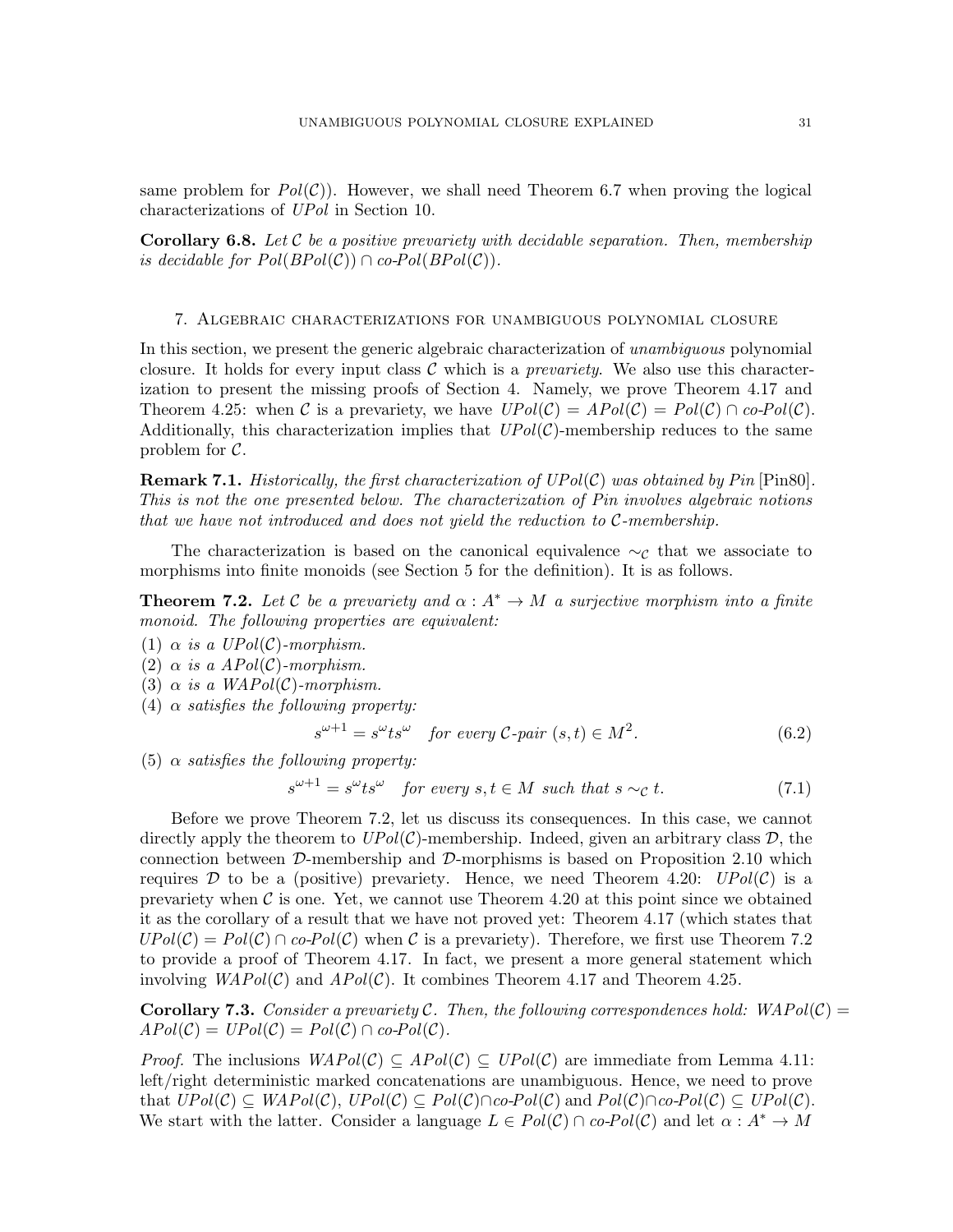be the syntactic morphism of L. Since  $Pol(\mathcal{C}) \cap co-Pol(\mathcal{C})$  is a prevariety by Corollary [4.5,](#page-14-0) it follows from Proposition [2.10](#page-8-1) that  $\alpha$  is a  $(Pol(\mathcal{C}) \cap co-Pol(\mathcal{C}))$ -morphism. It then follows from Theorem [6.4](#page-27-2) that  $\alpha$  satisfies [\(6.2\)](#page-27-0). Consequently, Theorem [7.2](#page-30-1) yields that  $\alpha$  is a  $UPol(\mathcal{C})$ -morphism and  $L \in UPol(\mathcal{C})$  since it is recognized by its syntactic morphism

We turn to the other two inclusions. Let  $L \in UPol(\mathcal{C})$  and  $\alpha: A^* \to M$  the syntactic morphism of L. We prove that  $\alpha$  satisfies [\(6.2\)](#page-27-0). It will follow from Theorem [6.4](#page-27-2) that  $\alpha$  is a  $Pol(\mathcal{C}) \cap co-Pol(\mathcal{C})$ -morphism and from Theorem [7.2](#page-30-1) that it is a  $WAPol(\mathcal{C})$ -morphism. In particular, since L is recognized by its syntactic morphism, we get  $L \in Pol(C) \cap co-Pol(C)$ and  $L \in WAPol(\mathcal{C})$ . Since  $L \in UPol(\mathcal{C})$ , Proposition [4.22](#page-18-2) yields a  $\mathcal{C}$ -morphism  $\eta: A^* \to N$ and  $k \in \mathbb{N}$  such that for all words  $u, v, v', x, y \in A^*$  which satisfy  $\eta(u) = \eta(v) = \eta(v')$ , we have  $xu^kvu^ky \in L \Leftrightarrow xu^kv'u^ky \in L$ . Since  $(s,t)$  is a C-pair and  $\eta$  is a C-morphism, it follows from Lemma [5.10](#page-22-0) that there exist  $u, v \in A^*$  such that  $\eta(u) = \eta(v)$ ,  $\alpha(u) = s$  and  $\alpha(v) = t$ . By definition of  $\eta$ , it follows that for every  $x, y \in A^*$ , we have  $xu^k vu^ky \in L \Leftrightarrow xu^kuu^ky \in L$ . This exactly says that  $u^k vu^k$  and  $u^kuu^k$  are equivalent for the syntactic congruence of L. Hence, they have the same image under  $\alpha$  by definition of the syntactic morphism and we get  $s^k t s^k = s^k s s^k$ . It now suffices to multiply by the appropriate number of copies of s on the left and on the right to get  $s^{\omega+1} = s^{\omega} t s^{\omega}$  which completes the proof.  $\Box$ 

**Remark 7.4.** There is a difference between Theorem [6.4](#page-27-2) which applies to  $Pol(\mathcal{C}) \cap co-Pol(\mathcal{C})$ and Theorem [7.2](#page-30-1) above. The former holds for every positive prevariety  $\mathcal C$  while the latter requires a prevariety. This is important as Corollary [7.3](#page-30-2) fails when  $\mathcal C$  is only a positive prevariety (see Remark [4.18\)](#page-17-4).

With Corollary [7.3](#page-30-2) in hand, we may use Theorem [4.20:](#page-17-3) if  $\mathcal C$  is a prevariety, then so is  $UPol(\mathcal{C})$ . Consequently, in this case, it follows from Proposition [2.10](#page-8-1) that deciding whether an input regular language L belongs to  $UPol(\mathcal{C})$  amounts to testing whether its syntactic morphism is a  $UPol(\mathcal{C})$ -morphism. The syntactic morphism of a regular language can be computed. Moreover, Theorem [7.2](#page-30-1) states that an arbitrary surjective morphism is a  $UPol(\mathcal{C})$ -morphism if and only if it satisfies [\(7.1\)](#page-30-3). This can be checked by testing every possible combination provided that we have the equivalence  $\sim_{\mathcal{C}}$  in hand. Finally, by Lemma [5.13,](#page-23-0)  $\sim_c$  can be computed as soon as C-membership is decidable. Altogether, we obtain that UPol preserves the decidability of membership when it is applied to a prevariety.

**Corollary 7.5.** Let C be a prevariety with decidable membership. Then  $UPol(\mathcal{C})$ -membership is decidable as well.

It remains to prove Theorem [7.2.](#page-30-1)

*Proof of Theorem [7.2.](#page-30-1)* We fix a prevariety C and a surjective morphism  $\alpha : A^* \to M$  for the proof. The implications  $(3) \Rightarrow (2)$  and  $(2) \Rightarrow (1)$  are immediate. It is clear that we have the inclusions  $WAPol(\mathcal{C}) \subseteq APol(\mathcal{C}) \subseteq UPol(\mathcal{C})$  since left/right deterministic marked concatenations are necessarily unambiguous by Lemma [4.11.](#page-15-1) We now prove that  $(1) \Rightarrow (4)$ .

Assume that  $\alpha$  is a  $UPol(\mathcal{C})$ -morphism. We prove that it satisfies [\(6.2\)](#page-27-0). Given a C-pair  $(s,t) \in M^2$ , we show that  $s^{\omega+1} = s^{\omega} t s^{\omega}$ . Let  $q = s^{\omega}$ . By hypothesis, we have  $\alpha^{-1}(q) \in UPol(\mathcal{C})$ . Hence, Proposition [4.22](#page-18-2) yields a C-morphism  $\eta: A^* \to N$  and  $k \in \mathbb{N}$  such that for every  $u, v, v' \in A^*$ , if  $\eta(u) = \eta(v) = \eta(v')$ , then  $u^k vu^k \in \alpha^{-1}(q) \Leftrightarrow u^k v' u^k \in \alpha^{-1}(q)$ . Let  $p = \omega(M)$ . Since  $(s, t) \in M^2$  is a C-pair, it follows from Lemma [5.11](#page-22-1) that  $(s^p, ts^{p-1})$ is also a C-pair. Hence, since  $\eta$  is a C-morphism, Lemma [5.10](#page-22-0) yields  $u, v \in A^*$  such that  $\eta(u) = \eta(v)$ ,  $\alpha(u) = s^p$  and  $\alpha(v) = ts^{p-1}$ . Clearly,  $\alpha(u^k uu^k) = q^{kp} q^p q^{kp} = q = s^{\omega}$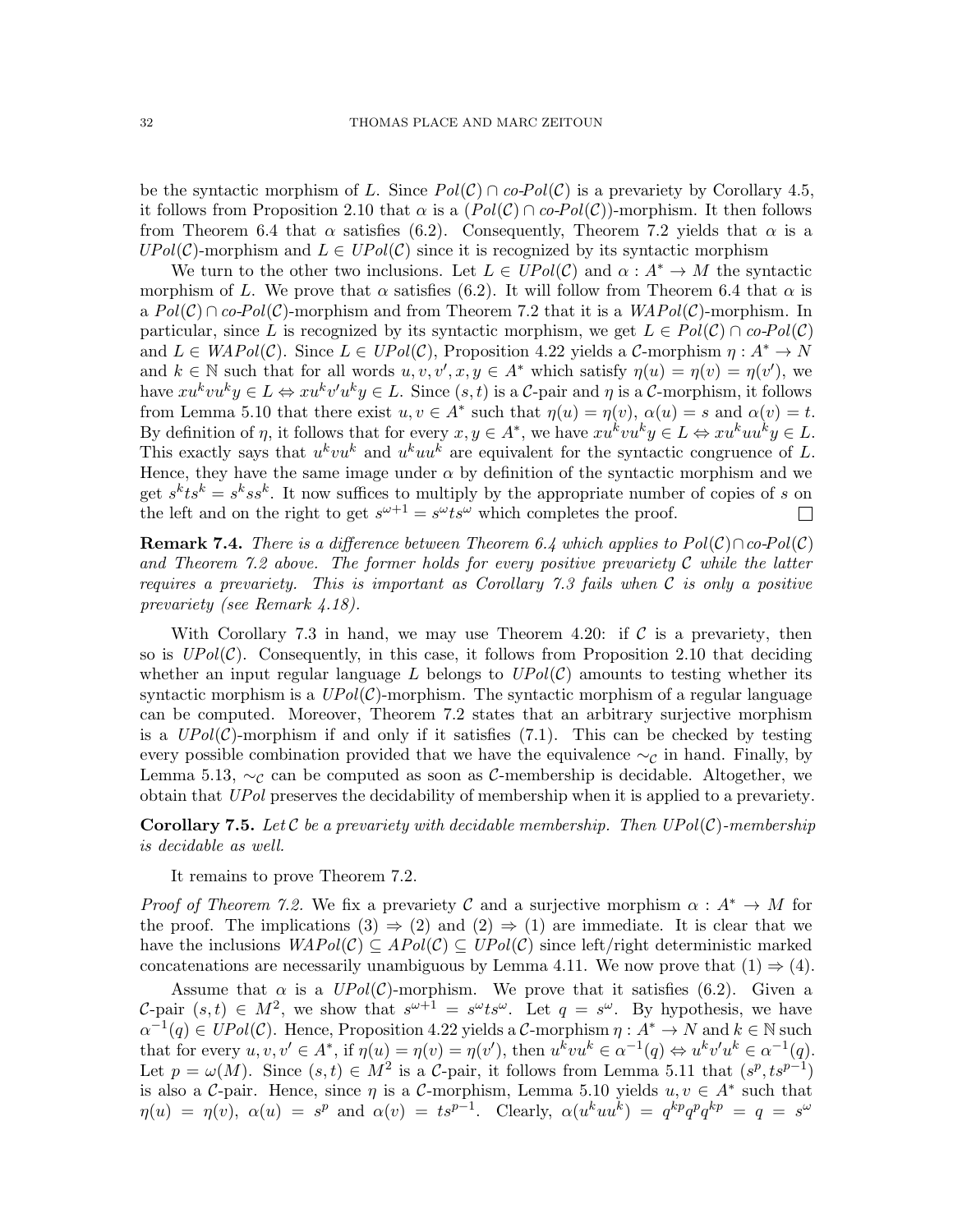since  $p = \omega(M)$ . Hence  $u^k u u^k \in \alpha^{-1}(q)$  and since  $\eta(u) = \eta(v)$ , the definition of  $\eta$  yields  $u^kvu^k \in \alpha^{-1}(q)$ . We get  $\alpha(u^kvu^k) = q = s^{\omega}$ . By definition of u and v, this exactly says that  $s^{\omega}ts^{2\omega-1} = s^{\omega}$ . It now suffices to multiply by s on the right to get  $s^{\omega+1} = s^{\omega}ts^{\omega}$  as desired.

We now prove that  $(4) \Rightarrow (5)$ . Assuming that  $\alpha$  satisfies  $(6.2)$ , we need to prove that it satisfies [\(7.1\)](#page-30-3) as well. Since C is a prevariety, we know that  $\sim_C = \preceq_C$  by Lemma [5.16.](#page-25-2) Hence, the property is immediate from the implication  $(2) \Rightarrow (3)$  in Theorem [6.4.](#page-27-2)

We proved that  $(3) \Rightarrow (2) \Rightarrow (1) \Rightarrow (4) \Rightarrow (5)$ . Therefore, it remains to prove  $(5) \Rightarrow (3)$ . Assuming that  $\alpha$  satisfies [\(7.1\)](#page-30-3), we show that it is a  $WAPol(\mathcal{C})$ -morphism: every language recognized by  $\alpha$  belongs to  $WAPol(\mathcal{C})$ . We start with some terminology that we require for the proof. We let  $N = M/\sim_{\mathcal{C}}$ . Recall that N is a monoid since  $\sim_{\mathcal{C}}$  is a congruence by Lemma [5.17.](#page-25-0) We also define  $\eta$  as the map  $\eta = [\cdot]_C \circ \alpha : A^* \to N$ . We know from Lemma [5.18](#page-25-1) that  $\eta$  is a C-morphism. Given a finite set of languages **K** and  $s, t \in M$ , we say that **K** is  $(s, t)$ -safe if for all  $K \in \mathbf{K}$  and  $w, w' \in K$ , we have  $s\alpha(w)t = s\alpha(w')t$ . Finally, a  $WAPol(\mathcal{C})$ -partition of a language H is a finite partition of H into languages of  $WAPol(\mathcal{C})$ .

<span id="page-32-0"></span>**Lemma 7.6.** Let  $x \in N$  and  $s, t \in M$ . There exists a WAPol(C)-partition of  $\eta^{-1}(x)$  which is  $(s, t)$ -safe.

We first apply the lemma to complete the main argument. For every  $x \in N$ , Lemma [7.6](#page-32-0) yields a  $WAPol(\mathcal{C})$ -partition  $\mathbf{K}_x$  of  $\eta^{-1}(x)$  which is  $(1_M, 1_M)$ -safe. Hence,  $\mathbf{K} = \bigcup_{x \in N} \mathbf{K}_x$ is a  $WAPol(\mathcal{C})$ -partition of  $A^*$  which is  $(1_M, 1_M)$ -safe. The latter property implies that for every  $K \in \mathbf{K}$ , we have  $s \in M$  such that  $K \subseteq \alpha^{-1}(s)$ . Since **K** is a partition of  $A^*$ , it follows that every language recognized by  $\alpha$  is a disjoint finite union of languages in **K** and therefore belongs to  $WAPol(\mathcal{C})$  by closure under disjoint union. This concludes the main argument.

It remains to prove Lemma [7.6.](#page-32-0) We let  $s, t \in M$  and  $x \in N$  for the proof. We build a  $WAPol(\mathcal{C})$ -partition **K** of  $\eta^{-1}(x)$  which is  $(s, t)$ -safe. The proof is an induction on three parameters which depend on Green relations of  $M$  and  $N$ . They are as follows, listed by order of importance:

(1) The rank of  $(s, x, t)$ : the number of elements  $y \in N$  such that  $[s]_{\mathcal{C}} \mathcal{L}[t]_{\mathcal{C}} \leqslant_{\mathcal{J}} y$ .

(2) The R-index of s: the number of elements  $r \in M$  such that  $r \leq_R s$ 

(3) The L-index of t: the number of elements  $r \in M$  such that  $r \leq_{\mathcal{L}} t$ .

There are three cases depending on whether  $[s]_C x[t]_C \mathcal{J} x$  and on two properties of s, t and x:

• We say that s is right x-stable if there exists  $q \in M$  such that  $[q]_C \mathcal{R} x$  and sq  $\mathcal{R} s$ .

• We say that t is left x-stable if there exists  $r \in M$  such that  $[r]_C \mathcal{L} x$  and  $rt \mathcal{L} t$ .

In the base case, we assume that all three properties hold. Otherwise, we distinguish two inductive cases depending on whether  $[s]_{\mathcal{C}}x[t]_{\mathcal{C}} \mathcal{J} x$ .

Base case:  $[s]_{\mathcal{C}}x[t]_{\mathcal{C}}\mathcal{J}x$ , s is right x-stable and t is left x-stable. In that case, we define  $\mathbf{K} = \{\eta^{-1}(x)\}\$  which is clearly a  $WAPol(\mathcal{C})$ -partition: this is even a  $\mathcal{C}$ -partition of  $\eta^{-1}(x)$ since  $\eta$  is a C-morphism. It remains to show that **K** is  $(s,t)$ -safe. Given  $w, w' \in \eta^{-1}(x)$ , show that  $s\alpha(w)t = s\alpha(w')t$ . We let  $p = \alpha(w)$  and  $p' = \alpha(w')$ . By hypothesis, we have  $[p]_C = [p']_C = x$  and we have to show that  $spt = sp't$ . We have  $[s]_C x[t]_C \mathcal{J} x$ . which implies that  $[s]_{\mathcal{C}} x \mathcal{J} x$  and  $x[t]_{\mathcal{C}} \mathcal{J} x$ . Hence, since  $[s]_{\mathcal{C}} x \leqslant_{\mathcal{L}} x$  and  $x[t]_{\mathcal{C}} \leqslant_{\mathcal{R}} x$ , Lemma [2.1](#page-5-0) yields  $[s]_{\mathcal{C}}x \mathcal{L} x$  and  $x[t]_{\mathcal{C}} \mathcal{R} x$ . We use this property to prove the following fact.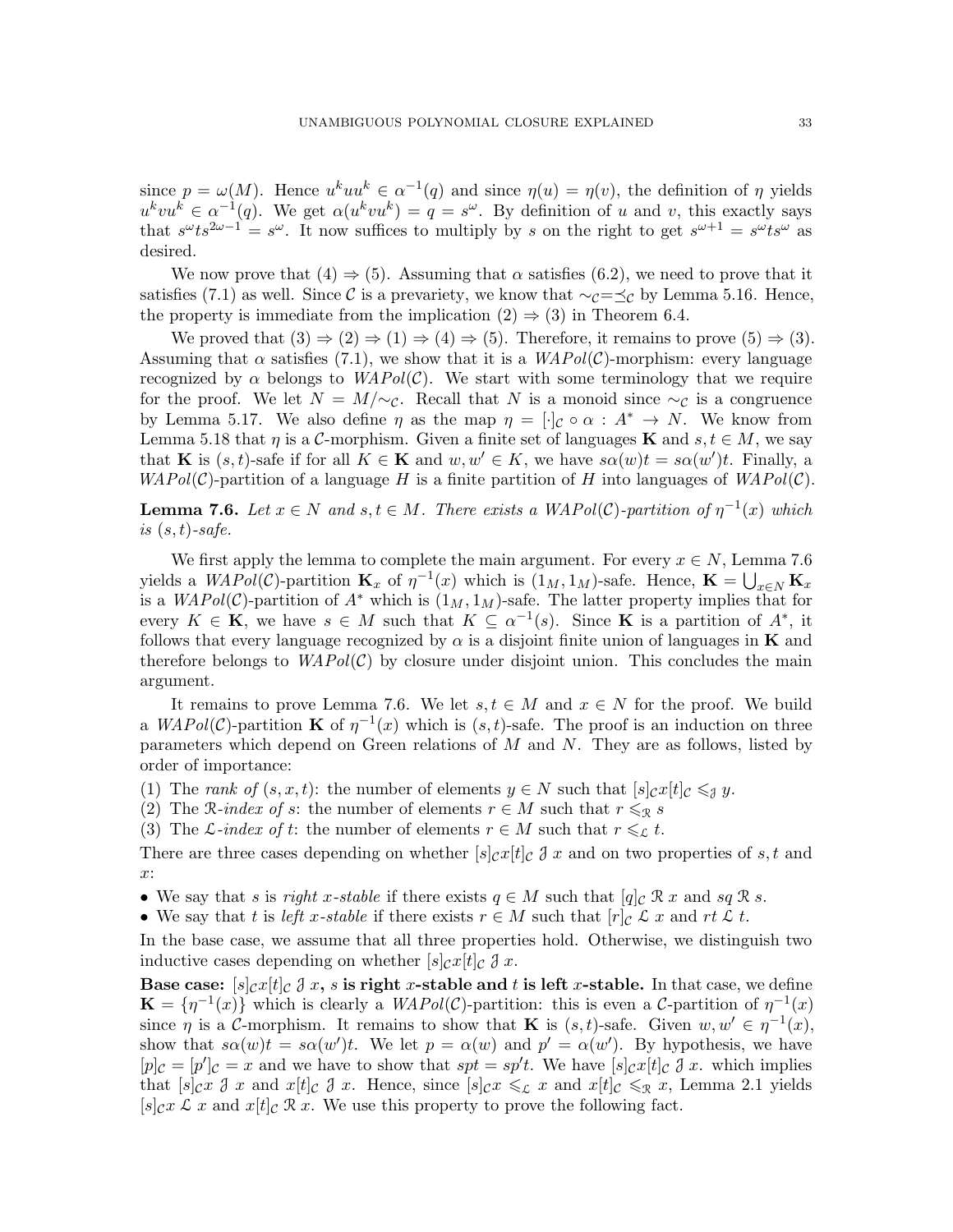# <span id="page-33-0"></span>**Lemma 7.7.** We have spt  $\mathcal{R}$  s and spt  $\mathcal{L}$  t.

*Proof.* We prove that spt R s using the hypotheses that  $x[t]_C$  R x and that s is right x-stable (that spt L t is proved symmetrically using the hypotheses that  $[s]_{\mathcal{C}} x \mathcal{L} x$  and that t is left x-stable). Since s is right x-stable, there exists  $q \in M$  such that  $[q]_C \mathcal{R} x$  and sq  $\mathcal{R} s$ . Since  $x = [p]_C$  and we already know that  $x[t]_C \mathcal{R} x$ , we get  $[pt]_C \mathcal{R} [q]_C$ . We get  $r \in M$  such that  $[q]_{\mathcal{C}} = [ptr]_{\mathcal{C}}$ . Moreover, since sq R s, we have  $q' \in M$  such that  $s = sqq'$ . Consequently, we get  $s = s(qq')^{\omega} = s(qq')^{\omega+1}$ . We have  $[qq']_{\mathcal{C}} = [ptrq']_{\mathcal{C}}$  which implies that  $qq' \sim_{\mathcal{C}} ptrq'$ . Therefore, Equation [\(7.1\)](#page-30-3) yields  $(qq')^{\omega+1} = (qq')^{\omega} ptrq'(qq')^{\omega}$ . Finally, we may multiply by s on the left to obtain,

$$
ss = s(qq')^{\omega+1} = s(qq')^{\omega}ptrq'(qq')^{\omega} = sprrq'(qq')^{\omega}.
$$

This implies that  $s \leq_{\mathcal{R}} spt$ . Since, it is immediate that  $spt \leq_{\mathcal{R}} s$ , we get  $spt \mathcal{R} s$  as desired.  $\Box$ 

Lemma [7.7](#page-33-0) yields  $q_1, q_2 \in M$  such that  $t = q_1 spt$  and  $s = sptq_2$ . Let  $r = q_1 sptq_2$ . We may combine the two above equalities to obtain  $s = spr = s(pr)^{\omega}$  and  $t = rpt = (rp)^{\omega+1}t$ . By hypothesis,  $[p]_C = [p']_C = x$ . Hence, we obtain that  $[pr]_C = [p'r]_C$  which yields  $pt \sim_C p'r$ . Hence, Equation [\(7.1\)](#page-30-3) yields,

$$
(pr)^{2\omega+1} = (pr)^{\omega+1} = (pr)^{\omega} p' r (pr)^{\omega}.
$$

We may now multiply by s on the left and  $pt$  on the right to obtain,

$$
s(pr)^{\omega}p(rp)^{\omega+1}t = s(pr)^{\omega}p'(rp)^{\omega+1}t.
$$

Since we already established that  $s = s(pr)^{\omega}$  and  $t = (rp)^{\omega+1}t$ , we get as desired that  $spr = sp't$  which concludes the proof for this case.

**First inductive case:**  $[s]_{\mathcal{C}}x[t]_{\mathcal{C}} \leq s$  x. In that case, it is immediate that the rank of  $(1_M, x, 1_M)$  is strictly smaller than the one of  $(s, x, t)$ . Hence, induction on our first param-eter in Lemma [7.6](#page-32-0) yields a  $WAPol(\mathcal{C})$ -partition **K** of  $\eta^{-1}(x)$  which is  $(1_M, 1_M)$ -safe (and therefore  $(s, t)$ -safe as well). This concludes the first inductive case.

Second inductive case:  $[s]_{\mathcal{C}}x[t]_{\mathcal{C}} \mathcal{J} x$  and either s is not right x-stable or t is not left x-stable. This involves two symmetrical arguments depending on which property holds. We treat the case when  $t$  is not left x-stable using induction on the first and third parameter (the second one is used in the symmetrical case). Let  $T \subseteq N \times A \times N$  be the set of all triples  $(y, a, z) \in N \times A \times N$  such that  $x \mathcal{L} \eta(a) z \leq_{\mathcal{L}} z$  and  $y\eta(a) z = x$ . For every triple  $(y, a, z) \in T$ , we use induction to build auxiliary  $WAPol(\mathcal{C})$ -partitions of  $\eta^{-1}(y)$  and  $\eta^{-1}(z)$  which we then combine to construct **K**. We fix  $(y, a, z) \in T$  for the definition of these auxiliary  $WAPol(\mathcal{C})$ -partitions.

By definition of T, we have  $x \leq_{\mathcal{L}} z$ . By Lemma [2.1,](#page-5-0) this implies  $x \leq_{\mathcal{J}} z$  and since  $[s]_{\mathcal{C}}x[t]_{\mathcal{C}} \mathcal{J} x$ , we also get  $[s]_{\mathcal{C}}x[t]_{\mathcal{C}} \leq_{\mathcal{J}} z$ . Hence, the rank of  $(1_M, z, 1_M)$  is strictly smaller than the one of  $(s, x, t)$ . Since this is our most important induction parameter, we obtain a  $WAPol(\mathcal{C})$ -partition  $\mathbf{V}_z$  of  $\eta^{-1}(z)$  which is  $(1_M, 1_M)$ -safe. We now use  $\mathbf{V}_z$  to build several  $WAPol(\mathcal{C})$ -partitions of  $\eta^{-1}(y)$ , one for each language  $V \in \mathbf{V}_z$ . We fix V for the definition. Since V is  $(1_M, 1_M)$ -safe, there exists  $r_V \in M$  such that  $\alpha(v) = r_V$  for every  $v \in V$ . Moreover,  $[r_V]_{\mathcal{C}} = \eta(v) = z$  since  $v \in \eta^{-1}(z)$ . Since  $(y, a, z) \in T$ , we have  $x \mathcal{R} \eta(a)z$ . This exactly says that x  $\mathcal{R}[\alpha(a)r_V]_C$ . Since t is not left x-stable, it follows that  $\alpha(a)r_Vt \leq \mathcal{L}$  t: the L-index of  $\alpha(a)r_Vt$  is strictly smaller than the one of t: our third induction parameter has decreased. Moreover, since  $y\eta(a)z = x$ , we also have  $[s]_Cy[\alpha(a)r_Vt]_C = [s]_Cx[t]_C$  which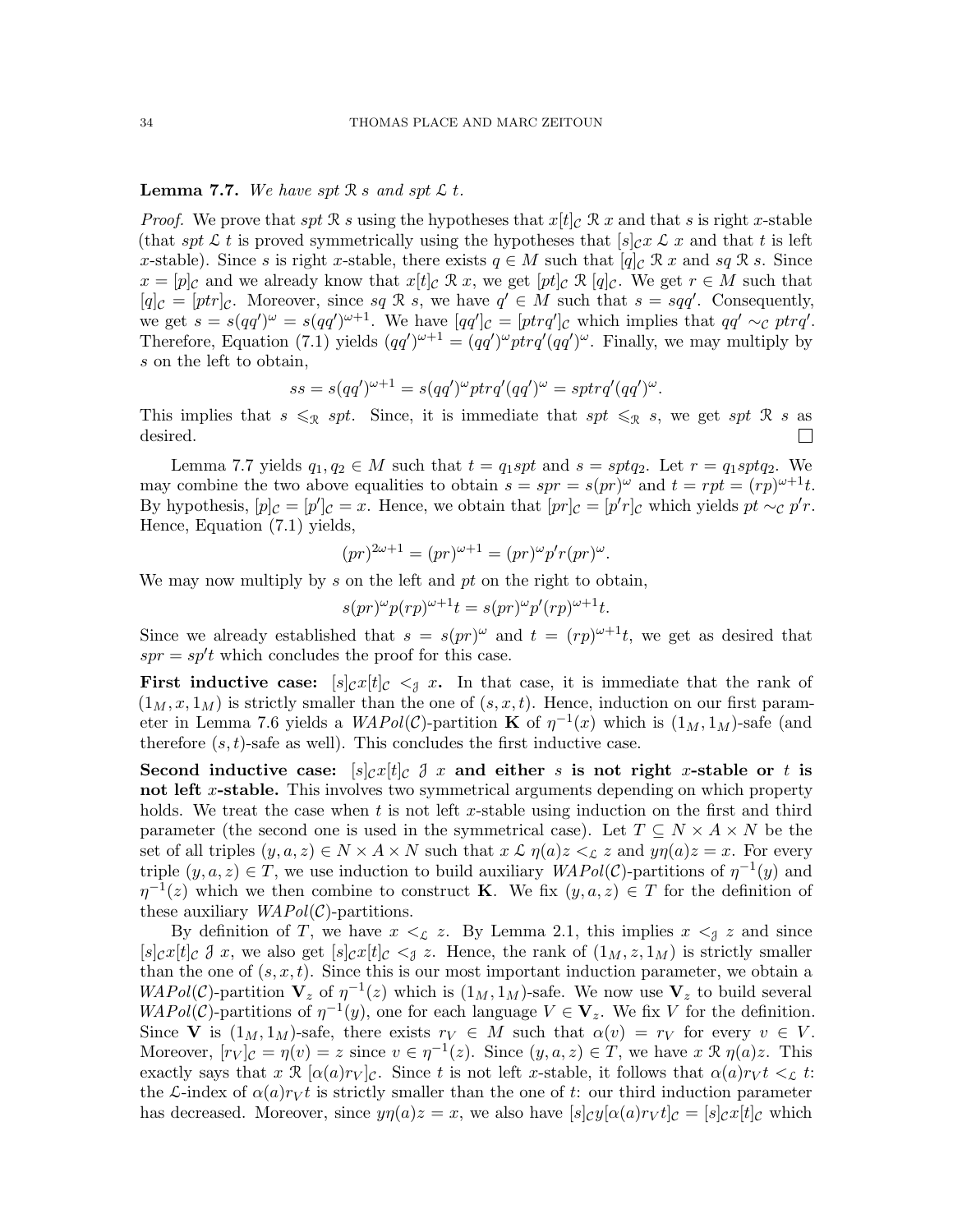means that  $(s, x, t)$  and  $(s, y, \alpha(a)r_V t)$  have the same rank: our first induction parameter is unchanged. Finally, the second induction parameter remains unchanged as well since it only depends on s. Hence, induction on our third parameter yields a  $WAPol(\mathcal{C})$ -partition  $\mathbf{U}_{(y,a,z),V}$  of  $\eta^{-1}(y)$  which is  $(s, \alpha(a)r_v t)$ -safe.

We are ready to build the desired  $(s, t)$ -safe  $WAPol(\mathcal{C})$ -partition **K** of  $\eta^{-1}(x)$ . The definition is as follows,

$$
\mathbf{K} = \bigcup_{(y,a,z)\in T} \{UaV \mid V \in \mathbf{V}_z \text{ and } U \in \mathbf{U}_{(y,a,z),V}\}.
$$

It remains to prove that  $\bf{K}$  satisfies the desired properties. First, we show that  $\bf{K}$  is indeed a  $WAPol(\mathcal{C})$ -partition of  $\eta^{-1}(x)$ . We start by proving that for every  $w \in \eta^{-1}(x)$ , there exists a unique  $K \in \mathbf{K}$  such that  $w \in K$ . Let v' be the least suffix of w such that  $\eta(v') \mathcal{L} x$ (u' exists since w is such a suffix). Observe that  $v' \neq \varepsilon$ . Indeed, otherwise  $[1_M]_C \mathcal{L} x$  and  $1_M t = t \mathcal{L} t$ , contradicting our hypothesis that t is not left x-stable. Thus,  $v' = av$  for some  $v \in A^*$  and  $a \in A$ . Finally, we let  $u \in A^*$  such that  $w = uav$ ,  $y = \eta(u)$  and  $z = \eta(v)$ . By definition of  $v' = av$ , we know that  $x \mathcal{L} \eta(a)z <_{\mathcal{L}} z$  and  $y\eta(a)z = x$ . Hence,  $(y, a, z) \in T$ . Moreover, there exists  $V \in V_z$  such that  $v \in V$  and  $U \in U_{(y,a,z),V}$  such that  $u \in U$ . Thus  $w = u \alpha v \in U \alpha V$  and  $U \alpha V \in \mathbf{K}$ . Moreover, one may verify from the definition that this is the only language in  $\bf{K}$  containing w.

We now prove that for every  $K \in \mathbf{K}$ , we have  $K \subseteq \eta^{-1}(x)$  and  $K \in WAPol(\mathcal{C})$ . By definition,  $K = U a V$  with  $V \in V_y$  and  $U \in U_{(y,a,z),V}$  for some triple  $(y,a,z) \in T$ . Moreover, by definition of  $\mathbf{V}_y$  and  $\mathbf{U}_{(y,a,z),V}$ , we have  $U \subseteq \eta^{-1}(y)$  and  $V \subseteq \eta^{-1}(z)$ . Thus, since we have  $y\eta(a)z = x$  by definition of T, we get  $K = UaV \subseteq \eta^{-1}(x)$ . Moreover,  $U, V \in WAPol(\mathcal{C})$ . Thus, it suffice to show that  $U a V$  is right C-deterministic to prove that  $U a V \in WAPol(\mathcal{C})$ (note that left C-deterministic marked concatenations are used in the symmetrical case). By definition, we have  $V \subseteq \eta^{-1}(y)$  and  $U \subseteq \eta^{-1}(z)$ . Hence, since  $\eta^{-1}(y), \eta^{-1}(z) \in \mathcal{C}$  ( $\eta$  is a C-morphism by definition), it suffices to prove that  $\eta^{-1}(y)a\eta^{-1}(z)$  is right deterministic. This is immediate from Lemma [4.13:](#page-16-2) since  $(y, a, z) \in T$  we have  $\eta(a)z \leq_{\mathcal{L}} z$ . Altogether, we conclude that **K** is indeed a  $WAPol(\mathcal{C})$ -partition of  $\eta^{-1}(x)$ .

Finally, we show that **K** is  $(s, t)$ -safe. Let  $K \in \mathbf{K}$  and  $w, w' \in K$ . We have to prove that  $s\alpha(w)t = s\alpha(w')t$ . By definition  $K = UaV$  with  $V \in V_z$  and  $U \in U_{(y,a,z),V}$  for some triple  $(y, a, z) \in T$ . Thus, we get  $u, u' \in U$  and  $v, v' \in V$  such that  $w = u a v$  and  $w' = u'av'$ . By definition  $v, v' \in V$  imply that  $\alpha(v) = \alpha(v') = r_V$ . Therefore, we obtain  $s\alpha(w)t = s\alpha(u)\alpha(a)r_Vt$  and  $s\alpha(w')t = s\alpha(u')\alpha(a)r_Vt$ . Finally, since  $\mathbf{U}_V$  is  $(s, \alpha(a)r_Vt)$ -safe by definition, we get  $s\alpha(u)\alpha(a)r_Vt = s\alpha(u')\alpha(a)r_Vt$  which concludes the proof: we have  $s\alpha(w)t = s\alpha(w')t.$  $\Box$ 

#### 8. Covering and Separation for unambiguous polynomial closure

<span id="page-34-0"></span>In this section, we look at separation and covering for classes of the from  $UPol(\mathcal{C})$ . We prove that both problems are decidable for  $UPol(\mathcal{C})$  when the input class  $\mathcal C$  is a *finite* prevariety. The algorithm is based on a general framework introduced in [\[PZ18a\]](#page-60-12) to handle separation and covering. We first recall this framework and then use it to present the algorithm.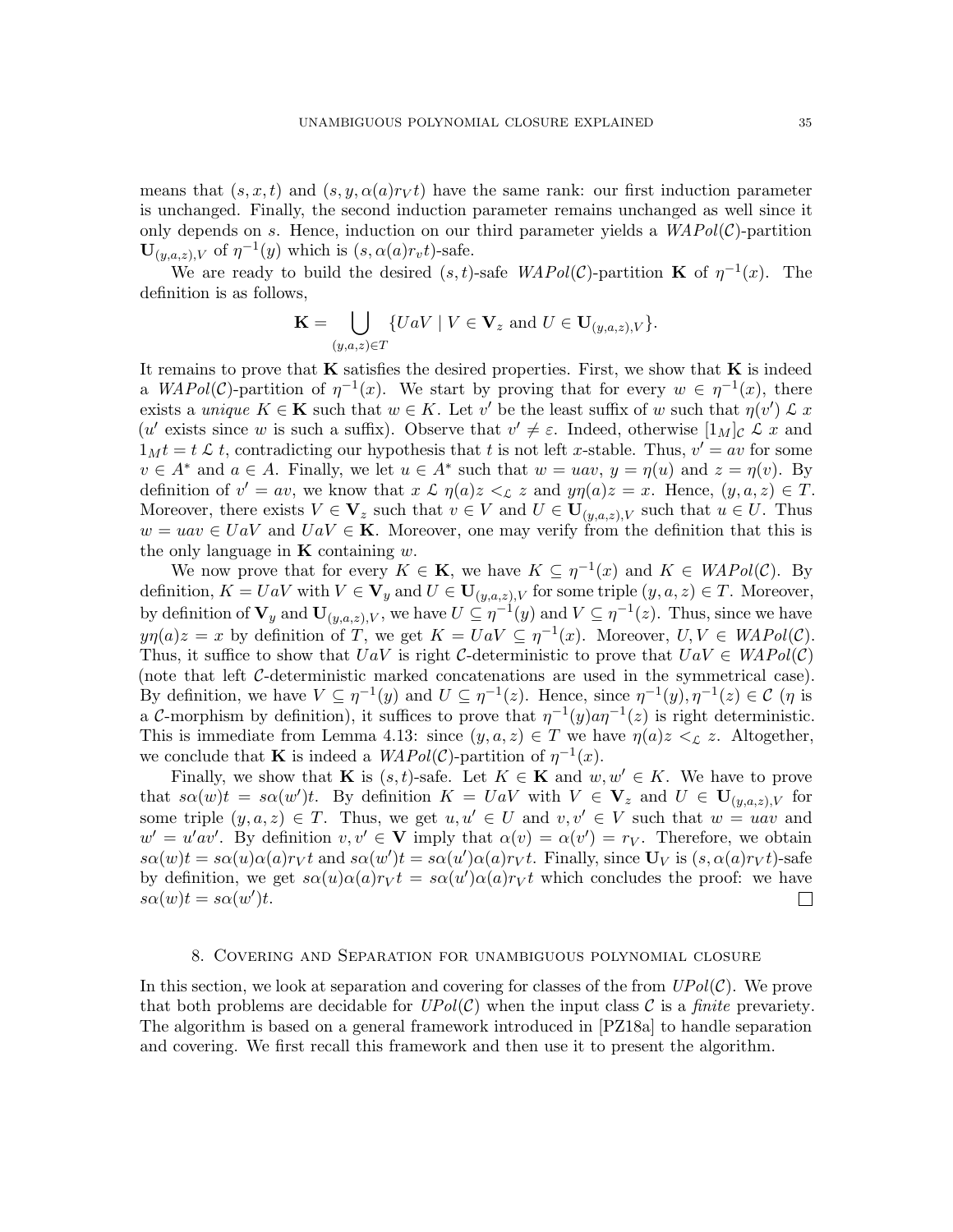8.1. **Semirings.** A *semiring* is a tuple  $(R, +, \cdot)$  where R is a set and "+" and "." are two binary operations called addition and multiplication, which satisfy the following axioms:

- $(R, +)$  is a commutative monoid, whose neutral element is denoted by  $0_R$ .
- $(R, \cdot)$  is a monoid, whose neutral element is denoted by  $1_R$ .
- multiplication distributes over addition: for  $r, s, t \in R$ ,  $r \cdot (s + t) = (r \cdot s) + (r \cdot t)$  and  $(r + s) \cdot t = (r \cdot t) + (s \cdot t).$
- $0_R$  is a zero for  $(R, \cdot)$ :  $0_R \cdot r = r \cdot 0_R = 0_R$  for every  $r \in R$ .

A semiring R is *idempotent* when  $r + r = r$  for every  $r \in R$ , *i.e.*, when the additive monoid  $(R, +)$  is idempotent (there is no additional constraint on the multiplicative monoid  $(R, \cdot)$ ). Given an idempotent semiring  $(R, +, \cdot)$ , one may define a canonical ordering  $\leq$  over R:

For all 
$$
r, s \in R
$$
,  $r \leq s$  when  $r + s = s$ .

One may verify that  $\leq$  is a partial order which is compatible with both addition and multiplication. Moreover, every morphism between two such commutative and idempotent monoids is increasing for this ordering.

**Example 8.1.** A key example of idempotent semiring is the set of all languages  $2^{A^*}$ . Union is the addition and language concatenation is the multiplication (with  $\{\varepsilon\}$  as neutral element). Observe that in this case, the canonical ordering is inclusion. More generally, if M is a monoid, then  $2^M$  is an idempotent semiring whose addition is union, and whose multiplication is obtained by lifting the one of M to subsets.

When dealing with subsets of an idempotent semiring  $R$ , we shall often apply a *downset operation.* Given  $S \subseteq R$ , we write:

$$
\downarrow_R S = \{ r \in R \mid r \le s \text{ for some } s \in S \}.
$$

We extend this notation to Cartesian products of arbitrary sets with  $R$ . Given some set  $X$ and  $S \subseteq X \times R$ , we write,

$$
\downarrow_R S = \{ (x, r) \in X \times R \mid \exists s \in R \text{ such that } r \le s \text{ and } (x, s) \in S \}.
$$

Multiplicative rating maps. We define a multiplicative rating map as a morphism  $\rho$ :  $(2^{A^*}, \cup, \cdot) \rightarrow (R, +, \cdot)$  where  $(R, +, \cdot)$  is a *finite* idempotent semiring, called the *rating set* of  $\rho$ . That is,  $\rho$  is a map from  $2^{A^*}$  to R satisfying the following properties:

- (1)  $\rho(\emptyset) = 0_R$ .
- (2) For every  $K_1, K_2 \subseteq A^*, \rho(K_1 \cup K_2) = \rho(K_1) + \rho(K_2)$ .
- (3)  $\rho(\varepsilon) = 1_R$ .
- (4) For every  $K_1, K_2 \subseteq A^*$ , we have  $\rho(K_1K_2) = \rho(K_1) \cdot \rho(K_2)$ .

For the sake of improved readability, when applying a multiplicative rating map  $\rho$  to a singleton set  $\{w\}$ , we shall write  $\rho(w)$  for  $\rho(\{w\})$ . Additionally, we write  $\rho_* : A^* \to R$  for the restriction of  $\rho$  to  $A^*$ : for every  $w \in A^*$ , we have  $\rho_*(w) = \rho(w)$  (this notation is useful when referring to the language  $\rho_*^{-1}(r) \subseteq A^*$ , which consists of all words  $w \in A^*$  such that  $\rho(w) = r$ ). Note that  $\rho_*$  is a morphism into the finite monoid  $(R, \cdot)$ .

**Remark 8.2.** As the adjective "multiplicative" suggests, there exists a more general notion of "rating map" introduced in [\[PZ18a\]](#page-60-12). These are morphisms of idempotent and commutative monoids (i.e., it is not required that  $R$  is equipped with a multiplication). However, we shall not use this notion in the paper.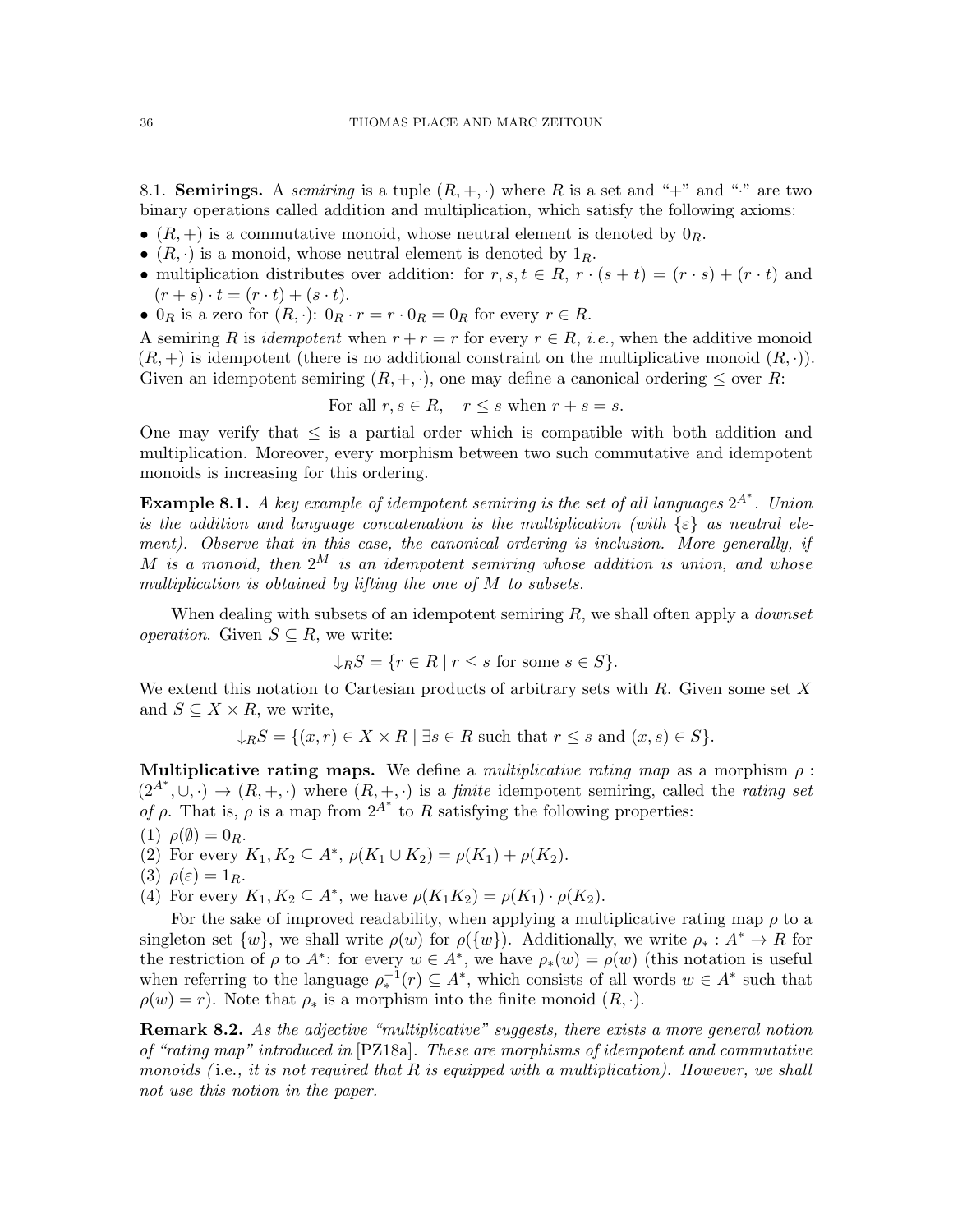Most of the theory makes sense for arbitrary multiplicative rating maps. Yet, in the paper, we work with special multiplicative rating maps satisfying an additional property.

Nice multiplicative rating maps. A multiplicative rating map  $\rho: 2^{A^*} \to R$  is nice when, for every language  $K \subseteq A^*$ , there exist finitely many words  $w_1, \ldots, w_n \in K$  such that  $\rho(K) = \rho(w_1) + \cdots + \rho(w_k)$ .

A nice multiplicative rating map  $\rho: 2^{A^*} \to R$  is characterized by the canonical monoid morphism  $\rho_* : A^* \to R$ . Indeed, for  $K \subseteq A^*$ , we may consider the sum of all elements  $\rho(w)$  for  $w \in K$ : while it may be infinite, this sum boils down to a finite one since R is commutative and idempotent for addition. The hypothesis that  $\rho$  is nice implies that  $\rho(K)$ is equal to this sum. The key point here is that nice multiplicative rating maps are finitely representable: clearly, a nice multiplicative rating map  $\rho$  is characterized by the morphism  $\rho_* : A^* \to R$ , which is finitely representable since it is a morphism into a finite monoid. Hence, we may speak about algorithms taking nice multiplicative rating maps as input.

Canonical multiplicative rating map associated to a monoid morphism. Finally, one may associate a particular nice multiplicative rating map  $\rho_{\alpha}$  to every monoid morphism  $\alpha: A^* \to M$  into a finite monoid. Its rating set is the idempotent semiring  $(2^M, \cup, \cdot)$ , whose multiplication is obtained by lifting the one of  $M$  to subsets of  $M$ . Moreover, for every language  $K \subseteq A^*$ , we let  $\rho_\alpha(K)$  be the direct image  $\alpha(K) \subseteq A^*$ . In other words, we define:

$$
\rho_{\alpha}: \begin{array}{rcl} 2^{A^*} & \to & 2^M \\ K & \mapsto & {\{\alpha(w) \mid w \in A^* \}.} \end{array}
$$

Clearly,  $\rho_{\alpha}$  is a nice multiplicative rating map.

Optimal imprints. Now that we have multiplicative rating maps, we turn to imprints. Consider a multiplicative rating map  $\rho: 2^{A^*} \to R$ . Given any finite set of languages **K**, we define the  $\rho$ -imprint of **K**. Intuitively, when **K** is a cover of some language L, this object measures the "quality" of **K**. The *ρ*-imprint of **K** is the following subset of R:

$$
\mathcal{I}[\rho](\mathbf{K}) = \downarrow_R \{ \rho(K) \mid K \in \mathbf{K} \}.
$$

We now define optimality. Consider an arbitrary multiplicative rating map  $\rho: 2^{A^*} \to R$ and a lattice D. Given a language L, an optimal D-cover of L for  $\rho$  is a D-cover K of L having the smallest possible imprint among all  $\mathcal D$ -covers, *i.e.*, which satisfies the following property:

$$
\mathcal{I}[\rho](\mathbf{K}) \subseteq \mathcal{I}[\rho](\mathbf{K}') \quad \text{for every } \mathcal{D}\text{-cover } \mathbf{K}' \text{ of } L.
$$

In general, there can be infinitely many optimal  $D$ -covers for a given multiplicative rating map  $\rho$ . The key point is that there always exists at least one, provided that  $\mathcal D$  is a lattice. We state this property in the following lemma (proved in [\[PZ18a\]](#page-60-12)).

**Lemma 8.3.** Let D be a lattice. For every language L and every multiplicative rating map  $\rho$ , there exists an optimal  $\mathcal{D}$ -cover of  $L$  for  $\rho$ .

Clearly, given a lattice  $\mathcal{D}$ , a language L and a multiplicative rating map  $\rho$ , all optimal D-covers of L for  $\rho$  have the same  $\rho$ -imprint. Hence, this unique  $\rho$ -imprint is a *canonical* object for D, L and  $\rho$ . We call it the D-optimal  $\rho$ -imprint on L and we write it  $\mathcal{I}_{\mathcal{D}}[L, \rho]$ :

$$
\mathcal{I}_{\mathcal{D}}[L,\rho] = \mathcal{I}[\rho](\mathbf{K}) \quad \text{for any optimal } \mathcal{D}\text{-cover } \mathbf{K} \text{ of } L \text{ for } \rho.
$$

An important special case is when  $L = A^*$ . In that case, we write  $\mathcal{I}_{\mathcal{D}}[\rho]$  for  $\mathcal{I}_{\mathcal{D}}[A^*, \rho]$ . Let us present a few properties of optimal imprints (all proved in [\[PZ18a\]](#page-60-12)). First, we have the following useful fact, which is immediate from the definitions.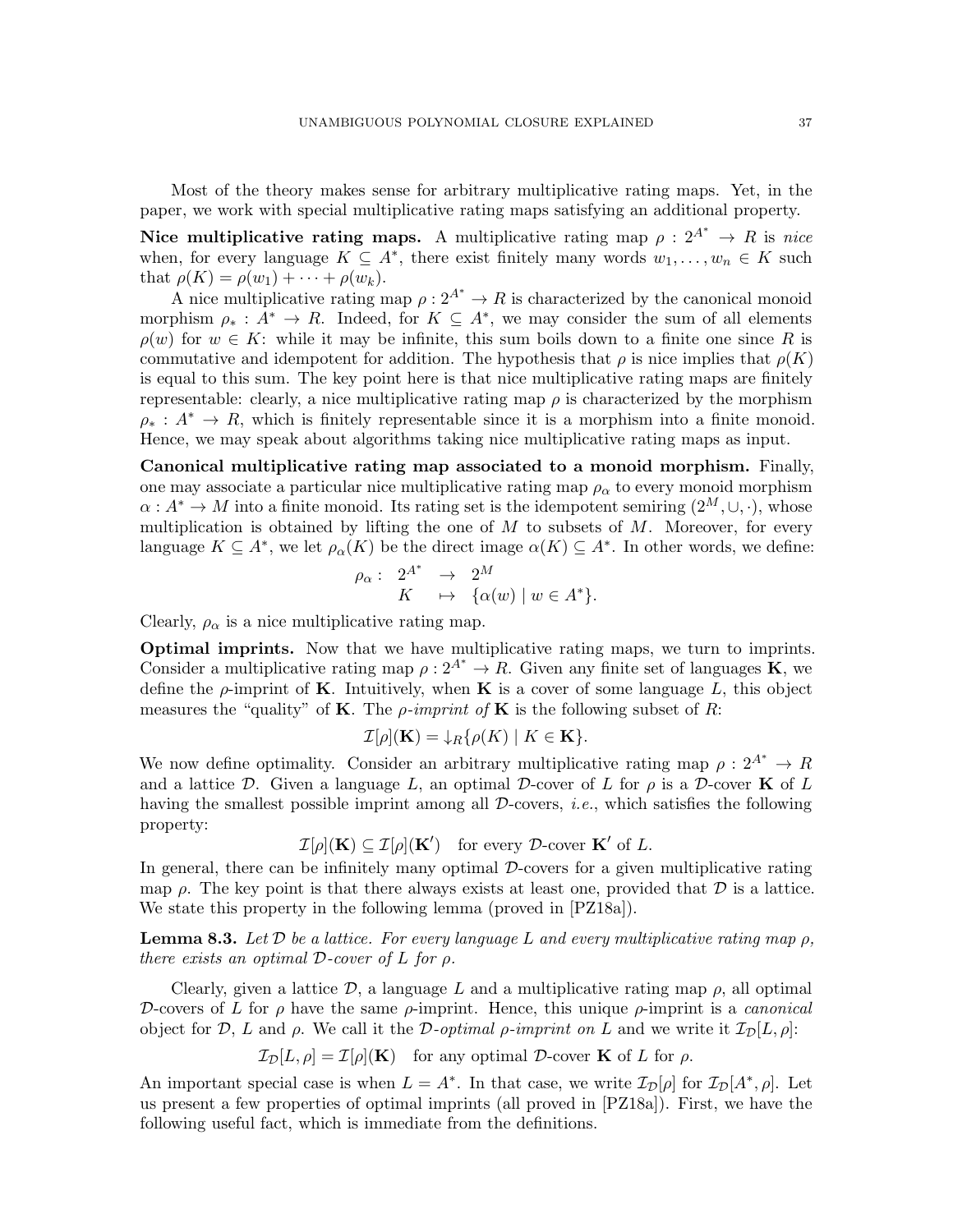<span id="page-37-3"></span>Fact 8.4. Let  $\rho$  be a multiplicative rating map and consider two languages H, L such that  $H \subseteq L$ . Then,  $\mathcal{I}_{\mathcal{D}}[H,\rho] \subseteq \mathcal{I}_{\mathcal{D}}[L,\rho]$ .

Additionally, the following lemma describes optimal imprints of a union of languages.

<span id="page-37-0"></span>**Lemma 8.5.** Let  $\mathcal{D}$  be a lattice and  $\rho : 2^{A^*} \to R$  a multiplicative rating map. Given two languages H, L, we have  $\mathcal{I}_{\mathcal{D}}[H \cup L, \rho] = \mathcal{I}_{\mathcal{D}}[H, \rho] \cup \mathcal{I}_{\mathcal{D}}[L, \rho]$ 

We complete Lemma [8.5](#page-37-0) with a similar statement for language concatenation instead of union. Note that it requires more hypotheses on the class  $\mathcal{D}$ : we need closure under quotient.

<span id="page-37-2"></span>**Lemma 8.6.** Let D be a positive prevariety and let  $\rho: 2^{A^*} \to R$  be a multiplicative rating map. Given two languages  $H, L \subseteq A^*$ , for every  $s \in \mathcal{I}_{\mathcal{D}}[H, \rho]$  and  $t \in \mathcal{I}_{\mathcal{D}}[L, \rho]$ , we have  $st \in \mathcal{I}_{\mathcal{D}}[HL, \rho].$ 

Connection with covering. We may now connect these definitions to the covering problem. The key idea is that solving  $\mathcal D$ -covering for a fixed class  $\mathcal D$  boils down to finding an algorithm that computes  $\mathcal{D}$ -optimal imprints from input nice multiplicative rating maps. In [\[PZ18a\]](#page-60-12), two statements are presented. The first one is simpler but it only applies to classes D which are Boolean algebras, while the second is more involved and applies to all lattices. Since all classes investigated in the paper are Boolean algebras, we shall only need the first statement, which is as follows.

<span id="page-37-1"></span>**Proposition 8.7.** Let  $D$  be a Boolean algebra. There exists an effective reduction from D-covering to the following problem:

**Input:** A nice multiplicative rating map  $\rho : 2^{A^*} \to R$  and  $F \subseteq R$ . Question: Is it true that  $\mathcal{I}_{\mathcal{D}}[\rho] \cap F = \emptyset$ ?

Proof sketch. We briefly describe the reduction (we refer the reader to [\[PZ18a\]](#page-60-12) for details). Consider an input pair  $(L_0, \{L_1, \ldots, L_n\})$  for D-covering. Since the languages  $L_i$  are regular, for every  $i \leq n$ , one may compute a morphism  $\alpha_i : A^* \to M_i$  into a finite monoid recognizing  $L_i$  together with the set  $F_i \subseteq M_i$  such that  $L_i = \alpha_i^{-1}(F_i)$ . Consider the associated nice multiplicative rating maps  $\rho_{\alpha_i}: 2^{A^*} \to 2^{M_i}$ . Moreover, let R be the idempotent semiring  $2^{M_0} \times \cdots \times 2^{M_n}$  equipped with the componentwise addition and multiplication. We define a nice multiplicative rating map  $\rho: 2^{A^*} \to R$  by letting  $\rho(K) = (\rho_{\alpha_0}(K), \ldots, \rho_{\alpha_n}(K))$  for every  $K \subseteq A^*$ . Finally, let  $F \subseteq R$  be the set of all tuples  $(X_0, \ldots, X_n) \in R$  such that  $X_i \cap F_i \neq \emptyset$  for every  $i \leq n$ . One may now verify that  $(L_0, \{L_1, \ldots, L_n\})$  is D-coverable if and only if  $\mathcal{I}_D[\rho] \cap F = \emptyset$ . Let us point out that this equivalence is only true when D is a Boolean algebra. When D is only a lattice, one has to handle the language  $L_0$  $\Box$ separately.

**Pointed optimal imprints.** In view of Proposition [8.7,](#page-37-1) given a Boolean algebra  $\mathcal{D}$ , an algorithm computing  $\mathcal{I}_D[\rho]$  from a nice multiplicative rating map  $\rho$  yields a procedure for D-covering. We consider the case when  $\mathcal{D} = UPol(\mathcal{C})$  for some finite prevariety  $\mathcal{C}$ . We present a least fixpoint procedure for computing  $\mathcal{I}_{UPol(\mathcal{C})}[\rho]$ . Yet, implementing it requires considering an object which carries *more information* than  $\mathcal{I}_{UPol(\mathcal{C})}[\rho]$ . We define it here.

Let D be a Boolean algebra,  $\eta: A^* \to N$  be a morphism into a finite monoid and  $\rho: 2^{A^*} \to R$  be a multiplicative rating map. The *η-pointed D-optimal*  $\rho$ *-imprint* is defined as the following set  $\mathcal{P}_{\mathcal{D}}[\eta,\rho] \subseteq N \times R$ :

$$
\mathcal{P}_{\mathcal{D}}[\eta,\rho] = \{(t,r) \in N \times R \mid r \in \mathcal{I}_{\mathcal{D}}[\eta^{-1}(t),\rho]\}.
$$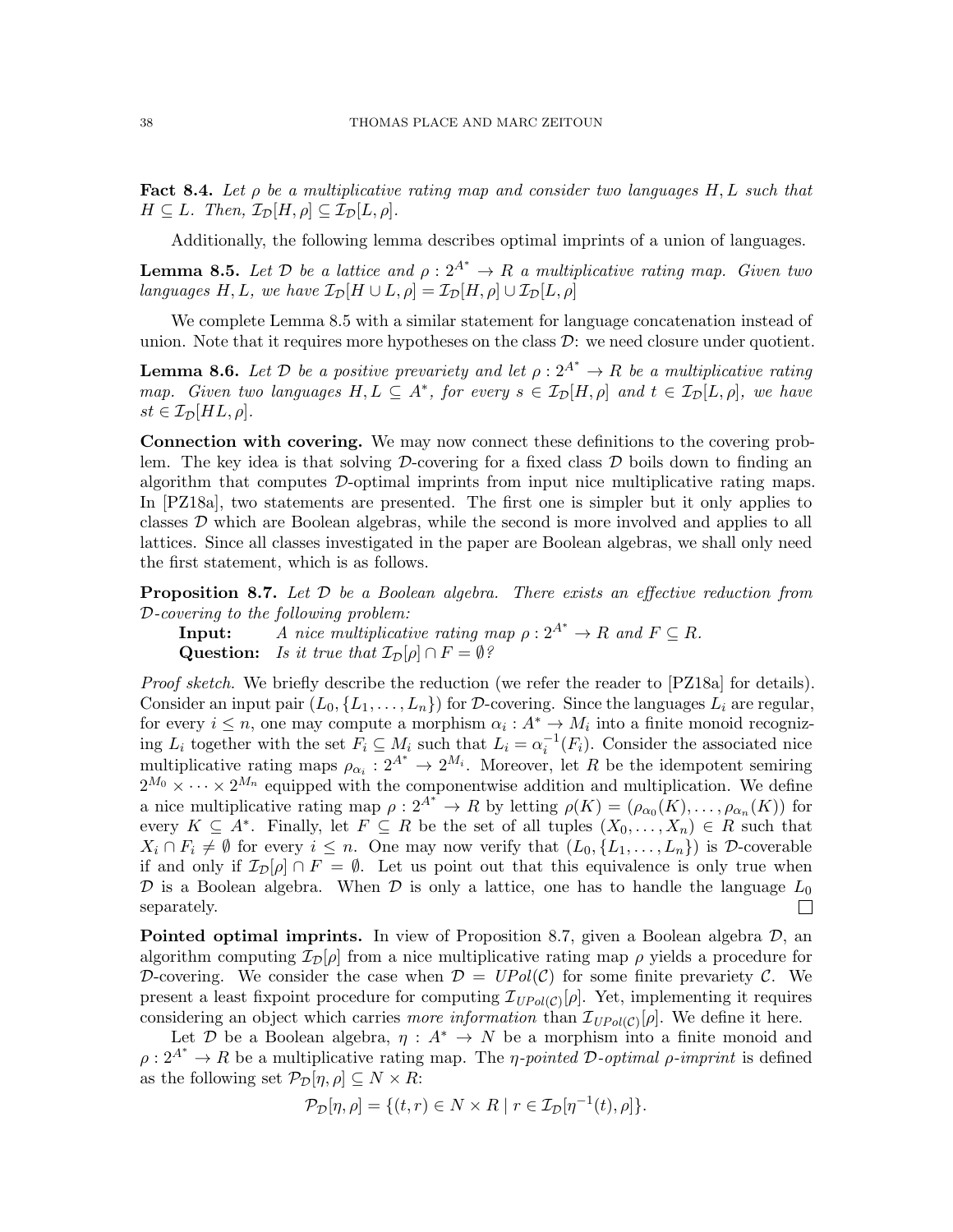In view of this definition, we shall manipulate Cartesian products  $N \times R$  where N is a finite monoid and  $R$  is a finite idempotent semiring. In this context, it will be convenient to use the following functional notation. Given a subset  $S \subseteq N \times R$  and  $t \in N$ , we write  $S(t) \subseteq R$ for the set  $S(t) = \{r \in R \mid (t, r) \in S\}.$ 

The set  $\mathcal{P}_{\mathcal{D}}[\eta,\rho]$  encodes the D-optimal  $\rho$ -imprint on  $A^*$ , that is, the subset  $\mathcal{I}_{\mathcal{D}}[\rho]$  of  $\subseteq R$ . Indeed, since  $\mathcal{I}_{\mathcal{D}}[\rho] = \mathcal{I}_{\mathcal{D}}[A^*, \rho]$ , we have the following immediate corollary of Lemma [8.5.](#page-37-0)

<span id="page-38-1"></span>Corollary 8.8. Let  $D$  be a Boolean algebra,  $\eta : A^* \to N$  a morphism into a finite monoid and  $\rho: 2^{A^*} \to R$  a multiplicative rating map. Then,

$$
\mathcal{I}_{\mathcal{D}}[\rho] = \bigcup_{t \in N} \mathcal{I}_{\mathcal{D}}[\eta^{-1}(t), \rho] = \bigcup_{t \in N} \mathcal{P}_{\mathcal{D}}[\eta, \rho](t).
$$

In the sequel, we consider the case when  $\mathcal{D} = UPol(\mathcal{C})$ , where C is a finite prevariety. We present an algorithm for computing  $\mathcal{P}_{UPol(\mathcal{C})}[\eta_{\mathcal{C}},\rho]\subseteq N_{\mathcal{C}}\times R$  from a nice multiplicative rating map  $\rho$ . Recall that here,  $\eta_c : A^* \to N_c$  is the canonical C-morphism, which is welldefined since  $\mathcal C$  is a *finite* prevariety. This is actually the reason why the algorithm depends on the finiteness of  $\mathcal{C}$ .

8.2. Characterization of  $UPol(\mathcal{C})$ -optimal imprints. Let us first describe the property characterizing  $UPol(\mathcal{C})$ -optimal imprints for a finite prevariety  $\mathcal{C}$ . Consider a morphism  $\eta: A^* \to N$  into a finite monoid (as explained above, in the statement,  $\eta$  will be the canonical C-morphism  $\eta_c$ ) and a multiplicative rating map  $\rho: 2^{A^*} \to R$ . We say that a subset  $S \subseteq N \times R$  is UPol-saturated for  $\eta$  and  $\rho$  if satisfies the four following properties:

- (1) Trivial elements: for every  $w \in A^*$ , we have  $(\eta(w), \rho(w)) \in S$ .
- (2) Closure under downset: we have  $\downarrow$ <sub>R</sub>S = S.
- (3) Closure under multiplication: for every  $(s_1, r_1), (s_2, r_2) \in S$ , we have  $(s_1s_2, r_1r_2) \in S$ .
- (4) UPol-closure: if  $(e_1, f_1), (e_2, f_2) \in S$  are pairs of multiplicative idempotents and we have  $s \in N$  such that  $e_1 \leqslant_{\mathcal{R}} s e_2$  and  $e_2 \leqslant_{\mathcal{L}} e_1 s$ , then  $(e_1 s e_2, f_1 \rho(\eta^{-1}(s)) f_2) \in S$ .

We are ready to state the main theorem of the section. Recall that when  $\mathcal C$  is a finite prevariety, we write  $\eta_{\mathcal{C}}: A^* \to N_{\mathcal{C}}$  for the canonical C-morphism (see Section [2\)](#page-3-0). We prove that for every multiplicative rating map  $\rho: 2^{A^*} \to R$ , the  $\eta_c$ -pointed  $UPol(\mathcal{C})$ -optimal  $\rho$ -imprint  $\mathcal{P}_{UPol(C)}[\eta_c, \rho]$  is the least UPol-saturated subset of  $N_c \times R$  (for inclusion) for  $\eta_c$ and  $\rho$ .

<span id="page-38-0"></span>**Theorem 8.9.** Let C be a finite prevariety and  $\rho: 2^{A^*} \to R$  be a multiplicative rating map. Then,  $\mathcal{P}_{UPol(C)}[\eta_c, \rho]$  is the least UPol-saturated subset of  $N_c \times R$  for  $\eta_c$  and  $\rho$ .

It is clear that one may use a least fixpoint procedure to compute the least UPolsaturated subset of  $N_c \times R$  from an input nice multiplicative rating map  $\rho : 2^{A^*} \to R$ . Thus, Theorem [8.9](#page-38-0) yields a procedure for computing  $\mathcal{P}_{UPol(C)}[\eta_c, \rho]$  from an input nice multiplicative rating map  $\rho: 2^{A^*} \to R$ . By Corollary [8.8,](#page-38-1) it follows that we may compute  $\mathcal{I}_{UPol(C)}[\rho] \subseteq R$  as well. Hence, Proposition [8.7](#page-37-1) yields that  $UPol(C)$ -covering is decidable. This extends to  $UPol(\mathcal{C})$ -separation by Lemma [2.4.](#page-6-0) We obtain the following corollary.

<span id="page-38-2"></span>**Corollary 8.10.** For every finite prevariety C,  $UPol(\mathcal{C})$ -covering and  $UPol(\mathcal{C})$ -separation are decidable.

An important application of Corollary [8.10](#page-38-2) is the case when  $\mathcal C$  is the finite prevariety AT of alphabet testable languages: we get the decidability of covering and separation for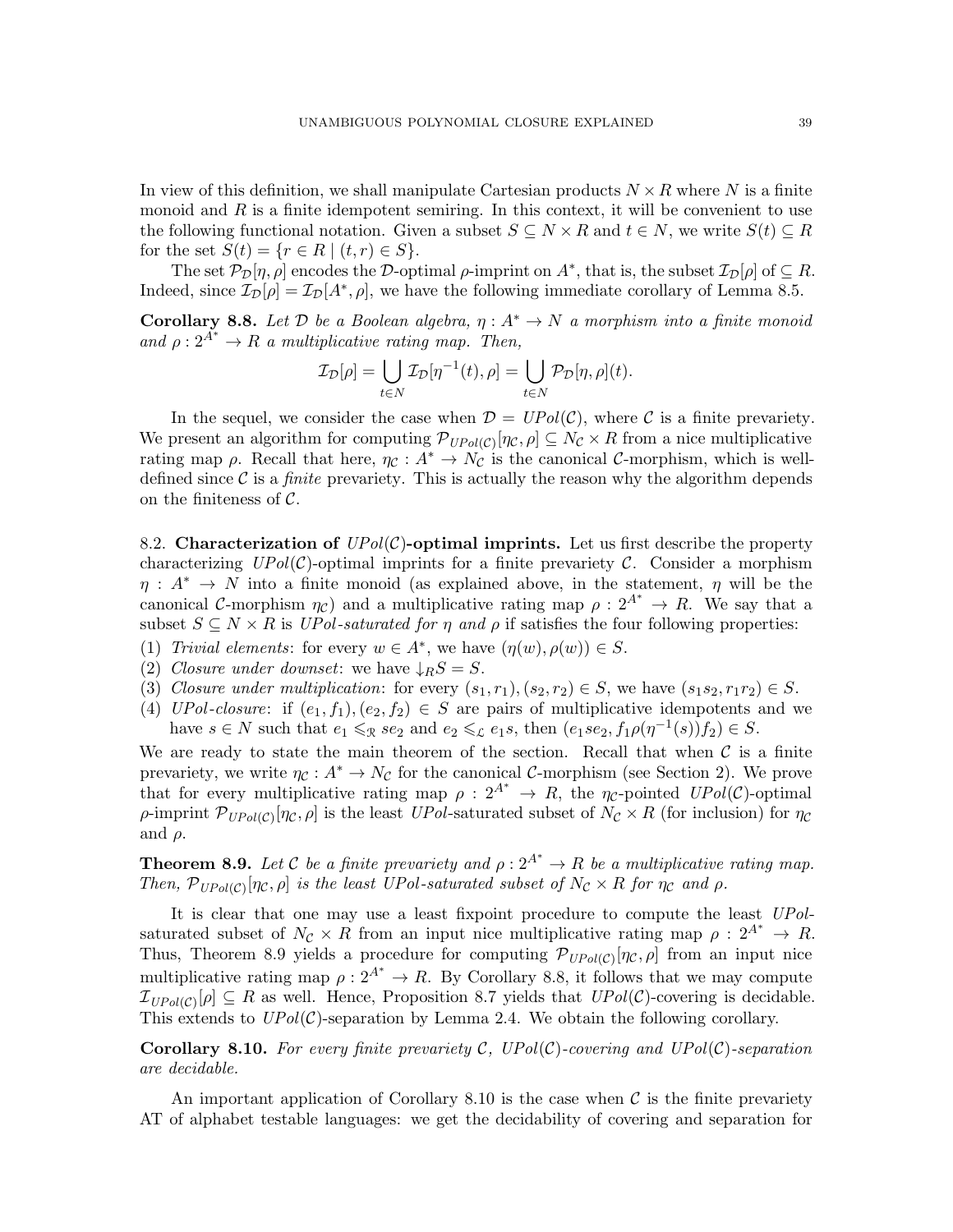$UPol(AT) = UPol(BPol(ST))$  (we proved this equality in Lemma [4.21\)](#page-17-5). Let us point out that this result was already known: it is proved in [\[PZ18a\]](#page-60-12) using a specialized argument based on the logical characterization of  $UPol(AT)$  in terms of two-variable first-order logic (we shall present this logical characterization in Section [10\)](#page-53-0). Actually, specializing the above generic algorithm yields exactly the procedure which is presented in [\[PZ18a\]](#page-60-12).

We turn to the proof of Theorem [8.9.](#page-38-0) We present two independent statements which correspond to soundness and completeness for the least fixpoint procedure that computes  $\mathcal{P}_{UPol(\mathcal{C})}[\eta_{\mathcal{C}}, \rho]$ . We start with the former.

<span id="page-39-1"></span>**Proposition 8.11** (Soundness). Let C be a finite prevariety and  $\rho: 2^{A^*} \to R$  be a multiplicative rating map. Then,  $\mathcal{P}_{UPol(C)}[\eta_{\mathcal{C}},\rho] \subseteq N_{\mathcal{C}} \times R$  is UPol-saturated for  $\eta_{\mathcal{C}}$  and  $\rho$ .

*Proof.* Recall that  $UPol(\mathcal{C})$  is a prevariety by Theorem [4.20.](#page-17-3) There are four properties to verify. We start with the first three which are standard. For the trivial elements, consider  $w \in A^*$  and let **K** be an optimal  $UPol(\mathcal{C})$ -cover of  $\eta_{\mathcal{C}}^{-1}$  $\overline{c}^{-1}(\eta_{\mathcal{C}}(w))$ . Since  $w \in \eta_{\mathcal{C}}^{-1}$  $\overline{\mathcal{C}}^{\perp}(\eta_{\mathcal{C}}(w)),$  there exists  $K \in \mathbf{K}$  such that  $w \in K$ . Therefore,  $\rho(w) \leq \rho(K)$  which yields  $\rho(w) \in \mathcal{I}[\rho](\mathbf{K}) =$  ${\cal I}_{UPol({\cal C})}$ [ $\eta_{{\cal C}}^{-1}$  $\mathcal{C}^{-1}(\eta_{\mathcal{C}}(w)), \rho]$ . By definition, this implies that  $(\eta_{\mathcal{C}}(w), \rho(w)) \in \mathcal{P}_{UPol(\mathcal{C})}[\eta_{\mathcal{C}}, \rho]$ . Closure under downset is immediate by definition of imprints. Finally, for closure under multiplication, consider  $(s_1, r_1), (s_2, r_2) \in \mathcal{P}_{UPol(\mathcal{C})}[\eta_{\mathcal{C}}, \rho]$ . We have  $r_i \in \mathcal{I}_{UPol(\mathcal{C})}[\eta_{\mathcal{C}}^{-1}]$  $c^{-1}(s_i), \rho]$  for  $i = 1, 2$ . Since  $UPol(\mathcal{C})$  is a prevariety, Lemma [8.6](#page-37-2) yields  $r_1r_2 \in \mathcal{I}_{UPol(\mathcal{C})}[\eta_{\mathcal{C}}^{-1}]$  $c^{-1}(s_1)\eta_c^{-1}$  $C^{-1}(s_2), \rho].$ Clearly,  $\eta_c^{-1}$  $\overline{\mathcal{C}}^1(s_1)\overline{\eta}_{\mathcal{C}}^{-1}$  $\overline{\mathcal{C}}^{-1}(s_2) \subseteq \eta_{\mathcal{C}}^{-1}$  $\mathcal{L}^{-1}(s_1 s_2)$ . Thus, Fact [8.4](#page-37-3) yields  $r_1 r_2 \in \mathcal{I}_{UPol(\mathcal{C})}[\eta_{\mathcal{C}}^{-1}]$  $\bar{c}^{-1}(s_1s_2), \rho$ . By definition, this exactly says that  $(s_1s_2, r_1r_2) \in \mathcal{P}_{UPol(\mathcal{C})}[\eta_{\mathcal{C}}, \rho].$ 

It remains to prove that  $\mathcal{P}_{UPol(C)}[\eta_c,\rho]$  satisfies UPol-closure. Consider two pairs of multiplicative idempotents  $(e_1, f_1), (e_2, f_2) \in \mathcal{P}_{UPol(\mathcal{C})}[\eta_{\mathcal{C}}, \rho]$  and  $s \in N_{\mathcal{C}}$  such that  $e_1 \leqslant_{\mathcal{R}} s e_2$ and  $e_2 \leqslant_c e_1 s$ . We prove that  $(e_1 s e_2, f_1 \rho (\eta_c^{-1}))$  $\overline{C}^{-1}(s)$  $(f_2) \in \mathcal{P}_{UPol(C)}[\eta_{\mathcal{C}}, \rho]$ . By definition, we have to show that,

> $f_1\rho(\eta_{\mathcal{C}}^{-1}% (\theta))=f_2(\theta)-f_3(\theta).$  $\overline{C}^{-1}(s))f_2 \in \mathcal{I}_{UPol(\mathcal{C})}[\eta_{\mathcal{C}}^{-1}]$  $c^{-1}(e_1se_2), \rho].$

By definition, this boils down to proving that given an arbitrary  $UPol(\mathcal{C})$ -cover **K** of  $\eta_{\mathcal{C}}^{-1}$  $\overline{c}^{-1}(e_1 s e_2)$ , we have  $f_1 \rho(\eta_C^{-1})$  $\overline{C}^{-1}(s)$ ) $f_2 \in \mathcal{I}[\rho](\mathbf{K})$ . We fix **K** for the proof. Proposition [2.11](#page-9-0) yields a  $UPol(\mathcal{C})$ -morphism  $\alpha: A^* \to M$  recognizing every language  $K \in \mathbf{K}$ . Let  $k = \omega(M)$ .

Let  $i \in \{1,2\}$ . By hypothesis, we have  $(e_i, f_i) \in \mathcal{P}_{UPol(\mathcal{C})}[\eta_{\mathcal{C}}, \rho]$ . This means that  $f_i \in \mathcal{I}_{UPol(\mathcal{C})}[\eta_{\mathcal{C}}^{-1}]$  $\mathcal{C}^{-1}(e_i)$ ,  $\rho$ . Clearly, the set  $\{\alpha^{-1}(t) \mid t \in M \text{ and } \alpha^{-1}(t) \cap \eta_{\mathcal{C}}^{-1}\}$  $\bar{c}^{-1}(e_i) \neq \emptyset$  is a  $UPol(\mathcal{C})$ -cover of  $\eta_{\mathcal{C}}^{-1}$  $\mathcal{C}^{-1}(e_i)$ . Therefore, since  $f_i \in \mathcal{I}_{UPol(\mathcal{C})}[\eta_{\mathcal{C}}^{-1}]$  $\overline{\mathcal{C}}^{-1}(e_i), \rho],$  we get  $t_i \in M$  such that  $\eta_{\mathcal{C}}^{-1}(e_i) \cap \alpha^{-1}(t_i) \neq \emptyset$  and  $f_i \leq \rho(\alpha^{-1}(t_i))$ . We fix  $w_i \in \eta_{\mathcal{C}}^{-1}(e_i) \cap \alpha^{-1}(t_i)$  for the proof. Moreover, we let  $u \in \eta_{\mathcal{C}}^{-1}$  $\overline{\mathcal{C}}^{\perp}(s)$ . We define,

$$
w = w_1^k uw_2^k.
$$

Since  $e_1, e_2 \in N_{\mathcal{C}}$  are idempotents, we have  $\eta_{\mathcal{C}}(w) = e_1 s e_2$ . Since **K** is a cover of  $\eta_{\mathcal{C}}^{-1}$  $c^{-1}(e_1se_2),$ we get  $K \in \mathbf{K}$  such that  $w \in K$ . We prove that,

<span id="page-39-0"></span>
$$
(\alpha^{-1}(t_1))^k \eta_C^{-1}(s) (\alpha^{-1}(t_2))^k \subseteq K.
$$
\n(8.1)

Let us first explain how to use [\(8.1\)](#page-39-0) to conclude the proof. Since  $f_i \n\t\leq \rho(\alpha^{-1}(t_i))$  for  $i = 1, 2, (8.1)$  $i = 1, 2, (8.1)$  implies that  $f_1^k \rho(\eta_{\mathcal{C}}^{-1})$  $\mathcal{L}^{-1}(s)$ ) $f_2^k \leq \rho(K)$ . Moreover, since  $f_1, f_2 \in R$  are multiplicative idempotents, this yields  $f_1 \rho(\eta_C^{-1})$  $\overline{C}^{-1}(s)$ ) $f_2 \le \rho(K)$ . Finally, since  $K \in \mathbf{K}$ , we get  $f_1\rho(\eta_{\mathcal{C}}^{-1})$  $\overline{\mathcal{C}}^{-1}(s)$ ) $f_2 \in \mathcal{I}[\rho](\mathbf{K})$  as desired.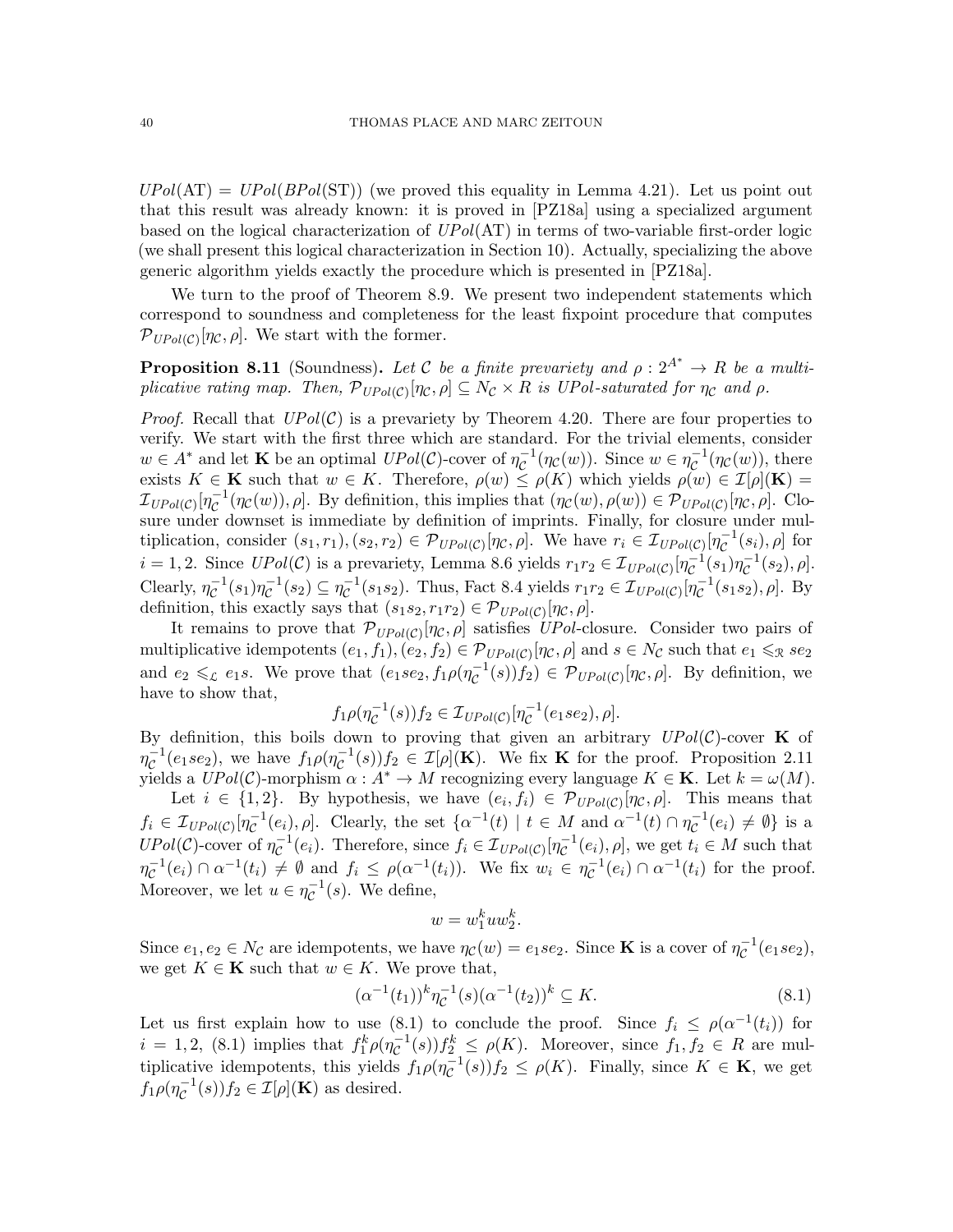It remains to prove that [\(8.1\)](#page-39-0) holds. We fix  $w' \in (\alpha^{-1}(t_1))^k \eta_{\mathcal{C}}^{-1}$  $c^{-1}(s)(\alpha^{-1}(t_2))^k$  for the proof and show that  $w' \in K$ . Since K is recognized by  $\alpha$  and  $w \in K$ , it suffices to prove that  $\alpha(w') = \alpha(w)$ . For  $i = 1, 2$ , we write  $g_i = t_i^{\omega}$ . By definition of w and of  $k = \omega(M)$ , we have  $\alpha(w) = g_1 \alpha(u) g_2$ . By hypothesis on w', there exists  $u' \in \eta_{\mathcal{C}}^{-1}$  $\overline{c}^{-1}(s)$  such that  $\alpha(w') = g_1 \alpha(u') g_2$ . Hence, it remains to show that  $g_1 \alpha(u) g_2 = g_1 \alpha(u') g_2$ . First, we use our hypothesis on  $e_1, e_2, s \in N_c$ : since  $e_1 \leq x \leq e_2$  and  $e_2 \leq x \leq e_1 s$ , there exist  $q_1, q_2 \in N_c$  such that  $e_1 = s e_2 q_1$  and  $e_2 = q_2 e_1 s$ . Let  $p = q_2 e_1 s e_2 q_1 \in N_c$ . Since  $e_1$  and  $e_2$  are idempotents, we have,

$$
e_1 = s e_2 q_1 = s e_2 e_2 e_2 q_1 = s e_2 q_2 e_1 s e_2 q_1 = s e_2 p.
$$
  
\n
$$
e_2 = q_2 e_1 s = q_2 e_1 e_1 e_1 s = q_2 e_1 s e_2 q_1 e_1 s = p e_1 s.
$$

Let  $v \in \eta_{\mathcal{C}}^{-1}$  $\mathcal{L}^{-1}(p)$ . Since  $\eta_{\mathcal{C}}(w_i^k) = e_i$  for  $i = 1, 2$  and  $\eta_{\mathcal{C}}(u) = \eta_{\mathcal{C}}(u') = s$ , the above yields the equalities  $\eta_C(w_1^k) = \eta_C(u'w_2^kv)$  and  $\eta_C(w_2^k) = \eta_C(vw_2^ku)$ . Hence, since  $\eta_C$  is the canonical C-morphism and  $\alpha(w_i^k) = g_i$  for  $i = 1, 2$ , one may verify using Lemma [2.14](#page-10-1) and Lemma [5.18](#page-25-1) that  $g_1 \sim_c \alpha(u')g_2\alpha(v)$  and  $g_2 \sim_c \alpha(v)g_1\alpha(u)$ . Finally, since  $\alpha$  is a  $UPol(\mathcal{C})$ -morphism, Theorem [7.2](#page-30-1) and imply that it satisfies  $(7.1)$ . Since  $g_1$  and  $g_2$  are idempotents, this yields:  $g_1 = g_1 \alpha(u') g_2 \alpha(v) g_1$  and  $g_2 = g_2 \alpha(v) g_1 \alpha(u) g_2$ . It follows that,

$$
g_1\alpha(u)g_2 = g_1\alpha(u')g_2\alpha(v)g_1\alpha(u)g_2 = g_1\alpha(u')g_2.
$$

This concludes the proof.

We turn to the completeness direction in Theorem [8.9.](#page-38-0)

<span id="page-40-0"></span>**Proposition 8.12** (Completeness). Let C be a prevariety,  $\eta : A^* \to N$  be a C-morphism,  $\rho: 2^{A^*} \to R$  be a multiplicative rating map and  $S \subseteq N \times R$  be UPol-saturated for  $\eta$  and  $\rho$ . For every  $t \in N$ , there exists a UPol(C)-cover  $\mathbf{K}_t$  of  $\eta^{-1}(t)$  such that  $\mathcal{I}[\rho](\mathbf{K}_t) \subseteq S(t)$ .

Proof. We fix  $\mathcal{C}, \eta, \rho$  and S as in the statement. Since S is UPol-saturated, it is closed under multiplication, which implies that  $S$  is a monoid for the componentwise multiplication (the neutral element is the trivial element  $(1_N, 1_R) = (\eta(\varepsilon), \rho(\varepsilon))$ . The proposition is a corollary of the following lemma, which we prove by induction.

<span id="page-40-1"></span>**Lemma 8.13.** Let  $(x, p), (y, q) \in S$  and  $t \in N$ . There exists a UPol(C)-partition **K** of  $\eta^{-1}(t)$  such that  $(xty, p\rho(K)q) \in S$  for every  $K \in \mathbf{K}$ .

We first apply the lemma to complete the proof of Proposition [8.12.](#page-40-0) We apply it in the case when  $(x, p) = (y, q) = (1_N, 1_R) \in S$ . For every  $t \in N$ , this yields a  $UPol(\mathcal{C})$ -partition  $\mathbf{K}_t$  of  $\eta^{-1}(t)$  such that  $(t, \rho(K)) \in S$  for every  $K \in \mathbf{K}$ . Since S is closed under downset, the fact that  $(t, \rho(K)) \in S$  for every  $K \in \mathbf{K}$  implies that  $\mathcal{I}[\rho](\mathbf{K}_t) \subseteq S(t)$  as desired.

It remains to prove Lemma [8.13.](#page-40-1) Let  $(x, p), (y, q) \in S$  and  $t \in N$ . We build a  $UPol(\mathcal{C})$ partition **K** of  $\eta^{-1}(t)$  such that  $(xty, p\rho(K)q) \in S$  for every  $K \in \mathbf{K}$  by induction on three parameters. They depend on the Green relations of the monoids  $N$  and  $S$ . They are as follows, listed by order of importance:

(1) The rank of  $xty \in N$ : the number of elements  $t' \in N$  such that  $xty \leq \pi t'$ .

(2) The R-index of  $(x, p)$ : the number of pairs  $(x', p') \in S$  such that  $(x', p') \leq_{\mathcal{R}} (x, p)$ .

(3) The L-index of  $(y, q)$ : the number of pairs  $(y', q') \in S$  such that  $(y', q') \leqslant_{\mathcal{L}} (x, p)$ .

We distinguish three cases depending on whether  $xy \hat{j} t$  and on which of the two following properties of t,  $(x, p)$  and  $(y, q)$  are fulfilled:

•  $(x, p)$  is right t-stable when there is  $(z, r) \in S$  such that  $(xz, pr) \mathcal{R}(x, p)$  and  $z \mathcal{R} t$ .

•  $(y, q)$  is left t-stable when there is  $(z, r) \in S$  such that  $(zy, rq) \mathcal{L} (y, q)$  and  $z \mathcal{L} t$ .

 $\Box$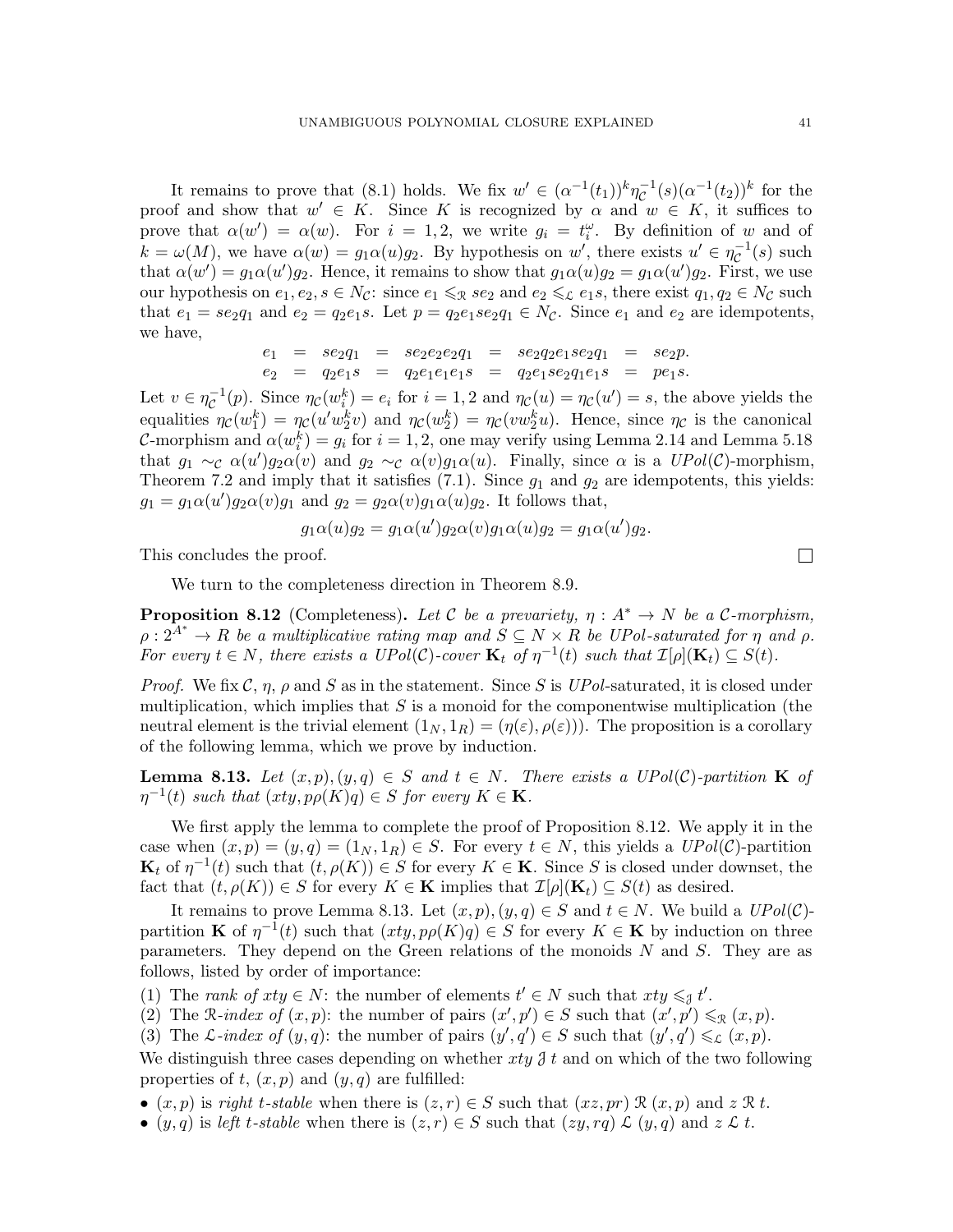In the base case, we assume that all three properties holds and conclude directly. Otherwise, we consider two distinct inductive cases. In the first one, we assume that  $xty <_{\mathcal{A}} t$  and in the second one that either  $(x, p)$  is not right t-stable or  $(y, q)$  is left t-stable.

Base case: xty  $\beta$  t,  $(x, p)$  is right t-stable and  $(y, q)$  is left t-stable. We let  $\mathbf{K} =$  $\{\eta^{-1}(t)\}\$ . Clearly, this is a  $UPol(\mathcal{C})$ -partition of  $\eta^{-1}(s)$  since  $\eta$  is a  $\mathcal{C}$ -morphism. Hence, it remains to prove that  $(xty, p\rho(\eta^{-1}(t))q) \in S$ . We first use our hypothesis to prove the following fact.

<span id="page-41-0"></span>**Fact 8.14.** There exist two pairs of multiplicative idempotents  $(e_1, f_1), (e_2, f_2) \in S$  satisfying the following conditions:  $(xe_1, pf_1) = (x, p)$ ,  $(e_2y, f_2q) = (y, q)$ ,  $e_1 \leq x e_2$  and  $e_2 \leq x e_1t$ .

*Proof.* We prove the existence of  $(e_1, f_1)$  using the hypothesis that  $(x, p)$  is right t-stable. The existence of  $(e_2, f_2)$  is proved symmetrically using the hypothesis that  $(y, q)$  is left tstable (this is left to the reader). Since  $(x, p)$  is right t-stable, there exists  $(z, r) \in S$  such that  $(xz, pr) \mathcal{R}(x, p)$  and  $z \mathcal{R} t$ . Hence, we obtain  $(z', r') \in S$  such that  $(x, p) = (xzz', prr')$ . Since S is a finite monoid, there exists  $k \geq 1$  such that  $(e_1, f_1) = ((zz')^k, (rr')^k)$  is a pair of multiplicative idempotents. It is now immediate that  $(xe_1, pf_1) = (x, p)$ . It remains to show that  $e_1 \leqslant_{\mathcal{R}} t e_2$ . Since  $z \mathcal{R} t$ , it is clear that  $e_1 = (zz')^k \leqslant_{\mathcal{R}} t$ . Moreover, since  $e_1 t e_2 \mathcal{J} t$ by hypothesis, is is clear that te<sub>2</sub>  $\delta t$  and since it is immediate that te<sub>2</sub>  $\leq_{\mathcal{R}} t$ , Lemma [2.1](#page-5-0) yields  $te_2 \mathcal{R} t$ . Altogether, we obtain  $e_1 \leq \mathcal{R} t e_2$  as desired.  $\Box$ 

We let  $(e_1, f_1), (e_2, f_2) \in S$  as in Fact [8.14.](#page-41-0) Since  $(e_1, f_1), (e_2, f_2) \in S$  are multiplicative idempotents such that  $e_1 \leq x$  te<sub>2</sub> and  $e_2 \leq x$  e<sub>1</sub>t, and S is UPol-saturated, we get from UPol-closure that  $(et f, f_1 \rho(\eta^{-1}(t)) f_2) \in S$ . Finally, since we have  $(x, p), (y, q) \in S$ ,  $(xe_1, pf_2) = (x, p)$  and  $(e_2y, f_2q) = (y, q)$ , we obtain from closure under multiplication, that  $(xty, p\rho(\eta^{-1}(t))q) \in S$  which concludes this case.

First inductive case:  $xty \leq t$ . In that case, the  $t = 1_N t1_N$  is strictly smaller than the one of xty. Therefore, induction on our first parameter in Lemma [8.13](#page-40-1) (applied in the case when  $(x, q) = (y, r) = (1_N, 1_R) \in S$  yields a  $UPol(\mathcal{C})$ -partition **K** of  $\eta^{-1}(t)$  such that  $(t, \rho(K)) \in S$  for every  $K \in \mathbf{K}$ . Since  $(x, q), (y, r) \in S$  and S is closed under multiplication, it then follows that  $(xty, q\rho(K)r) \in S$  for every  $K \in \mathbf{K}$ , concluding this case.

Second inductive case: either  $(x, p)$  is not right t-stable or  $(y, q)$  is not left t-stable. There are two symmetrical cases depending on which property holds. We provide a proof for the case when  $(y, q)$  is not left t-stable and leave the other to the reader. We define T as the set of all triples  $(t_1, a, t_2) \in N \times A \times N$  such that  $t_1 \eta(a) t_2 = t$  and  $t \mathcal{L} \eta(a) t_2 <_{\mathcal{L}} t_2$ . In the next fact, we use induction to build  $UPol(\mathcal{C})$ -partitions of  $\eta^{-1}(t_2)$  and  $\eta^{-1}(t_1)$  for every triple  $(t_1, a, t_2) \in T$ . We shall then combine them to construct **K**.

<span id="page-41-1"></span>**Fact 8.15.** Let  $(t_1, a, t_2) \in T$ . There exists a UPol(C)-partition  $V_{t_2}$  of  $\eta^{-1}(t_2)$  such that  $(t_2, \rho(V)) \in S$  for every  $V \in V$ . Moreover, for every  $V \in V$ , there exists a UPol(C)-partition  $\mathbf{U}_{(t_1,a,t_2),V}$  of  $\eta^{-1}(t_1)$  such that  $(xty, p\rho(UaV)q) \in S$  for every  $U \in \mathbf{U}_{(t_1,a,t_2),V}$ .

*Proof.* By definition of T, we know that  $t <_{\mathcal{L}} t_2$ . This implies  $t <_{\mathcal{J}} t_2$  by Lemma [2.1](#page-5-0) and since  $xty \leq \mathcal{J} t$ , we get  $xty \leq \mathcal{J} t_2$ . Hence, the rank of  $t_2 = 1_N t_2 1_N$  is strictly smaller than the one of xty. Therefore, by induction on our first parameter in Lemma [8.13](#page-40-1) (applied in the case when  $(x, p) = (y, q) = (1_N, 1_R)$  we obtain a  $UPol(\mathcal{C})$ -partition  $V_{t_2}$  of  $\eta^{-1}(t_2)$  such that  $(t_2, \rho(V)) \in S$  for every  $V \in V_{t_2}$ .

We now fix  $V \in V$  and build  $\mathbf{U}_{(t_1,a,t_2),V}$ . Since  $(t_2,\rho(V)) \in S$  by definition of  $\mathbf{V}_{t_2}$ and  $(\eta(a), \rho(a)) \in S$  (this is a trivial element), we have  $(\eta(a)t_2, \rho(aV)) \in S$ . Hence,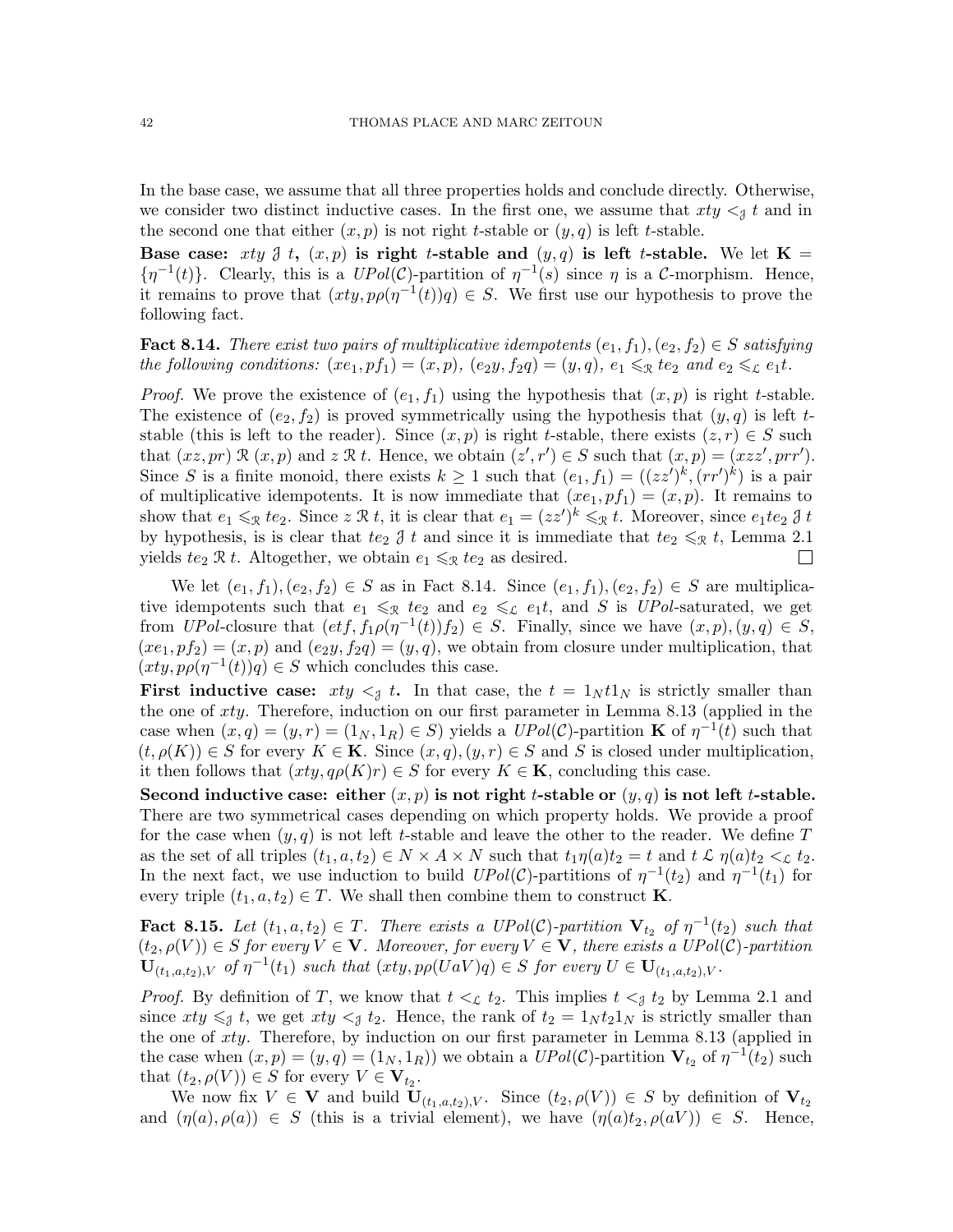since t  $\mathcal{L}$   $\eta(a)t_2$  by definition of T, the hypothesis that  $(y, q)$  is not left t-stable yields  $(\rho(a)t_2y, \rho(aV)q) \leq_{\mathcal{L}} (y, q)$ . Consequently, the R-index of  $(\rho(a)t_2y, \rho(aV)q)$  is strictly smaller than the one of  $(y, q)$ . Hence, induction on our third parameter in Lemma [8.13](#page-40-1) (applied in the case when  $(y, q)$  has been replaced by  $(\rho(a)t_2y, \rho(aV)q)$ ) yields a  $UPol(\mathcal{C})$ partition  $\mathbf{U}_{(t_1,a,t_2),V}$  of  $\eta^{-1}(t_1)$  such that  $(x t_1 \rho(a)t_2 y, q \rho(U) \rho(aV)q) \in S$  for every  $U \in$  $U_{(t_1,a,t_2),V}$ . Let us point out that here the first parameter has not increased since  $xt_1\rho(a)t_2y =$ xty by definition of T. The second one has not increased as well since we did not change  $(x, q)$ . Finally, since  $xt_1\rho(a)t_2y = xty$ , we have  $(xty, p\rho(UaV)q) \in S$  for every  $U \in$  ${\bf U}_{(t_1,a,t_2),V}.$  $\Box$ 

We are ready to construct our  $UPol(\mathcal{C})$ -partition **K** of  $\eta^{-1}(t)$ . We define,

$$
\mathbf{K} = \bigcup_{(t_1, a, t_2) \in T} \{UaV \mid V \in \mathbf{V}_{t_2} \text{ and } U \in \mathbf{U}_{(t_1, a, t_2), V}\}.
$$

It is immediate from the definition and Fact [8.15](#page-41-1) that  $(xty, p\rho(K)q) \in S$  for every  $K \in \mathbf{K}$ . Hence, it remains to verify that **K** is a  $UPol(\mathcal{C})$ -partition of  $\eta^{-1}(t)$ . We first prove that **K** is a partition of  $\eta^{-1}(t)$ . Given  $w \in \eta^{-1}(t)$ , we show that there exists a *unique*  $K \in \mathbf{K}$  such that  $w \in K$ . Let  $v' \in A^*$  be the least suffix of w such that  $t = \eta(w) \mathcal{L} \eta(v')$  and  $u \in A^*$ , the corresponding prefix  $(w = uv')$ . Observe that  $v' \neq \varepsilon$ . Indeed, otherwise, we would have t  $\mathcal{L}$  1<sub>N</sub> which contradicts the hypothesis that  $(y, q)$  is not left t-stable since  $(1_N y, 1_R q) \mathcal{L}$  $(y, q)$ . Hence, there exists  $v \in A^*$  and  $a \in A$  such that  $v' = av$ . Let  $t_1 = \eta(u)$  and  $t_2 = \eta(v)$ . By definition  $t_1\eta(a)t_2 = \eta( uav ) = \eta(w) = t$ . Moreover,  $t \mathcal{L} \eta(v') = \eta(a)t_2 \leq \mathcal{L} \eta(v)$  by definition of v' as the least prefix of w such that  $t = \eta(w) \mathcal{L} \eta(v')$ . Hence,  $(t_1, a, t_2) \in T$  and we may consider the partition  $V_{t_2}$  of  $\eta^{-1}(t_2)$ . In particular, there exists  $V \in V_{t_2}$  such that  $v \in \mathbf{V}$  since  $t_2 = \eta(v)$ . Moreover, since  $\mathbf{U}_{(t_1, a, t_2), V}$  is a partition of  $\eta^{-1}(t_1)$  and  $t_1 = \eta(u)$ , there exists  $U \in U_{(t_1,a,t_2),V}$  such that  $u \in U$ . Hence,  $w = uav \in UaV$  and  $UaV \in \mathbf{K}$  is the unique language of  $\bf{K}$  containing w by definition.

Finally, let us verify that for every  $K \in \mathbf{K}$ , we have  $K \subseteq \eta^{-1}(t)$  and  $K \in UPol(\mathcal{C})$ which completes the proof that **K** is a  $UPol(\mathcal{C})$ -partition of  $\eta^{-1}(t)$ . Let  $K \in \mathbf{K}$ . By definition,  $K = UaV$  where  $V \in V_{t_2}$  and  $U \in U_{(t_1, a, t_2), V}$  for some  $(t_1, a, t_2) \in T$ . Since  $\mathbf{V}_{t_2}$  and  $\mathbf{U}_{(t_1,a,t_2),V}$  are  $UPol(\mathcal{C})$ -partitions of  $\eta^{-1}(t_1)$  and  $\eta^{-1}(t_1)$  respectively, we have  $U, V \in UPol(\mathcal{C}), U \subseteq \eta^{-1}(t_1) \text{ and } V \subseteq \eta^{-1}(t_2)$ . It follows that  $K \subseteq \eta^{-1}(t_1) a \eta^{-1}(t_2)$ . Hence, since  $t_1\eta(a)t_2 = t$  by definition of T, we get  $K \subseteq \eta^{-1}(t)$ . Moreover,  $U, V \in UPol(\mathcal{C})$ and UaV is right deterministic by Lemma [4.13](#page-16-2) since  $V \subseteq \eta^{-1}(t_2)$  and  $t_2\eta(a) <_{\mathcal{L}} t_2$  (as  $(t_1, a, t_2) \in T$ . This concludes the proof.  $\Box$ 

We are now ready to prove Theorem [8.9.](#page-38-0)

*Proof of Theorem [8.9.](#page-38-0)* Let C be a finite prevariety and  $\rho : 2^{A^*} \to R$  be a multiplicative rating map. By Proposition [8.11,](#page-39-1)  $\mathcal{I}_{UPol(C)}[\rho] \subseteq N_{\mathcal{C}} \times R$  is UPol-saturated for  $\eta_{\mathcal{C}}$  and  $\rho$ . It remains to show that it is the least such set. Thus, we let  $S \subseteq N_c \times R$  which is UPolsaturated for  $\eta_c$  and  $\rho$ . We show that  $\mathcal{P}_{UPol(\mathcal{C})}[\eta_c, \rho] \subseteq S$ . Clearly, it suffices to show that  $\mathcal{P}_{UPol(\mathcal{C})}[\eta_{\mathcal{C}},\rho](t) \subseteq S(t)$  for every  $t \in N_{\mathcal{C}}$ . We fix t for the proof.

Since  $\eta_c$  is a C-morphism, Proposition [8.12](#page-40-0) yields an  $UPol(\mathcal{C})$ -cover **K** of  $\eta_c^{-1}$  $\bar{c}^{-1}(t)$  such that  $\mathcal{I}[\rho](\mathbf{K}_t) \subseteq S(t)$ . Moreover, recall that  $\mathcal{P}_{UPol(C)}[\eta_{\mathcal{C}}, \rho](t) = \mathcal{I}_{UPol(C)}[\eta_{\mathcal{C}}^{-1}]$  $\overline{\mathcal{C}}^{-1}(t), \rho$ . Therefore, since **K** is a  $UPol(\mathcal{C})$ -cover of  $\eta_{\mathcal{C}}^{-1}$  $\overline{C}^{-1}(t)$ , we get  $\mathcal{P}_{UPol(C)}[\eta_{\mathcal{C}},\rho](t) \subseteq \mathcal{I}[\rho](\mathbf{K})$ . Altogether, we obtain  $\mathcal{P}_{UPol(C)}[\eta_{\mathcal{C}}, \rho](t) \subseteq S(t)$  as desired.  $\Box$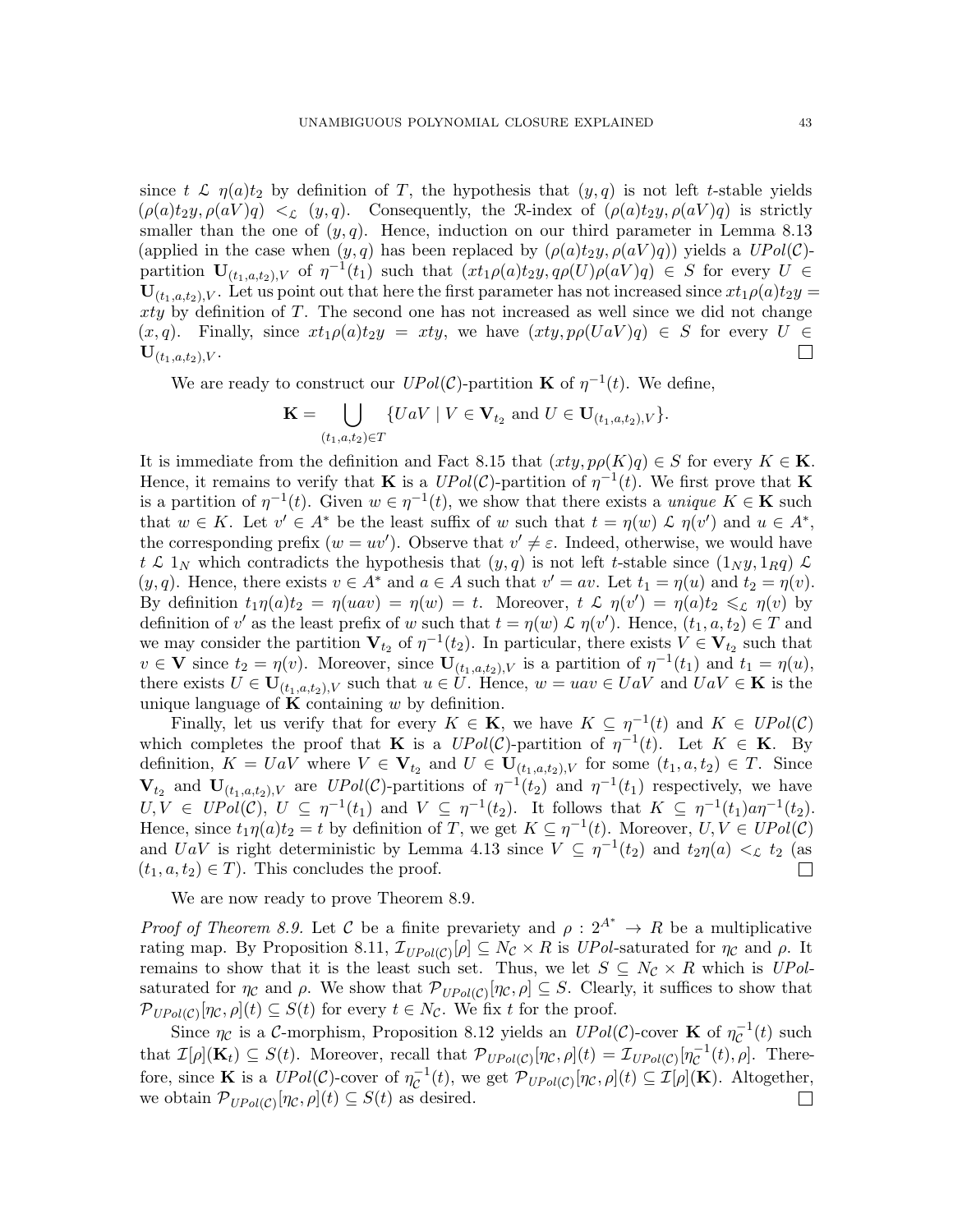# 9. Unary temporal logic

<span id="page-43-0"></span>We introduce *unary temporal logic*. We use a definition which generalizes the standard one. For each class  $\mathcal{C}$ , we define a particular variant of unary temporal logic that we denote by  $TL[\mathcal{C}]$  and associate a class  $TL(\mathcal{C})$  to it. The classical definitions of unary temporal logic that can be found in the literature correspond either to  $TL(ST)$  or the  $TL(ST^{+})$ .

We prove two key results in the section. First, establish a connection with two-variable first-order logic. For every Boolean algebra C, we prove that  $TL(\mathcal{C}) = FO^2(\mathbb{I}_{\mathcal{C}})$ . This result generalizes a well-known theorem by Etessami, Vardi and Wilke [\[EVW02\]](#page-59-8). We also compare these logical classes to those built with unambiguous polynomial closure. More precisely, we prove the given an arbitrary prevariety C, we have the inclusion  $UPol(BPol(\mathcal{C})) \subseteq TL(\mathcal{C})$ . While it is strict in general, we shall prove in the next section that when  $\mathcal C$  is a prevariety of group languages G or its well-suited extension  $G^+$ , the converse inclusion holds as well.

9.1. Definition and properties. We actually define two distinct sets of temporal formulas which we denote by TLX and TL. Then, we explain how these sets can be restricted depending on some class of languages  $\mathcal C$ . This yields two new classes built from  $\mathcal C$  that we write  $TLX(\mathcal{C})$  and  $TL(\mathcal{C})$ . Let us first define the TLX formulas which are more general.

A TLX formula is built from atomic formulas using Boolean connectives and temporal operators. The atomic formulas are  $\top$ ,  $\bot$ , min, max and "a" for every letter  $a \in A$ . All Boolean connectives are allowed: if  $\psi_1$  and  $\psi_2$  are TLX formulas, then so are  $(\psi_1 \vee \psi_2)$ ,  $(\psi_1 \wedge \psi_2)$  and  $(\neg \psi_1)$ . There are two kinds of *temporal operators* which are both unary. First, one may use X and  $X^{-1}$ : if  $\psi$  is a TLX formula, then so are  $(X \psi)$  and  $(X^{-1} \psi)$ . Moreover, we associate two temporal operators to every language  $L \subseteq A^*$  which we write  $F_L$  and  $F_L^{-1}$ : if  $\psi$  is a TLX formula, then so are  $(F_L \psi)$  and  $(F_L^{-1} \psi)$ . For the sake of improved readability, we omit parentheses when there is no ambiguity. Finally, we define TL as a syntactical restriction: a TL formula is a TLX formula which does *not* contain X and  $X^{-1}$ .

We now turn to semantics. Since TL formulas are particular TLX formulas, it suffices to define the semantics of the latter. Evaluating a TLX formula  $\varphi$  requires a word  $w \in A^*$ and a position  $i \in P(w)$ . We use structural induction on  $\varphi$  to define what it means for  $(w, i)$ to satisfy  $\varphi$ . We denote this property by  $w, i \models \varphi$ :

- Atomic formulas:  $w, i \models \top$  always holds,  $w, i \models \bot$  never holds and for every  $\ell \in \top$  $A \cup \{min, max\}, w, i \models \ell$  holds when  $\ell = w[i].$
- Disjunction:  $w, i \models \psi_1 \lor \psi_2$  when  $w, i \models \psi_1$  or  $w, i \models \psi_2$ .
- Conjunction:  $w, i \models \psi_1 \land \psi_2$  when  $w, i \models \psi_1$  and  $w, i \models \psi_2$ .
- Negation:  $w, i \models \neg \psi$  when  $w, i \models \psi$  does not hold.
- Next:  $w, i \models X \varphi$  when  $i + 1$  is a position of w and  $w, i + 1 \models \varphi$ .
- Preceding:  $w, i \models X^{-1} \varphi$  when  $i-1$  is a position of w and  $w, i-1 \models \varphi$ .
- Finally: for  $L \subseteq A^*$ , we let  $w, i \models F_L \psi$  when there exists a position  $j > i$  of w such that  $w, j \models \psi$  and  $w(i, j) \in L$ .
- **Previously:** for  $L \subseteq A^*$ , we let  $w, i \models F_L^{-1} \psi$  when there exists a position  $j < i$  of  $w$ such that  $w, j \models \psi$  and  $w(j, i) \in L$ .

When no distinguished position is specified, we evaluate formulas at the *leftmost unlabeled* position. More precisely, given a TLX formula  $\varphi$  and a word  $w \in A^*$ , we write  $w \models \varphi$ and say that w satisfies  $\varphi$  if and only if  $w, 0 \models \varphi$ . Finally, the language defined by  $\varphi$  is  $L(\varphi) = \{w \in A^* \mid w \models \varphi\}.$  Of course, considering all formulas is not really interesting as every language L is defined by " $F_L$  max".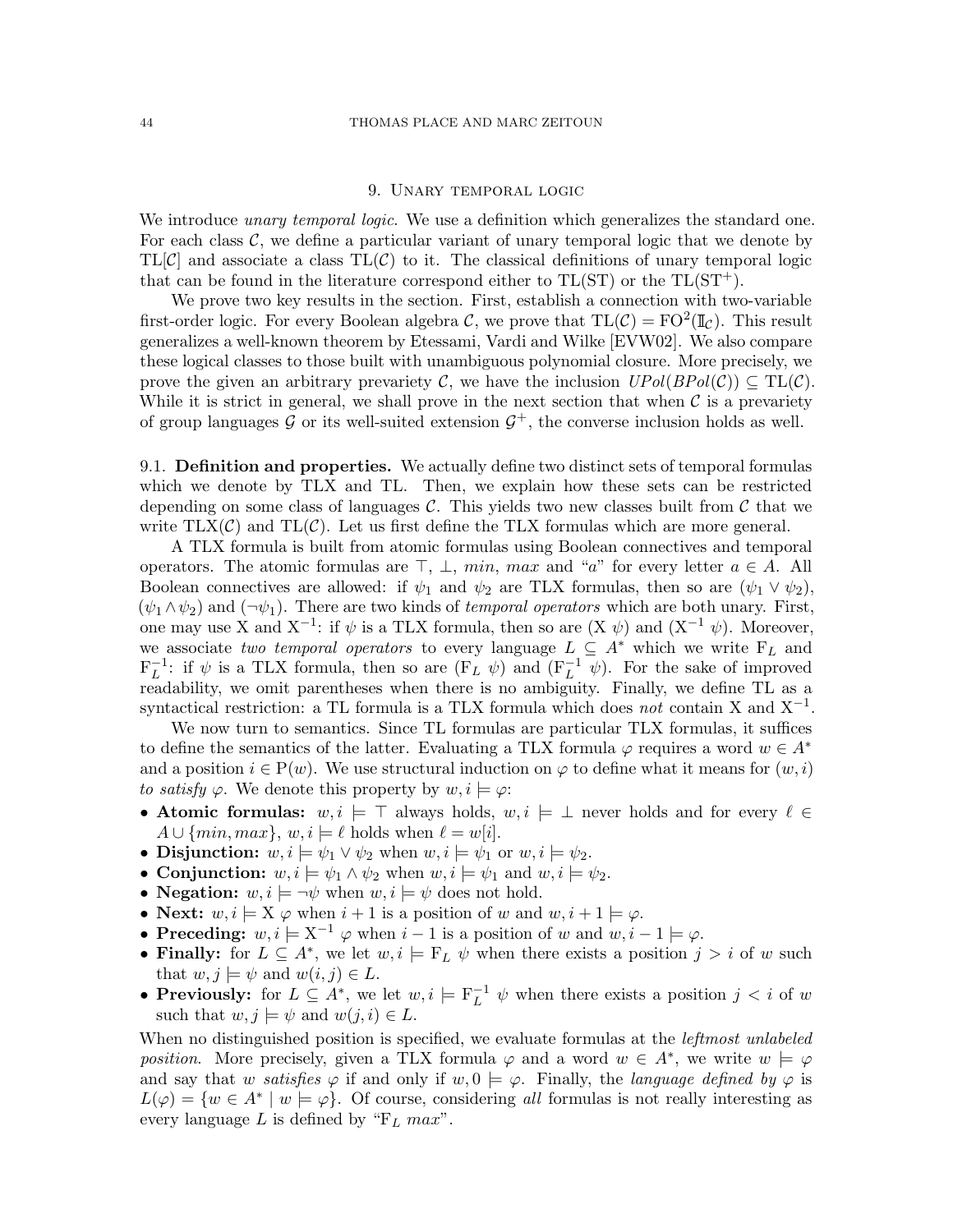Consider a class  $\mathcal{C}$ . We first explain how  $\mathcal{C}$  can be used to restrict the sets of TL and TLX formulas. A TL $[\mathcal{C}]$  (resp. TLX $[\mathcal{C}]$ ) formula is a TL (resp. TLX) formula  $\varphi$  such that every temporal operator  $F_L$  or  $F_L^{-1}$  occurring in  $\varphi$  satisfies  $L \in \mathcal{C}$ . With this definition in hand, we associate two classes to  $\bar{C}$  which we denote by  $TL(\mathcal{C})$  and  $TLX(\mathcal{C})$ . They contains all languages that can be defined by a  $TL[\mathcal{C}]$  and a  $TL[X]\mathcal{C}]$  formula respectively. Observe that by definition, Boolean connectives can be used freely in TL and TLX formulas, Hence, it is immediate that the two associated classes are Boolean algebras. They both contain  $\mathcal{C}$ : a language  $L \in \mathcal{C}$  is defined by the TL[C] formula "F<sub>L</sub> max". One may also prove that if C is a prevariety, then so are  $TL(\mathcal{C})$  and  $TLX(\mathcal{C})$ . Yet, we shall not use this property.

**Remark 9.1.** It is immediate that for an arbitrary TLX formula  $\varphi$ , a word  $w \in A^*$  and  $i \in P(w)$ , we have  $w, i \models F_{A^*} \varphi$  (resp.  $w, i \models F_{A^*}^{-1} \varphi)$  if and only if there exists  $j \in P(w)$ such that  $i < j$  (resp.  $j < i$ ) and  $w, j \models \varphi$ . Hence,  $F_{A^*}$  and  $F_{A^*}^{-1}$  correspond to standard operators in unary temporal logic which are denoted by  $F$  and  $F^{-1}$ . We adopt this notation in the sequel for the sake of improved readability. In particular, it follows that for the input class  $ST = \{\emptyset, A^*\}$ , the classes TL(ST) and TLX(ST) correspond to the standard variants of unary temporal logic which are often denoted by  $F + F^{-1}$  and  $F + X + F^{-1} + X^{-1}$ .

We now prove that when C is a prevariety, the operator  $C \rightarrow TL(C)$  is "more fundamental" than  $C \mapsto \text{TLX}(\mathcal{C})$ . More precisely, we show that if C is a prevariety, then  $TLX(\mathcal{C}) = TL(\mathcal{C}^+).$  The takeaway is that while considering  $TL(\mathcal{C})$  and  $TLX(\mathcal{C})$  independently is natural when presenting statements, it suffices to consider  $TL(\mathcal{C})$  in proof arguments.

<span id="page-44-0"></span>**Lemma 9.2.** Let C be a prevariety. Then,  $TLX(\mathcal{C}) = TL(\mathcal{C}^+)$ .

*Proof.* We start with TLX( $C$ )  $\subseteq$  TL( $C$ <sup>+</sup>). By definition, it suffices to show that X and X<sup>-1</sup> can be expressed with the operators available in  $TL[\mathcal{C}^+]$  formulas. This is immediate since  $\{\varepsilon\} \in C^+$  and the operators  $F_{\{\varepsilon\}}$  and  $F_{\{\varepsilon\}}^{-1}$  have the same semantics as X and  $X^{-1}$ .

We turn to  $TL(\mathcal{C}^+) \subseteq TLX(\mathcal{C})$ . Given an arbitrary  $TL[\mathcal{C}^+]$  formula  $\varphi$ , we explain how to inductively construct an equivalent  $TLX[\mathcal{C}]$  formula  $\langle \varphi \rangle$  (*i.e.*, for every  $w \in A^*$  and every  $i \in P(w)$ , we have  $w, i \models \varphi \Leftrightarrow w, i \models \langle \varphi \rangle$ . By definition, this yields  $TL(\mathcal{C}^+) \subseteq TLX(\mathcal{C})$ as desired. If  $\varphi$  is atomic, it is already a TLX[C] formula and we may define  $\langle \varphi \rangle := \varphi$ . Boolean combinations are handled in the natural way. By definition of  $TL[\mathcal{C}^+]$  formulas, it remains to handle the case when  $\varphi$  is of the form  $F_L \psi$  or  $F_L^{-1} \psi$  for some  $L \in C^+$ . By symmetry, we only consider the case when  $\varphi := \mathbf{F}_L \psi$ . By definition of  $\mathcal{C}^+$ , there exists  $K \in \mathcal{C}$  such that either  $L = \{\varepsilon\} \cup K$  or  $L = A^+ \cap K$ . In the former case, it suffices to define  $\langle \varphi \rangle := (X [\psi]) \vee (F_K [\psi])$  which is TLX[C] formula by definition. Otherwise, we have  $L = A^+ \cap K$ . Since C is a prevariety, we know that  $a^{-1}K \in \mathcal{C}$  for every  $a \in A$ . Hence, we may define  $\langle \varphi \rangle$  as the following TLX[C] formula:

$$
\langle \varphi \rangle := \mathcal{X} \left( \bigvee_{a \in A} \left( a \wedge F_{a^{-1}K} \left[ \psi \right] \right) \right).
$$

This concludes the proof.

We complete the definition with a property of the classes  $TL(\mathcal{C})$  (when  $\mathcal{C}$  is a prevariety) which we shall need in Section [10](#page-53-0) to establish the correspondence with unambiguous polynomial closure. This involves quite a bit of work as we require some machinery to present it. First, we define equivalence relations that we shall use to formulate the property.

 $\Box$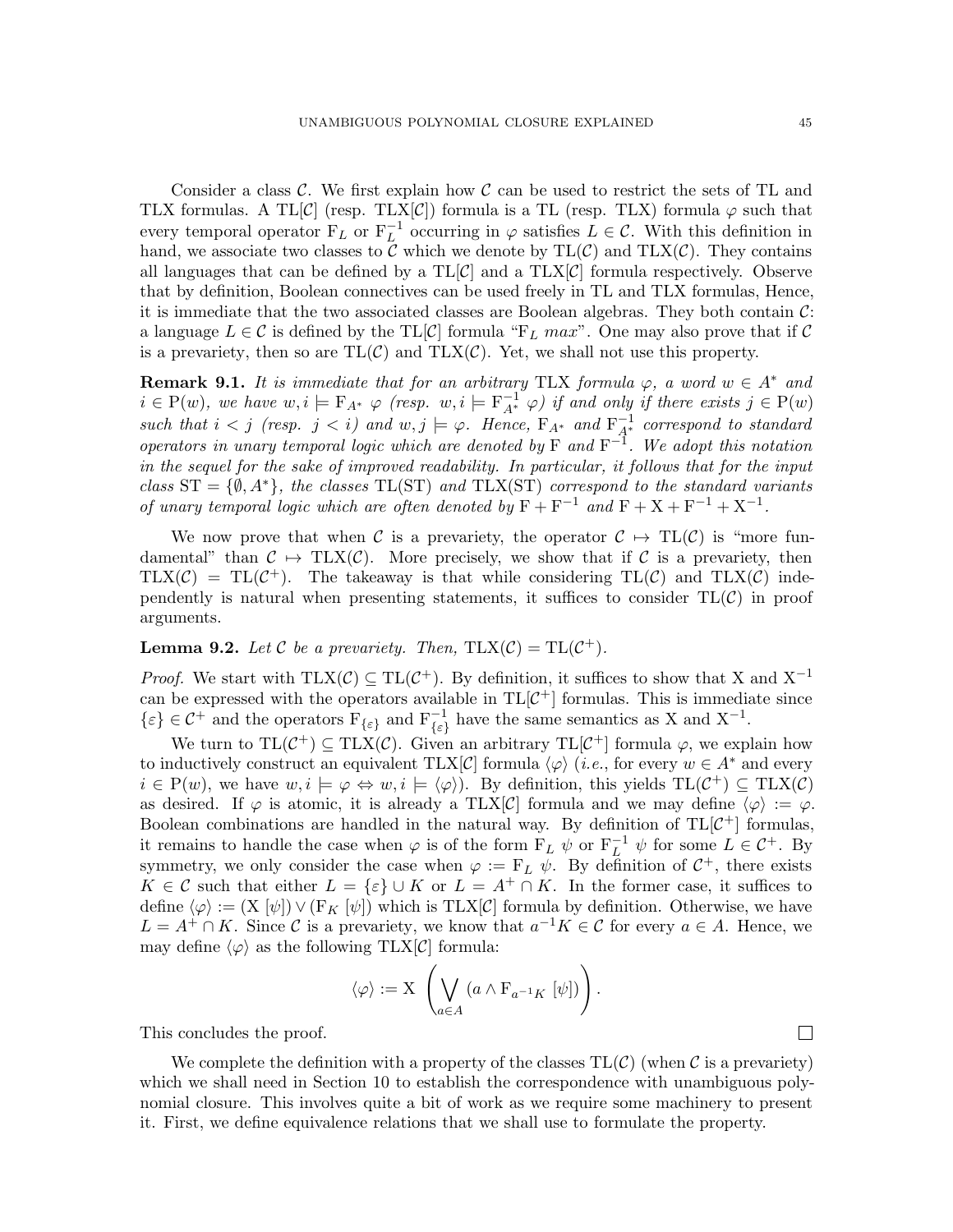Canonical equivalences. We start with terminology that need for the definition. Given a morphism  $\eta: A^* \to N$  into a finite monoid N, a TL[ $\eta$ ] formula is a TL formula  $\varphi$  such that for every operator  $F_L$  or  $F_L^{-1}$  occurring in  $\varphi$ , the language  $L \subseteq A^*$  is recognized by  $η.$  We complete this definition with a simple fact which connects this notion to the classes  $TL(\mathcal{C}).$ 

<span id="page-45-2"></span>**Fact 9.3.** Let C be a prevariety. For every TL[C] formula  $\varphi$ , there exists a C-morphism  $\eta: A^* \to N$  such that  $\varphi$  is a TL[ $\eta$ ] formula.

*Proof.* Let **L** be the finite set containing all languages  $L \subseteq A^*$  such that either  $F_L$  or  $F_L^{-1}$  occurs in  $\varphi$ . Since  $\varphi$  is a TL[C] formula, we know that every  $L \in \mathbf{L}$  belongs to C. By hypothesis on C, it follows from Proposition [2.11](#page-9-0) that there exists a C-morphism  $\eta: A^* \to N$ recognizing every  $L \in \mathbf{L}$ . By definition,  $\varphi$  is a TL[ $\eta$ ] formula.  $\Box$ 

We now associate a number called *rank* to every TL formula  $\varphi$  (this is a standard notion in unary temporal logic). As expected, the rank of  $\varphi$  is defined as the length of the longest sequence of nested temporal operators within its parsing tree. More precisely,

- Any atomic formula has rank 0.
- The rank of  $\neg \varphi$  is the same as the rank of  $\varphi$ .
- The rank of  $\varphi \vee \psi$  and  $\varphi \wedge \psi$  is the maximum between the ranks of  $\varphi$  and  $\psi$ .
- For every language  $L \subseteq A^*$ , the rank of  $F_L \varphi$  and  $F_L^{-1} \varphi$  is the rank of  $\varphi$  plus 1.

A key point is that when we restrict ourselves to  $TL[\eta]$  formulas of bounded rank, there are only finitely many non-equivalent TL formulas. Given two TL formulas  $\varphi$  and  $\psi$ , we say that  $\varphi$  and  $\psi$  are *equivalent* if they have the same semantics. That is, for every  $w \in A^*$  and every position  $i \in P(w)$ , we have  $w, i \models \varphi \Leftrightarrow w, i \models \psi$ . The following lemma is immediate from a simple induction on the rank of TL formulas.

<span id="page-45-0"></span>**Lemma 9.4.** Let  $\eta: A^* \to N$  be a morphism into a finite monoid and  $k \in \mathbb{N}$ . There are only finitely many non-equivalent  $TL[\eta]$  formulas with rank at most k.

We may now define the equivalences associated to TL. They compare pairs  $(w, i)$  where  $w \in A^*$  and  $i \in P(w)$ . Let  $\eta: A^* \to N$  be a morphism into a finite monoid and  $k \in \mathbb{N}$ . Given  $w, w' \in A^*, i \in P(w)$  and  $i' \in P(w')$ , we write,  $w, i \cong_{\eta,k} w', i'$  if and only if,

for every TL[ $\eta$ ] formula  $\varphi$  with rank at most  $k, \quad w, i \models \varphi \Longleftrightarrow w', i' \models \varphi$ .

Clearly, the relations  $\cong_{n,k}$  are equivalences. Moreover, it is immediate from the definition and Lemma [9.4,](#page-45-0) that they have finite index. Finally, we also introduce equivalences which compare single words in  $A^*$ . Abusing terminology, we also write them  $\cong_{\eta,k}$ . Given  $w, w' \in$  $A^*$ , we write  $w \cong_{\eta,k} w'$  if and only if  $w, 0 \cong_{\eta,k} w', 0$ . Clearly, this is an equivalence.

We complete the definition with a useful lemma. It presents an alternate definition of the equivalences  $\cong_{n,k}$  using induction on k which is convenient in proof arguments.

<span id="page-45-1"></span>**Lemma 9.5.** Let  $\eta: A^* \to N$  be a morphism into a finite monoid,  $k \in \mathbb{N}$ ,  $w, w' \in A^*$ ,  $i \in P(w)$  and  $i' \in P(w')$ . Then,  $w, i \cong_{\eta,k} w', i'$  if and only the five following conditions hold: • We have  $w[i] = w'[i']$ .

- If  $k \geq 1$ , then for every  $j \in P(w)$  such that  $i < j$ , there exists  $j' \in P(w')$  such that  $i' < j'$ ,  $\eta(w(i,j)) = \eta(w'(i',j'))$  and  $w, j \cong_{\eta,k-1} w', j'.$
- If  $k \geq 1$ , then for every  $j' \in P(w')$  such that  $i' < j'$ , there exists  $j \in P(w)$  such that  $i < j$ ,  $\eta(w(i,j)) = \eta(w'(i',j'))$  and  $w, j \cong_{\eta,k-1} w', j'.$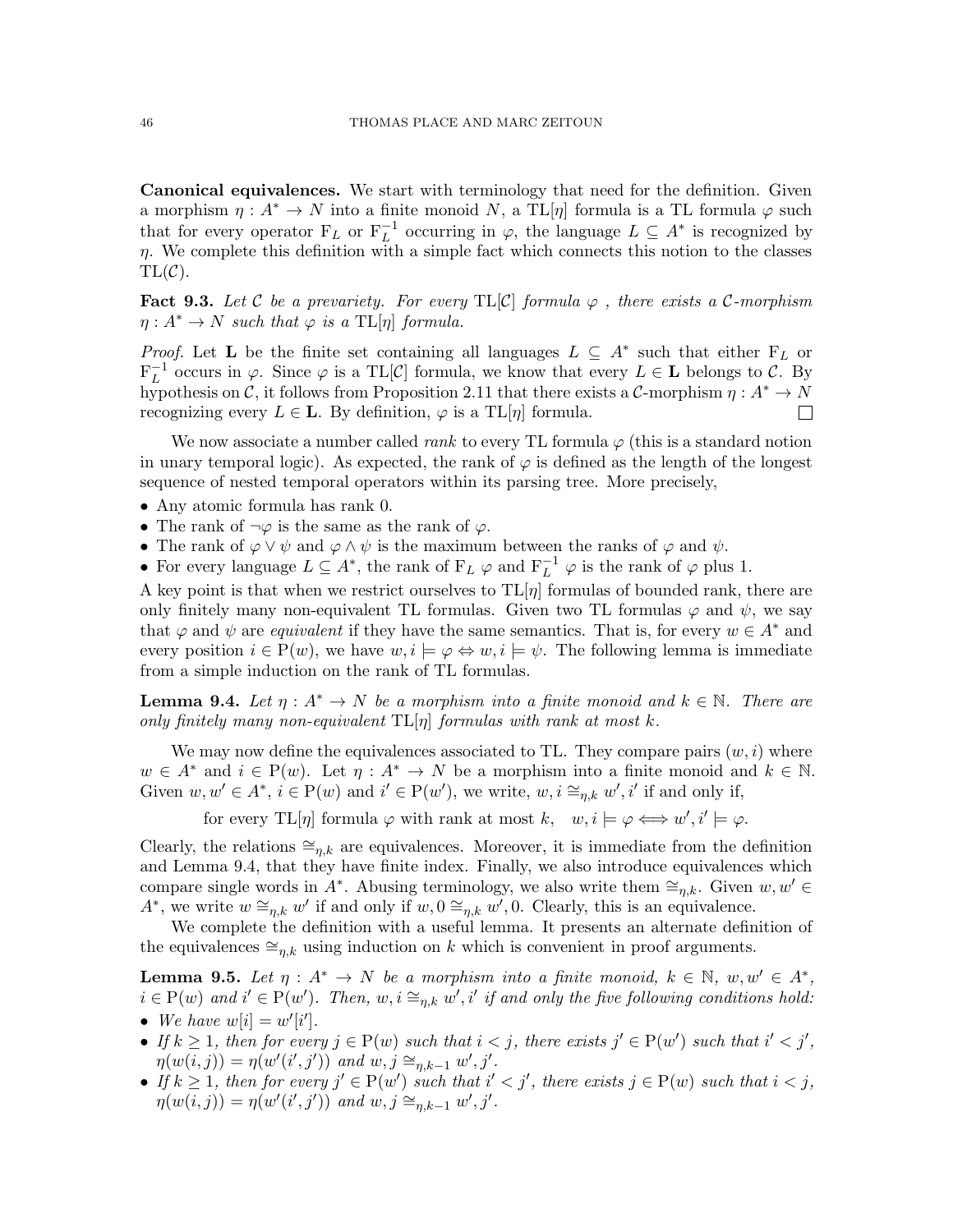- If  $k \geq 1$ , then for every  $j \in P(w)$  such that  $j < i$ , there exists  $j' \in P(w')$  such that  $j' < i'$ ,  $\eta(w(j,i)) = \eta(w'(j',i'))$  and  $w, j \cong_{\eta,k-1} w', j'.$
- If  $k \geq 1$ , then for every  $j' \in P(w')$  such that  $j' < i'$ , there exists  $j \in P(w)$  such that  $j < i$ ,  $\eta(w(j,i)) = \eta(w'(j',i'))$  and  $w, j \cong_{\eta,k-1} w', j'.$

*Proof.* We start with the "only if" implication. Assume that  $w, i \cong_{\eta,k} w', i'$ . We show that the five conditions in the lemma hold. For the first, one we know that for every  $\ell \in A \cup \{min, max\}, \ll$ " is an atomic TL[ $\eta$ ] formula (and has therefore rank  $0 \leq k$ ). Thus, our hypothesis implies that  $w, i \models \ell \Leftrightarrow w, i' \models \ell$  for every  $\ell \in A \cup \{min, max\}$ . This exactly says that  $w[i] = w'[i']$  and the first condition is proved. We turn to the four remaining conditions. By symmetry, we only detail one of them: we consider the second condition in the lemma. Hence we assume that  $k \geq 1$  and consider  $j \in P(w)$  such that  $i < j$ . We have to exhibit  $j' \in P(w')$  such that  $i' < j'$ ,  $\eta(w(i,j)) = \eta(w'(i',j'))$  and  $w, j \cong_{\eta,k-1} w', j'$ . We use w and j to build a TL[ $\eta$ ] formula. Lemma [9.4](#page-45-0) yields a finite set S of TL[ $\eta$ ] formulas with rank at most  $k-1$  such that every TL[ $\eta$ ] formula  $\psi$  with rank at most  $k-1$  is equivalent to some formula in S. Consider the set  $T = \{ \psi \in S \mid w, j \models \psi \}$ . We define  $\varphi = \bigwedge_{\psi \in T} \psi$ . Moreover, let  $s = \alpha(w(i,j)) \in N$  (recall that  $i < j$ ) and  $L = \eta^{-1}(s)$ . Clearly,  $w, j \models \varphi$ and it follows that  $w, i \models F_L \varphi$ . Moreover,  $\varphi$  has rank at most  $k-1$  by definition which means that  $F_L \varphi$  has rank at most k. Since  $w, i \cong_{\eta,k} w', i'$ , it follows that  $w', i' \models F_L \varphi$ . This yields  $j' \in P(w')$  such that  $i' < j'$ ,  $w'(i', j') \in L$   $(i.e., \eta(w'(i', j')) = \eta(w(i, j)))$  and  $w', j' \models \varphi$ . It remains to show that  $w, j \cong_{\eta,k-1} w', j'$ . Let  $\psi$  be an  $\eta$ -formula with rank at most k – 1. We have to show that  $w, j \models \psi \Leftrightarrow w', j' \models \psi$ . For the left to right implication, if  $w, j \models \psi$ , then we know that T contains a formula equivalent to  $\psi$ . Consequently, it is immediate by definition of  $\varphi$  that since  $w', j' \models \varphi$ , we also have  $w', j' \models \psi$ . For the converse implication, we prove the contrapositive. Assume that  $w, j \not\models \psi$ , *i.e.*  $w, j \models \neg \psi$ . Since  $\neg \psi$ has rank at most  $k-1$ , we know that T contains a formula equivalent to  $\neg \psi$ . Consequently, it is immediate by definition of  $\varphi$  that since  $w', j' \models \varphi$ , we also have  $w', j' \models \neg \psi$  which implies that  $w', j' \not\models \psi$ , completing the proof.

Conversely, assume that the five conditions in the lemma are satisfied. We prove that  $w, i \cong_{\eta,k} w', i'.$  Given an arbitrary TL[ $\eta$ ] formula  $\varphi$  with rank at most k, we have to prove that  $w, i \models \varphi \Leftrightarrow w', i' \models \varphi$ . We proceed by structural induction on  $\varphi$ . First, if  $\varphi$  is an atomic formula then either  $\varphi = \top$ ,  $\varphi = \bot$  or  $\varphi = \ell$  for some  $\ell \in A \cup \{min, max\}$ . In the two former cases, the result is trivial. In the latter case, the first condition in the lemma states that  $w[i] = w'[i']$ . Hence, we have  $w, i \models \ell \Leftrightarrow w', i' \models \ell$  for every  $a \in A \cup \{min, max\}$ . We now consider Boolean connectives. If  $\varphi = \psi_1 \vee \psi_2$ , it follows from structural induction on  $\varphi$  that  $w, i \models \psi_1 \Leftrightarrow w', i' \models \psi_1$  and  $w, i \models \psi_2 \Leftrightarrow w', i' \models \psi_2$ , thus it is immediate that  $w, i \models \varphi \Leftrightarrow w', i' \models \varphi$ . Similarly, if  $\varphi = \neg \psi$ , it follows from structural induction on  $\varphi$ , we have  $w, i \models \psi \Leftrightarrow w', i' \models \psi$ , thus it is immediate that  $w, i \models \varphi \Leftrightarrow w', i' \models \varphi$ . It remains to treat temporal operators, *i.e.*, the cases when  $\varphi = F_L \psi$  or  $\varphi = F_L^{-1} \psi$  where  $L \subseteq A^*$  is recognized by  $\eta$  (recall that  $\varphi$  is a TL[ $\eta$ ] formula). Note that since  $\varphi$  has rank at most k, these cases may only happen when  $k \geq 1$  and  $\psi$  has rank at most  $k-1$ . By symmetry, we only detail the case when  $\varphi = F_L \psi$ . Moreover, we only prove the implication  $w, i \models \varphi \Rightarrow w', i' \models \varphi$  as the converse one is proved symmetrically. Hence, we assume that  $w, i \models \varphi$ . Since  $\varphi = F_L \psi$ , it follows that there exists a position j in w such that  $i < j$ ,  $w(i, j) \in L$  and  $w, j \models \psi$ . The second condition in the lemma yields a position j' of w' such that  $i' < j'$ ,  $\eta(w(i,j)) = \eta(w'(i',j'))$  and  $w, j \cong_{\eta,k-1} w', j'$ . Since L is recognized by  $\eta$  and  $w(i, j) \in L$ , the equality  $\eta(w(i, j)) = \eta(w(i, j))$  implies that  $w'(i', j') \in L$ . Moreover, since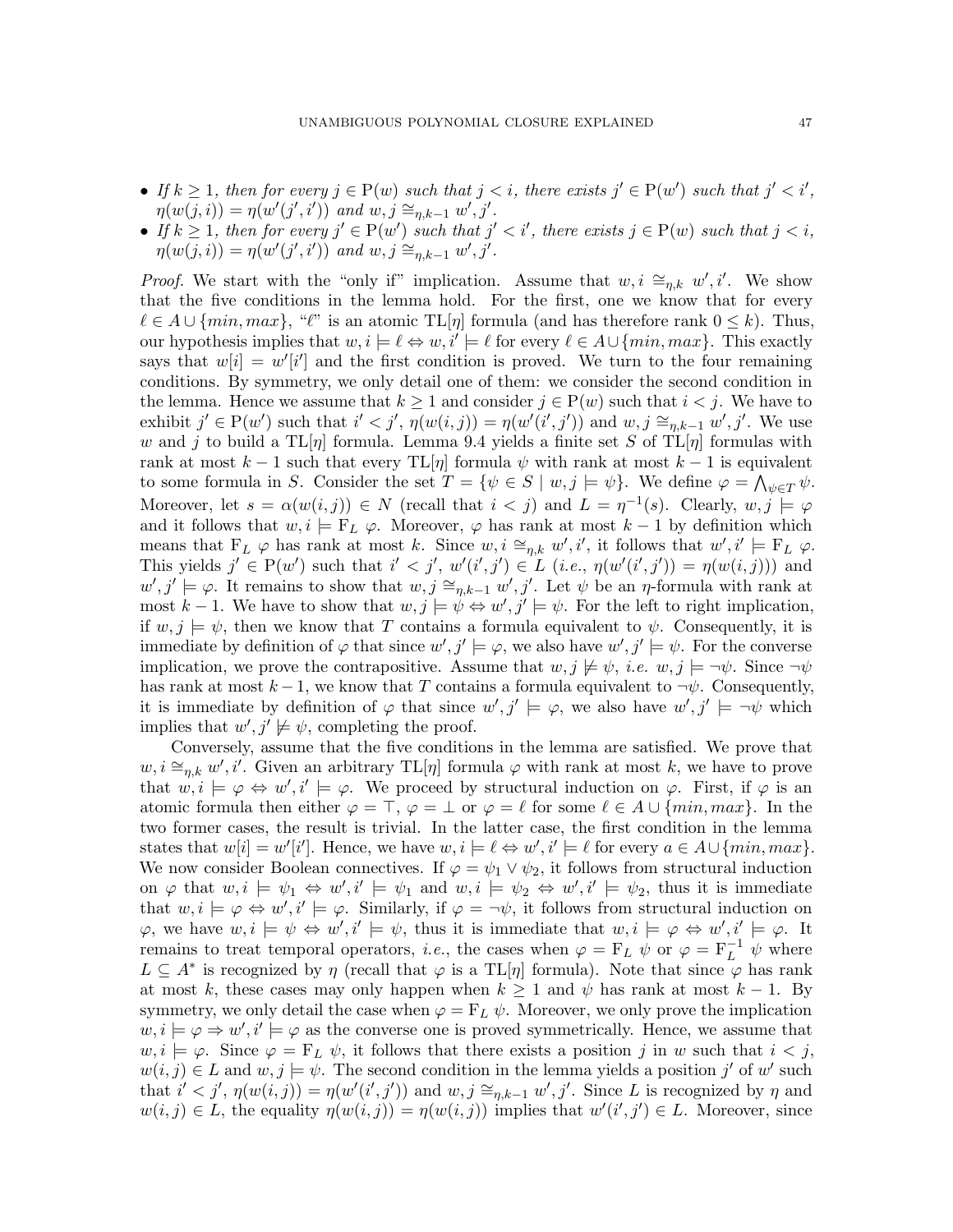$\psi$  has rank at most  $k-1, w, j \models \psi$  and  $w, j \cong_{\eta,k-1} w', j'$ , we obtain  $w', j' \models \psi$ . Altogether, since  $i' < j'$ , it follows that  $w', i' \models F_L \psi$ . We get  $w', i' \models \varphi$ , concluding the proof.  $\Box$ 

It can be verified from Lemma [9.5](#page-45-1) and a straightforward induction that the equivalences  $\cong_{n,k}$  on  $A^*$  are congruences. The detailed proof is left to the reader.

<span id="page-47-6"></span>**Lemma 9.6.** Consider a morphism  $\eta: A^* \to N$  into a finite monoid and  $k \in \mathbb{N}$ . For every  $u, v, u', v' \in A^*$  such that  $u \cong_{\eta,k} u'$  and  $v \cong_{\eta,k} v'$ , we have  $uv \cong_{\eta,k} u'v'$ .

We are ready to present the property of the equivalences  $\cong_{n,k}$  that we shall need in Section [10](#page-53-0) to establish the correspondence with unambiguous polynomial closure.

<span id="page-47-5"></span>**Proposition 9.7.** Consider a morphism  $\eta : A^* \to N$  into a finite monoid,  $e \in E(N)$  and idempotent and  $u, v, z \in \eta^{-1}(e)$ . For every  $k \in \mathbb{N}$ , the following property holds:

$$
(z^kuz^{2k}vz^k)^k(z^kuz^{2k}vz^k)^k \cong_{\eta,k} (z^kuz^{2k}vz^k)^kz^kvz^k(z^kuz^{2k}vz^k)^k.
$$

*Proof.* We first show that we may restrict ourselves to the special case when  $u, v$  and z are single letters. We consider a second independent alphabet  $B = \{a, b, c\}$  and let  $\alpha : B^* \to A^*$  be the morphism defined by  $\alpha(a) = u$ ,  $\alpha(b) = v$  and  $\alpha(c) = z$ . Finally, we let  $\delta = \eta \circ \alpha : B^* \to N$ . We have the following fact.

<span id="page-47-0"></span>**Fact 9.8.** For all  $w, w' \in B^*$  and all  $k \in \mathbb{N}$ , if  $w \cong_{\delta,k} w'$ , then  $\alpha(w) \cong_{\eta,k} \alpha(w')$ .

*Proof.* Let  $n = max({\{|u|, |v|, |z|\}})$ . For every  $x \in B^*$  and every  $h \leq n$ , we define a partial map  $f_{x,h}: \mathcal{P}(x) \to \mathcal{P}(\alpha(x))$ . We fix  $i \in \mathcal{P}(x)$  for the definition. If  $i = 0$ , then  $f_{x,h}(0) = 0$ and if  $i = |x| + 1$ , then  $f_{x,h}(|x| + 1) = |\alpha(x)| + 1$ . Assume now that  $1 \leq i \leq |x|$  and let  $d = x[i] \in B$ . If  $h > |\alpha(d)|$ , then  $f_{x,h}(i)$  is undefined. Otherwise  $h \leq |\alpha(d)|$  and position i of x corresponds to a factor  $\alpha(d)$  in  $\alpha(x)$  which is made of more than h positions. We let  $f_{x,h}(i)$ be h-th position of this factor. Formally, this boils down to defining  $f_{x,h}(i) = |\alpha(x(0,i))| + h$ .

One may verify using Lemma [9.5](#page-45-1) and induction on  $k \in \mathbb{N}$  that for every  $w, w' \in B^*$ , every  $i \in P(w)$  and every  $i' \in P(w')$ , if  $w, i \cong_{\delta,k} w', i'$ , then for all  $h \leq n$ ,  $f_{w,h}(i)$  is defined if and only if  $f_{w',h}(i')$  is defined and, in this case,  $\alpha(w)$ ,  $f_{w,h}(i) \cong_{\eta,k} \alpha(w')$ ,  $f_{w',h}(i')$ . In particular, it follows that if  $w \cong_{\eta,k} w'$  (*i.e.*,  $w, 0 \cong_{\eta,k} w', 0$ ), then  $\alpha(w) \cong_{\eta,k} \alpha(w')$  as desired.  $\Box$ 

Note that by hypothesis on u, v and z, we have  $\delta(a) = \delta(b) = \delta(c) = e \in E(N)$ , which means that for every nonempty word  $w \in B^+$ , we have  $\delta(w) = e$  (on the other hand,  $\delta(\varepsilon) = 1_N$ , which might be distinct from e). We prove that for every  $k \in \mathbb{N}$ , we have,

<span id="page-47-1"></span>
$$
(c^k ac^{2k}bc^k)^k (c^k ac^{2k}bc^k)^k \cong_{\delta,k} (c^k ac^{2k}bc^k)^k c^k bc^k (c^k ac^{2k}bc^k)^k. \tag{9.1}
$$

By Fact [9.8,](#page-47-0) this yields  $(z^kuz^{2k}vz^k)^k(z^kuz^{2k}vz^k)^k \cong_{\eta,k} (z^kuz^{2k}vz^k)^k z^k vz^k (z^kuz^{2k}vz^k)^k$  as desired by definition of  $\alpha$ .

To prove [\(9.1\)](#page-47-1), we establish a more general property that we shall prove by induction. We write  $x = c^k a c^k$  and  $y = c^k b c^k$ . Let  $n \in \mathbb{N}$  and consider a quadruple  $(w, i, w', i')$  where  $w, w' \in B^*, i \in P(w)$  and  $i' \in P(w')$ . We say that  $(w, i, w', i')$  is an *n*-candidate if there exist  $h, \ell \ge n$  and  $w_1, w'_1 \in (x + y)^*$  such that  $w = (xy)^h w_1(xy)^{\ell}$ ,  $w' = (xy)^h w'_1(xy)^{\ell}$  and one of the three following properties is satisfied:

- <span id="page-47-4"></span><span id="page-47-2"></span>(1) We have  $i \leq |(xy)^h|, i' \leq |(xy)^h|$  and  $i = i'$ .
- <span id="page-47-3"></span>(2) We have  $|(xy)^h w_1| < i$ ,  $|(xy)^h w_1'| < i'$  and  $i - |(xy)^h w_1| = i' - |(xy)^h w_1'|$ .
- (3) We have  $|(xy)^h| < i \leq |(xy)^h w_1|, |(xy)^h| < i' \leq |(xy)^h w_1'|$ . Moreover, the following infixes are equal:  $w(i - n - 1, i + n + 1) = w'(i' - n - 1, i' + n + 1)$ .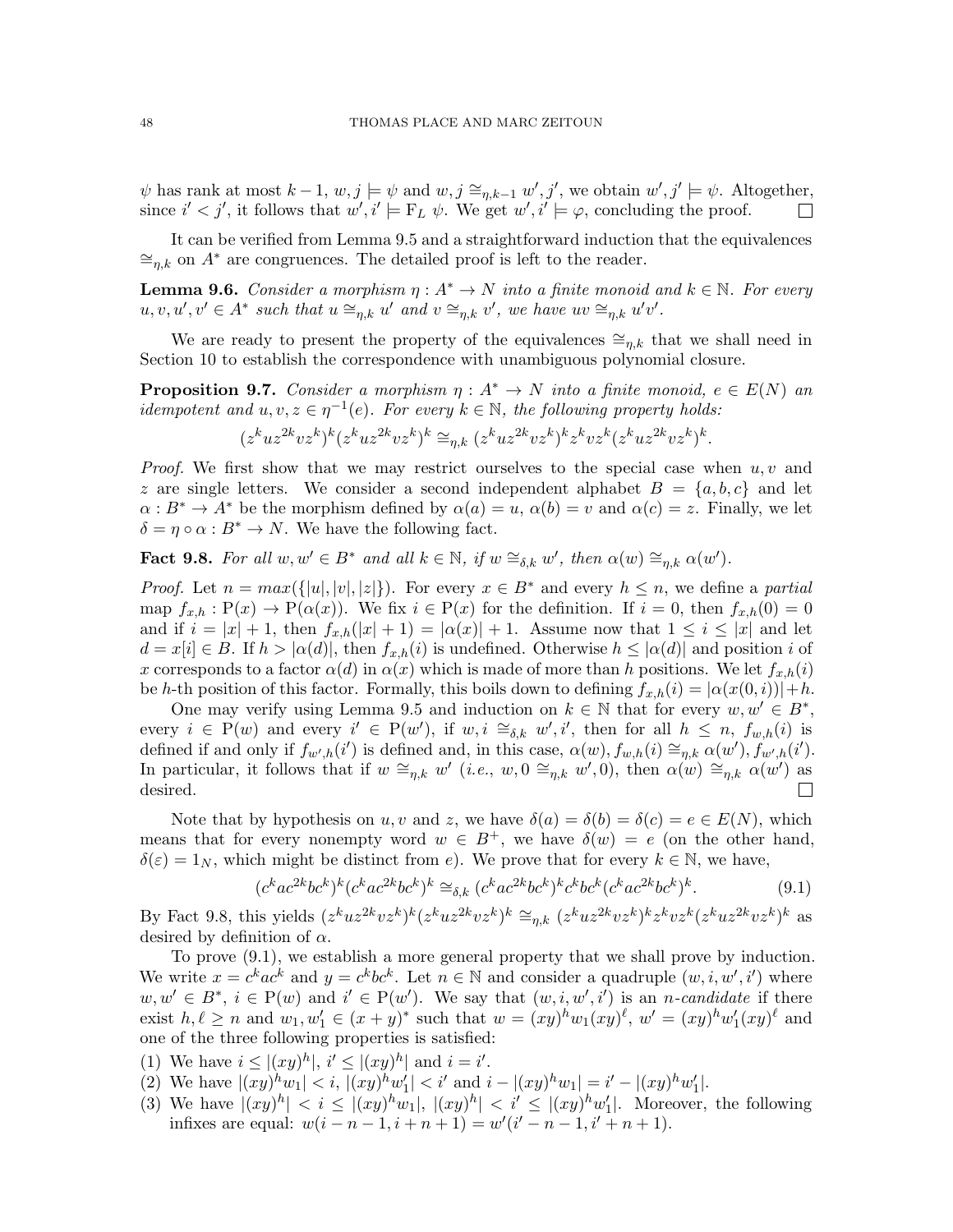We use Lemma [9.5](#page-45-1) and induction on n to prove that for every  $n \leq k$  and every n-candidate  $(w, i, w', i')$ , we have  $w, i \cong_{\delta,n} w', i'$ . Since it is clear that  $((xy)^k(xy)^k, 0, (xy)^k y(xy)^k, 0)$  is a k-candidate (the first condition in the definition holds), it follows that the equivalence  $(xy)^k(xy)^k \cong_{\delta,k} (xy)^k y(xy)^k$  holds. By definition of x and y, this is exactly [\(9.1\)](#page-47-1).

We fix  $n \leq k$  and an *n*-candidate  $(w, i, w', i')$  for the proof. We have to show that  $w, i \cong_{\delta,n} w', i'$ . One may verify from the definition of *n*-candidates that i and i' are either both unlabeled or share the same label in  $B$ . By Lemma [9.5,](#page-45-1) this concludes the proof when  $n = 0$ : we get  $w, i \cong_{\delta,0} w', i'$ . Hence, we now assume that  $n ≥ 1$ . In view of Lemma [9.5,](#page-45-1) there are four additional conditions to prove in this case. By symmetry, we only prove the first one and leave the others to the reader. Hence, we consider a position  $j$  of  $w$  such that  $i < j$ . We have to exhibit a position j' of w' such that  $i' < j'$ ,  $\eta(w(i,j)) = \eta(w'(i',j'))$ and  $w, j \cong_{\delta,n-1} w', j'$ . Observe that for the latter property (*i.e.*  $w, j \cong_{\delta,n-1} w', j'$ ), it suffices to choose j' such that  $(w, j, w', j')$  is an  $(n - 1)$ -candidate: by induction on n, this implies that  $w, j \cong_{\eta,n-1} w', j'$ . Since  $(w, i, w', i')$  is an *n*-candidate, there exist  $h, \ell \geq n$  and  $w_1, w'_1 \in (x+y)^*$  such that  $w = (xy)^h w_1(xy)^\ell$ ,  $w' = (xy)^h w'_1(xy)^\ell$  and one of the three conditions in the definition holds. We consider several cases depending on where position  $j$ is inside w.

Assume first that  $j \leq |(xy)^h|$ . Hence, we have  $i < j \leq |(xy)^h|$  and it follows that Condition [1](#page-47-2) holds in the definition of the *n*-candidate  $(w, i, w', i')$  holds. Hence, we have  $i' = i < |(xy)^h|$ . It now suffices to define  $j' = j$ . Clearly,  $i' < j'$  and  $w'(i', j') = w(i, j)$ . Moreover, one may verify that  $(w, j, w', j')$  is an  $(n - 1)$ -candidate (in fact, it is even an n-candidate in this case) as Condition [1](#page-47-2) in the definition holds.

We now assume that  $|(xy)^h| < j \le |(xy)^h w_1 xy|$ . We consider two sub-cases depending on whether  $i+1 = j$  or  $i+1 < j$ . Assume first that  $i+1 = j$ . In this case, we define  $j' = i'+1$ . Clearly, we have  $i' < j'$  and  $w'(i', j') = w(i, j) = \varepsilon$ . Hence, we have to verify that  $(w, j, w', j')$ is a  $(n-1)$ -candidate. We show that Condition [3](#page-47-3) holds. By definition,  $h \geq n-1, \ell-1 \geq n-1$ ,  $w = (xy)^h w_1 xy(xy)^{\ell-1}$  and  $w' = (xy)^h w'_1 xy(xy)^{\ell-1}$ . Moreover,  $|(xy)^h| < j \le |(xy)^h w_1 xy|$ and it can be verified from the definition of  $j'$  that  $|(xy)^h| < j' \leq |(xy)^h w'_1 xy|$ . Finally, one may also verify that  $w(j - n, j + n) = w'(j - n, j' + n)$  from the hypothesis that  $(w, i, w', i')$ was an *n*-candidate since  $j = i + 1$  and  $j' = i' + 1$ . We conclude that  $(w, j, w', j')$  is an  $(n-1)$ -candidate as Condition [3](#page-47-3) holds. We turn to the second sub-case. Assume that  $i+1 < j$ . By hypothesis,  $i' \leq |(xy)^h w'_1|$ . Hence, by definition of  $x, y$  and since  $n \leq k$ , one may verify that there exists a position  $j' \in P(w')$  such that  $|(xy)^h| < j' \leq |(xy)^h w_1' xy|$ ,  $i' + 1 < j'$  and  $w(j - n, j + n) = w'(j - n, j' + n)$ . We have  $i' < j'$  by definition. Moreover, since  $i+1 < j$  and  $i'+1 < j'$ , we know that  $w'(i',j')$  and  $w(i,j)$  are nonempty which yields  $\delta(w'(i',j')) = \delta(w(i,j)) = e$  by definition of  $\delta$ . Finally, it is immediate that  $(w, j, w', j')$  is an  $(n-1)$ -candidate since Condition [3](#page-47-3) holds.

Finally, assume that  $|(xy)^h w_1 xy| < j$ . In this case, let j' be the unique position of w' such that  $|(xy)^h w'_1 xy| < j'$  and  $j - |(xy)^h w_1 xy| = j' - |(xy)^h w'_1 xy|$ . Since  $i < j$  and  $(w, i, w', i')$  is an *n*-candidate, one may verify that that  $i' < j'$  and that either  $i + 1 = j$ and  $i' + 1 = j'$  or  $i + 1 < j$  and  $i' + 1 < j'$ , which implies that  $\delta(w'(i', j')) = \delta(w(i, j))$ . Finally, it is straightforward to verify that  $(w, j, w', j')$  is a  $(n - 1)$ -candidate (in fact, it is even an *n*-candidate in this case) as Condition [2](#page-47-4) in the definition holds. This completes the proof. $\Box$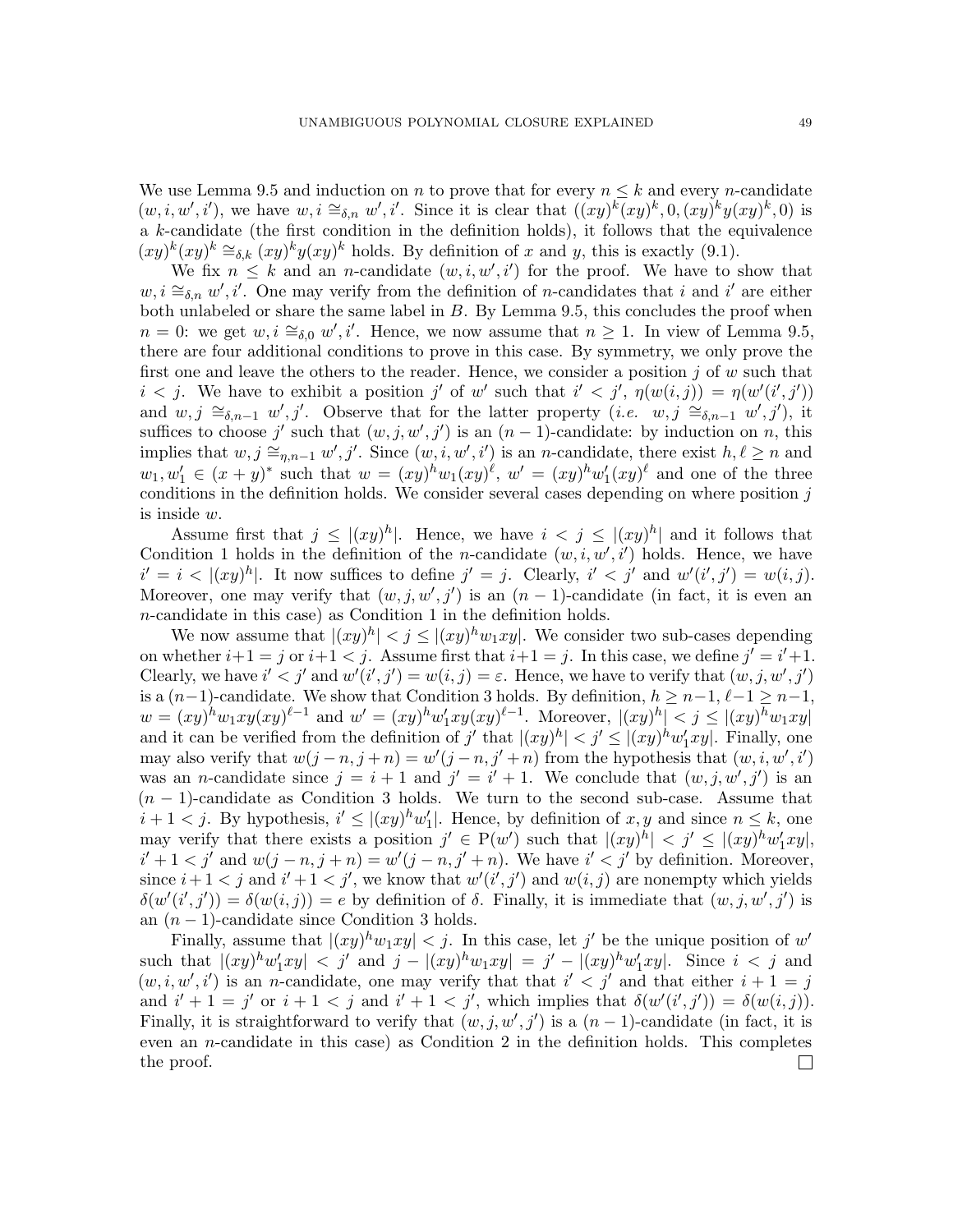9.2. Connection with two-variable first-order logic. We now prove the generic correspondence existing between two-variable first-order logic and unary temporal logic: we prove that  $FO^2(\mathbb{I}_{\mathcal{C}}) = TL(\mathcal{C})$  for every Boolean algebra  $\mathcal{C}$ . As we announced this generalizes a theorem by Etessami, Vardi and Wilke [\[EVW02\]](#page-59-8) which states that  $FO^2(\langle) = F + F^{-1}$  (the is the case when  $C = ST$ ) and  $FO^2(<, +1) = F + X + F^{-1} + X^{-1}$  (the case when  $C = ST^+$ ).

<span id="page-49-2"></span>**Theorem 9.9.** For every Boolean algebra C, we have  $FO^2(\mathbb{I}_\mathcal{C}) = TL(\mathcal{C})$ .

*Proof.* We first prove the inclusion  $TL(C) \subseteq FO^2(\mathbb{I}_C)$ . We have to prove that for every  $TL[C]$ formula, there exists a sentence of  $FO^2(\mathbb{I}_{\mathcal{C}})$  which defines the same language. Consider a TL[C] formula  $\varphi$ . We use structural induction to construct a formula  $\langle \varphi \rangle(x)$  of FO<sup>2</sup>( $\mathbb{I}_{\mathcal{C}}$ ) which has at most one free variable " $x$ " and satisfies the following property:

<span id="page-49-0"></span>given 
$$
w \in A^*
$$
 and a position  $i \in P(w)$ ,  $w \models \langle \varphi \rangle(i) \iff w, i \models \varphi.$  (9.2)

Clearly, the language defined by  $\varphi$  is also defined by the sentence " $\langle \varphi \rangle (min)$ " of FO<sup>2</sup>( $\mathbb{I}_{\mathcal{C}}$ ). Hence, this proves  $TL(\mathcal{C}) \subseteq FO^2(\mathbb{I}_{\mathcal{C}})$  as desired.

It remains to construct  $\langle \varphi \rangle(x)$  from  $\varphi$ , which we do using structural induction on the TL[C] formula  $\varphi$ . Note that we only present the construction. That it satisfies [\(9.2\)](#page-49-0) is straightforward to verify and left to the reader. First, if  $\varphi := \top$  or  $\varphi := \bot$ , then we define  $\langle \varphi \rangle(x) := \top$  and  $\langle \varphi \rangle(x) := \bot$  respectively. Moreover, if  $\varphi := min$  or  $\varphi := max$ , then we define  $\langle \varphi \rangle(x) := (x = min)$  and  $\langle \varphi \rangle(x) := (x = max)$  respectively. If  $\varphi := a$  for some letter  $a \in A$ , then we define  $\langle \varphi \rangle(x) := a(x)$ . Assume now that  $\varphi := F_L \psi$  for some  $L \in \mathcal{C}$ and a smaller TL[C] formula  $\psi$ . In that case, we define  $\langle \varphi \rangle(x) := \exists y \; I_L(x, y) \wedge \langle \psi \rangle(y)$ . Finally, when  $\varphi := F_L^{-1} \psi$  for some  $L \in \mathcal{C}$  and a smaller TL[C] formula  $\psi$ , we define  $\langle \varphi \rangle(x) := \exists y \; I_L(y,x) \wedge \langle \psi \rangle(y)$ . This concludes the proof for the right to left inclusion.

We turn to the inclusion  $FO^2(\mathbb{I}_{\mathcal{C}}) \subseteq TL(\mathcal{C})$ . Let  $\varphi(x)$  be an  $FO^2(\mathbb{I}_{\mathcal{C}})$  formula with at most one free variable x. We prove that there exists a  $TL[\mathcal{C}]$  formula  $[\varphi]$  which satisfies the following property:

<span id="page-49-1"></span>given 
$$
w \in A^*
$$
 and a position  $i \in P(w)$ ,  $w, i \models [\varphi] \iff w \models \varphi(i)$ . (9.3)

Before we present the construction, let us explain why this implies  $FO^2(\mathbb{I}_{\mathcal{C}}) \subseteq TL(\mathcal{C})$ . Let  $L \in \text{FO}^2(\mathbb{I}_{\mathcal{C}})$ . By definition, L is defined by a sentence  $\varphi$  of  $\text{FO}^2(\mathbb{I}_{\mathcal{C}})$ . Since  $\varphi$  has no free variables, the TL[C] formula  $[\varphi]$  given by [\(9.3\)](#page-49-1) satisfies  $w, i \models [\varphi] \Leftrightarrow w \models \varphi$  for every  $w \in A^*$ and every  $i \in P(w)$ . In particular,  $[\varphi]$  defines L and we get  $L \in TL(\mathcal{C})$  as desired.

It remains to prove that for every formula  $\varphi(x)$  of  $\mathrm{FO}^2(\mathbb{I}_{\mathcal{C}})$  with at most one free variable x, there exists a TL[C] formula  $[\varphi]$  satisfying [\(9.3\)](#page-49-1). We proceed by induction on the size of  $\varphi(x)$ . We start with the base case:  $\varphi(x)$  is an atomic formula. There are several cases. First, if  $\varphi(x) := \top$  or  $\varphi(x) := \bot$ , then we define  $[\varphi] := \top$  and  $[\varphi] := \bot$  respectively. If  $\varphi := a(x)$  for some letter  $a \in A$ , then we define  $[\varphi] := a$ . If  $\varphi := a(min)$  or  $\varphi := a(max)$  for some letter  $a \in A$ , then we define  $[\varphi] := \bot$ . We now consider the atomic formulas involving equality. Since there is only one free variable  $x$  and equality is commutative, this boils down to four cases. If  $\varphi := (x = x)$ , we define  $[\varphi] := \top$ . If  $\varphi := (x = min)$ , we define  $[\varphi] := min$ . If  $\varphi := (x = max)$ , we define  $[\varphi] := max$ . Finally, if  $\varphi := (min = max)$ , we define  $[\varphi] := \bot$ . It now remains to consider the atomic formulas involving a binary predicate  $I_L$  for some  $L \in \mathcal{C}$ . Since x is the only variable which is (possibly) free in  $\varphi(x)$ , we have to consider the following cases. If  $\varphi$  is either  $I_L(x, x)$ ,  $I_L(max, x)$ ,  $I_L(x, min)$  or  $I_L(max, min)$ , we simply define  $[\varphi] := \bot$ . If we have  $\varphi := I_L(min, x)$ , we define  $[\varphi] := F_L^{-1}$  min. If we have  $\varphi := I_L(x, max)$ , we define  $[\varphi] := F_L max$ . Finally, when  $\varphi := I_L(min, max)$ , we define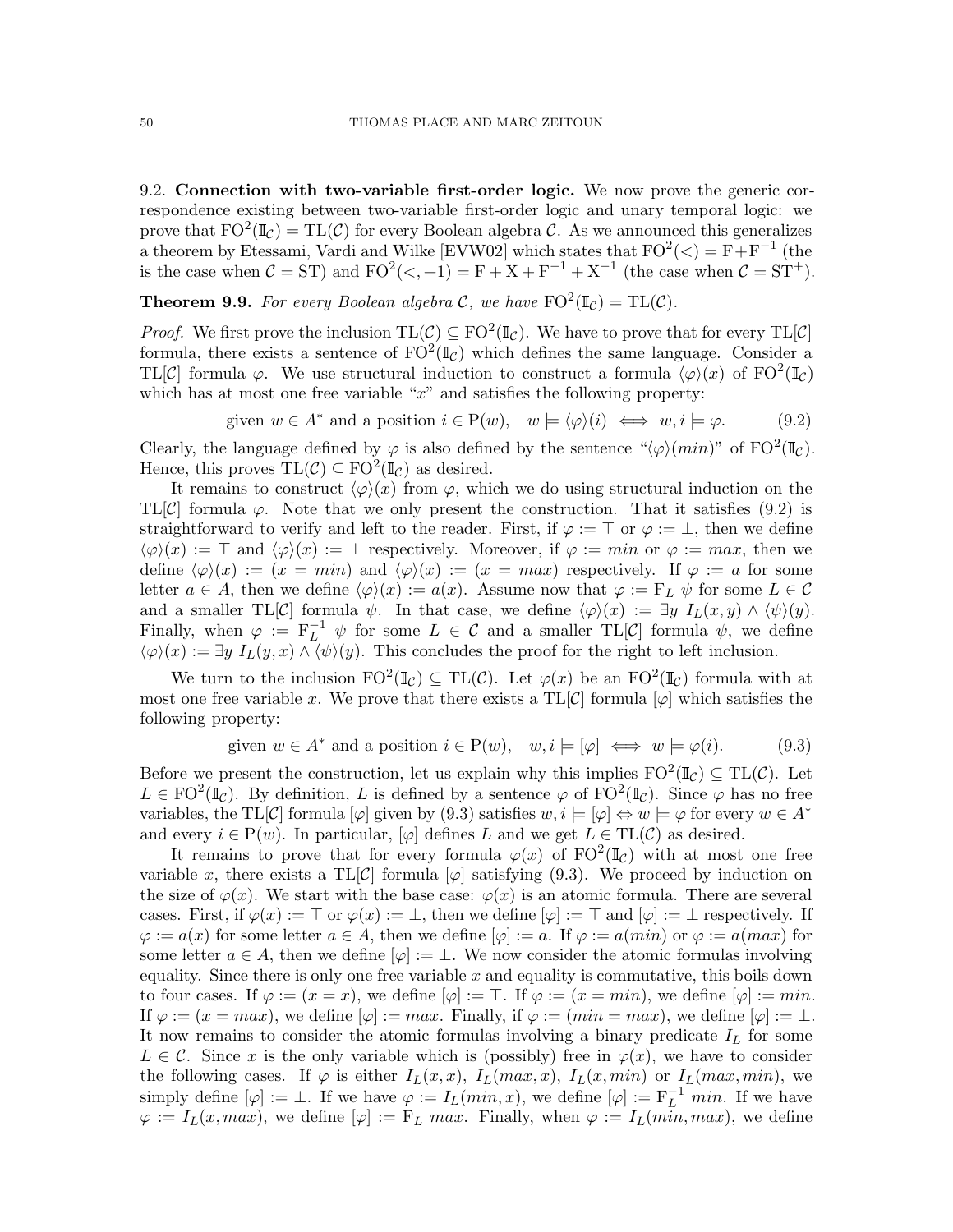$[\varphi] := (min \wedge F_L max) \vee F_{A^*}^{-1}$   $(min \wedge F_L max)$  (note that  $A^* \in \mathcal{C}$  since  $\mathcal{C}$  is a Boolean algebra). This concludes the case of atomic formulas. The Boolean connectives are handled in the obvious way: we let  $[\psi_1 \vee \psi_2] = [\psi_1] \vee [\psi_2]$ ,  $[\psi_1 \wedge \psi_2] = [\psi_1] \wedge [\psi_2]$  and  $[\neg \psi] = \neg [\psi]$ .

It remains to treat quantification over a second variable y, i.e.,  $\varphi(x) := \exists y \gamma(x, y)$ (since  $\forall$  has the same semantics as  $\neg \exists \neg$ , we may assume without loss of generality that all quantifiers in  $\varphi$  are existential). We cannot apply induction to  $\gamma$  since it has two free variables. To solve this problem, we first need to put  $\gamma$  into normal form. First, we define L as the finite set of all languages  $L \in \mathcal{C}$  such that  $\gamma$  contains an atomic formula  $I_L(x, y)$  or  $I_L(y, x)$  inside which the occurrences of x and y are free. Using **L**, we define an equivalence  $\sim$  over  $A^*$ : for  $u, v \in A^*$ , we write  $u \sim v$  when  $u \in L \Leftrightarrow v \in L$  for every  $L \in L$ . Since L is finite,  $\sim$  has finite index. Moreover, since every  $L \in L$  belongs to C, which is a Boolean algebra by hypothesis, the ∼-classes belong to  $\mathcal C$  as well. We call L-profile all the atomic formulas of the form  $I_H(x, y)$ ,  $I_H(y, x)$  or  $x = y$  where  $H \in \mathcal{C}$  is a ∼-class. Note that since  $\sim$  has finite index, there are finitely many L-profiles.

Finally, we say that an  $FO^2(\mathbb{I}_\mathcal{C})$  formula with at most two free-variables x and y is **L**-normalized if it has the following form:

$$
\bigwedge_{1 \leq i \leq n} (\zeta_i(x) \Leftrightarrow t_i) \ \wedge \pi(x, y) \wedge \psi(y),
$$

where  $n \in \mathbb{N}$ ,  $\zeta_1(x), \ldots, \zeta_n(x)$  are  $\mathrm{FO}^2(\mathbb{I}_{\mathcal{C}})$  formulas *smaller than*  $\gamma$  whose only free variable is  $x, t_1, \ldots, t_n \in \{\top, \bot\}, \pi(x, y)$  is an **L**-profile, and  $\psi(y)$  is an FO<sup>2</sup>( $\mathbb{I}_{\mathcal{C}}$ ) formula *smaller* than  $\gamma$  whose only free variable is y. The argument is based on the following fact.

<span id="page-50-0"></span>**Fact 9.10.** The formula  $\gamma(x, y)$  is equivalent to a finite disjunction of **L**-normalized formulas.

Before we prove Fact [9.10,](#page-50-0) let us use it to complete the construction of  $[\varphi]$ . Recall that  $\varphi(x) := \exists y \; \gamma(x, y)$ . Since disjunctions and existential quantifications commute, it follows from Fact [9.10](#page-50-0) that  $\varphi(x)$  is equivalent to a finite disjunction of the form

$$
\bigvee_{1\leq j\leq m}\varphi_j(x).
$$

where each formula  $\varphi_i(x)$  is of form  $\exists y \xi_i(x, y)$  with  $\xi_i(x, y)$  an **L**-normalized formula. Therefore, we concentrate on the formulas  $\varphi_j$ : if we construct TL[C] formulas  $[\varphi_1], \ldots, [\varphi_m]$ satisfying [\(9.3\)](#page-49-1) for  $\varphi_1, \ldots, \varphi_m$ , it will then suffice to define:

$$
[\varphi] = \bigvee_{1 \leq j \leq m} [\varphi_j].
$$

Consider one of the formulas  $\varphi_i$ . We use induction to build  $[\varphi_i]$ . By definition of normalized formulas,  $\varphi_i(x)$  has the following form:

$$
\varphi_j(x) = \exists y \bigwedge_{1 \leq i \leq n} (\zeta_i(x) \Leftrightarrow t_i) \wedge \pi(x, y) \wedge \psi(y).
$$

with  $n \in \mathbb{N}$ ,  $\zeta_1(x), \ldots, \zeta_n(x)$  are  $\mathrm{FO}^2(\mathbb{I}_{\mathcal{C}})$  formulas smaller than  $\gamma$  whose only free variable is x,  $t_1, \ldots, t_n \in \{\top, \bot\}, \pi(x, y)$  an **L**-profile and  $\psi(y)$  is an FO<sup>2</sup>( $\mathbb{I}_{\mathcal{C}}$ ) formula *smaller* than  $\gamma$  whose only free variable is y. We may therefore apply induction to the subformulas  $\zeta_1(x), \ldots, \zeta_n(x)$  and  $\psi(y)$ , which yields  $FO^2(\mathbb{I}_{\mathcal{C}})$  formulas  $[\zeta_1], \ldots, [\zeta_n]$  and  $[\psi]$  sat-isfying [\(9.3\)](#page-49-1). We consider three cases depending on the L-profile  $\pi(x, y)$ . First, if  $\pi(x, y) :=$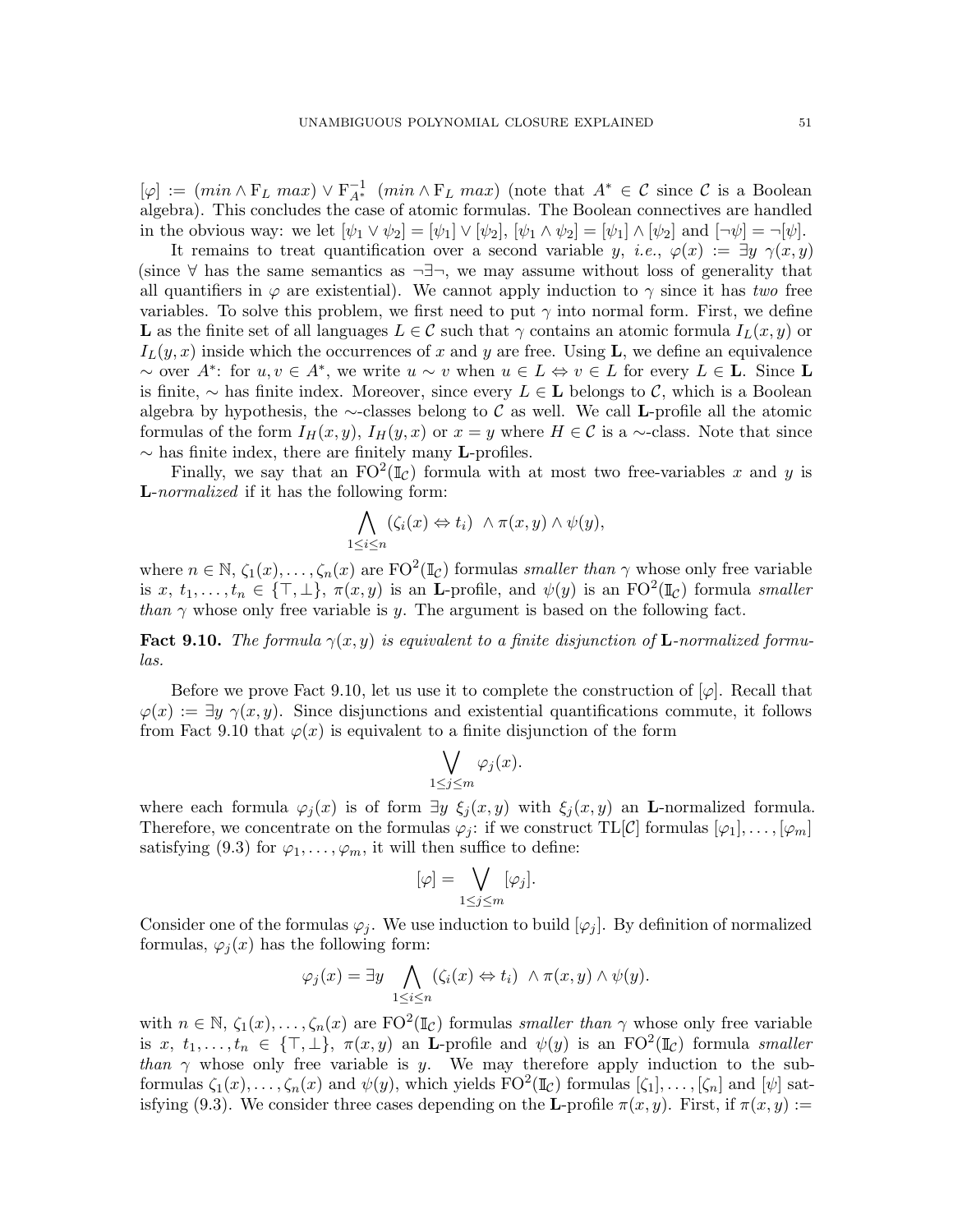" $I_H(x, y)$ " for some ∼-class  $H \in \mathcal{C}$ , we define,

$$
[\varphi_j] = \bigwedge_{1 \leq i \leq n} ([\zeta_i] \Leftrightarrow t_i) \wedge \mathrm{F}_H [\psi].
$$

Second, if  $\pi(x, y) := "I_H(y, x)"$  for some ∼-class  $H \in \mathcal{C}$ , we define,

$$
[\varphi_j] = \bigwedge_{1 \leq i \leq n} ([\zeta_i] \Leftrightarrow t_i) \wedge F_H^{-1} [\psi].
$$

Finally, if  $\pi(x, y) := "x = y"$  for some ∼-class  $H \in \mathcal{C}$ , we define,

$$
[\varphi_j] = \bigwedge_{1 \leq i \leq n} ([\zeta_i] \Leftrightarrow t_i) \ \wedge [\psi].
$$

One may verify that this definition satisfies [\(9.3\)](#page-49-1), which concludes the proof for the construction of  $[\varphi]$ .

It remains to prove Fact [9.10.](#page-50-0) By definition  $\gamma(x, y)$  is a Boolean combination of atomic formulas and existential quantifications, *i.e.*, formulas of the form  $\exists z \psi(x, y, z)$ . Note that since  $\gamma(x, y)$  is FO<sup>2</sup> and already contains the two variables x and y, we know that in the latter case, the quantified variable z is either x or y, which means that there remains in the formula a single free variable (namely, x if  $z = y$  and y if  $z = x$ ). The important point resulting from this discussion is that the only sub-formulas in the Boolean combination involving both x and y as free variables are *atomic*. In summary, we conclude that  $\gamma(x, y)$ is a Boolean combination of three kinds of sub-formulas:

- (1) Atomic formulas involving both x and y: by definition, they are of the form  $I_L(x, y)$  or  $I_L(y, x)$  for  $L \in \mathbf{L}$ .
- (2) Formulas  $\zeta_1(x), \ldots, \zeta_n(x)$  whose only free variable is x.
- (3) Formulas  $\chi_1(y), \ldots, \chi_m(y)$  whose only free variable is y.

Intuitively, the main idea is now to get rid of the first two kinds of sub-formulas from  $\gamma(x, y)$ by making a disjunction over all possible assignments of truth values for  $\zeta_1(x), \ldots, \zeta_n(x)$ and all possible formulas  $I_L(x, y)$  or  $I_L(y, x)$  for  $L \in \mathbf{L}$ .

Let  $T = {\{\perp, \top\}}^n$ . Intuitively, we view each tuple  $\tau = (t_1, \ldots, t_n) \in T$  as an assignment of truth values for the sub-formulas  $\zeta_1(x), \ldots, \zeta_n(x)$ . Moreover, let P be the set of all **L**-profiles. By definition, an **L**-profile  $\pi(x, y)$  determines the truth value of every atomic formula  $I_L(x, y)$  or  $I_L(y, x)$  for  $L \in \mathbf{L}$ . Indeed, when  $\pi(x, y) := x^2 = y^2$  is satisfied, then all atomic formulas  $I_L(x, y)$  or  $I_L(y, x)$  are false. When  $\pi(x, y) := \pi I_H(x, y)$  is satisfied for some ∼-class H, then all formulas  $I_L(y, x)$  are false and given  $L \in L$ ,  $I_L(x, y)$  is true if and only if  $H \subseteq L$  (by definition of the equivalence  $\sim$  from **L**). Symmetrically, when  $\pi(x, y) := "I_H(y, x)"$  is satisfied for some ∼-class H, then all formulas  $I_L(x, y)$  are false and given  $L \in \mathbf{L}$ ,  $I_L(y, x)$  is true if and only if  $H \subseteq L$ . For every  $\tau = (t_1, \ldots, t_n) \in T$  and  $\pi \in P$ , we denote by  $\pi(\tau(\gamma(x, y)))$  the formula obtained from  $\gamma(x, y)$  by replacing each sub-formula  $\zeta_i(x)$  in the Boolean combination by the truth value  $t_i \in \{\perp, \perp\}$  and each atomic formula  $I_L(x, y)$  or  $I_L(y, x)$  for  $L \in \mathbf{L}$  by its truth value as given by  $\pi$ . Observe that the only free variable in  $\pi(\tau(\gamma(x,y)))$  is y since we replaced all sub-formulas involving x in the Boolean combination by truth values. One may now verify that  $\gamma(x, y)$  is equivalent to the following formula:

$$
\bigvee_{\tau=(t_1,\ldots,t_n)\in T}\bigvee_{\pi\in P}\left(\bigwedge_{i\leq n}(\zeta_i(x)\Leftrightarrow t_i)\ \wedge\pi(x,y)\wedge\pi(\tau(\gamma(x,y)))\right).
$$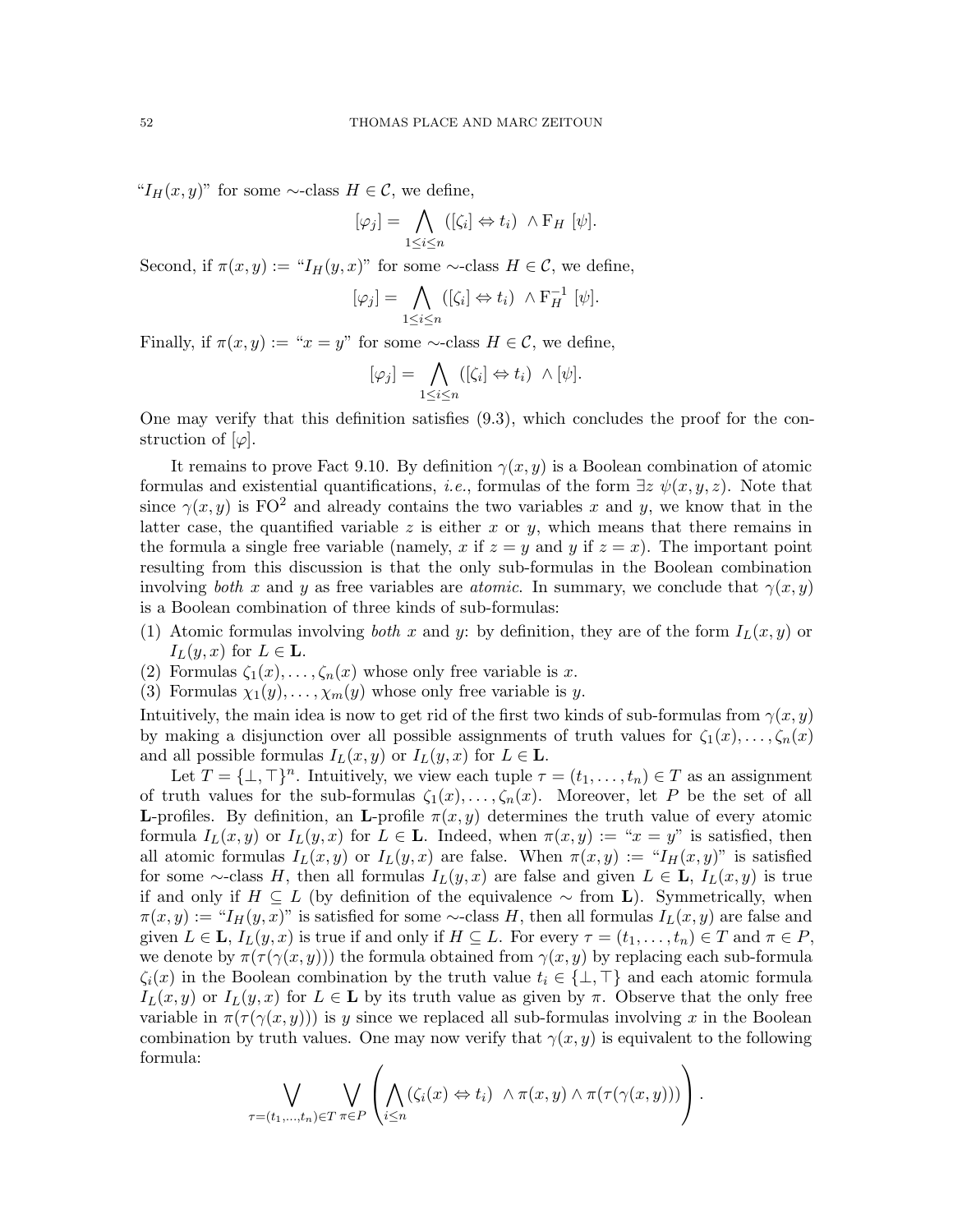By definition, this is a disjunction of normalized formulas. Note also that each formula  $\zeta_i(x)$  is smaller than  $\gamma(x, y)$ , as well as  $\psi(y) = \pi(\tau(\gamma(x, y)))$ . This concludes the proof of Fact [9.10.](#page-50-0)  $\Box$ 

9.3. Connection with unambiguous polynomial closure. We now prove that if  $\mathcal C$  is a prevariety, the inclusion  $UPol(BPol(\mathcal{C})) \subseteq TL(\mathcal{C})$  holds. Let us point out that this inclusion is *strict* in general. Yet, we shall prove in the next section that when  $\mathcal C$  is either a prevariety of group languages G or its well-suited extension  $G^+$ , we have  $UPol(BPol(\mathcal{C})) = TL(\mathcal{C})$ .

**Remark 9.11.** The cases when C is either G or  $\mathcal{G}^+$  for a prevariety of group languages G cover most of the situations when  $TL(C)$  corresponds to a natural logical class. Indeed, as  $TL(\mathcal{C}) = FO^2(\mathbb{I}_{\mathcal{C}})$  by Theorem [9.9,](#page-49-2) it follows from the results of Section [3](#page-10-0) that when  $\mathcal C$  is either G or  $\mathcal{G}^+$ , we obtain the variant  $\text{FO}^2(\lt, , \mathbb{P}_{\mathcal{G}})$  and  $\text{FO}^2(\lt, , +1, \mathbb{P}_{\mathcal{G}})$  of  $\text{FO}^2$ . Yet, there is a special variant of  $FO<sup>2</sup>$  which is not covered by theses cases and was considered by Krebs, Lodaya, Pandya and Straubing [\[KLPS20\]](#page-59-19). It is called "two-variable first-order logic with between predicates" and it is simple to verify that it corresponds to  $FO^2(\mathbb{I}_{AT})$ . It is proved in [\[KLPS20\]](#page-59-19) that this variant has decidable membership but this is based on a specialized proof which is independent from the techniques that we use here.

We may now prove the generic inclusion  $UPol(BPol(\mathcal{C})) \subseteq TL(\mathcal{C})$ . The proof argument is based on Theorem [4.25](#page-19-0) which yields  $UPol(BPol(\mathcal{C})) = WAPol(BPol(\mathcal{C}))$ . With this equality in hand, it suffices to prove that  $WAPol(BPol(\mathcal{C})) \subseteq TL(\mathcal{C})$ .

<span id="page-52-1"></span>**Proposition 9.12.** Let C be a prevariety. Then,  $UPol(BPol(\mathcal{C})) \subseteq TL(\mathcal{C})$ .

*Proof.* By Corollary [4.4,](#page-14-2)  $BPol(\mathcal{C})$  is a prevariety. Hence,  $UPol(BPol(\mathcal{C})) = WAPol(BPol(\mathcal{C}))$ by Theorem [4.25](#page-19-0) and it suffices to prove that  $WAPol(BPol(\mathcal{C})) \subseteq TL(\mathcal{C})$ . By definition of  $WAPol$ , this boils down to proving that  $TL(\mathcal{C})$  contains  $BPol(\mathcal{C})$  and is closed under disjoint union and left/right  $BPol(\mathcal{C})$ -deterministic marked concatenation. Closure under union is immediate by definition. For the other properties, we use the following fact.

<span id="page-52-0"></span>**Fact 9.13.** Let  $K \in BPol(\mathcal{C})$ . There exist two  $TL[\mathcal{C}]$  formulas  $\xi_K^{\ell}$  and  $\xi_K^r$  such that for every word  $w \in A^*$  and every position  $i \in P(w)$ , we have,

$$
w, i \models \xi_K^{\ell} \iff i \ge 1 \text{ and } w(0, i) \in K.
$$
  

$$
w, i \models \xi_K^{\tau} \iff i \le |w| \text{ and } w(i, |w| + 1) \in K.
$$

*Proof.* We prove the existence of  $\xi_K^r$  (the argument for  $\xi_K^{\ell}$  is symmetrical and left to the reader). By definition,  $K \in BPol(\mathcal{C})$  is a Boolean combination of languages  $K_0a_1K_1\cdots a_nK_n$ where  $a_1, \ldots, a_n \in A$  and  $K_0, \ldots, K_n \in \mathcal{C}$ . Therefore, since we may use Boolean connectives freely in  $TL[\mathcal{C}]$  formulas, we may assume without loss of generality that K itself is of the form  $K_0a_1K_1\cdots a_nK_n$ . In that case, it suffices to define,

$$
\xi_K^r = \mathcal{F}_{K_0} \left( a_1 \wedge \mathcal{F}_{K_1} \left( a_2 \wedge \mathcal{F}_{K_2} \left( \cdots \cdots a_n \wedge \mathcal{F}_{K_n} \max \right) \right) \right).
$$

By definition,  $\xi_K^r$  is a TL[C] formula. Moreover, one may verify that it satisfies the desired property, concluding the proof.

Clearly, Fact [9.13](#page-52-0) implies that  $TL(C)$  contains  $BPol(C)$ : every language  $K \in BPol(C)$  is defined by the TL $[\mathcal{C}]$  formula  $\xi_K^r$ . It remains to prove that TL $(\mathcal{C})$  is closed under left/right  $BPol(\mathcal{C})$ -deterministic marked concatenation. By symmetry, we concentrate on left  $BPol(\mathcal{C})$ deterministic marked concatenation. Let  $H, L \in TL(\mathcal{C})$  and  $a \in A$  such that  $HaL$  is left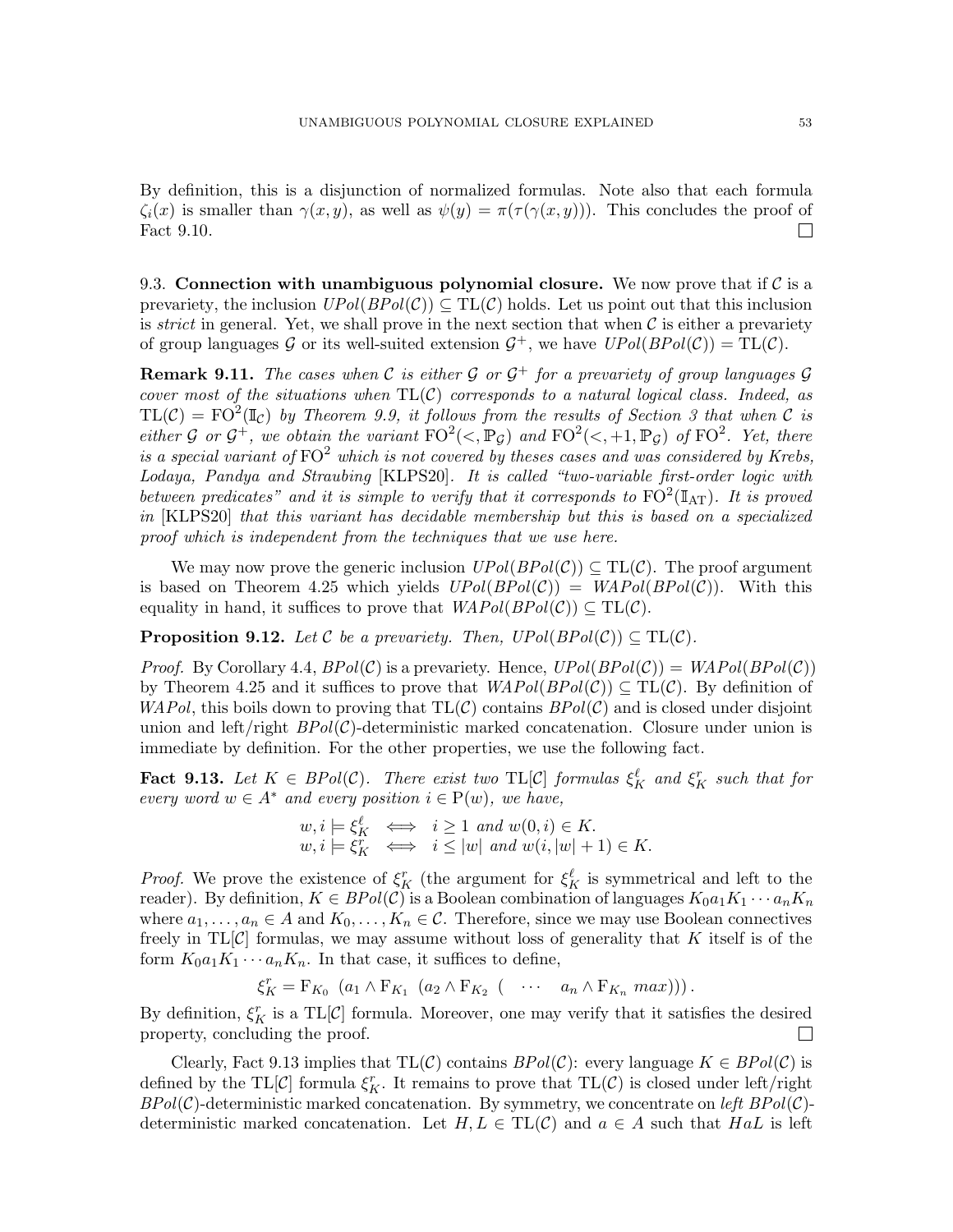$BPol(\mathcal{C})$ -deterministic. We prove that  $HaL \in TL(\mathcal{C})$ . By definition, we have  $K \in BPol(\mathcal{C})$ such that  $H \subseteq K$  and  $K aL$  is left deterministic. We consider the TL[C]  $\xi_K^{\ell}$  given by Fact [9.13.](#page-52-0) We write  $\psi$  for the TL[C] formula  $a \wedge \xi_K^{\ell}$ . Since KaL is left deterministic, it follows from Lemma [4.11](#page-15-1) that  $KaA^*$  is unambiguous. Hence, by definition of  $\psi$ , for every word  $w \in A^*$ , there exists at most one position  $i \in P(w)$  such that  $w, i \models \psi$ . Since  $H \subseteq K$ , it follows that for every  $w \in A^*$ , we have  $w \in HaL$  if and only if w satisfies the three properties:

(1) there exists  $i \in P(w)$  such that  $w, i \models \psi$  (the position i is unique as explained above).

- (2) The prefix  $w(0, i)$  belongs to H.
- (3) The suffix  $w(i, |w| + 1)$  belongs to L.

Therefore, it suffices to prove that these three properties may be expressed using a  $TL[\mathcal{C}]$ formula. This is simple for the first property which is expressed by the formula F  $\psi$ . It remains to prove that the other two properties can be defined as well. Let us start with the second one. Since  $H \in TL(\mathcal{C})$ , it is defined by a TL $[\mathcal{C}]$  formula  $\varphi_H$ . We modify it to construct another formula  $\varphi'_H$  expressing the second property. More precisely, given  $w \in A^*$ , we restrict the evaluation of  $\varphi_H$  to the positions  $i \in P(w)$  such that i is either strictly smaller than the unique one satisfying  $\psi$  or  $i = |w| + 1$ . More precisely, we build  $\varphi'_H$  by applying the two following modifications to  $\varphi_H$ :

(1) We recursively replace each sub-formula of the form  $F_P^{-1} \zeta$  with  $P \in \mathcal{C}$  by,

$$
\left(\max \wedge F^{-1}\left(\psi \wedge F_P^{-1}\zeta\right)\right) \vee \left(F\ \psi \wedge F_P^{-1}\zeta\right).
$$

(2) We recursively replace each sub-formula of the form  $F_P \zeta$  with  $P \in \mathcal{C}$  by

 $(F_P \left( \zeta \wedge F \psi \right)) \vee (F_P \left( \psi \wedge F \left( \max \wedge \zeta \right)) \right).$ 

it remains to handle the third property. Since  $L \in TL(\mathcal{C})$ , there exists a  $TL[\mathcal{C}]$  formula  $\varphi_L$ defining L. We construct a formula  $\varphi'_{L}$  expressing the third property above.

More precisely, given  $w \in A^*$ , we restrict the evaluation of  $\varphi_H$  to the positions  $i \in P(w)$ such that i is either strictly smaller than the unique one satisfying  $\psi$  or  $i = |w| + 1$ . We build  $\varphi_L'$  from  $\varphi_L$ . Given  $w \in A^*$ , we restrict the evaluation of  $\varphi_L$  to the positions  $i \in P(w)$ such that either  $i = 0$  or i is strictly larger than the unique one satisfying  $\psi$ . More precisely, we build  $\varphi'_{L}$  by applying the two following modifications to  $\varphi_{L}$ :

(1) We recursively replace each sub-formula of the form  $F_P^{-1} \zeta$  with  $P \in \mathcal{C}$  by,

$$
\left(\mathbf{F}_{P}^{-1} \left( \zeta \wedge \mathbf{F}^{-1} \psi \right) \right) \vee \left(\mathbf{F}_{P}^{-1} \left( \psi \wedge \mathbf{F}^{-1} \left( \min \wedge \zeta \right) \right) \right).
$$

(2) We recursively replace each sub-formula of the form  $F_P \zeta$  with  $P \in \mathcal{C}$  by,

$$
(min \wedge F \ (\psi \wedge F_P \ \zeta)) \vee (F^{-1} \ \psi \wedge F_P \ \zeta).
$$

The language  $HaL$  is now defined by the TL[C] formula (F  $\psi$ )  $\wedge \varphi'_H \wedge \varphi'_L$ . This concludes the proof of Proposition [9.12.](#page-52-1)  $\Box$ 

# 10. Logical characterizations of unambiguous polynomial closure

<span id="page-53-0"></span>This final section details the logical characterizations of unambiguous polynomial closure. Let us first summarize what we already know. By Theorem [4.7,](#page-15-0) when  $\mathcal C$  is a prevariety, we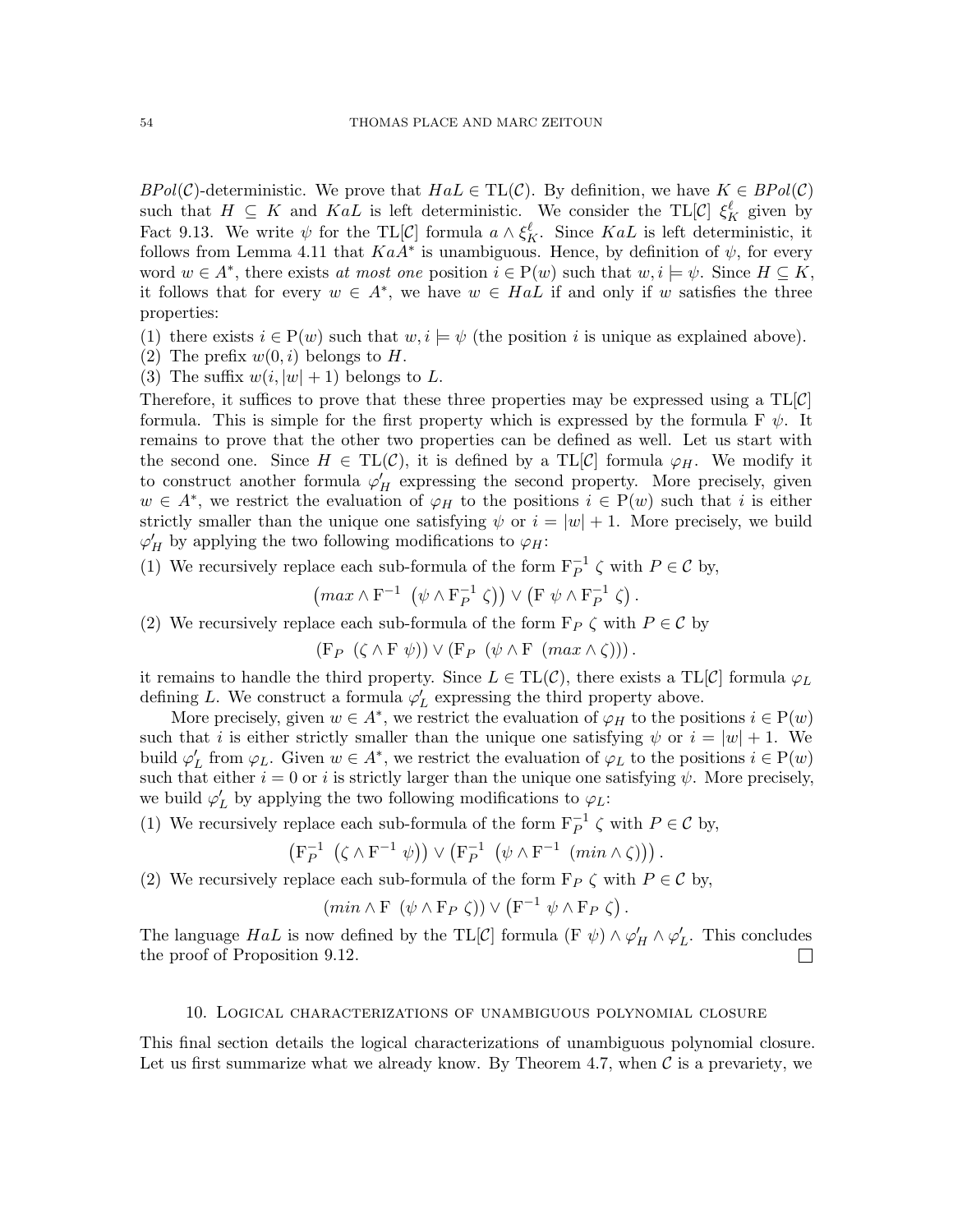have  $\Delta_2(\mathbb{I}_{\mathcal{C}}) = Pol(BPol(\mathcal{C})) \cap co-Pol(BPol(\mathcal{C}))$ . Moreover, since  $BPol(\mathcal{C})$  is a prevariety by Corollary [4.4,](#page-14-2) we get from Theorem [4.17](#page-17-1) that,

$$
\Delta_2(\mathbb{I}_{\mathcal{C}}) = Pol(BPol(\mathcal{C})) \cap co-Pol(BPol(\mathcal{C})) = UPol(BPol(\mathcal{C})).
$$

Independently, we proved in Theorem [9.9](#page-49-2) that the variant  $\mathrm{FO}^2(\mathbb{I}_\mathcal{C})$  of two-variable first-order logic corresponds to the unary temporal logic  $TL(C)$  (this holds as soon as C is a Boolean algebra). Finally, we proved the inclusion  $UPol(BPol(\mathcal{C})) \subseteq TL(\mathcal{C})$  in Proposition [9.12](#page-52-1) for every prevariety  $\mathcal C$ . Altogether, it follows that when  $\mathcal C$  is a prevariety, we have

$$
\Delta_2(\mathbb{I}_{\mathcal{C}}) = Pol(BPol(\mathcal{C})) \cap co-Pol(BPol(\mathcal{C})) = UPol(BPol(\mathcal{C})) \subseteq TL(\mathcal{C}) = FO^2(\mathbb{I}_{\mathcal{C}}).
$$

In general, the inclusion is strict. Yet, we prove in the section that when  $\mathcal C$  is either a prevariety of group languages  $G$  or its well-suited extension  $G^+$ , the converse inclusion holds. Since the presentation of logical classes can be simplified in those cases (see Lemma [3.3](#page-12-0) and Lemma [9.2\)](#page-44-0), we get the following generic results for every prevariety of group languages  $\mathcal{G}$ :

$$
UPol(BPol(\mathcal{G})) = \Delta_2(\langle , \mathbb{P}_{\mathcal{G}} \rangle = \text{FO}^2(\langle , \mathbb{P}_{\mathcal{G}} \rangle = \text{TL}(\mathcal{G}).
$$
  

$$
UPol(BPol(\mathcal{G}^+)) = \Delta_2(\langle , +1, \mathbb{P}_{\mathcal{G}} \rangle = \text{FO}^2(\langle , +1, \mathbb{P}_{\mathcal{G}} \rangle = \text{TLX}(\mathcal{G}).
$$

The proofs of the missing inclusions are based on Theorem [6.7,](#page-29-2) the algebraic characterization of  $Pol(BPol(\mathcal{C})) \cap co-Pol(BPol(\mathcal{C})) = \Delta_2(\mathbb{I}_{\mathcal{C}})$ . We use Proposition [9.7](#page-47-5) to prove that it is satisfied by the class  $TL(\mathcal{C})$  when  $\mathcal C$  is a prevariety of group languages  $\mathcal G$  or its well-suited extension  $\mathcal{G}^+$ . Actually, we simplify the generic characterization presented in Theorem [6.7](#page-29-2) and present specialized characterizations for these two special cases. In particular, this yields generic characterizations of  $FO^2(\langle, \mathbb{P}_{\mathcal{G}})$  and  $FO^2(\langle, +1, \mathbb{P}_{\mathcal{G}})$ . They generalize wellknown results for particular instances of these logical classes. Let us point out that here, we directly characterize the languages in those classes (using a property of their syntactic morphism) rather than characterizing the morphisms associated to the class. This is because in this case, we do need to use the characterizations as sub-results.

10.1. Group languages. We first consider the classes  $UPol(BPol(\mathcal{G}))$  where G is prevariety of group languages. The algebraic characterization is based on the class of finite monoids DA whose connection with unambiguous polynomial closure [\[Sch76\]](#page-60-7) and two-variable firstorder logic [\[TW98\]](#page-60-9) is well-known. We use a definition based on an equation (see [\[TT02\]](#page-60-8) for details). A finite monoid N belongs to  $\mathbf{DA}$  if and only if it satisfies the following equation:

<span id="page-54-0"></span>
$$
(st)^{\omega} = (st)^{\omega} t(st)^{\omega} \quad \text{for every } s, t \in N. \tag{10.1}
$$

We may now present the generic characterization for classes of the form  $UPol(BPol(\mathcal{G}))$ .

<span id="page-54-1"></span>**Theorem 10.1.** Let  $\mathcal G$  be a prevariety of group languages and  $L$  a regular language. The following properties are equivalent:

(1)  $L \in UPol(BPol(\mathcal{G}))$ . (2)  $L \in Pol(BPol(\mathcal{G})) \cap co-Pol(BPol(\mathcal{G})).$ (3)  $L \in \Delta_2(<, \mathbb{P}_G)$ . (4)  $L \in \text{FO}^2(\lt, \mathbb{P}_{\mathcal{G}}).$ (5)  $L \in TL(\mathcal{G})$ .

(6) The G-kernel of the syntactic morphism of L belongs to  $DA$ .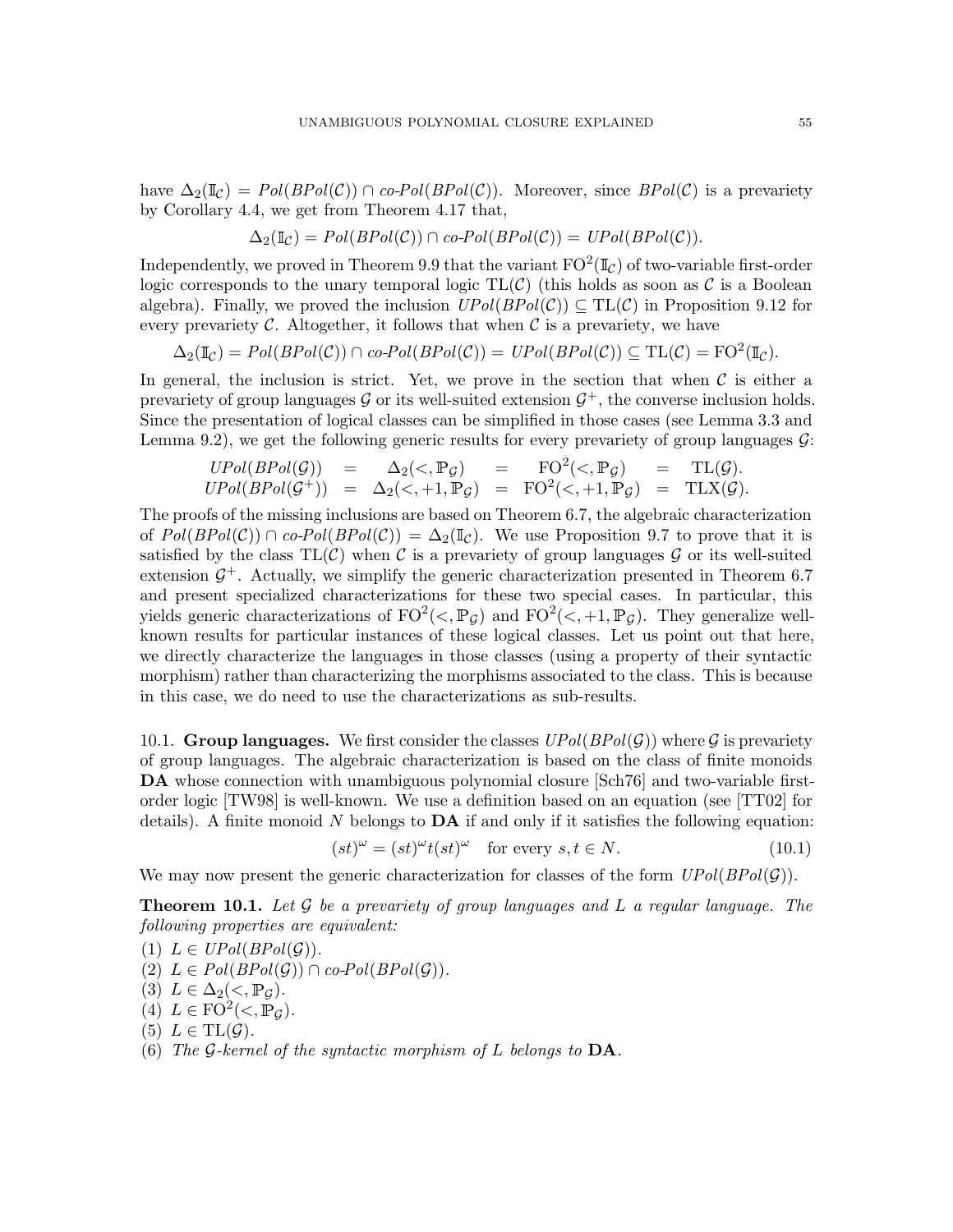*Proof.* By Lemma [3.3,](#page-12-0) we have  $\Delta_2(\langle, \mathbb{P}_q) = \Delta_2(\mathbb{I}_q)$ . Therefore,  $(2) \Leftrightarrow (3)$  follows from Theorem [4.7.](#page-15-0) Moreover,  $(1) \Leftrightarrow (2)$  is given by Theorem [4.17.](#page-17-1) Since  $FO^2(\langle , \mathbb{P}_{\mathcal{G}}) = FO^2(\mathbb{I}_{\mathcal{G}})$ by Lemma [3.3,](#page-12-0) the equivalence  $(4) \Leftrightarrow (5)$  is immediate from Theorem [9.9.](#page-49-2) Finally, the implication  $(1) \Rightarrow (5)$  follows from Proposition [9.12.](#page-52-1) We now prove independently that  $(6) \Rightarrow (2)$  and  $(5) \Rightarrow (6)$  which completes the argument. We let  $\alpha : A^* \to M$  as the syntactic morphism of L and  $N \subseteq M$  as its G-kernel for the proof.

Let us start with the implication (6)  $\Rightarrow$  (2). We assume that N belongs to DA and show that  $L \in Pol(BPol(\mathcal{G})) \cap co-Pol(BPol(\mathcal{G}))$ . Since L is recognized by its syntactic morphism  $\alpha$ , it suffices to show that  $\alpha$  is a  $(Pol(BPol(\mathcal{G})) \cap co-Pol(BPol(\mathcal{G}))$ -morphism. By Theorem [6.7,](#page-29-2)this boils down to proving that for every  $s, t \in M$  and  $e \in E(M)$  such that  $(e, s) \in M^2$  is a *G*-pair, we have  $(eset)^{\omega+1} = (eset)^{\omega}et (eset)^{\omega}$ . By Lemma [5.12,](#page-23-1) we have  $es \in N$  and  $et(eset)^{2\omega-1} \in N$ . Since N belongs to **DA**, it follows from [\(10.1\)](#page-54-0) that,

$$
(eset(eset)^{2\omega-1})^{\omega} = (eset(eset)^{2\omega-1})^{\omega}et(eset)^{2\omega-1}(eset(eset)^{2\omega-1})^{\omega}.
$$

This exactly says that  $(eset)^{\omega} = (eset)^{\omega}et (eset)^{3\omega-1}$ . It now suffices to multiply by eset on the right to get  $(eset)^{\omega+1} = (eset)^{\omega} et (eset)^{\omega}$  as desired.

We now prove that  $(5) \Rightarrow (6)$ . We assume that  $L \in TL(\mathcal{G})$  and show that  $N \in \mathbf{DA}$  (*i.e.*, that N satisfies [\(10.1\)](#page-54-0)). Let  $s, t \in N$ . We prove that  $(st)^{\omega} = (st)^{\omega} t(st)^{\omega}$ . By hypothesis, L is defined by a formula  $\varphi_L$  of TL[G]. Let  $k \in \mathbb{N}$  be the rank of  $\varphi_L$ . Fact [9.3](#page-45-2) yields a G-morphism  $\eta: A^* \to G$  such that  $\varphi_L$  is a TL[ $\eta$ ] formula. Moreover, since s, t belong to the G-kernel N of  $\alpha$  and  $\eta$  is a G-morphism, Lemma [2.8](#page-8-0) yields  $u, v \in A^*$  such that  $\eta(u) = \eta(v) = 1_G$ ,  $\alpha(u) = s$  and  $\alpha(v) = t$ . Hence, since  $\varphi_L$  is an  $\eta$ -formula of rank k, it follows from Lemma [9.6](#page-47-6) and Proposition [9.7](#page-47-5) (applied in the case when  $z = \varepsilon$  which also maps to  $1_G$ ) that  $x(uv)^k(uv)^ky \in L \Leftrightarrow x(uv)^kv(uv)^ky \in L$  for every  $x, y \in A^*$ . In other words,  $(uv)^k (uv)^k$  and  $(uv)^k v (uv)^k$  are equivalent for the syntactic congruence of L. Hence, since  $\alpha$  is the syntactic morphism of L, we get  $\alpha((uv)^k(uv)^k) = \alpha((uv)^k v(uv)^k)$ . By definition of u and v, it follows that  $(st)^k(st)^k = (st)^k t(st)^k$ . It now suffices to multiply by enough copies of st on the left and on the right to obtain  $(st)^{\omega} = (st)^{\omega} t(st)^{\omega}$  as desired.

Given as input a regular language  $L$ , one may compute its syntactic morphism. More-over, by Lemma [5.3,](#page-20-2) the  $\mathcal{G}$ -kernel of this morphism can be computed when  $\mathcal{G}$ -separation is decidable. It is then simple to decide whether it belongs to DA: this boils down to checking if [\(10.1\)](#page-54-0) holds by testing all possible combinations. By Theorem [10.1,](#page-54-1) this decides if  $L \in UPol(BPol(G))$ . Altogether, we obtain the following corollary.

<span id="page-55-0"></span>**Corollary 10.2.** Let  $\mathcal G$  be a prevariety of group languages with decidable separation. Then, membership is decidable for the class  $FO^2(\langle, \mathbb{P}_{\mathcal{G}}) = TL(\mathcal{G}) = \Delta_2(\langle, \mathbb{P}_{\mathcal{G}}) = UPol(BPol(\mathcal{G})).$ 

Recall that separation is decidable for the four prevarieties of group languages ST, MOD, AMT and GR that we presented at the beginning. Therefore, Corollary [10.2](#page-55-0) applies in those cases. In particular, we get the decidability of membership for the logical classes  $FO^2\langle\langle, HOD \rangle, FO^2\langle\langle, MOD \rangle, FO^2\langle\langle, AMOD \rangle)$  and  $FO^2\langle\langle, \mathbb{P}_{GR} \rangle$ .

Naturally, several of these results were already known. In fact, Theorem [10.1](#page-54-1) generalizes many well-known results. The most prominent one is the case  $\mathcal{G} = ST$  in the theorem. Since  $ST = \{\emptyset, A^*\},$  it is straightforward to verify that the ST-kernel of a surjective morphism  $\alpha : A^* \to M$  is the whole monoid M. Also, as seen in Lemma [4.21,](#page-17-5) we have  $UPol(BPol(ST)) = UPol(AT)$ . Therefore, in this case, Theorem [10.1](#page-54-1) yields that  $UPol(AT) = \Delta_2(\langle) = FO^2(\langle) = F + F^{-1}$  and that a regular language belongs to this class if and only if its syntactic monoid belongs to  $\mathbf{DA}$ . Historically, this was proved by combining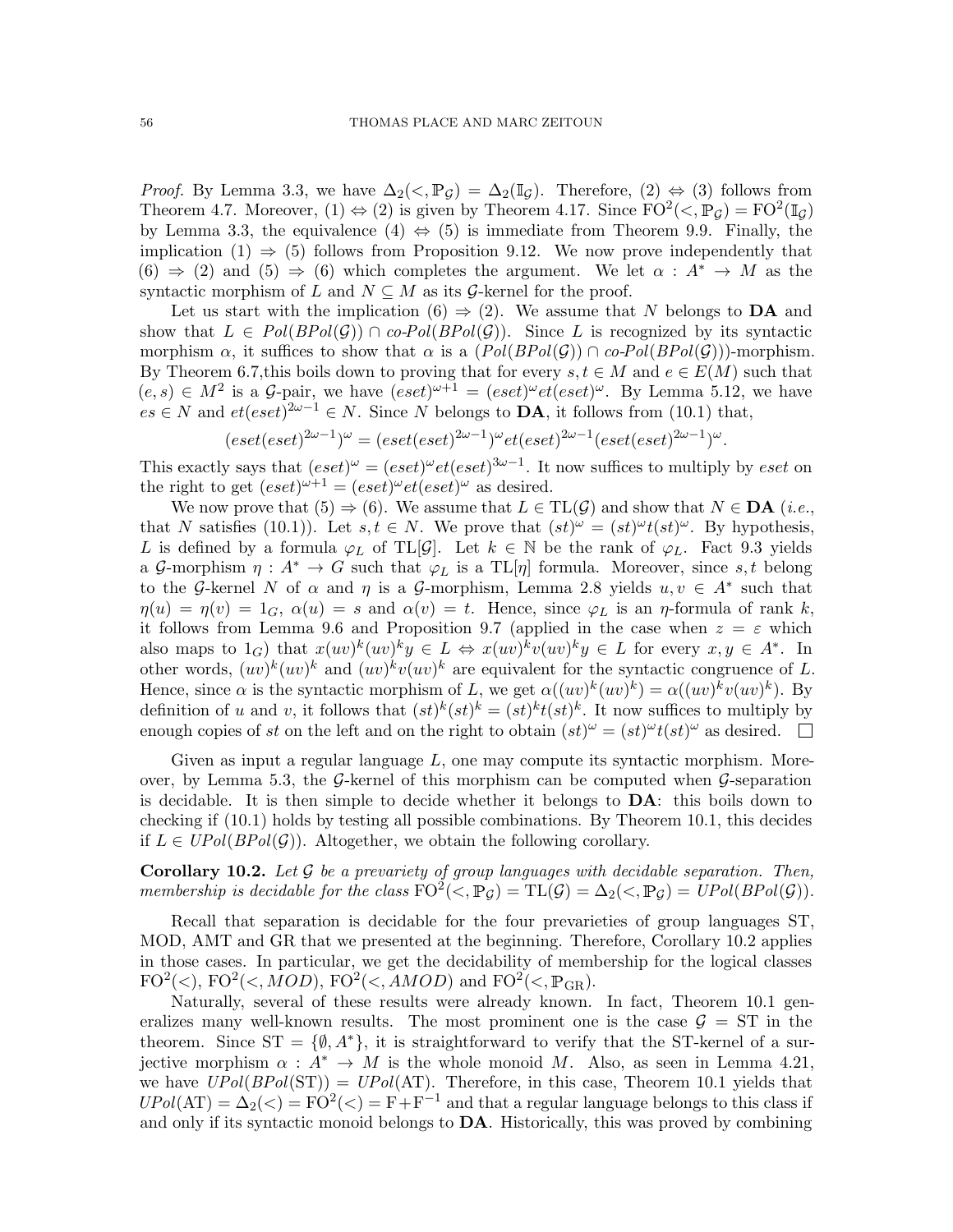several independent results. First, the correspondence between  $UPol(\text{AT})$  and  $\textbf{DA}$  is due to Schützenberger [\[Sch76\]](#page-60-7). Then, Pin and Weil [\[PW97\]](#page-59-5) proved that  $UPol(\mathrm{AT}) = \Delta_2(\lt)$ . As we explained in the previous section, that  $FO^2(\langle) = F + F^{-1}$  was proved by Etessami, Vardi and Wilke [\[EVW02\]](#page-59-8). Finally, the correspondence between  $FO^2(\lt)$  and  $\mathbf{DA}$  is due to Thérien and Wilke [\[TW98\]](#page-60-9).

Another well-known application of Theorem [10.1](#page-54-1) is case  $\mathcal{G} = \text{MOD}$ . In particular, the theorem implies that  $\Delta_2(\langle MOD \rangle = \text{FO}^2(\langle MOD \rangle)$  and that a regular language belongs to this class if and only if the MOD-kernel of its syntactic morphism belongs to DA. The correspondence between  $FO^2(\langle, MOD)$  and DA is due to Dartois and Paperman [\[DP13\]](#page-59-13) while the equality  $\Delta_2(<,MOD) = \text{FO}^2(<,MOD)$  is due to Kufleitner and Walter [\[KW15\]](#page-59-14).

**Remark 10.3.** While membership for  $UPol(BPol(\mathcal{G}))$  boils down to G-separation, not much is known about separation and covering for  $UPol(BPol(\mathcal{G}))$ . The only class of this kind for which separation and covering are known to be decidable is  $UPol(BPol(ST)) = FO<sup>2</sup>(<sup>2</sup>)$ ). This is the class  $BPol(AT)$  by Lemma [4.21](#page-17-5) and  $BPol(AT)$ -covering is decidable by Corollary [8.8.](#page-38-1)

10.2. Well-suited extensions. We now consider classes of the form  $UPol(BPol(\mathcal{G}^+))$ where  $G^+$  is the well-suited extension of an arbitrary prevariety of group languages  $G$ . In this case, the characterization is based on the class of finite semigroups  $LDA$ . Again, we use a definition which is based on an equation. A finite semigroup  $S$  belongs to  $LDA$  if and only if it satisfies the following equation:

<span id="page-56-0"></span> $(esete)^{\omega} = (esete)^{\omega} etc (esete)^{\omega}$  for every  $s, t \in S$  and  $e \in E(S)$ . (10.2)

We now present the generic statement characterization of  $UPol(BPol(\mathcal{G}^+))$ .

<span id="page-56-1"></span>**Theorem 10.4.** Let  $\mathcal G$  be a prevariety of group languages and  $L$  a regular language. The following properties are equivalent:

(1)  $L \in UPol(BPol(\mathcal{G}^+))$ . (2)  $L \in Pol(BPol(\mathcal{G}^+)) \cap co-Pol(BPol(\mathcal{G}^+)).$ 

(3)  $L \in \Delta_2(<, +1, \mathbb{P}_{\mathcal{G}})$ .

(4)  $L \in \mathrm{FO}^2\left\langle \prec, +1, \mathbb{P}_{\mathcal{G}} \right\rangle$ .

(5)  $L \in \text{TLX}(\mathcal{G})$ .

(6) The strict G-kernel of the syntactic morphism of L belongs to  $LDA$ .

Proof. In this case as well, we already proved most of the implications. By Lemma [3.3,](#page-12-0) we have  $\Delta_2(<, +1, \mathbb{P}_G) = \Delta_2(\mathbb{I}_{G+})$ . Hence,  $(2) \Leftrightarrow (3)$  follows from Theorem [4.7.](#page-15-0) Moreover, (1)  $\Leftrightarrow$  (2) is given by Theorem [4.17.](#page-17-1) Finally, since  $FO^2(\langle ,+1,\mathbb{P}_{\mathcal{G}}) = FO^2(\mathbb{I}_{\mathcal{G}^+})$  by Lemma [3.3](#page-12-0) and  $TLX(\mathcal{G}) = TL(\mathcal{G}^+)$  by Lemma [9.2,](#page-44-0) the equivalence  $(4) \Leftrightarrow (5)$  is immediate from Theorem [9.9](#page-49-2) and the implication  $(1) \Rightarrow (5)$  follows from Proposition [9.12.](#page-52-1) We now prove independently that  $(6) \Rightarrow (2)$  and  $(5) \Rightarrow (6)$  which completes the argument. We let  $\alpha: A^* \to M$  as the syntactic morphism of L. Moreover, we let N as the G-kernel of  $\alpha$  and S as its strict G-kernel for the proof (we have  $S = N \cap \alpha(A^+)$  by definition).

We start with the implication  $(6) \Rightarrow (2)$ . Assume that S belongs to **LDA**. We have to show that  $L \in Pol(BPol(\mathcal{G})) \cap co-Pol(BPol(\mathcal{G}))$ . Since L is recognized by its syntactic morphism  $\alpha$ , it suffices to show that  $\alpha$  is a  $(Pol(BPol(\mathcal{G}^+)) \cap co-Pol(BPol(\mathcal{G}^+)))$ -morphism. By Theorem [6.7,](#page-29-2)this boils down to proving that for every  $s, t \in M$  and  $e \in E(M)$  such that  $(e, s) \in M^2$  is a  $\mathcal{G}^+$ -pair, we have  $(eset)^{\omega+1} = (eset)^{\omega}et (eset)^{\omega}$ . By Fact [5.6,](#page-21-1) we have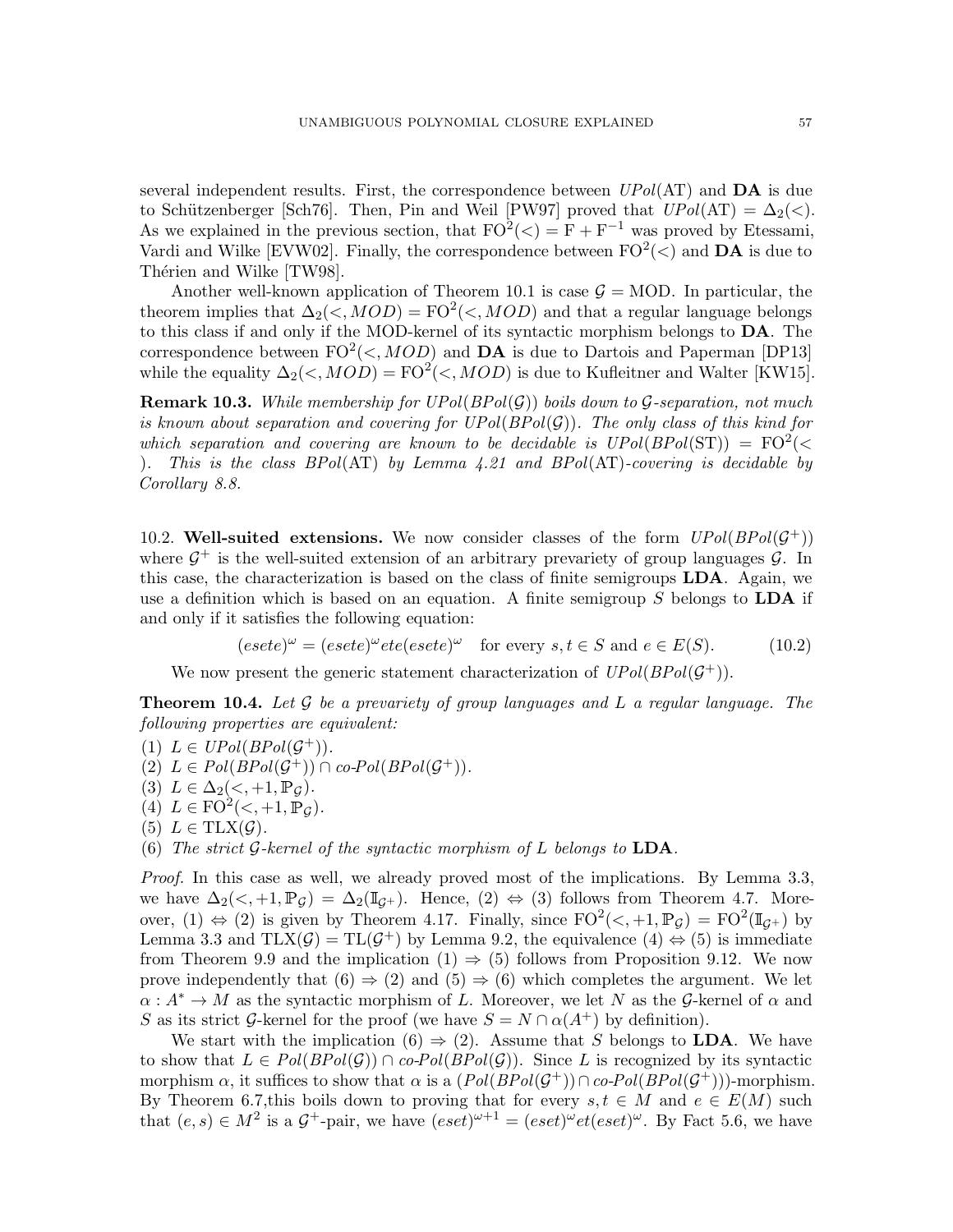$e \in N$ . We consider two cases depending on whether  $e \in S$  or  $e \in N \setminus S$ . Assume first that  $e \in N \setminus S$ . Since  $S = N \cap \alpha(A^+)$ , this implies that  $e = 1_M$  and  $\alpha^{-1}(1_M) = \{\varepsilon\}$ . Since  $(1_M, s)$  is a  $\mathcal{G}^+$ -pair and  $\{\varepsilon\} \in \mathcal{G}^+$ , it follows that  $s = 1_M$  as well. Hence,  $(eset)^{\omega+1} = t^{\omega+1} =$  $(eset)^{\omega}et(eset)^{\omega}$  as desired. We now consider the case when  $e \in S$ . By Lemma [5.12,](#page-23-1) we have es and  $et(eset)^{2\omega-1} \in N$ . Since  $e \in S$ , this implies that  $es \in S$  and  $et(eset)^{2\omega-1} \in S$ . Since S belongs to  $LDA$ , we get from  $(10.2)$  that,

$$
(eesect(eset)^{2\omega-1}e)^{\omega} = (eesect(eset)^{2\omega-1}e)^{\omega}ect(eset)^{2\omega-1}e(eesect(eset)^{2\omega-1}e)^{\omega}.
$$

This exactly says that  $(eset)^{\omega}e = (eset)^{\omega}et (eset)^{3\omega-1}e$ . It now suffices to multiply by set on the right to get  $(eset)^{\omega+1} = (eset)^{\omega}et (eset)^{\omega}$  as desired.

We turn to the implication (5)  $\Rightarrow$  (6). Assume that  $L \in \text{TLX}(\mathcal{G}) = \text{TL}(\mathcal{G}^+)$ . We show that S belongs to LDA (*i.e.*, that S satisfies [\(10.2\)](#page-56-0)). Let  $s, t \in S$  and  $e \in E(S)$ . We prove that  $(esete)^{\omega} = (esete)^{\omega}ete(esete)^{\omega}$ . By hypothesis, L is defined by a formula  $\varphi_L$  of TL[ $\mathcal{G}^+$ ]. Let  $k \in \mathbb{N}$  be the rank of  $\varphi$ . Fact [9.3](#page-45-2) yields a  $\mathcal{G}^+$ -morphism  $\eta: A^* \to Q$  such that  $\varphi_L$  is a TL[ $\eta$ ] formula. It follows from Lemma [2.13](#page-9-2) implies that  $G = \eta(A^+)$  is a group in N and that the morphism  $\beta: A^* \to G$  defined by  $\beta(w) = \eta(w)$  for every  $w \in A^+$  is a G-morphism. Using the hypothesis that  $s, t, e \in S$ , we prove that there exist  $u, v, z \in A^*$ such that  $\alpha(u) = s$ ,  $\alpha(v) = t$ ,  $\alpha(z) = e$  and  $\eta(u) = \eta(v) = \eta(z) = 1_G$ . By symmetry, we only prove the existence of  $u \in A^*$ . There are two cases depending on whether  $s = 1_M$  or not. If  $s = 1_M$ , then we have  $1_M \in S \subseteq \alpha(A^+)$ . Thus, there exists  $u' \in A^+$  such that  $\alpha(u') = 1_M$ . We let  $u = (u')^p$  for  $p = \omega(G)$ . Clearly,  $\alpha(u) = 1_M = s$  and  $\eta(u) = (\eta(u'))^p = 1_G$  since G is a group. Assume now that  $s \neq 1_M$ . We have  $s \in S \subseteq N$ . Hence, since  $\beta : A^* \to G$  is a G-morphism, it follows from Lemma [5.4](#page-20-1) that there exists  $u \in A^*$  such that  $\alpha(u) = s$  and  $\beta(u) = 1_G$ . Since  $s \neq 1_M$ , we have  $u \in A^+$  which also implies that  $\eta(u) = \beta(u) = 1_G$  as desired. We now assume that we have  $u, v, z \in A^*$  such that  $\alpha(u) = s, \alpha(v) = t, \alpha(z) = e$ and  $\eta(u) = \eta(v) = \eta(z) = 1_G$ . Since  $\varphi_L$  is an  $\eta$ -formula of rank k and  $1_G \in E(N)$ , it follows from Lemma [9.6](#page-47-6) and Proposition [9.7](#page-47-5) that for all  $x, y \in A^*$ , we have,

$$
x(z^kuz^{2k}vz^k)^k(z^kuz^{2k}vz^k)^ky\in L\Leftrightarrow x(z^kuz^{2k}vz^k)^kz^k vz^k(z^kuz^{2k}vz^k)^ky\in L.
$$

Hence,  $(z^kuz^{2k}vz^k)^k(z^kuz^{2k}vz^k)^k$  and  $(z^kuz^{2k}vz^k)^kz^kvz^k(z^kuz^{2k}vz^k)^k$  are equivalent for the syntactic congruence of L. Since  $\alpha$  is the syntactic morphism of L, these words have the same image under  $\alpha$ . This yields  $(esete)^k (esete)^k = (esete)^k \,ete(esete)^k$  by definition of  $u, v$ and  $z$ . It now suffices to multiply by enough of *esete* on the left and on the right to obtain  $(esete)^{\omega} = (esete)^{\omega}ete(esete)^{\omega}$  as desired.  $\Box$ 

Given as input a regular language  $L$ , one may compute its syntactic morphism. More-over, by Lemma [5.3,](#page-20-2) the strict  $\mathcal G$ -kernel of this morphism can be computed since  $\mathcal G$ -separation is decidable. It is then simple to decide whether it belongs to LDA: this boils down to checking if [\(10.2\)](#page-56-0) holds by testing all possible combinations. By Theorem [10.4,](#page-56-1) this decides whether  $L \in UPol(BPol(\mathcal{G}^+))$ . We state this in the following corollary.

<span id="page-57-0"></span>**Corollary 10.5.** Let  $\mathcal G$  be a prevariety of group languages with decidable separation. Then, membership is decidable for  $\text{FO}^2(\lt,, +1, \mathbb{P}_{\mathcal{G}}) = \text{TLX}(\mathcal{G}) = \Delta_2(\lt,, +1, \mathbb{P}_{\mathcal{G}}) = UPol(BPol(\mathcal{G}^+)).$ 

Separation is decidable for the four prevarieties of group languages ST, MOD, AMT and GR that we presented at the beginning. Therefore, Corollary [10.5](#page-57-0) applies in those cases. We get the decidability of membership for the logical classes  $FO^2(\langle ,+1, NOD \rangle)$ ,  $\text{FO}^2\left(<, +1, AMOD\right)$  and  $\text{FO}^2\left(<, +1, \mathbb{P}_{\text{GR}}\right)$ .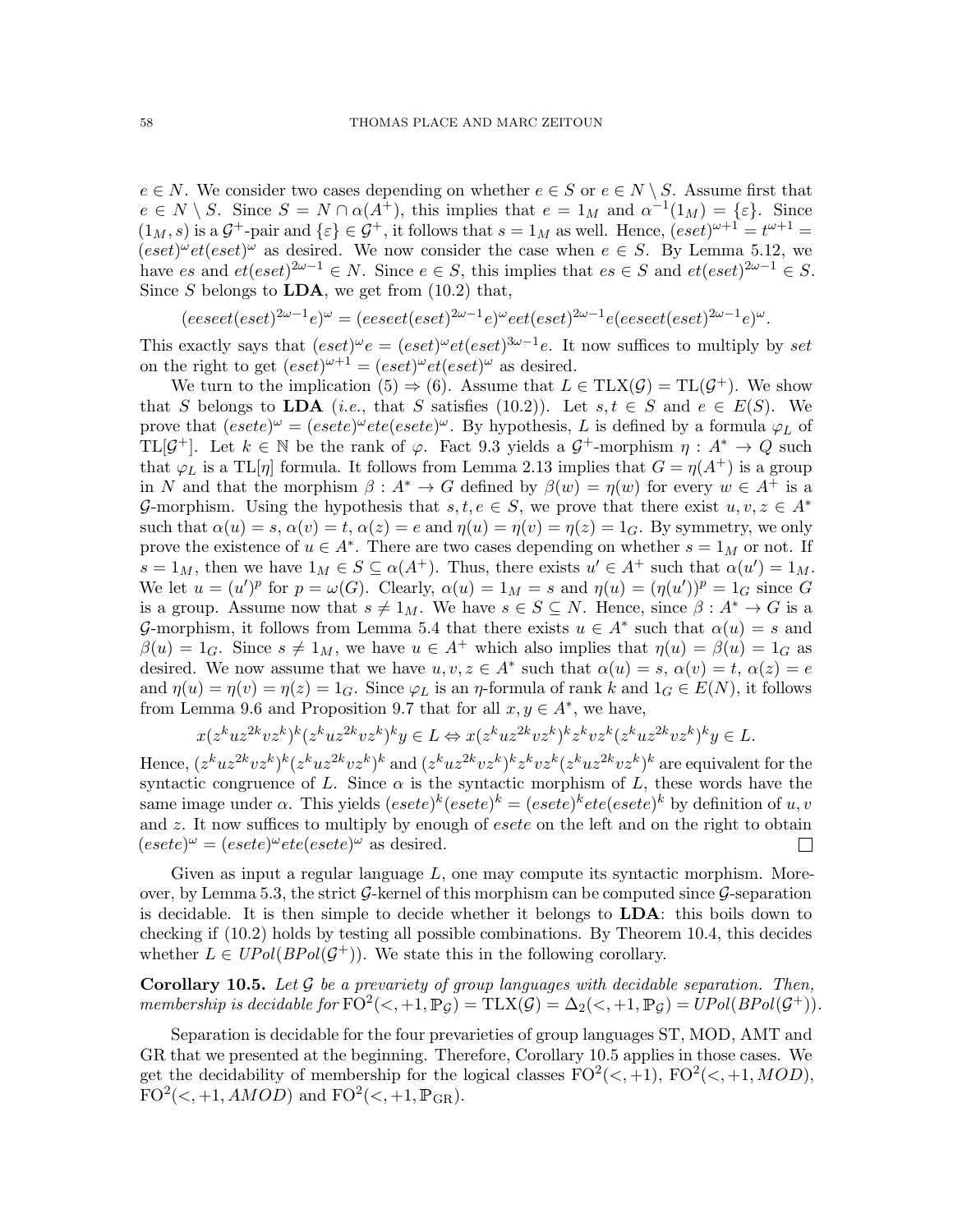In this case as well, Theorem [10.1](#page-54-1) generalizes known results in the special case when  $\mathcal{G} = ST$ . Since  $ST = \{\emptyset, A^*\}$ , it is straightforward to verify that the strict ST-kernel of a morphism  $\alpha : A^* \to M$  is the semigroup  $\alpha(A^+)$ . When  $\alpha$  is the syntactic morphism of a language L, this object is called the *syntactic semigroup* of L. Consequently, Theorem  $10.4$ yields that  $\Delta_2(\langle, +1 \rangle) = \text{FO}^2(\langle, +1 \rangle) = \text{F} + \text{X} + \text{F}^{-1} + \text{X}^{-1}$  and that a regular language belongs to this class if and only if its syntactic semigroup belongs to LDA. As seen in the previous section, that  $FO^2(\langle, +1) = F + X + F^{-1} + X^{-1}$  is due to Etessami, Vardi and Wilke  $[EVW02]$ . The remaining correspondence are due to Thérien and Wilke  $[TW98]$ . In particular, the connection with  $LDA$  is established by relying on results of Almeida [\[Alm96\]](#page-59-20) which are based on a complicated algebraic framework by Tilson [\[Til87\]](#page-60-15) involving categories and wreath products of finite semigroups. We completely bypass this machinery here.

**Remark 10.6.** In this case as well, there exists no generic result concerning separation and covering for classes of the form  $UPol(BPol(\mathcal{G}^+))$ . However, both problems are known to be decidable in two particular cases:  $G = ST$  and  $G = MOD$ . In view of Theorem [10.4,](#page-56-1) this corresponds to the logic classes  $FO^2(\lt, +1)$  and  $FO^2(\lt, +1, MOD)$ . The decidability of covering for these two classes can be obtained by applying generic transfer results of [\[PZ15\]](#page-59-21) and [\[PRW19\]](#page-59-22) to the simpler class  $FO^2(\leq)$  (as we mentioned above, decidability of covering for this class was first proved in [\[PZ18a\]](#page-60-12)). The techniques involved in those results are completely independent from what we do in the paper.

# 11. Conclusion

We presented a generic algebraic characterization of unambiguous polynomial closure and used it to prove that when C is a prevariety, membership for  $UPol(\mathcal{C})$  reduces to the same problem for C. An interesting byproduct of the proof is  $UPol(\mathcal{C}) = Apol(\mathcal{C}) \cap$  $co\text{-}Pol(\mathcal{C})$  in that case. Moreover, we showed that when C is a finite prevariety, covering and separation are decidable for  $UPol(\mathcal{C})$ . This completes similar results of [\[PZ17\]](#page-60-3) for  $Pol(\mathcal{C})$  and  $Bool(Pol(\mathcal{C}))$  and of [\[Pla18\]](#page-59-2) for  $Pol(Bool(Pol(\mathcal{C})))$ . Finally, we presented logical characterizations of the classes built with unambiguous polynomial closure. In particular, we proved that if G is a prevariety of group languages, then  $UPol(BPol(\mathcal{G})) = \Delta_2(\langle , \mathbb{P}_{\mathcal{G}} \rangle)$  $FO^2(\langle, \mathbb{P}_{\mathcal{G}}) = TL(\mathcal{G})$  and  $UPol(BPol(\mathcal{G}^+)) = \Delta_2(\langle, +1, \mathbb{P}_{\mathcal{G}}) = FO^2(\langle, +1, \mathbb{P}_{\mathcal{G}}) = TLX(\mathcal{G})$ . This generalizes earlier results corresponding to particular examples of prevarieties of group languages G.

A natural question follow-up question is whether our result for separation and covering can be pushed to encompass more input classes than only the finite ones. In particular, given the above logical characterizations, it would be interesting to look at those problems for classes of the form  $UPol(BPol(\mathcal{G}))$  and  $UPol(BPol(\mathcal{G}^+))$  when G is a prevariety of group languages. While this is difficult, there are known results of this kind; in particular, it is known [\[PZ19b\]](#page-60-5) that separation and covering are decidable for  $Pol(BPol(\mathcal{G}))$  as soon as separation is decidable for  $\mathcal{G}$ .

# **REFERENCES**

<span id="page-58-0"></span>[ABKK15] Jorge Almeida, Jana Bartonová, Ondrej Klíma, and Michal Kunc. On decidability of intermediate levels of concatenation hierarchies. In *Proceedings of the 19th International Conference on Developments in Language Theory*, DLT'15, pages 58–70, 2015.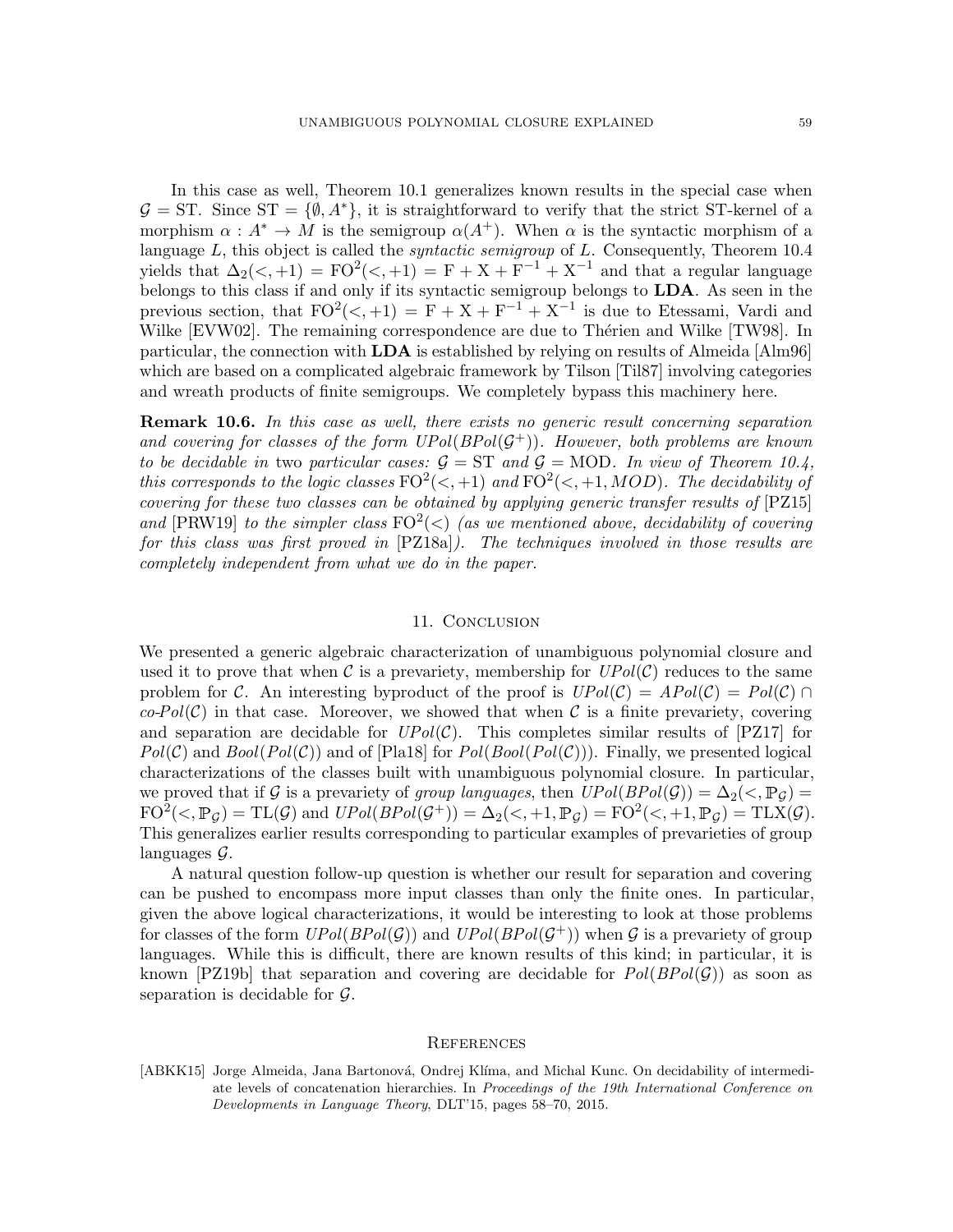#### 60 THOMAS PLACE AND MARC ZEITOUN

- <span id="page-59-20"></span>[Alm96] Jorge Almeida. A syntactical proof of locality of DA. *International Journal of Algebra and Computation*, 6(2):165–177, 1996.
- <span id="page-59-4"></span>[Arf87] Mustapha Arfi. Polynomial operations on rational languages. In *Proceedings of the 4th Annual Symposium on Theoretical Aspects of Computer Science*, STACS'87, pages 198–206. Springer, 1987.
- <span id="page-59-3"></span>[Arf91] Mustapha Arfi. Opérations polynomiales et hiérarchies de concaténation. *Theoretical Computer Science*, 91(1):71 – 84, 1991.
- <span id="page-59-16"></span>[Ash91] Christopher J. Ash. Inevitable graphs: a proof of the type II conjecture and some related decision procedures. *International Journal of Algebra and Computation*, 1(1):127–146, 1991.
- <span id="page-59-11"></span>[BP09] Mário Branco and Jean-Éric Pin. Equations defining the polynomial closure of a lattice of regular languages. In *ICALP 2009*, volume 5556 of *Lect. Notes Comp. Sci.*, pages 115–126. Springer, 2009.
- <span id="page-59-7"></span>[DGK08] Volker Diekert, Paul Gastin, and Manfred Kufleitner. A survey on small fragments of firstorder logic over finite words. *International Journal of Foundations of Computer Science (IJFCS)*, 19(3):513–548, June 2008.
- <span id="page-59-13"></span>[DP13] Luc Dartois and Charles Paperman. Two-variable first order logic with modular predicates over words. In *Proceedings of the 30th International Symposium on Theoretical Aspects of Computer Science*, STACS'13, pages 329–340, 2013.
- <span id="page-59-8"></span>[EVW02] Kousha Etessami, Moshe Y. Vardi, and Thomas Wilke. First-order logic with two variables and unary temporal logic. *Information and Computation*, 179(2):279–295, 2002.
- <span id="page-59-15"></span>[Gre51] James Alexander Green. On the structure of semigroups. *Annals of Mathematics*, 54(1):163–172, 1951.
- <span id="page-59-1"></span>[Kam68] Hans W. Kamp. *Tense Logic and the Theory of Linear Order*. Phd thesis, Computer Science Department, University of California at Los Angeles, USA, 1968.
- <span id="page-59-19"></span>[KLPS20] Andreas Krebs, Kamal Lodaya, Paritosh K. Pandya, and Howard Straubing. Two-variable logics with some betweenness relations: Expressiveness, satisfiability and membership. *Logical Methods in Computer Science*, Volume 16, Issue 3, 2020.
- <span id="page-59-14"></span>[KW15] Manfred Kufleitner and Tobias Walter. One quantifier alternation in first-order logic with modular predicates. *RAIRO Theor. Informatics Appl.*, 49(1):1–22, 2015.
- <span id="page-59-0"></span>[MP71] Robert McNaughton and Seymour A. Papert. *Counter-Free Automata*. MIT Press, 1971.
- <span id="page-59-9"></span>[Pin80] Jean-Éric Pin. Propriétés syntactiques du produit non ambigu. In *Proceedings of the 7th International Colloquium on Automata, Languages and Programming*, ICALP'80, pages 483–499, 1980.
- <span id="page-59-17"></span>[Pin13] Jean-Eric Pin. An explicit formula for the intersection of two polynomials of regular languages. In *DLT 2013*, volume 7907 of *Lect. Notes Comp. Sci.*, pages 31–45. Springer, 2013.
- <span id="page-59-6"></span>[Pin17] Jean-Eric Pin. *The dot-depth hierarchy, 45 years later*, chapter 8, pages 177–202. World Scientific, 2017.
- <span id="page-59-2"></span>[Pla18] Thomas Place. Separating regular languages with two quantifier alternations. *Logical Methods in Computer Science*, 14(4), 2018.
- <span id="page-59-22"></span>[PRW19] Thomas Place, Varun Ramanathan, and Pascal Weil. Covering and separation for logical fragments with modular predicates. *Logical Methods in Computer Science*, 15(2), 2019.
- <span id="page-59-12"></span>[PRZ13] Thomas Place, Lorijn van Rooijen, and Marc Zeitoun. Separating regular languages by piecewise testable and unambiguous languages. In *Proceedings of the 38th International Symposium on Mathematical Foundations of Computer Science*, MFCS'13, pages 729–740. Springer, 2013.
- <span id="page-59-18"></span>[PS85] Jean-Eric Pin and Howard Straubing. Monoids of upper triangular b ´ oolean matrices. In *Semigroups. Structure and Universal Algebraic Problems*, volume 39, pages 259–272. North-Holland, 1985.
- <span id="page-59-10"></span>[PST88] Jean-Eric Pin, Howard Straubing, and Denis Thérien. Locally trivial categories and unambiguous concatenation. *Journal of Pure and Applied Algebra*, 52(3):297 – 311, 1988.
- <span id="page-59-5"></span>[PW97] Jean-Eric Pin and Pascal Weil. Polynomial closure and unambiguous product. *Theory of Computing Systems*, 30(4):383–422, 1997.
- <span id="page-59-21"></span>[PZ15] Thomas Place and Marc Zeitoun. Separation and the successor relation. In *32nd International Symposium on Theoretical Aspects of Computer Science*, STACS'15, pages 662–675, Dagstuhl, Germany, 2015. Schloss Dagstuhl–Leibniz-Zentrum fuer Informatik.